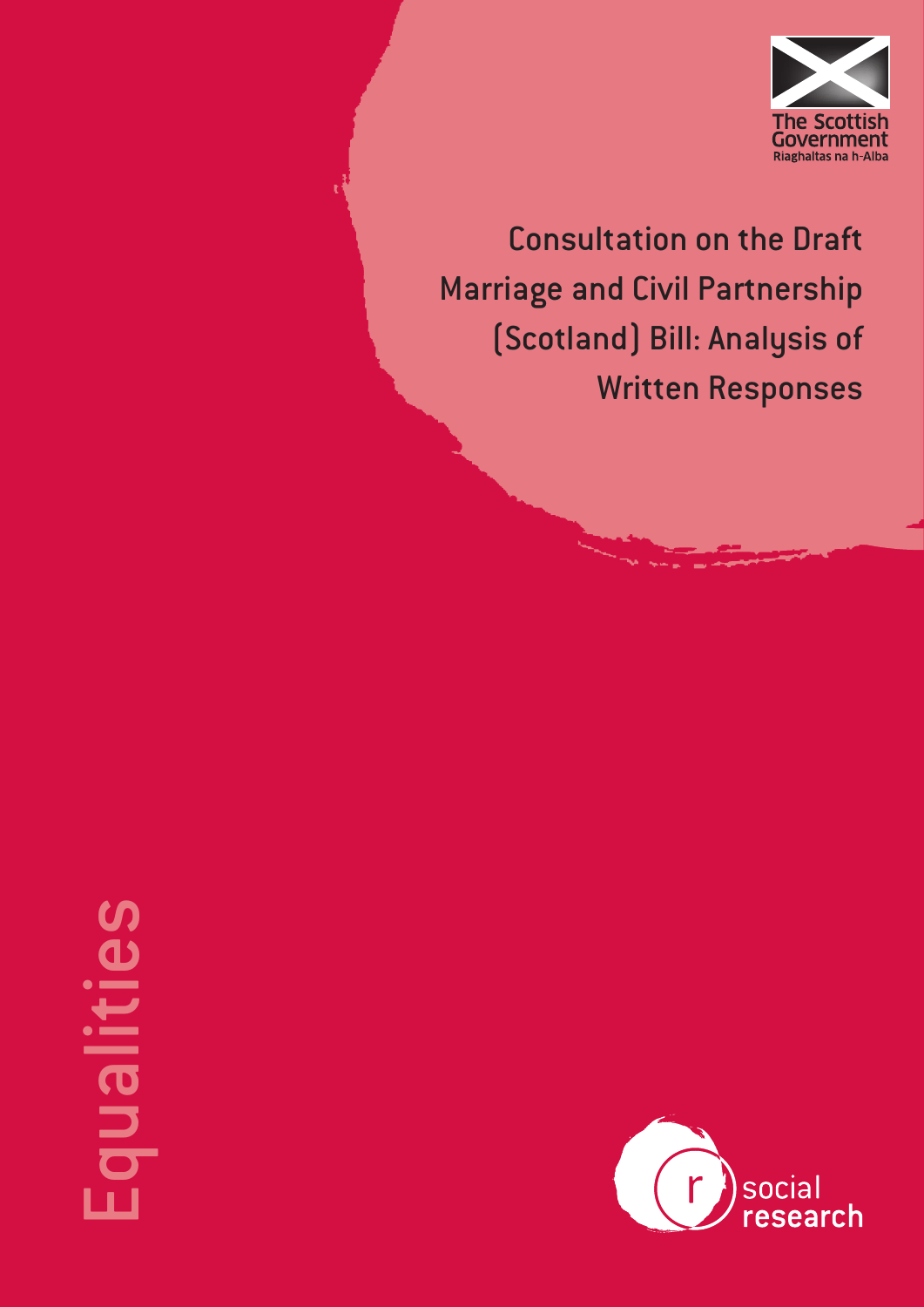# **CONSULTATION ON THE DRAFT MARRIAGE AND CIVIL PARTNERSHIP (SCOTLAND) BILL: ANALYSIS OF WRITTEN RESPONSES**

**Lucy Robertson and Clare Leadbetter Craigforth** 

Scottish Government Social Research 2013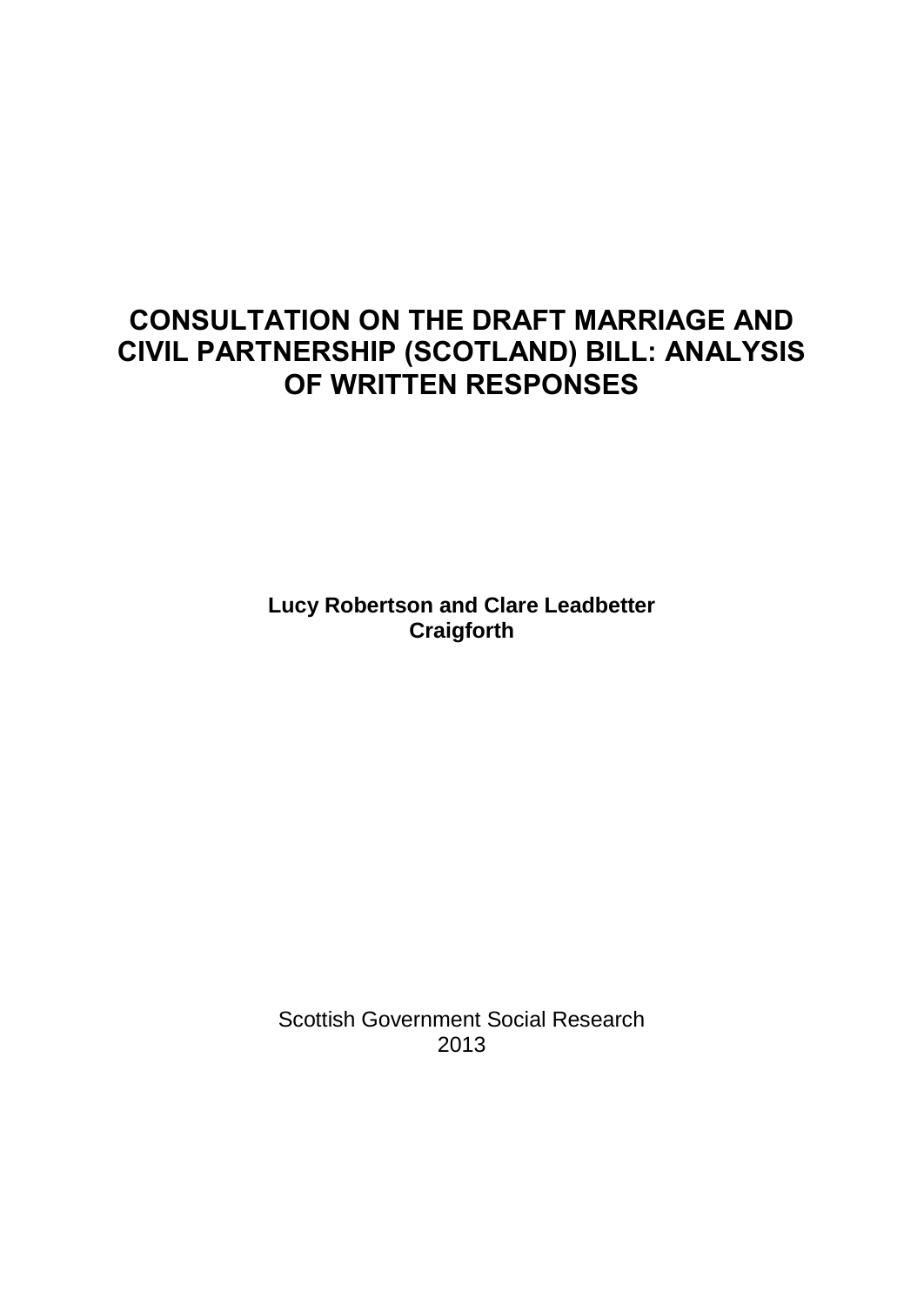This report is available on the Scottish Government Publications website [\(http://www.scotland.gov.uk/Publications/Recent\)](http://www.scotland.gov.uk/Publications/Recent).

#### **The views expressed in this report are those of the researcher and do not necessarily represent those of the Scottish Government or Scottish Ministers.**

© Crown copyright 2013

You may re-use this information (not including logos) free of charge in any format or medium, under the terms of the Open Government Licence. To view this licence, visit<http://www.nationalarchives.gov.uk/doc/open-government-licence/>or write to the Information Policy Team, The National Archives, Kew, London TW9 4DU, or e-mail: [psi@nationalarchives.gsi.gov.uk](mailto:psi@nationalarchives.gsi.gov.uk)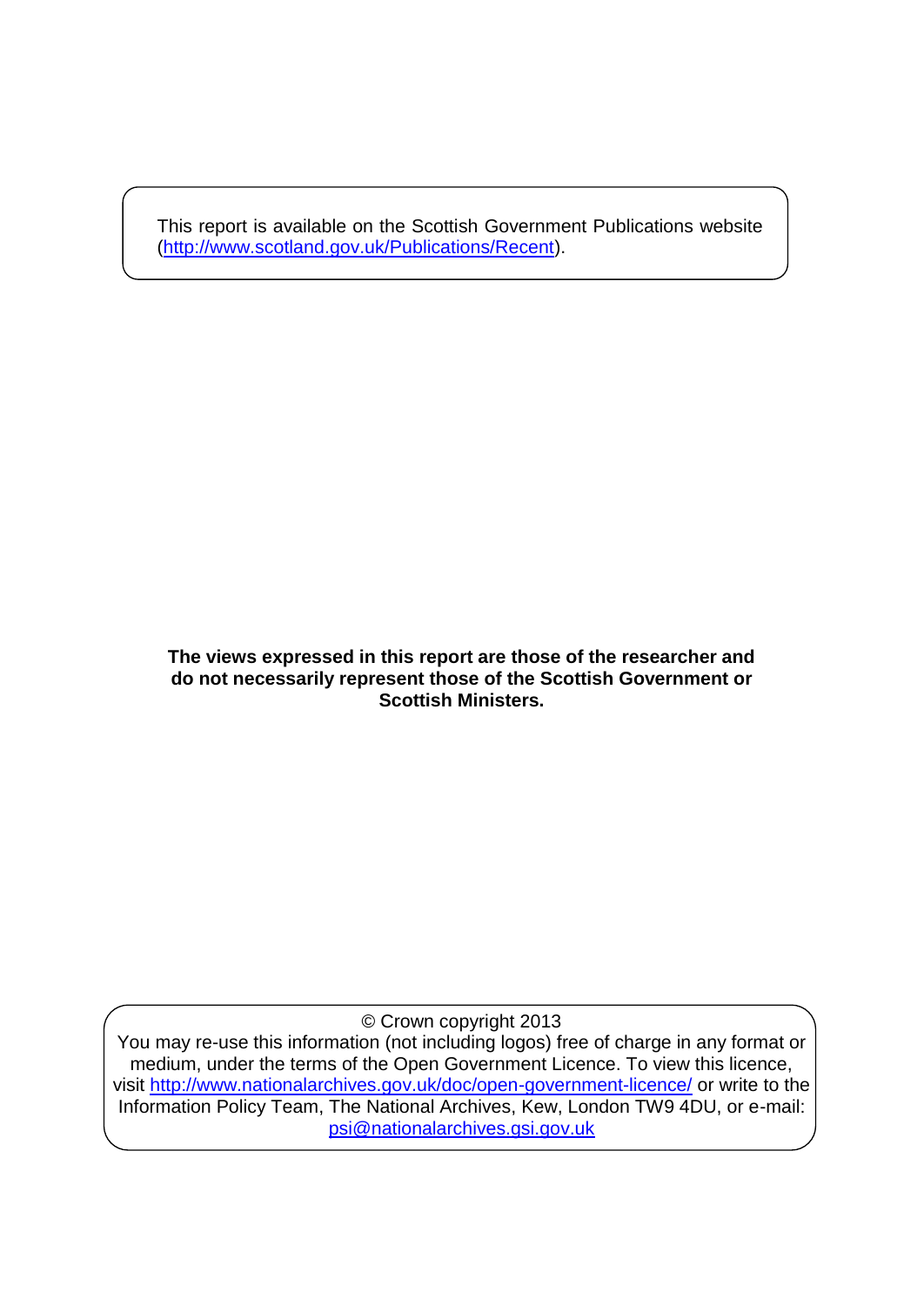# **TABLE OF CONTENTS**

| <b>EXECUTIVE SUMMARY</b>                |                                        |    |
|-----------------------------------------|----------------------------------------|----|
| 1                                       | <b>INTRODUCTION</b>                    | 9  |
| 2                                       | <b>TYPES AND NUMBER OF RESPONSES</b>   | 13 |
| 3                                       | <b>IMPACT ASSESSMENTS</b>              | 16 |
| 4                                       | <b>GENERAL CHANGES TO MARRIAGE LAW</b> | 19 |
| 5                                       | <b>SAME SEX MARRIAGE</b>               | 29 |
| 6                                       | <b>CIVIL PARTNERSHIP</b>               | 49 |
| 7                                       | <b>TRANSGENDER PEOPLE</b>              | 53 |
| ANNEX A - CAMPAIGN SUGGESTED TEXT       |                                        | 55 |
| ANNEX B - NUMBER OF RESPONSES RECEIVED  |                                        | 62 |
| ANNEX C - GROUP RESPONDENTS             |                                        | 63 |
| ANNEX D - DETAILED OR DRAFTING COMMENTS |                                        | 66 |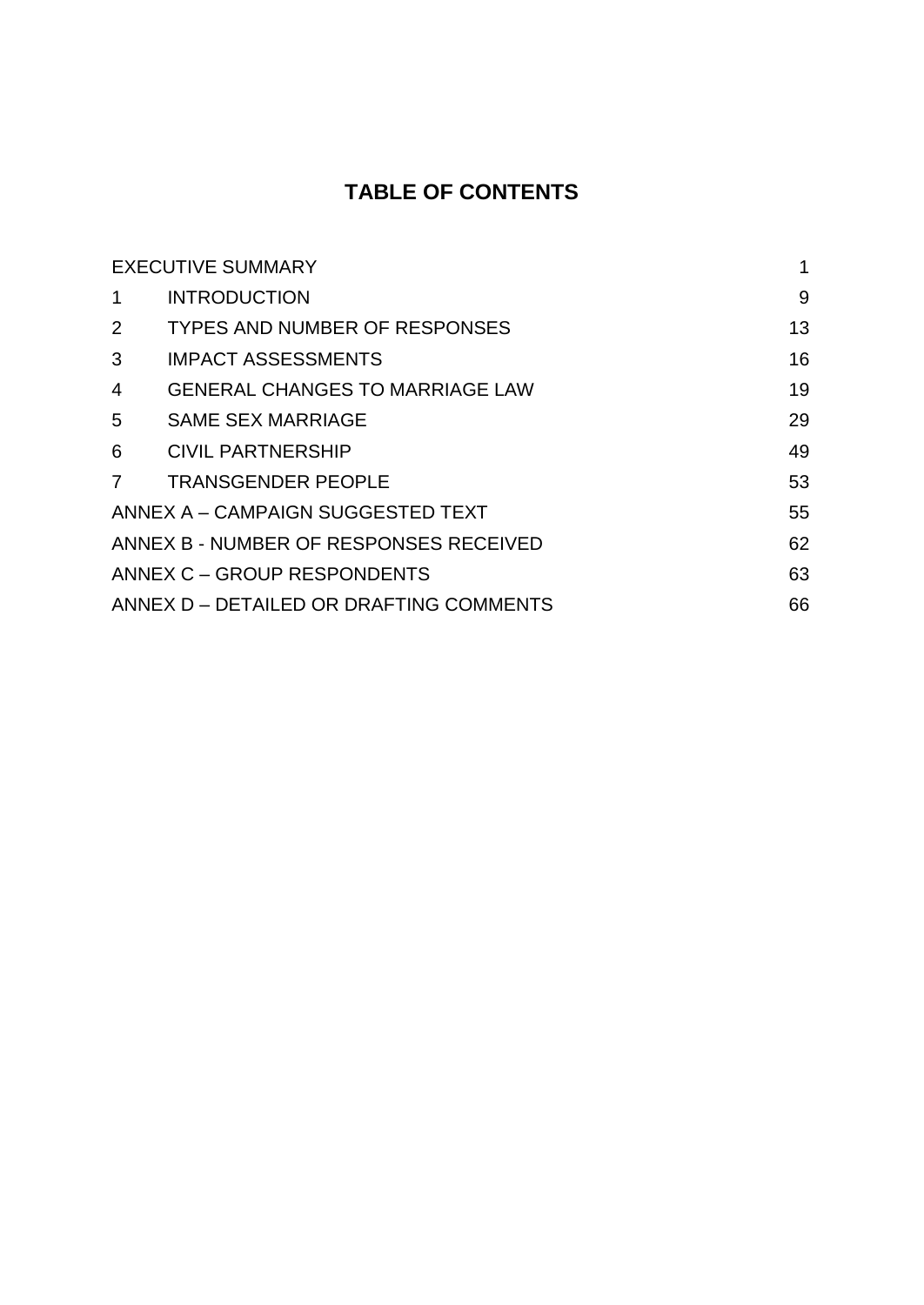# <span id="page-4-0"></span>**EXECUTIVE SUMMARY**

## **Introduction**

- 1. In December 2012, the Justice Directorate of the Scottish Government launched a public consultation on proposed changes to Scottish marriage and civil partnership law. The consultation sought views on the detail of the legislation which will introduce same sex marriage, allow civil partnerships to be registered through religious or belief ceremonies and make other changes to marriage law. These measures are contained in The Marriage and Civil Partnership (Scotland) Bill (the draft Bill).
- 2. This summary presents the key findings from the independent analysis of the responses submitted to the Scottish Government's consultation on the draft Bill. The analysis focused on issues that relate specifically to the draft Bill or the other proposals contained within the consultation document. However, many respondents also made comments about their support for, or opposition to, the introduction of same sex marriage or the religious registration of civil partnerships.

## **Responses received**

- 3. The total number of analysable responses received was 15,064. The majority of responses (73%) were connected with one of three campaigns (organised by CARE Scotland, Equality Network or Scotland for Marriage) and contained only the suggested text that had been provided to respondents by the campaign group. A further 16% of responses were amended campaign responses, in which the suggested text had been amended or a further comment had been made; 10% were submitted on the standard Scottish Government response form; and the remaining 1% of responses did not use the standard response form and were not campaign responses.
- 4. All but 128 (or <1%) of responses were submitted by individual members of the public. The 128 group respondents included 16 of the religious or belief bodies that currently solemnise marriages in Scotland, and 11 of the 32 Scottish local authorities that deliver the civil registrar function and employ Scotland's civil registrars.

## **Impact assessments**

- 5. Part 1 of the consultation document included information on the two impact assessments the Scottish Government has prepared in relation to the proposed legislation – the Equality Impact Assessment (EQIA) and the Business and Regulatory Impact Assessment (BRIA).
- 6. Around 1,150 respondents made a comment about the impact assessments. Some respondents made short, supportive statements and referred to the assessments as being comprehensive, competent and coherent, for example.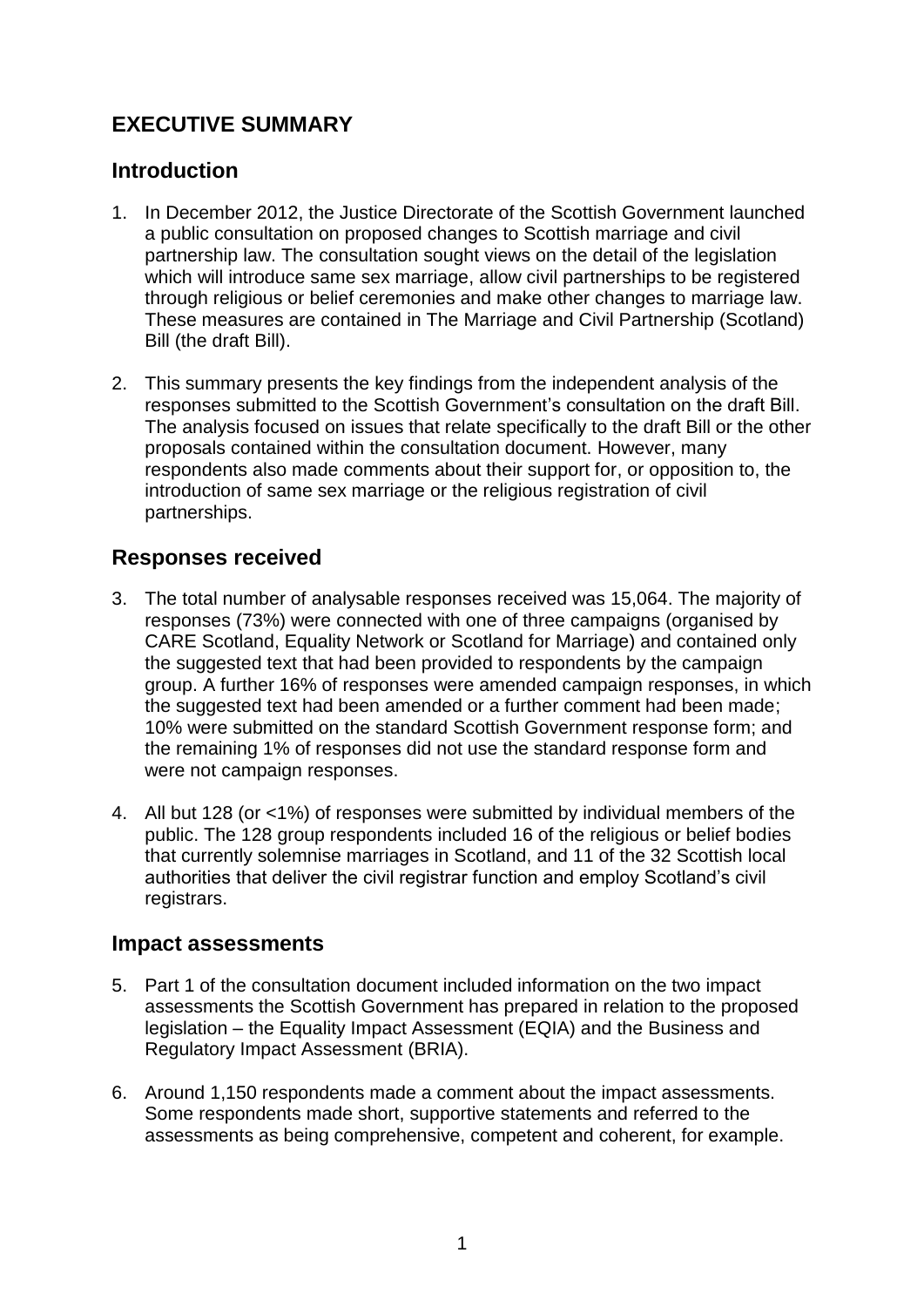7. The principal issue raised by respondents who had concerns about the assessments, and the EQIA in particular, was that they make little or no mention of the probable negative effects of the proposed legislation on those whose religious or other beliefs lead them to disagree with same sex marriage. Many of the other comments made focused on freedom of speech, children and their education and employment.

## **General changes to marriage law**

8. The draft Bill includes a number of proposed changes to marriage law over and above the introduction of same sex marriage and the religious registration of civil partnerships. Part 2 of the consultation document set out these changes and sought respondents' views on five areas.

#### **Permitted locations for opposite sex and same sex civil marriages**

- 9. Under the current legislation, civil marriage ceremonies can take place at premises approved by the local authority and civil partnership ceremonies can take place at any place agreed by the registrar and the couple, so long as not on religious premises. The draft Bill removes references to approved places from the legislation and would make it possible in Scotland to have a civil marriage ceremony at any place agreed by the registrar and the couple. It would still not be possible to have a civil marriage ceremony in religious premises.
- 10. Around 1,200 respondents commented on this issue, with many simply expressing their broad support or disagreement with the proposals. Respondents who agreed with the proposals tended to make only brief further comments, which focused on the changes seeming sensible and reasonable, creating equivalent arrangements for opposite and same sex ceremonies and broadening out the choices available to couples.
- 11. Other respondents suggested a range of changes or clarifications they would wish to see included in any final Bill, including clarifying (or, if required, extending) the exclusions relating to religious premises to include all premises owned or occupied principally by any religious or belief body that does not wish to solemnise same sex marriages. Some respondents, including a number of groups that either employ or represent registrars, raised specific and practical issues that would need to be considered in taking these proposals forward. Many of these comments focused on risk assessment requirements.

#### **Belief ceremonies**

- 12. At present there are two types of marriage ceremony in Scotland, religious and civil. The draft Bill proposes the establishment of a third category of marriage ceremony in Scotland, which would be known as a belief ceremony. The arrangements for authorising belief celebrants would be along the same lines as those for authorising religious celebrants.
- 13. Around 1,200 respondents commented on this issue, with those that agreed with the introduction of a third type of ceremony giving a range of reasons for doing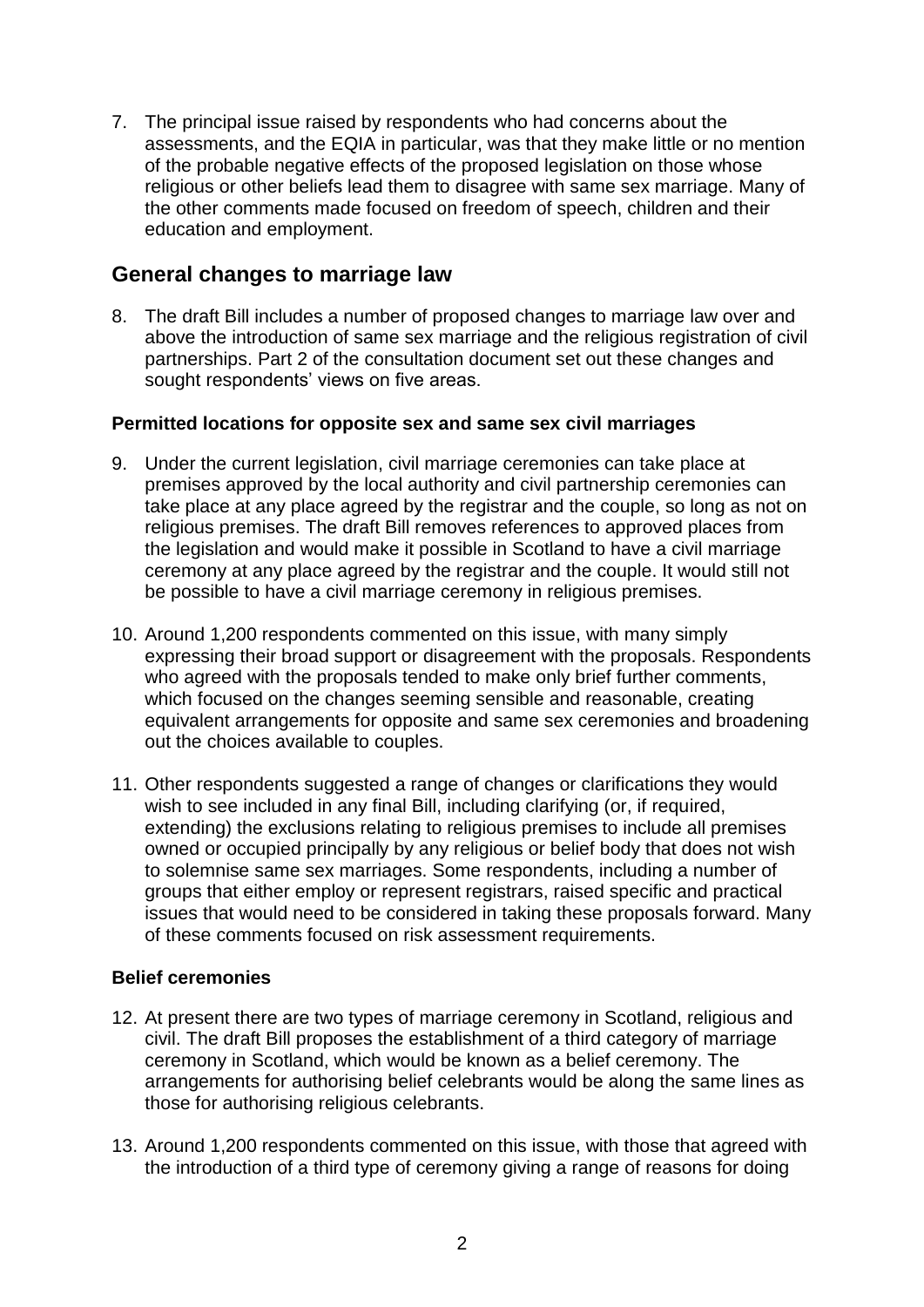so. These included that the proposals reflect the reality of the range of ceremonies already available and would remove the anomaly of belief ceremonies being mis-labelled as religious in nature.

14. However, a number of other respondents disagreed, with some suggesting that this proposal is indicative of a wider secularist agenda. Other reasons for disagreeing included that the arrangements seem unduly complicated and that the need for those who do not hold religious beliefs to have a particular and distinct type of ceremony is not clear. A number of respondents also raised what was a recurrent theme – namely that marriage should be a civil function, undertaken through a civil ceremony, with any subsequent religious or belief ceremony of no interest to the state.

#### **Church of Scotland deacons**

- 15. The Marriage (Scotland) Act 1977 provides that opposite sex marriages may be solemnised by ministers of the Church of Scotland. Church of Scotland deacons have been given temporary authorisation to solemnise marriage since 2006. The draft Bill would amend the 1977 Act, so that Church of Scotland deacons would be authorised automatically to solemnise opposite sex marriage.
- 16. Around 1,050 respondents made a comment, with many simply stating that this is a decision for the Church of Scotland. The Church of Scotland welcomed the provision in its response to this consultation. Another common view was that Church of Scotland ministers and other officials should simply be governed by the same rules as any other religious body.

#### **Establishing tests**

- 17. The draft Bill proposes the introduction of tests which a religious or belief body (other than the Church of Scotland, in relation to opposite sex marriage) would have to meet before the body's celebrants could be authorised to solemnise a marriage or register a civil partnership. The type of tests which might be laid down include that the religious or belief body and their celebrants would not be allowed to solemnise marriages or register civil partnerships for profit or gain and would have to show that they have a track record in carrying out relevant ceremonies, such as marriages or funerals.
- 18. Around 1,200 respondents commented on this issue. Respondents who broadly agreed with the proposals tended to suggest that having tests seemed to be reasonable and sensible. However, some respondents did have concerns, including that any requirement for a track record could lead some bodies – including smaller bodies or those which have not traditionally operated in Scotland - to be excluded. Another concern was around celebrants being unable to solemnise marriage for profit or gain - points raised included that it is often standard practice for a celebrant to charge a professional fee, for charges to be made for using premises, or for couples to make a donation to the funds of the church or other religious group of the celebrant who is solemnising their marriage.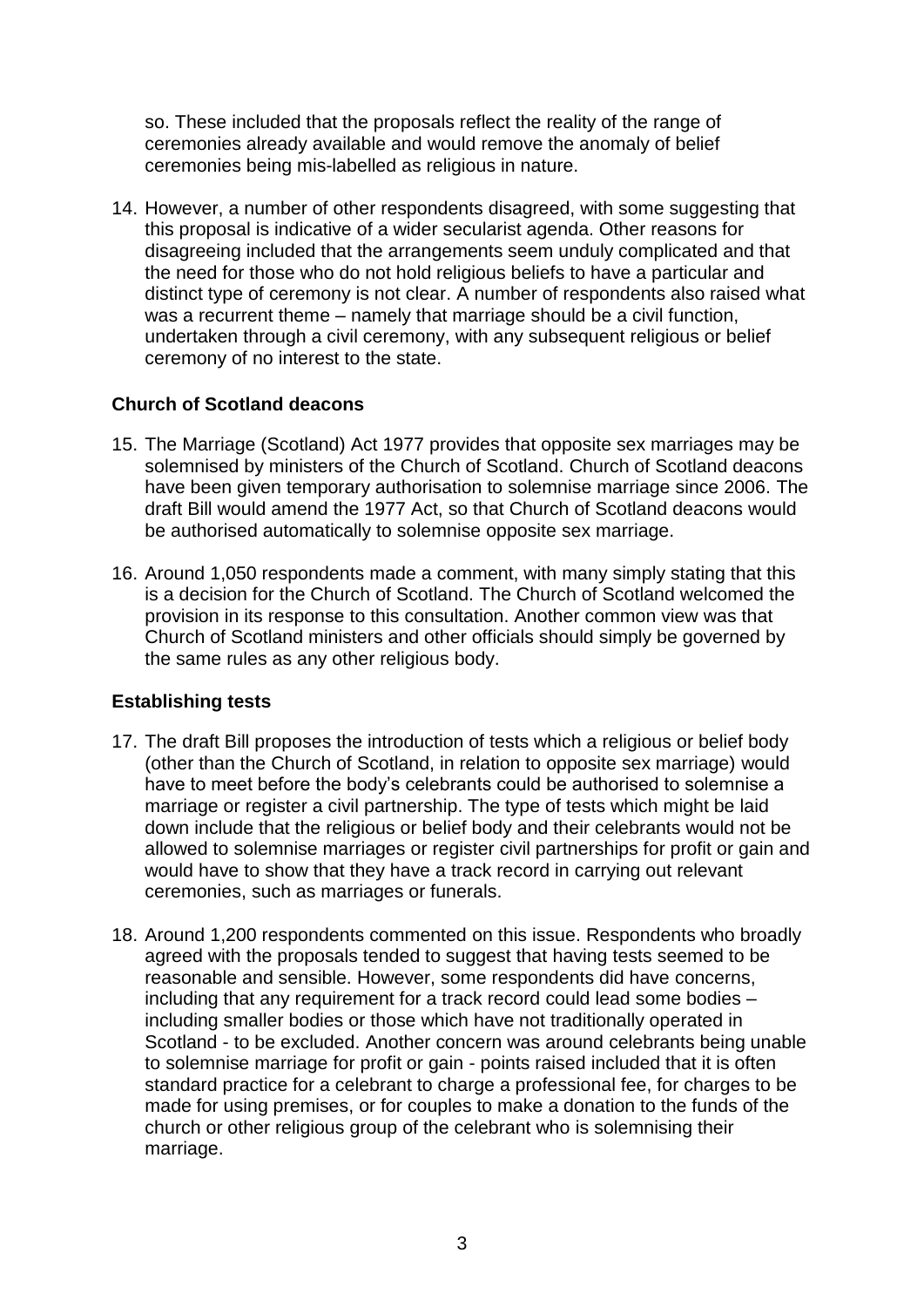#### **Marriage by cohabitation with habit and repute**

- 19. Scotland has a long tradition of 'irregular' marriages. The only type of irregular marriage that remains in Scotland is that of marriage by cohabitation with habit and repute. The draft Bill would repeal the legislation which allows for marriage by cohabitation with habit and repute when a couple erroneously believed themselves to be married overseas.
- 20. Only around 750 respondents commented on this issue, with some having no particular view other than that any changes that are made should apply equally to opposite and same sex marriages. Those who disagreed with the proposals sometimes saw them as harsh and as having the potential to cause considerable upset. In addition, some respondents felt that putting a bereaved spouse in a situation where they had to apply to the courts in order to receive payment from their partner's estate would introduce further stress and anxiety at what is likely to be one of the most distressing periods of anyone's life.

## **Same sex marriage**

21. Part 3 of the consultation document sets out the Government's plans to introduce same sex marriage in Scotland. Specific areas covered include authorising religious and belief celebrants to solemnise same sex marriage, whether there should be legislative opt-outs for civil registrars, plans to protect freedom of speech and proposals relating to same sex marriage and the education system.

#### **Authorising religious and belief celebrants to solemnise same sex marriage**

- 22. The proposals for authorising religious and belief celebrants to solemnise same sex marriage include that bodies and their celebrants will have to opt in to be able to solemnise same sex marriage. Some religious and belief bodies may be prescribed by regulations, meaning that all of their celebrants would be authorised to solemnise same sex marriage (though bodies will only be prescribed in this way where it is clear that all of their celebrants are content to solemnise same sex marriage). In other cases, religious and belief bodies could nominate celebrants who wish to solemnise same sex marriage to the Registrar General. The consultation document also notes that the Scottish Government has asked the UK Government for an amendment to the Equality Act 2010 to protect an individual celebrant who is opposed to same sex marriage, even though the celebrant's religious or belief body has chosen to solemnise same sex marriage.
- 23. Around 14,700 respondents made a comment about this issue, which was one of those for which suggested text was available from all three campaign organisations. Some respondents stated their broad support for the proposals for authorising religious and belief celebrants who wish to solemnise same sex marriage. Respondents who agreed with the proposed arrangements generally made only limited further comments.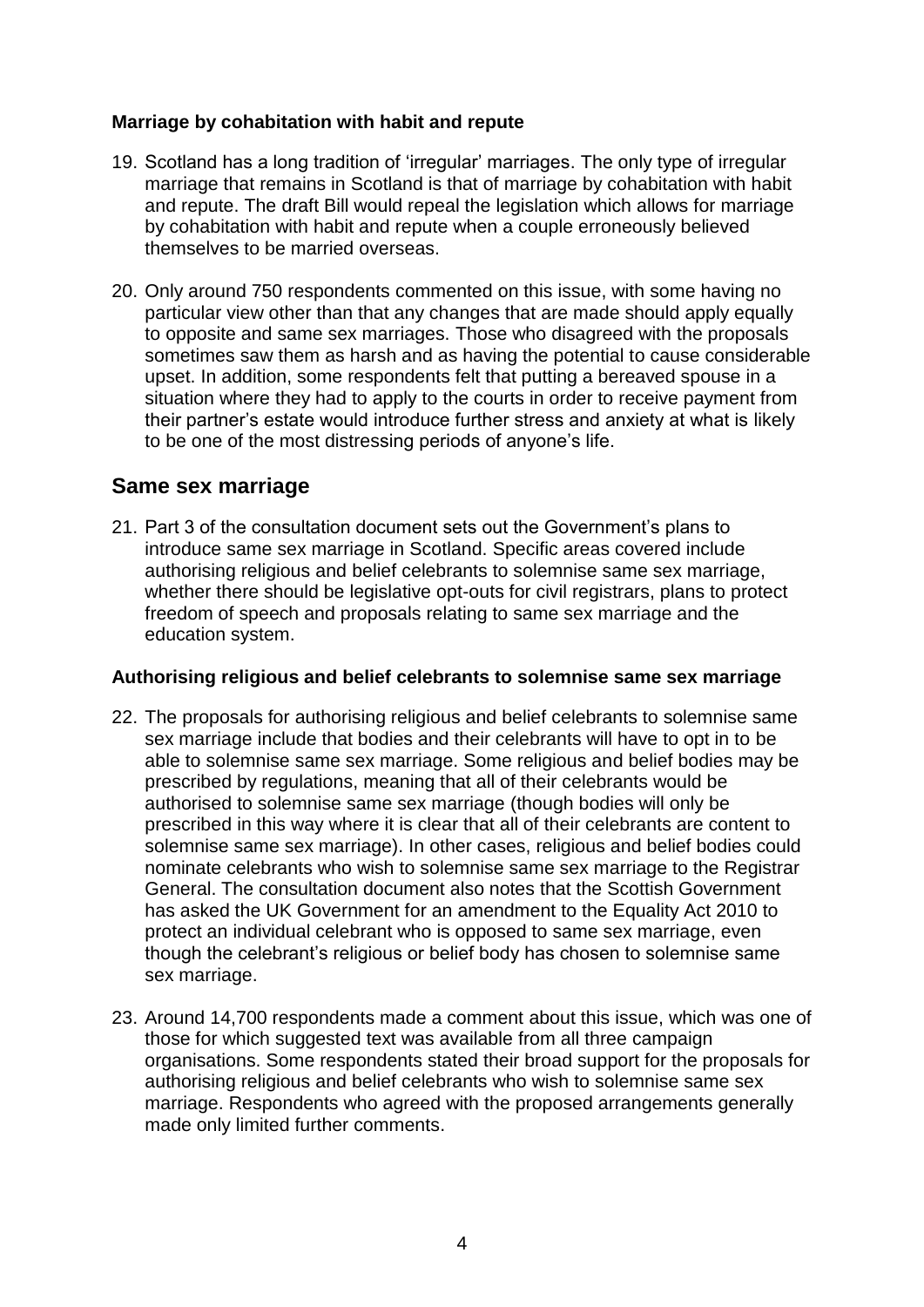- 24. Some of the respondents who disagreed with the proposals simply stated their opposition to the introduction of same sex marriage, whilst others went on to raise specific concerns about the arrangements proposed. There were two main and, for many respondents, connected issues raised by those who disagreed with all or some aspect of the proposals: first, the protection of freedom of speech in general and of religious freedoms in particular; and secondly, concerns about the workability of the opting-in system as set out in the Bill.
- 25. In terms of protecting freedom of belief and speech, the principal concern of many opposed to the proposals was that bodies and celebrants that did not wish to solemnise same sex marriage could still find themselves subject to litigation. In particular, respondents noted that any amendment to the Equality Act 2010 is not yet in place and cannot be guaranteed. Another concern was that, having been designed to protect religious and belief bodies, the proposed opt-in system fails to give necessary consideration to the position of individual celebrants.
- 26. Other concerns about the opt-in system included that they impose decisionmaking standards (such as the requirement for the unanimous support of celebrants) on those bodies that might wish to solemnise same sex marriage. Some respondents also questioned the practicality and/or fairness of requiring all celebrants to be willing to solemnise same sex marriage before a body can be prescribed in regulations to solemnise same sex marriage or register civil partnerships. Finally, a number of respondents were concerned that unwillingness to conduct same sex marriage should not affect any body's or celebrant's authorisation to solemnise opposite sex marriages.

#### **Civil registrars**

- 27. The draft Bill does not include any legislative opt-outs for civil registrars. Around 14,750 respondents commented on this issue, with those who agreed that registrars should not be able to opt-out frequently pointing out that registrars are performing a public function on behalf of a public body and should be expected to carry out a full range of registration duties.
- 28. Other respondents took a strongly contrasting view. A commonly expressed position was that registrars should have the same protections as religious or belief celebrants and that the failure to include a conscience clause for registrars ignores the fact that those of faith aim to live their whole lives - including their work lives - according to the tenets of their faith. Many respondents were concerned about the likely repercussions for some registrars, including that registrars who have a conscientious objection to solemnising same sex marriages may be forced out of their jobs.

#### **Freedom of speech**

29. The Scottish Government has included a provision in the draft Bill making it clear that the introduction of same sex marriage does not affect existing rights under the European Convention on Human Rights and elsewhere to freedom of thought, conscience, religion and expression.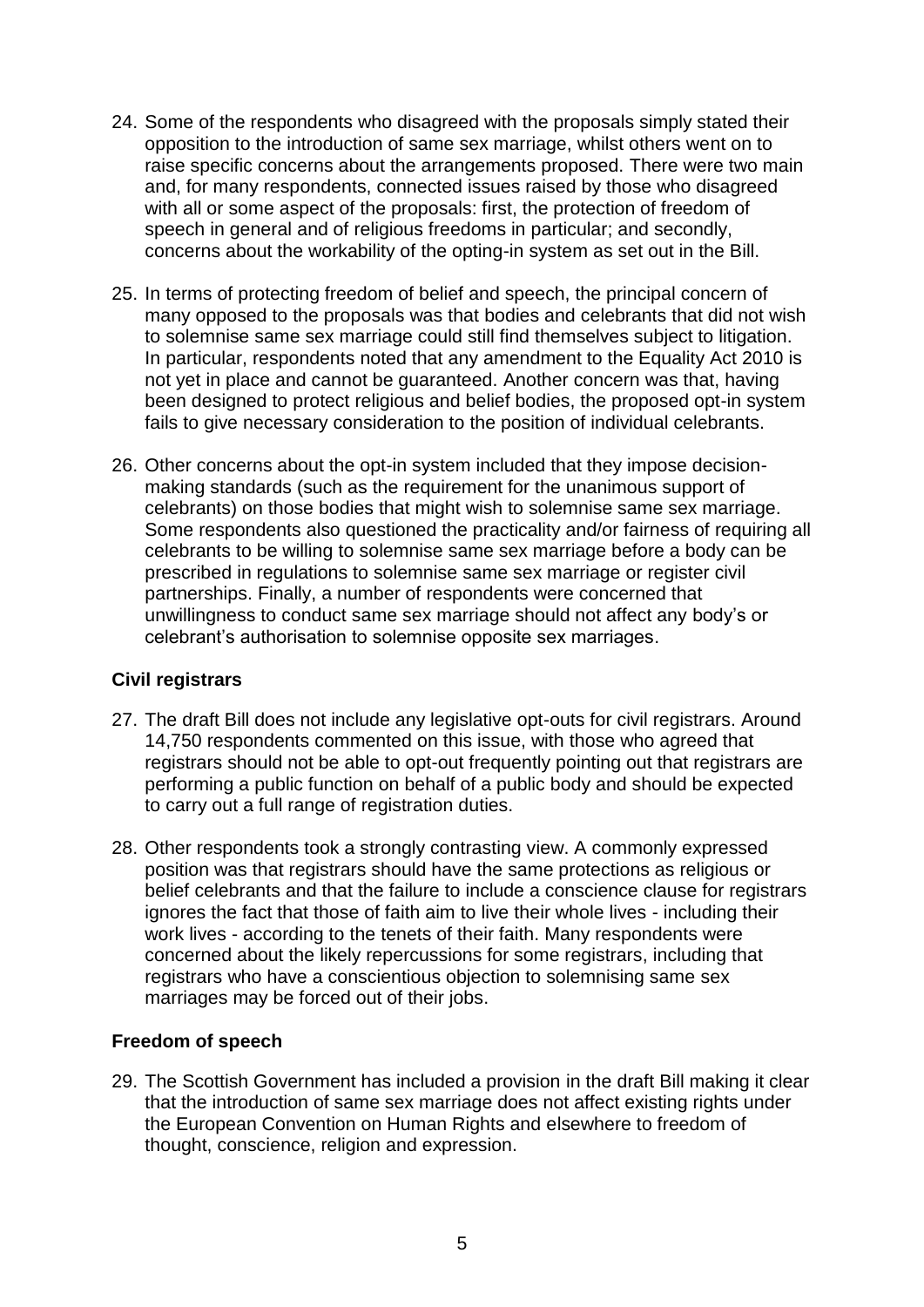- 30. Around 14,500 respondents made a comment on this issue, with suggested text available from all three of the main campaigns. For many respondents, the Scottish Government's plan to protect freedom of speech was welcome and seen as sufficient. However, other respondents had concerns that essential safeguards to protect freedom of speech and conscience are lacking from the proposals. Those who felt the proposed protections to be insufficient frequently cited recent examples of people who have been penalised for having expressed their opposition to same sex marriage.
- 31. In terms of the actions required to mitigate these risks, respondents frequently suggested that employment discrimination law should be amended to bar employers from taking action against employees who hold to the traditional view of marriage.

#### **Education**

- 32. The Scottish Government's proposed approach includes that parents will continue to have the right to withdraw their child from religious education and from programmes of sexual health education. There are no plans to allow parents to opt children out of any class which might happen to mention same sex marriage or civil partnership.
- 33. Around 14,700 respondents made a comment, with some simply stating their broad support for the Scottish Government's plans. However, this issue was unusual in that many of those who appear to support the introduction of same sex marriage, as well as many of those who do not, had concerns about the intended approach. These concerns tended to crystallise into one of two broad positions.
- 34. Some respondents (many of whom also made their support for the introduction of same sex marriage clear) were concerned that schools should be fully inclusive of LGBT people and that young LGBT people and young people with LGBT parents have a right to an education which addresses their needs and reflects their lives. It was suggested that the focus of these proposals should be on the needs of these young people, rather than on the impact any changes will have on those opposed to same sex marriage.
- 35. The alternate position, frequently taken by respondents who made their opposition to the introduction of same sex marriage clear, concentrated on the principle of freedom of conscience being extended to the education system. Points raised included that denominational schools should continue to be able to teach children according to the values and beliefs of their religion and that parents or guardians should have the right to withdraw a child from any lessons covering same sex marriage.

#### **Other consequentials as a result of same sex marriage**

36. The Scottish Government's intention is that, where possible, opposite sex and same sex marriage should be treated in the same way and that the move to gender-neutral drafting of legislation should continue. Around 14,300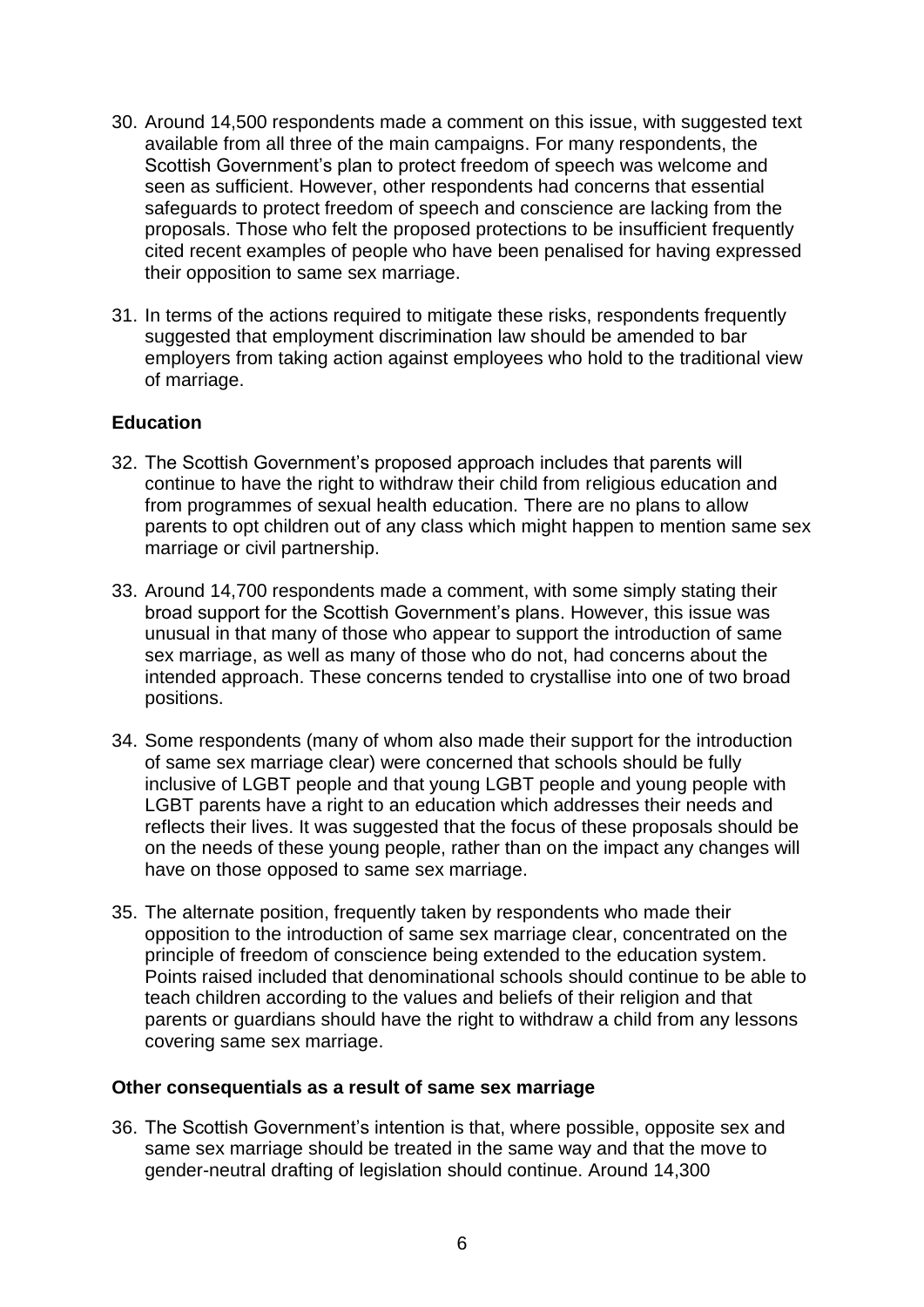respondents commented on this issue. Whilst some applauded the genderneutral approach, others suggested that this issue exemplifies just how profound the changes the Scottish Government plans will be on the whole of society.

37. Many of the comments made related to fostering and adoption. A frequent concern was that amendments might be made to guidance, which would result in it stating that a would-be foster carer, or someone wanting to adopt, should not be rejected because of his or her views on same sex marriage. Respondents taking this view urged the Government to give careful thought to the possible implications of such an amendment on a young person who is being fostered and who comes to realise that they are, or may be, LGBT. However, other respondents took a contrasting position and were concerned that those with a conscientious objection to same sex marriage should not suffer discrimination in the adoption and fostering processes.

#### **Adultery, permanent and incurable impotency and bigamy**

- 38. The proposals also considered how the introduction of same sex marriage could impact on a range of other marriage-related legislation and in particular in the areas of adultery (which can be used in Scots divorce law to show a marriage has irretrievably broken down), permanent and incurable impotency (which can be grounds for voiding a marriage) and bigamy (the crime of purporting to enter into a marriage when already married).
- 39. Many of the comments made on these issues focused on the respondents' preference for all law regulating marriage to apply equally to opposite and same sex marriages. Others took the view that the very fact that the same approach is not always being taken is symptomatic of a lack of consistency and clarity in the Scottish Government's thinking and that, whilst claiming the proposed changes are designed to ensure that everyone is treated the same, the Government is then choosing to treat people differently when this suits or is easier.

## **Civil partnership**

- 40. Part 4 of the consultation document set out the Scottish Government's intentions to proceed to allow civil partnerships to be registered through religious and belief ceremonies. Around 900 respondents commented on this issue.
- 41. Some respondents simply stated their support for the Government's plans or made only limited further comments in support of the proposals. Others noted that, whilst not necessarily supporting the introduction of the religious registration of civil partnerships, they were broadly in agreement with the proposal for an optin system should the Government proceed. Other respondents disagreed with the proposals and, as with the same sex marriage proposals, raised a number of concerns with the primary one being about protecting the freedom of speech and of conscience of those who did not wish to be involved in the religious registration of civil partnerships.
- 42. Around 11,650 respondents commented on the proposals for changing existing civil partnerships into marriages. Many of those who disagreed with the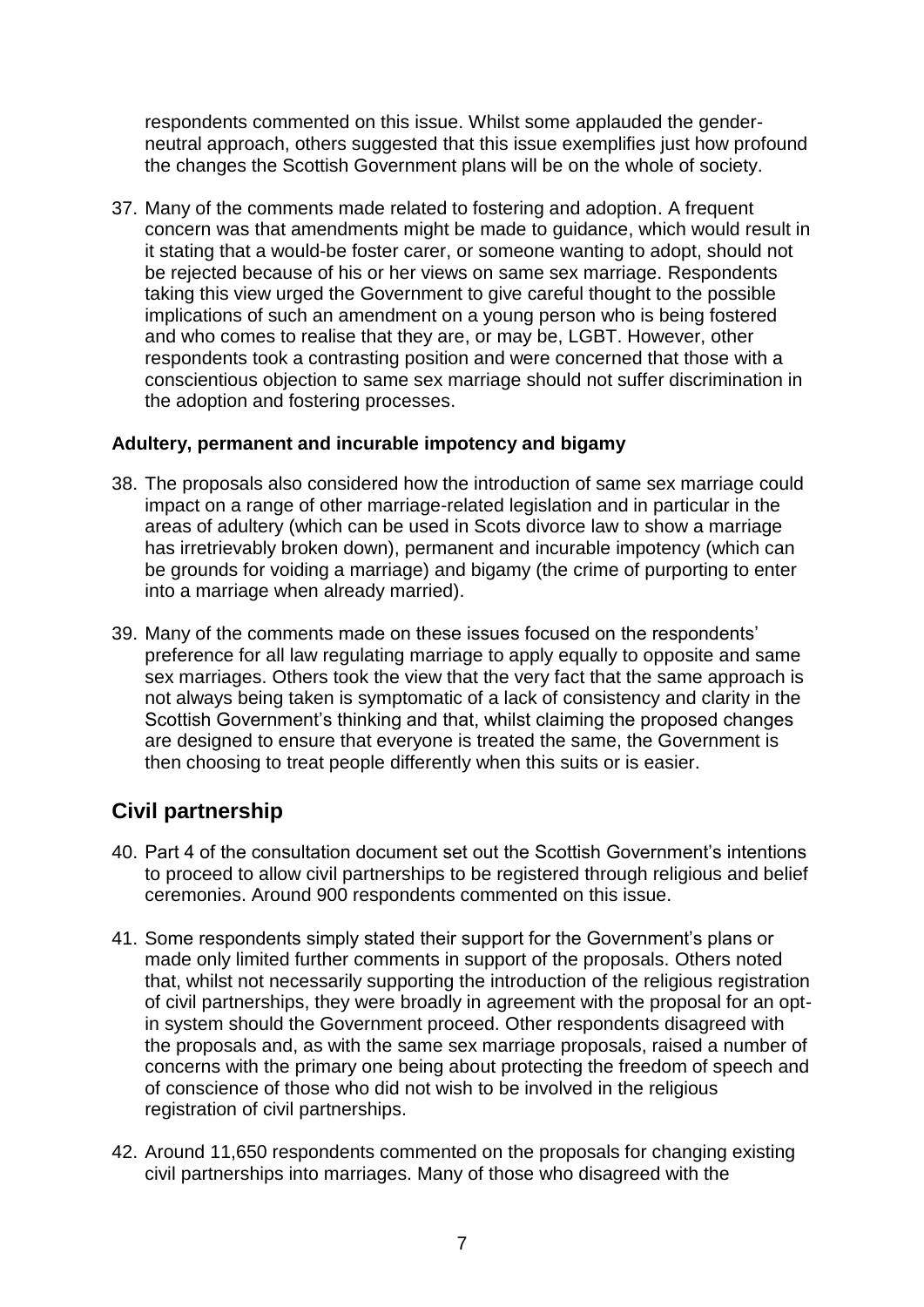proposals suggested that civil partnerships are, and should remain, a civil, secular arrangement. Others expressed their broad support for giving same sex couples the option to change their partnership into a marriage, but frequently went on to raise issues about some of the specific arrangements. Those with concerns tended to the view that the 'second ceremony' which is currently proposed should not be required and that it is not fair to charge a fee for changing a civil partnership into a marriage since couples have already paid for their civil partnership ceremony and did not have the option of a marriage ceremony at that time.

43. A number of respondents (including those responding through one of the campaigns) made a comment about opposite sex civil partnerships at this question. Some respondents simply stated that civil partnerships should also be available to opposite sex couples. Other comments focused on the inequity of having non-equivalent arrangements for opposite and same sex couples.

## **Transgender people**

- 44. The final part of the consultation considered marriage-related issues affecting transgender people and, specifically, whether married transgender people should need to divorce before obtaining a full Gender Recognition Certificate (GRC). Under the current provisions, a transgender person faces a choice between staying in his or her marriage and obtaining a full legal recognition in his or her acquired gender. The proposed changes would enable a transgender person to stay in the relationship, if that is what both parties to the marriage wanted.
- 45. Around 11,500 respondents made a comment on this final issue. Many gave their support for the Scottish Government's intended approach, which was sometimes referred to as compassionate, caring and thoughtful. However, it was also suggested that the revised gender recognition process as proposed is not, but should be, simple, user-friendly and incur no greater costs to the applicant than under the current process. One of the primary concerns raised was the intended requirement for a second marriage ceremony. Another issue raised was the need for the process to be effective for those who are resident in Scotland, but who were married or entered into a civil partnership outwith Scotland. It was also suggested that some work may be required to ensure that neither partner in a marriage where one party has transgendered loses any pension rights.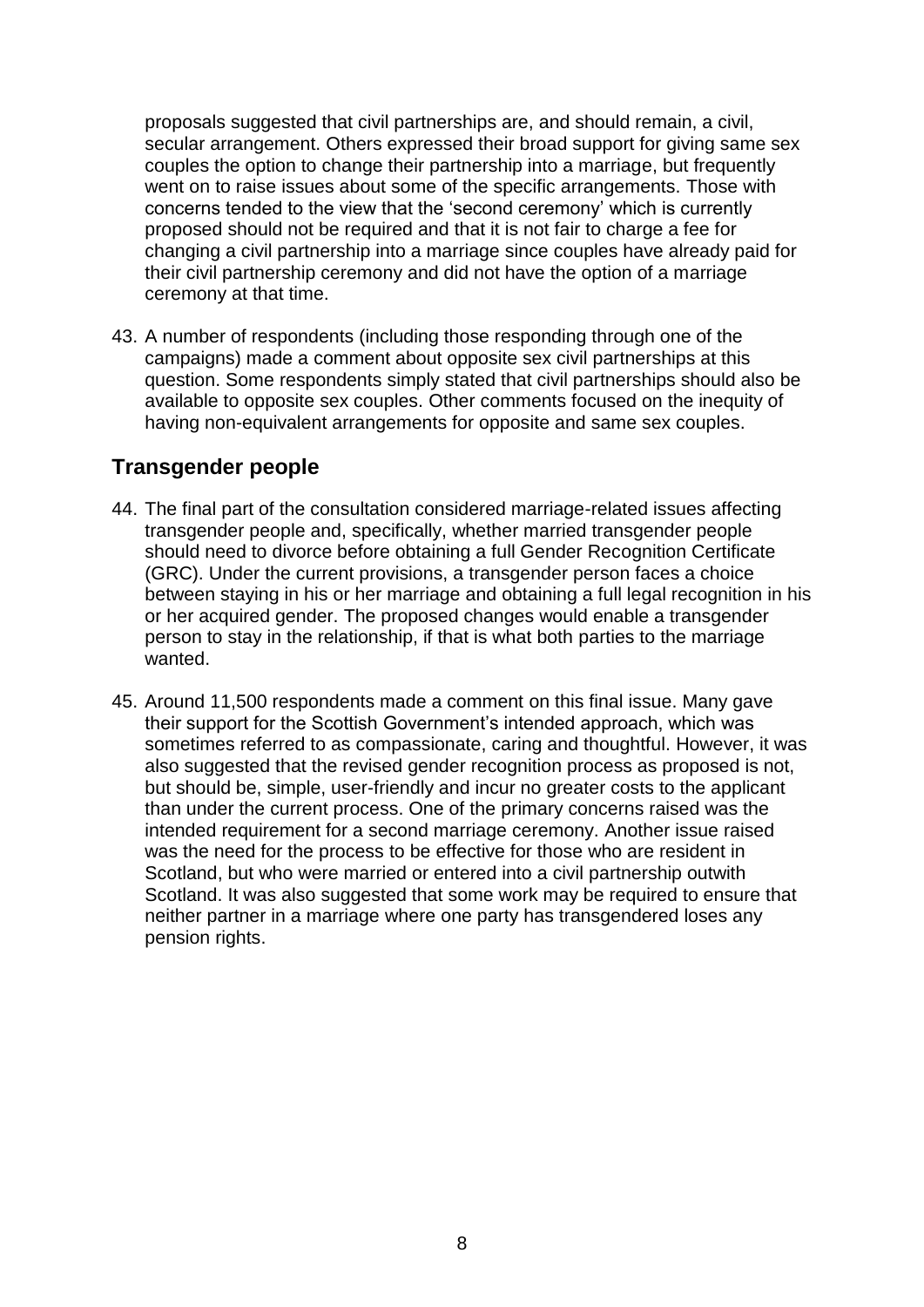## <span id="page-12-0"></span>**1 INTRODUCTION**

- 1.1 On 12 December 2012, the Justice Directorate of the Scottish Government launched a public consultation on proposed changes to Scottish marriage and civil partnership law. The consultation sought views on the detail of the legislation which will introduce same sex marriage, allow civil partnerships to be registered through religious or belief ceremonies and make other changes to marriage law. These measures are contained in The Marriage and Civil Partnership (Scotland) Bill (the draft Bill).
- 1.2 The draft Bill and the consultation document *The Marriage and Civil Partnership (Scotland) Bill: A Consultation* are available from the Scottish Government's website<sup>1</sup>.
- 1.3 This report presents the findings of the independent analysis of the responses submitted before the consultation closing date and time of 5pm on 20 March 2013.

## **Background to this consultation**

- 1.4 In 2011, the Scottish Government undertook a consultation on the possible introduction of same sex marriage and the religious registration of civil partnerships to Scotland. Over 77,500 responses were received, and an analysis of the consultation responses is available from the Scottish Government's website<sup>2</sup>.
- 1.5 In July 2012, the Scottish Government announced its intention to proceed with the introduction of same sex marriage and the religious registration of civil partnerships. These measures are contained within the draft Bill. The consultation document accompanying the draft Bill also sets out the Government's proposals for providing protections for those who may have concerns about same sex marriage. In some cases, these protections are provided for in the draft Bill. Other protections are contained in existing legislation or in existing or proposed guidance.

## **Consultation themes and questions**

1.6 The consultation document is set out in five parts: the introduction (which includes the impact assessments prepared in relation to the proposed legislation); general changes to marriage law; same sex marriage; civil partnership; and transgender people. The consultation questions posed within each of these are as follows:

#### **Part 1 - Introduction**

**Question 1:** Do you have any comments on the impact assessments prepared in relation to the proposed legislation?

<sup>1</sup> 1 <http://www.scotland.gov.uk/Publications/2012/12/9433>

<sup>&</sup>lt;sup>2</sup> <http://www.scotland.gov.uk/Publications/2011/09/05153328/0>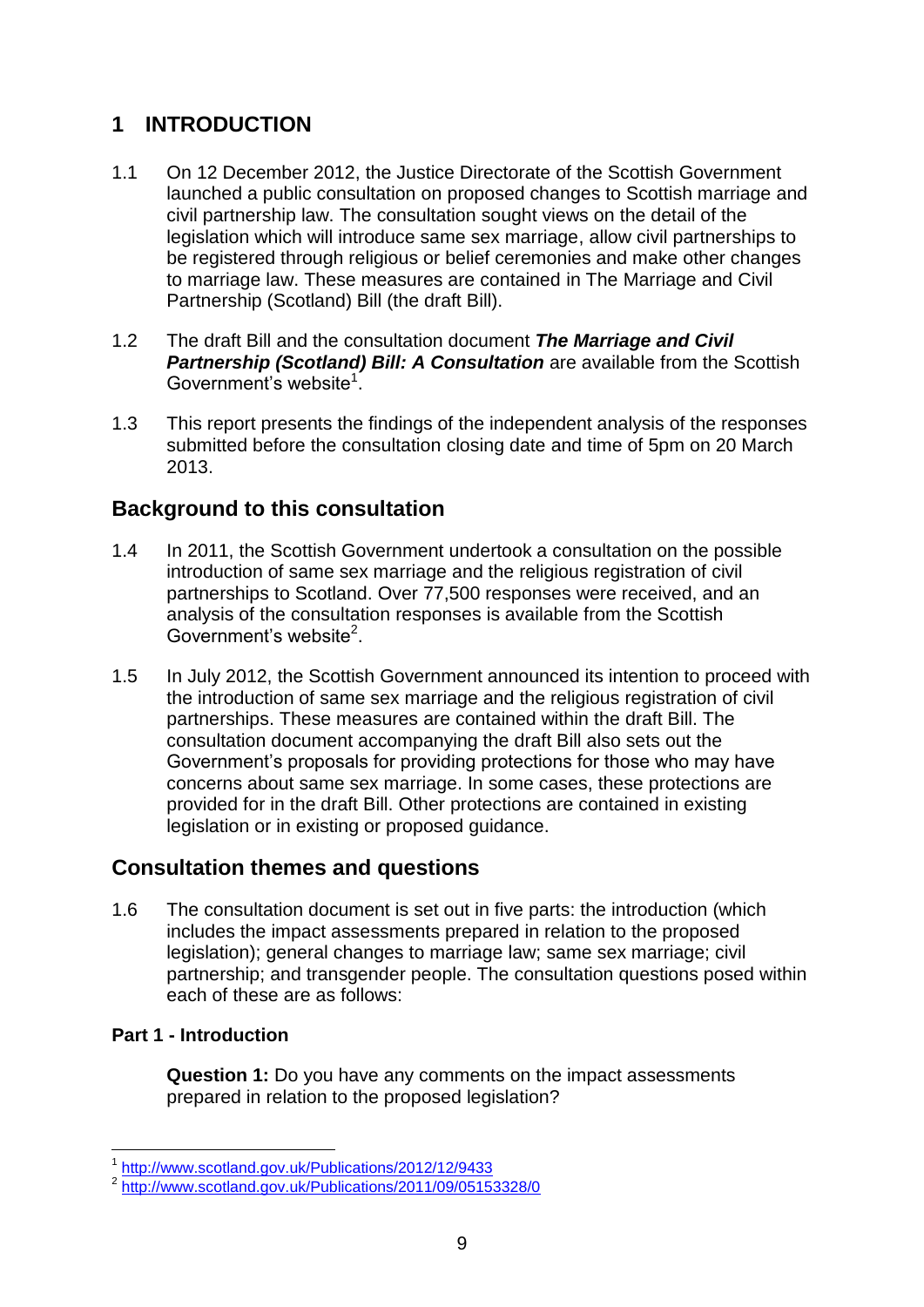#### **Part 2 - General changes to marriage law**

**Question 2:** Do you have any comments on allowing opposite sex and same sex civil marriage ceremonies to take place anywhere agreed between the registrar and the couple, other than religious premises?

**Question 3:** Do you have any comments on establishing belief ceremonies as a third type of ceremony, alongside religious and civil, for getting married in Scotland?

**Question 4:** Do you have any comments on amending section 8 of the Marriage (Scotland) Act 1977 so that Church of Scotland deacons are authorised automatically to solemnise opposite sex marriage?

**Question 5:** Do you have any comments on establishing tests that a religious or belief body must meet before its celebrants can be authorised to solemnise marriage or religious civil partnership?

**Question 6:** Do you have any comments on abolishing the concept of marriage by cohabitation and repute where a couple erroneously believed themselves to be married overseas but it transpired after one of them died that the marriage was not valid?

#### **Part 3 - Same sex marriage**

**Question 7:** Do you have any comments on the proposals for authorising religious and belief celebrants who wish to solemnise same sex marriage?

**Question 8:** Do you have any comments on opt-outs for civil registrars who do not wish to solemnise same sex marriage?

**Question 9:** Do you have any comments on the proposed approach in relation to freedom of speech?

**Question 10:** Do you have any comments on the proposals in relation to education and same sex marriage?

**Question 11:** Do you have any comments on the Government's proposals on the impact of same sex marriage on legislation, the common law or on private arrangements?

**Question 12:** Are you aware of legislation where there is a need to make it clear that references to marriage or spouse should not extend to both opposite sex and same sex marriage or spouses? If you are, please give details of the legislation and explain why it should not be extended in this way.

**Question 13:** Do you have any comments on the proposed approach to the law on adultery?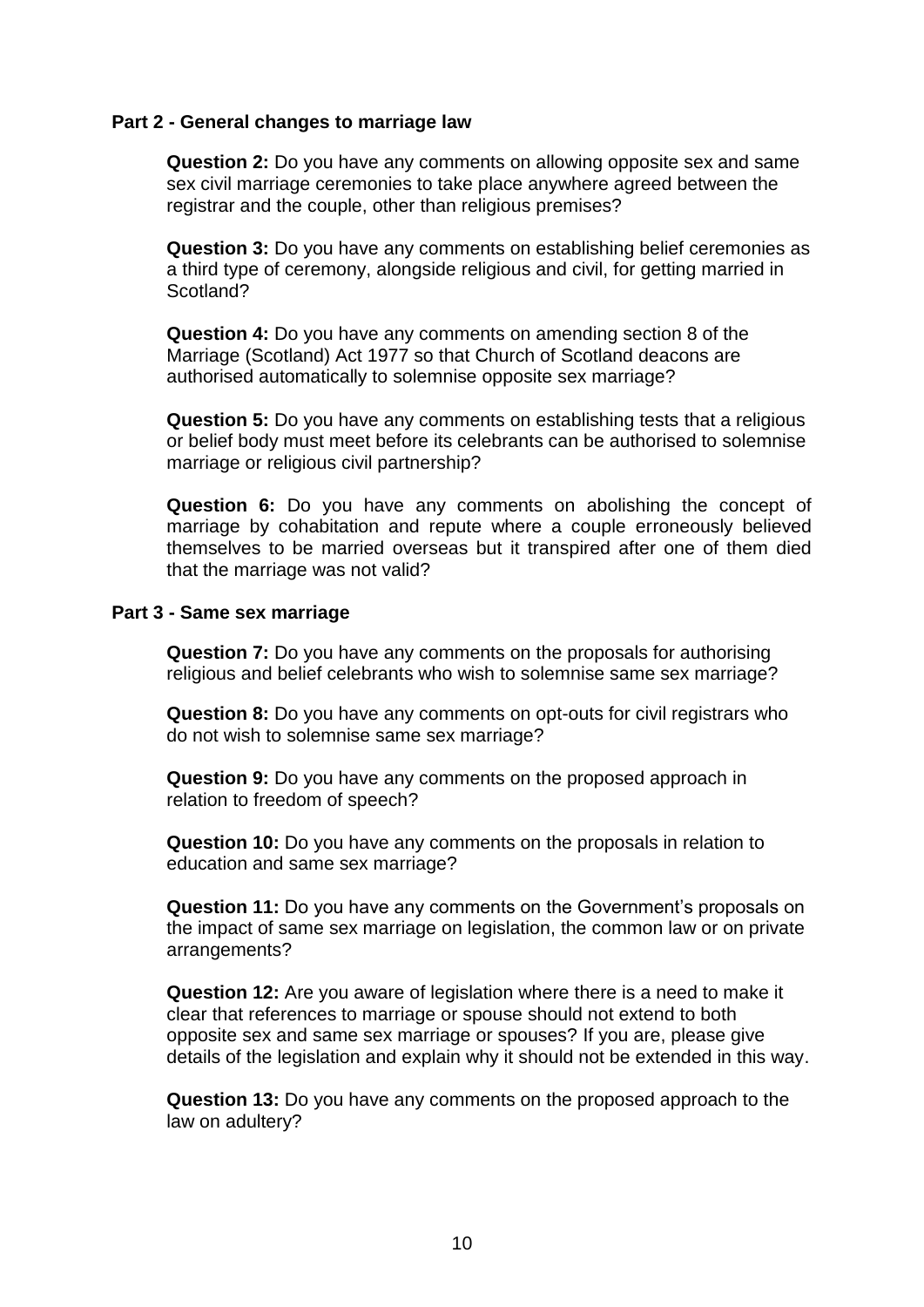**Question 14:** Do you have any comments on the proposed approach to the law on permanent and incurable impotency?

**Question 15:** Do you have any comments on the proposed approach to the law on bigamy?

#### **Part 4 - Civil partnership**

**Question 16:** Do you have any comments on the proposed approach to ensuring that religious and belief bodies and celebrants do not have to register civil partnerships?

**Question 17:** Do you have any comments on the proposals for changing civil partnerships to a marriage?

#### **Part 5 - Transgender people**

**Question 18:** Do you have any comments on the detailed proposals for allowing transgender people in a relationship to stay together, if they and their partner wish so, when obtaining the full Gender Recognition Certificate?

## **Approach to the analysis**

1

- 1.7 The purpose of this consultation exercise was to gather views on various proposals that have been included in, or excluded from, the draft Bill. Rather than seeking general agreement or disagreement with each proposal, the 18 consultation questions sought detailed comments, such as suggestions for why the proposals might not work in practice and how they could be improved. The analysis undertaken reflects this approach, and focuses on identifying key issues raised by respondents, rather than quantifying how many agreed or disagreed with each proposal.
- 1.8 A number of respondents made particularly detailed or specific points, including around the drafting and content of the draft Bill. The research team has grouped many of these comments into an annex, a copy of which is included as Annex D to this report<sup>3</sup>. Where appropriate, the key issues or themes underpinning these comments have been taken into account when undertaking the overall analysis.
- 1.9 The analysis focused on issues that relate specifically to the draft Bill or the other proposals contained within the consultation document. However, it should be acknowledged that many respondents also made comments about their support for, or opposition to, the introduction of same sex marriage or the religious registration of civil partnerships. Some respondents also noted that they were re-stating their position, having also submitted a response to the consultation on the introduction of same sex marriage. Some of these respondents also expressed their disappointment that the Scottish

 $3$  Onlv comments made by respondents who asked for their response to be published have been included within the version for publication.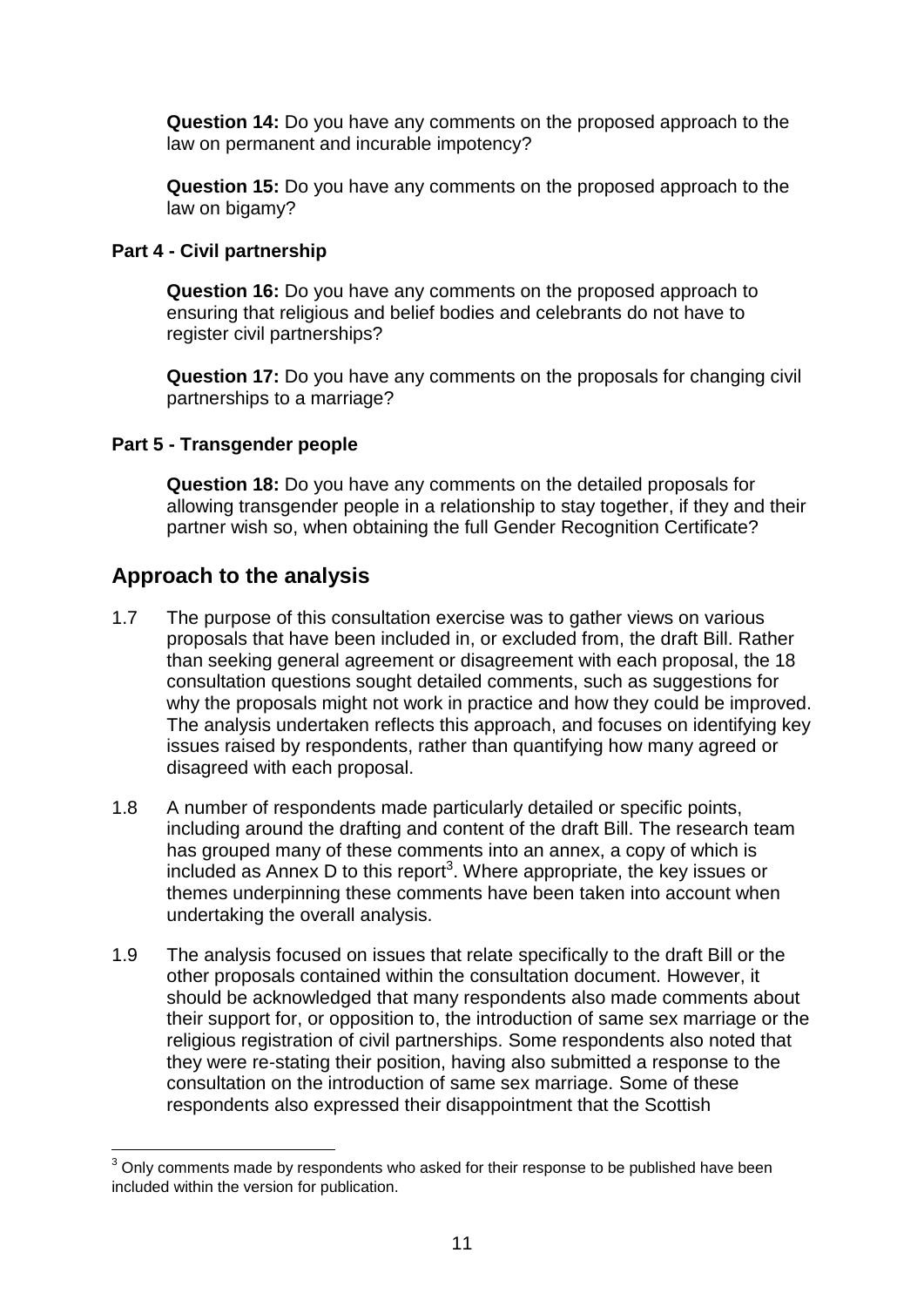Government has not taken the majority opinion of respondents to that consultation on board and has decided to proceed with its plans to introduce same sex marriage. This led some to question the value of carrying out public consultations.

## **Structure of the report**

- 1.10 The next section of this report summarises the ways in which responses could be submitted and the number and type of responses received.
- 1.11 The remainder of the report mirrors the structure of the consultation document, with each of the 18 questions set out in turn. Brief summaries of each proposal or policy area are included at each question to set the subsequent analysis in context. However, further explanatory information relating to each question is available within the relevant section of the consultation document.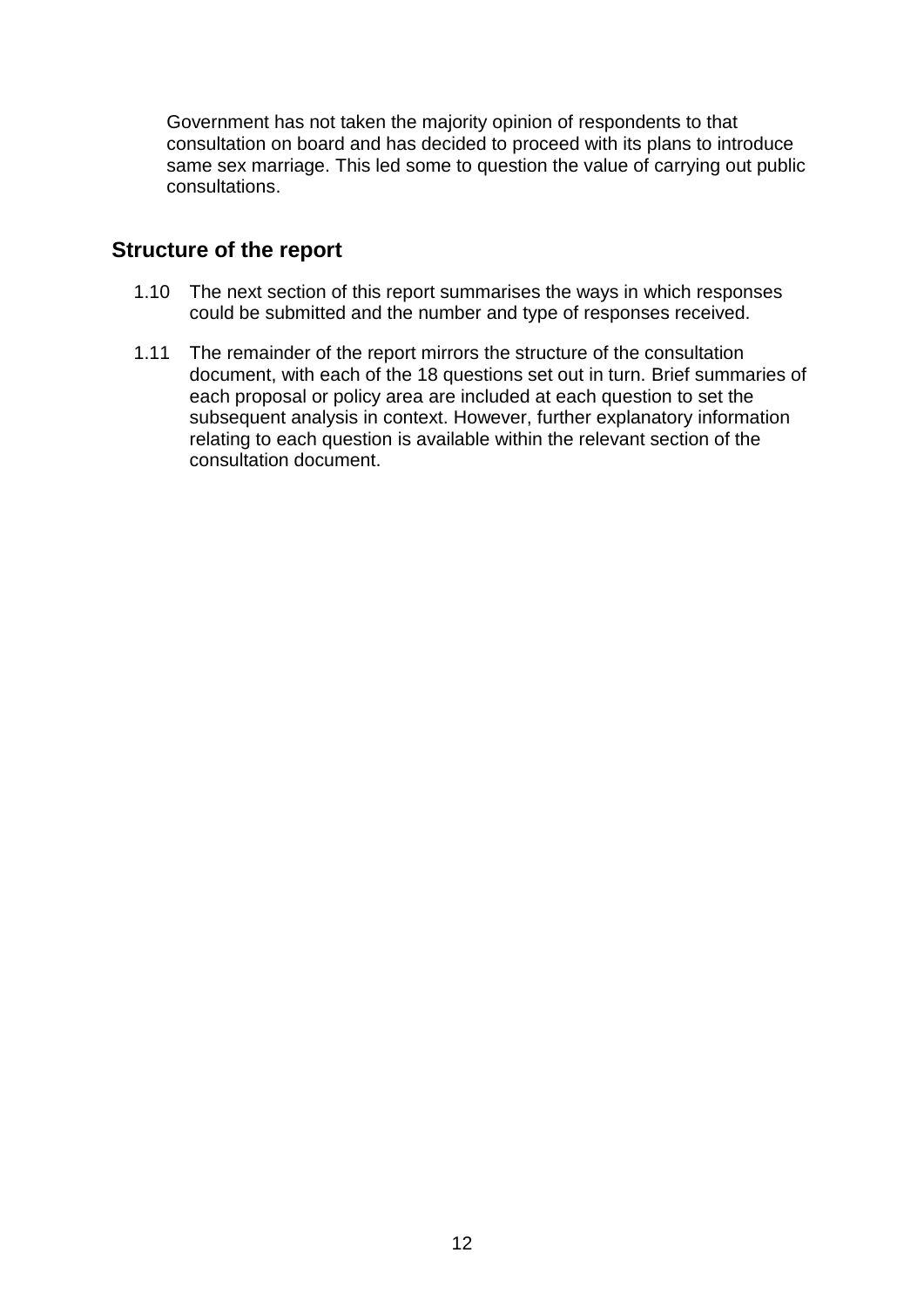## <span id="page-16-0"></span>**2 TYPES AND NUMBER OF RESPONSES**

2.1 This section gives details on the ways in which responses were submitted, how many responses were analysed to produce the findings set out in this report and the profile of group respondents to the consultation.

## **Ways of submitting a response**

- 2.2 Individual members of the public or organisations could submit a response to the consultation in a number of ways. On-line submissions could be made using a standard response form available on the Scottish Government website. Alternatively, electronic or hard copies of the standard response form could be posted or emailed to the Family Law Team at the Scottish Government.
- 2.3 Electronic or hardcopy non-standard responses (those that did not use the standard response form) were also accepted. These responses were varied and included those in letter format and some in which respondents had elected to answer only certain questions.
- 2.4 Three campaign groups (CARE for Scotland, Equality Network and Scotland for Marriage) encouraged people to submit a response to the consultation. Each of these campaigns provided suggested text for submission to the Scottish Government via their own website. The suggested texts are set out at Annex A to this report.
- 2.5 The three campaign groups provided suggested text for only some of the 18 questions set out within the consultation document. The content of each campaign was as follows:
	- **CARE for Scotland** provided non-editable text for nine questions (Questions 1, 5, 7-11, 13 and 16) and also included a space to make any further comments.
	- **Equality Network** provided a short introductory paragraph, non-editable text for seven questions (Questions 7-11, 17 and 18) and also included a space to make any further comments.
	- **Scotland for Marriage** provided suggested text for five questions (Questions 7-11). The text could be amended or added to, but there was no dedicated space to make further comments.

## **Number of responses received**

1

2.6 The number of responses received according to the route through which they were submitted is set out in the table below. Please note that a small number of duplicate responses was received $4$ . Where a clear duplicate or duplicates were submitted, the last response submitted by that respondent was

<sup>&</sup>lt;sup>4</sup> Most of the duplicate responses received were of the campaign type.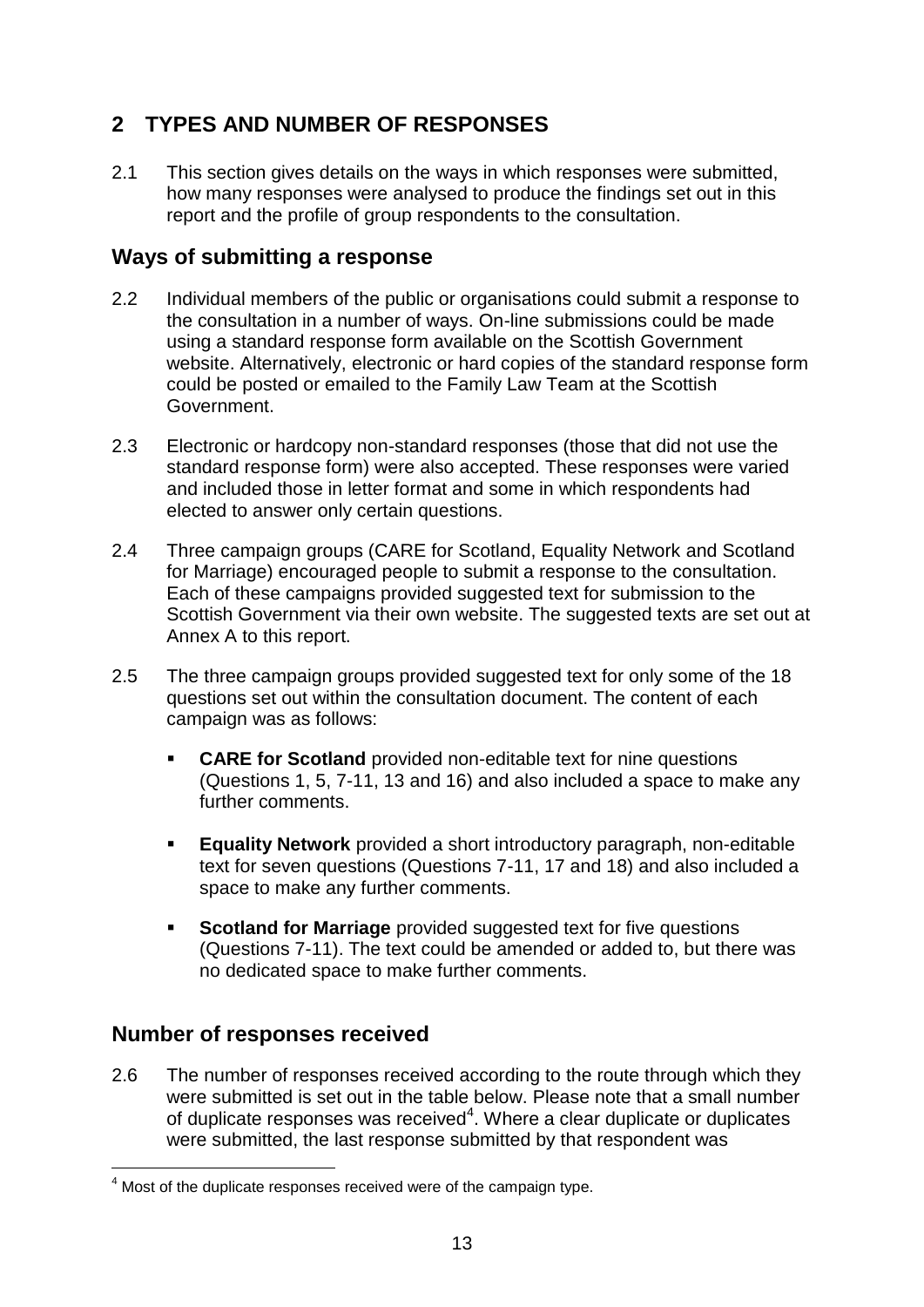retained<sup>5</sup>. There was also a small number of responses for which only a Respondent Information Form<sup>6</sup> was received (or only respondent information was entered into an online submission), without responses to any of the consultation questions. These responses have not been counted as analysable responses.

- 2.7 The figures presented in Table 1 below represent the total number of  $responses$  that underwent analysis<sup>7</sup>.
- 2.8 The total number of analysable responses was 15,064. The majority of responses (73%) were campaign responses containing the suggested text only. A further 16% were amended campaign responses, in which the suggested text had been amended or a further comment had been made; 10% were submitted on the standard Scottish Government response form; and the remaining 1% were responses that did not use the standard response form and were not campaign responses.

| Table 1: Number of responses by type of response                 |        |  |  |
|------------------------------------------------------------------|--------|--|--|
| <b>Type of response</b>                                          |        |  |  |
|                                                                  |        |  |  |
| Standard Scottish Government response form - total               | 1536   |  |  |
| (Standard Scottish Government response form - online)            | ′1366) |  |  |
| Standard Scottish Government response form - hard copy or email) | (170)  |  |  |
|                                                                  |        |  |  |
| Non-standard <sup>8</sup> - hard copy or email                   | 116    |  |  |
|                                                                  |        |  |  |
| <b>CARE for Scotland campaign – total</b>                        | 213    |  |  |
| (CARE for Scotland campaign - suggested text only)               | '122)  |  |  |
| (CARE for Scotland campaign - amended)                           | (91)   |  |  |
|                                                                  |        |  |  |
| <b>Equality Network campaign - total</b>                         | 10828  |  |  |
| (Equality Network campaign - suggested text only)                | (8972) |  |  |
| (Equality Network campaign - amended)                            | (1856) |  |  |
|                                                                  |        |  |  |
| Scotland for Marriage campaign – total                           | 2371   |  |  |
| (Scotland for Marriage campaign - suggested text only)           | 1955)  |  |  |
| (Scotland for Marriage campaign - amended)                       | (416)  |  |  |
|                                                                  |        |  |  |
| <b>TOTAL RESPONSES</b>                                           |        |  |  |

 5 All but a very few contained identical content in each response of the duplicate or multiple responses made by the same respondent.

 $6$  The Respondent Information Form gathers name and contact information and also asks respondents whether they would like their response to be published.

 $7$  A breakdown of all responses received, number of responses removed and final number of responses that were analysed is set out in Annex B to this report.

<sup>&</sup>lt;sup>8</sup> 'Non-standard' responses were those that did not use the standard Scottish Government response form and were not campaign responses.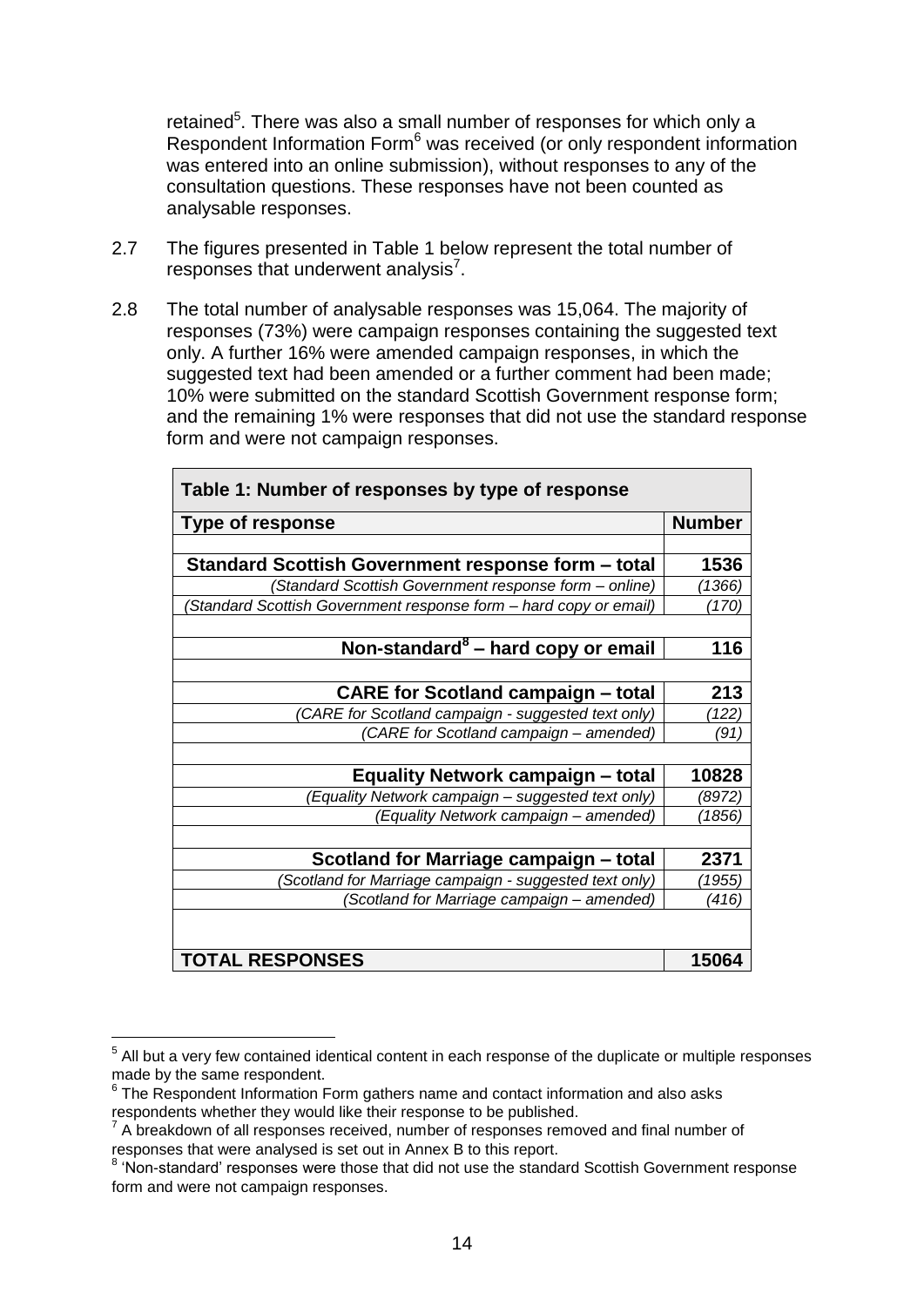2.9 All but 128 (or <1%) of responses were submitted by individual members of the public. A breakdown of the 128 group responses by type of group is set out in Table 2 below and a full list of all group respondents is included at Annex C to this report.

| Table 2: Number of responses by type of group                          |       |  |  |
|------------------------------------------------------------------------|-------|--|--|
| Type of group                                                          | Total |  |  |
| Religious or belief bodies                                             | 16    |  |  |
| Individual religious institutions or groups of individual institutions | 27    |  |  |
| Religious or faith-based organisations                                 | 17    |  |  |
| Political groups and unions                                            | 16    |  |  |
| Local authorities                                                      | 11    |  |  |
| Other groups or organisations                                          | 41    |  |  |
| <b>TOTAL GROUP RESPONSES</b>                                           | 128   |  |  |

- 2.10 Group respondents included 16 of the religious or belief bodies that currently solemnise marriages in Scotland, and 11 of the 32 Scottish local authorities that deliver the civil registrar function and employ Scotland's civil registrars.
- 2.11 The 'Other groups or organisations' category is made up of a diverse range of organisations, including professional bodies and associations, think tanks and independent statutory bodies. Responses were also received from a number of groups and organisations working in the third sector, some of which had clear religious affiliations. A number of Lesbian, Gay, Bisexual and Transgender (LGBT) and equality-focused campaign or support groups also submitted a response<sup>9</sup> and overall around 25 group respondents had clear connections with the LGBT community.

1

<sup>&</sup>lt;sup>9</sup> Within the 'Political groups and unions' and 'Religious or faith-based organisations' categories (as well as the 'Other groups or organisations' category), a number of respondents had clear affiliations with the LGBT community.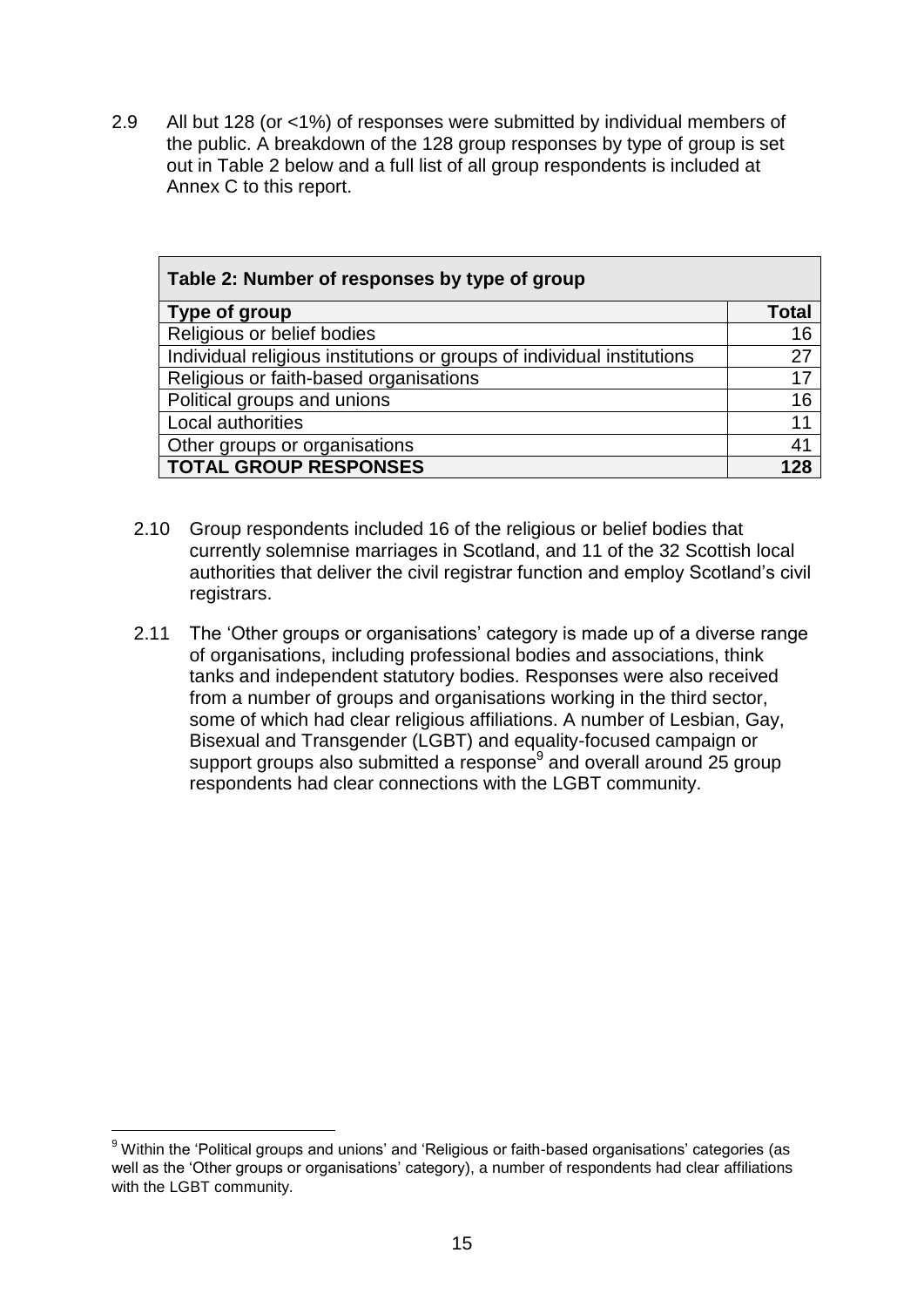## <span id="page-19-0"></span>**3 IMPACT ASSESSMENTS**

- 3.1 Part 1 of the consultation document included information on the two impact assessments the Scottish Government has prepared in relation to the proposed legislation.
- 3.2 The Scottish Government's Equality Impact Assessment (EQIA) and Business and Regulatory Impact Assessment (BRIA) are included within the as annexes to the consultation document. The BRIA concludes that the cost implications of the changes proposed are modest. However, the consultation document notes that the proposed changes have a considerable impact in relation to equalities.

#### **Question 1: Do you have any comments on the impact assessments prepared in relation to the proposed legislation?**

- 3.3 Around 1,150 respondents made a comment about the impact assessments. Some respondents made short, supportive statements and referred to the assessments as being comprehensive, competent and coherent, for example.
- 3.4 The principal issue raised by respondents who had concerns about the assessments, and the EQIA in particular, was that they make little or no mention of the probable negative effects of the proposed legislation on those whose religious or other beliefs lead them to disagree with same sex marriage. The failure to recognise that religious beliefs apply to the whole of life and not simply the formal structures according to which any religious body organises itself was often seen as being the root cause of this omission. However, others interpreted the omission as symptomatic of a wider agenda to secularise Scottish society and marginalise religious bodies and those of faith.
- 3.5 Many of the other comments made focused on freedom of speech, education and employment. Many of these issues were also raised in responses to Questions 9 and 10 and are discussed in greater detail in the analysis associated with these questions set out later in this report. However, in summary, the key issues of most relevance here were that:
	- There are potentially unquantifiable costs associated with the possibility of legal actions being taken against celebrants and/or religious bodies.
	- No account is taken of the highly divisive impact on a religious community if one celebrant chooses to dissent from the majority decision to solemnise same sex marriage, thus disenfranchising the whole organisation.
	- There is a particular failure to recognise the impact of the proposed legislation on those already working in the public sector or who might wish to work in the public sector in the future. Those who already are or who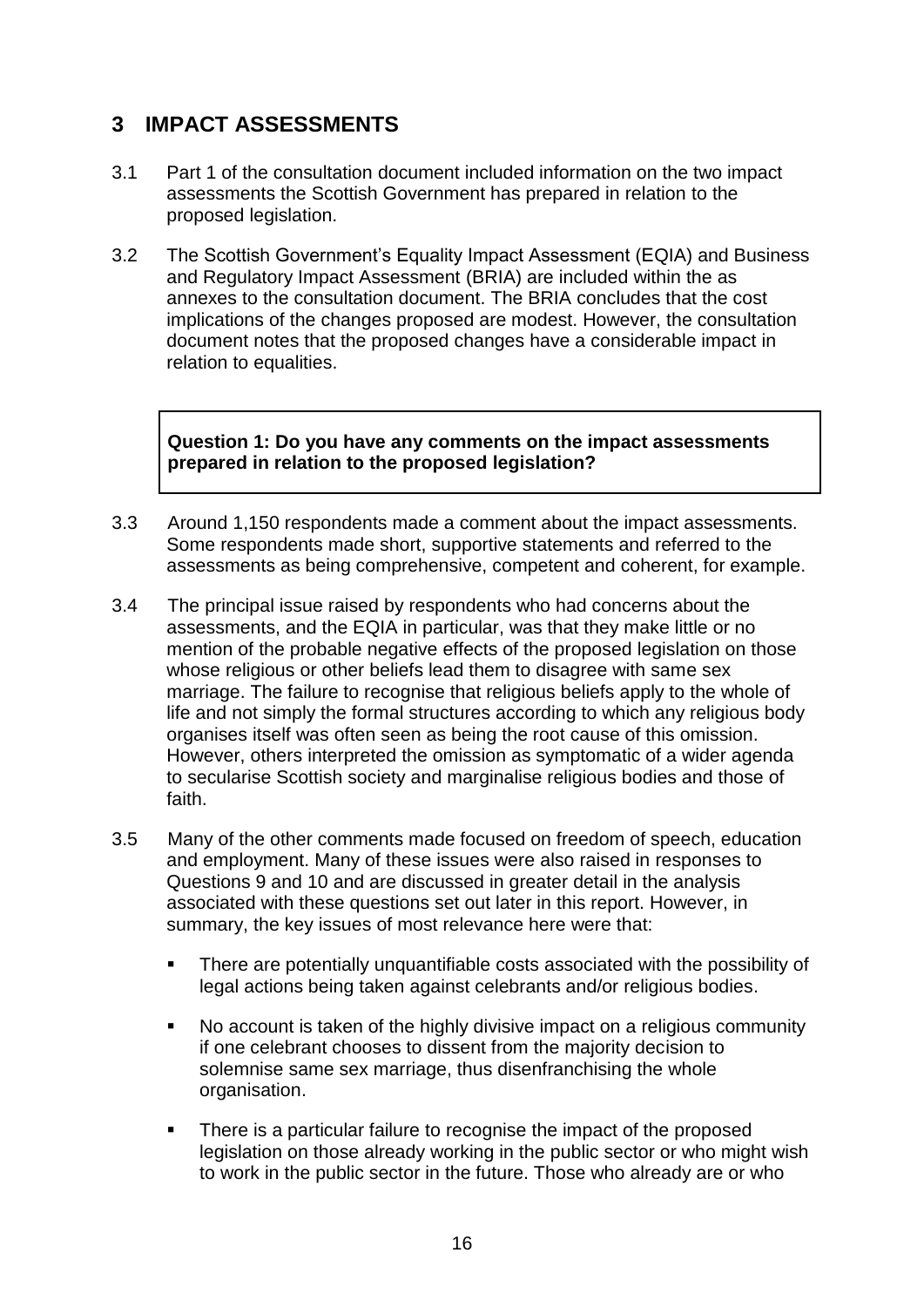want to be civil registrars, teachers or social workers will be amongst those most obviously affected.

- The Muslim community, which already has low mainstream employment rates relative to the whole community, may be particularly adversely affected by the limiting of employment prospects for those opposed to same sex marriage.
- No mention is made of the possible negative implications for churches or religious charities in terms of charitable status or being able to work in partnership or receive funding from public bodies.
- 3.6 Some respondents also noted that the assessments do not consider the impact any changes would have on those who are already married or on intersex people. There were also concerns about the coverage of gender reassignment. In particular, it was suggested that the EQIA appeared, in their opinion, to imply that gender transition is associated with having a sex change operation<sup>10</sup>. It was noted that a significant number of transsexual people do not have surgery and that surgery is not a requirement to make an application to the Gender Recognition Panel under the Gender Recognition Act 2004<sup>11</sup>.
- 3.7 Another area which some respondents wished to see receiving greater consideration within the EQIA was the impact on children. Suggestions included:
	- The production of a Child Rights Impact Assessment (of the type the Scottish Government committed to developing in their progress report on children's rights in Scotland, Do the Right  $\text{Thing})^{12}$ .
	- The assessments should consider the benefits that strong, traditional marriage brings for children, families and the wider society.
- 3.8 Other respondents noted some quite specific omissions or raised some specific issues, including that:
	- The assessments do not appear to take account of the additional administrative costs likely to be incurred by religious denominations as a result of some of the changes. This is likely to be particularly the case for denominations that wish to solemnise same sex marriage or undertake religious registration of civil partnerships, and which will incur costs in compiling and maintaining the necessary registers, for example.
	- The consultation document suggests there will be additional training and related costs associated with the tests that a religious or belief body must meet before its celebrants can be authorised to solemnise marriage or

1

<sup>&</sup>lt;sup>10</sup> This was not the intention.

<sup>&</sup>lt;sup>11</sup> This point is mentioned in the Gender Recognition Panel's Frequently Asked Questions guidance: <http://www.justice.gov.uk/tribunals/gender-recognition-panel/faqs>

<sup>12</sup> Available at:<http://www.scotland.gov.uk/Resource/0039/00392997.pdf>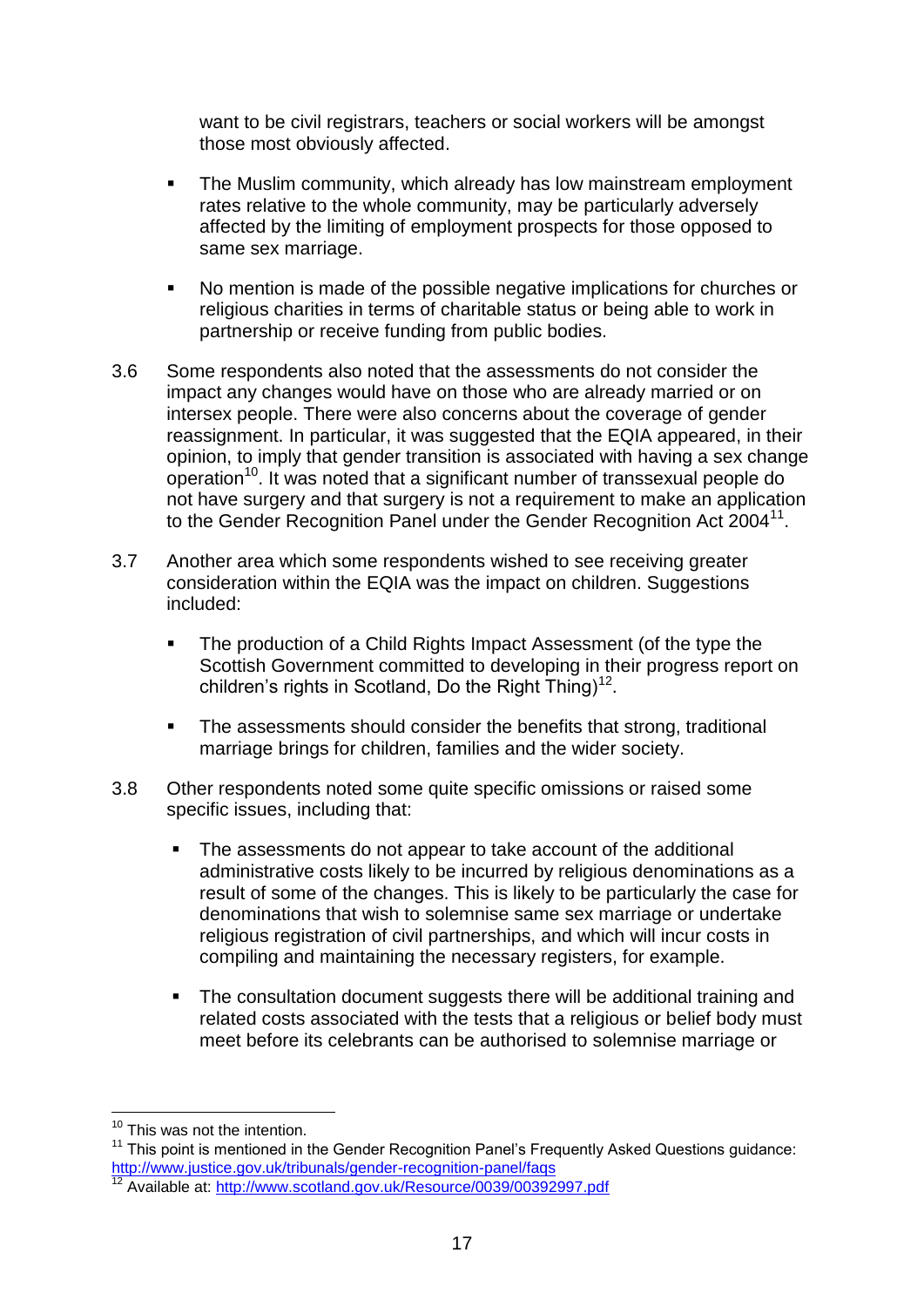register a civil partnership<sup>13</sup>. These costs have not been recognised with these assessments.

 Finally, the assessments fail to consider the impact of not making civil partnerships available to opposite sex couples.

<sup>1</sup>  $13$  This issue is the subject of Question 5 and is discussed in greater depth later in this report.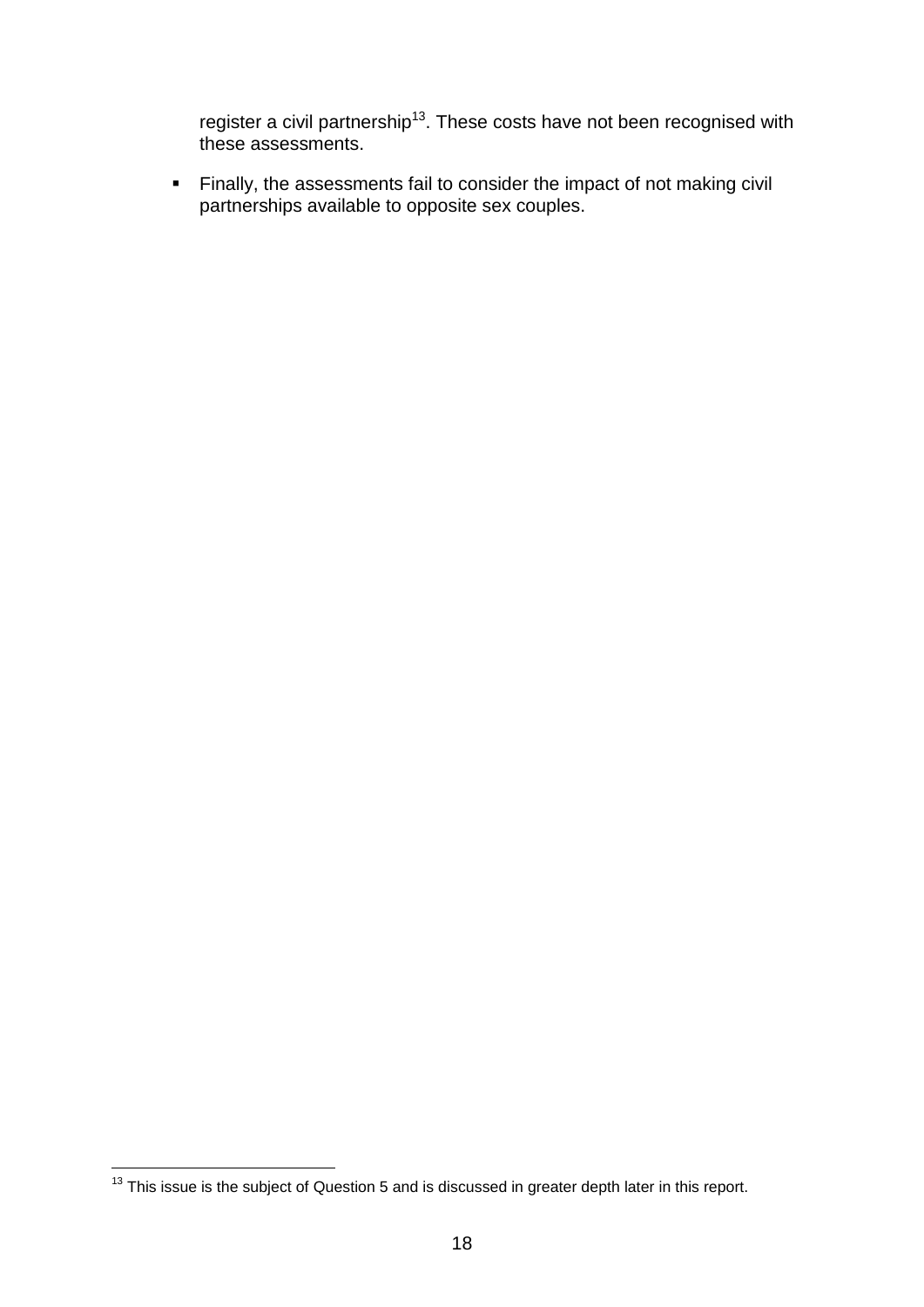## <span id="page-22-0"></span>**4 GENERAL CHANGES TO MARRIAGE LAW**

4.1 The draft Marriage and Civil Partnership (Scotland) Bill includes a number of proposed changes to marriage law over and above the introduction of same sex marriage and the religious registration of civil partnerships. Part 2 of the consultation document set out these changes and sought respondents' views on five specific areas. This section of the report presents the range of views expressed on these issues.

## **Permitted locations for opposite sex and same sex civil marriages**

- 4.2 Under the current legislation:
	- Civil marriage ceremonies can take place at a registrar's office or at premises approved by the local authority.
	- Civil partnership ceremonies can take place at a registrar's office or at any place agreed by the registrar and the couple, so long as not on religious premises.
- 4.3 The draft Bill removes references to approved places from the legislation and would make it possible in Scotland to have a civil marriage ceremony at any place agreed by the registrar and the couple. It would still not be possible to have a civil marriage ceremony in religious premises.

**Question 2: Do you have any comments on allowing opposite sex and same sex civil marriage ceremonies to take place anywhere agreed between the registrar and the couple, other than religious premises?** 

- 4.4 Around 1,200 respondents made a comment at this question. Many respondents simply expressed their broad support or disagreement with the proposals as set out in the consultation document. There were also some comments which: related to religious rather than civil marriage ceremonies; commented on holding civil or religious same sex marriage ceremonies on religious premises; or suggested that the current arrangements already reflected those proposed.
- 4.5 Respondents who agreed with the proposals tended to make only brief further comments, which focused on the changes seeming sensible and reasonable, creating equivalent arrangements for opposite and same sex ceremonies and broadening out the choices available to couples. Some respondents also stated their support for civil ceremonies not being held on religious premises.
- 4.6 Other general points made about any future arrangements included that:
	- The tradition has long been that marriages should be conducted in public and be easily accessible to witnesses. By weakening the link between marriage ceremonies and designated places there may be a risk that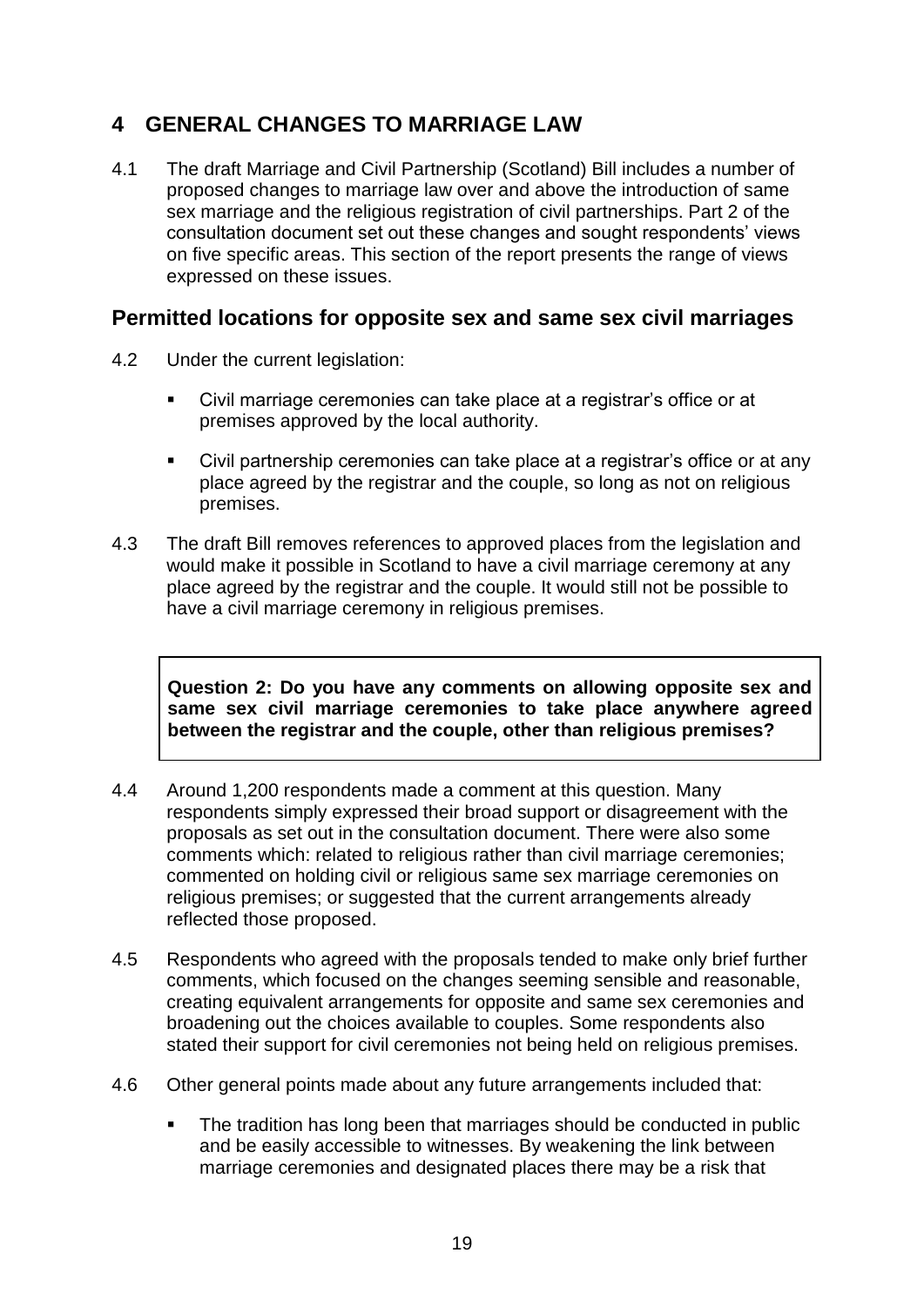these precautions – which were in place for a good reason, namely to prevent secret marriages – would be less effective. There were associated concerns that this could undermine the Scottish Government's objective of preventing forced or sham marriages.

- The dignity and solemnity of marriage ceremonies must be maintained and the current requirements contained in the Marriage (Approval of Places) (Scotland) Regulations stating the place will not compromise the solemnity and dignity of civil marriage, should be retained for all marriages.
- **EXECOUPLER** Couples could be saved time and cost by the removal of the 'approved places' regulations.
- 4.7 Other respondents suggested a range of changes or clarifications they would wish to see included in any final Bill. These included:
	- Clarifying (or, if required, extending) the exclusions relating to religious premises to include all premises owned or occupied principally by any religious or belief body that does not wish to solemnise same sex marriages. Examples given included any premises that a religious body rents as its place of worship, church halls, and halls or spaces that are available for rent within mosques or Islamic centres.
	- No-one should be required to allow premises (religious or otherwise) which they own to be used for civil marriage ceremonies. Some, but not all, respondents making this comment connected this 'right to refuse' specifically with same sex marriage ceremonies.
- 4.8 Some respondents, including a number of groups that either employ or represent registrars, raised specific and practical issues that would need to be considered in taking these proposals forward. Comments made included that, under current arrangements, health and safety issues are reviewed in consultation with services, such as the Police, Fire and Rescue Services and local authority planning, building control and environmental health services. Some form of risk assessment would still be required before a ceremony could be carried out in premises not covered by a licence under other legislation, such as the Licensing (Scotland) Act 2005. To do otherwise would place the registrar and those attending the ceremony at possible risk or could result in a ceremony to being cancelled or abandoned – for example if a health and safety risk became evident just prior to, or during, a ceremony.
- 4.9 Other issues raised included that: guidance may be required for situations where a couple and the registrar do not agree about the appropriateness of a location for a marriage ceremony; and if an outdoor venue is chosen, there should be a requirement for an alternative indoor venue to be available in the event of inclement weather.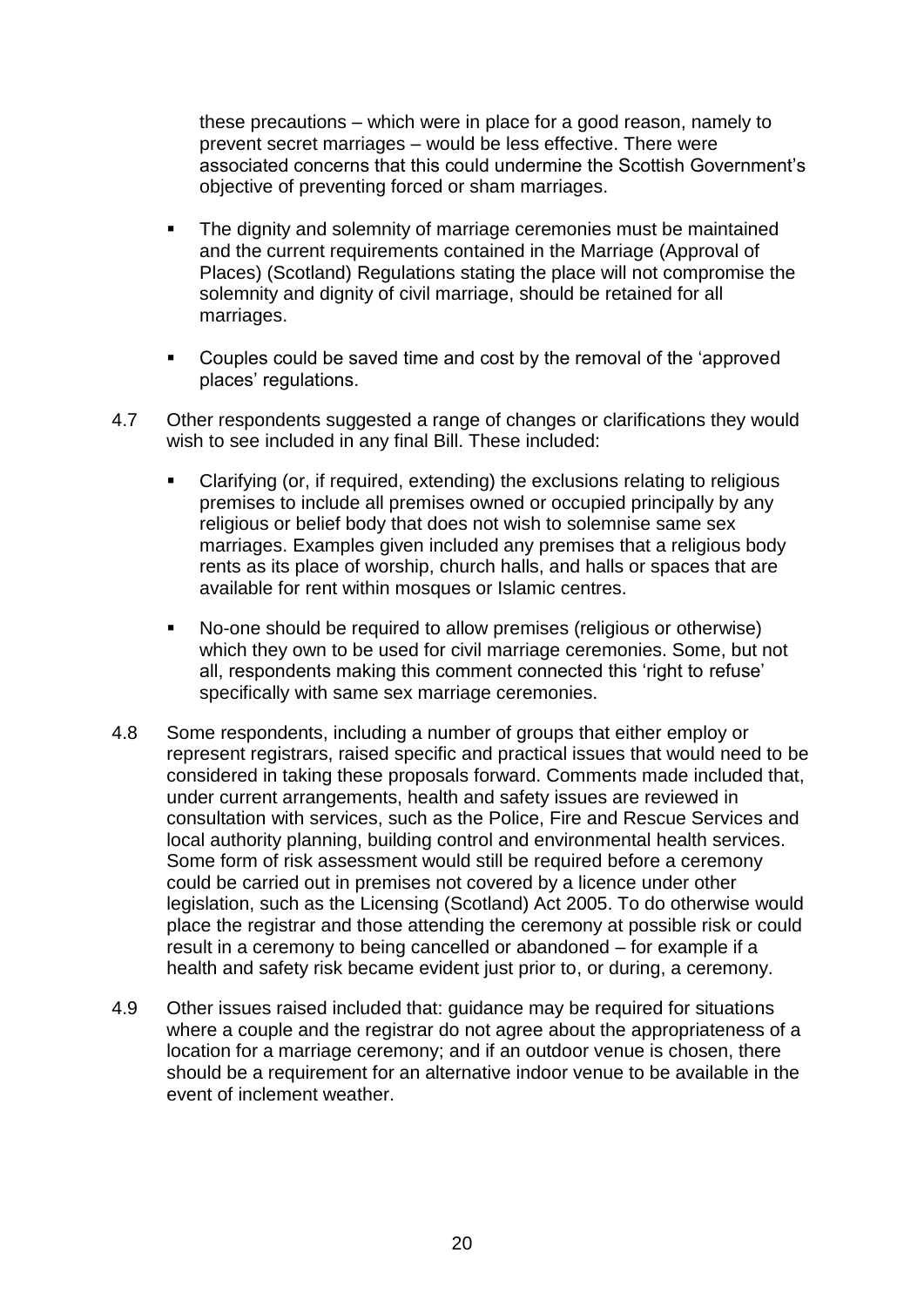## **Belief ceremonies**

- 4.10 At present there are two types of marriage ceremony in Scotland, religious and civil. Since 2005, Humanist Society Scotland celebrants have been authorised, on a temporary basis, to solemnise marriage. Although such marriages have been classed as religious under marriage law, the beliefs of organisations such as the Humanists are non-religious.
- 4.11 The draft Bill proposes the establishment of a third category of marriage ceremony in Scotland, which would be known as a belief ceremony. The arrangements for authorising belief celebrants would be along the same lines as those for authorising religious celebrants.

**Question 3: Do you have any comments on establishing belief ceremonies as a third type of ceremony, alongside religious and civil, for getting married in Scotland?**

- 4.12 Around 1,200 respondents made a comment at this question.
- 4.13 Those that agreed with the introduction of a third type of ceremony gave a range of reasons for doing so. These included that the proposal simply seemed sensible, would reflect the reality of the range of ceremonies already available and would remove the anomaly of belief ceremonies being mislabelled as religious in nature. Some respondents also noted that the change would allow for an appropriate and fair level of recognition to be given to belief bodies that undertake marriage ceremonies.
- 4.14 However, a number of other respondents disagreed, with some suggesting that this proposal is indicative of a wider secularist agenda and a determination to undermine the role of religion and religious groups in Scottish society. Other reasons given for disagreeing with the introduction of a third type of marriage ceremony included:
	- The proposals, and the arrangements that would result, seem unduly complicated and are likely to be confusing for the general public.
	- The proposals create a false dichotomy between religion and belief, not least because there is no clear-cut difference between the two concepts. If this third category were created, it would be necessary to define the difference between 'religion' and 'belief', and also to distinguish between 'belief', 'ideology' and 'world view'.
	- The need for those who do not hold religious beliefs to have a particular and distinct type of ceremony is not clear. A civil ceremony seems to be both appropriate and sufficient.
	- The very wide potential definition of 'belief' could lead to a considerable range of less-than-serious organisations being authorised as belief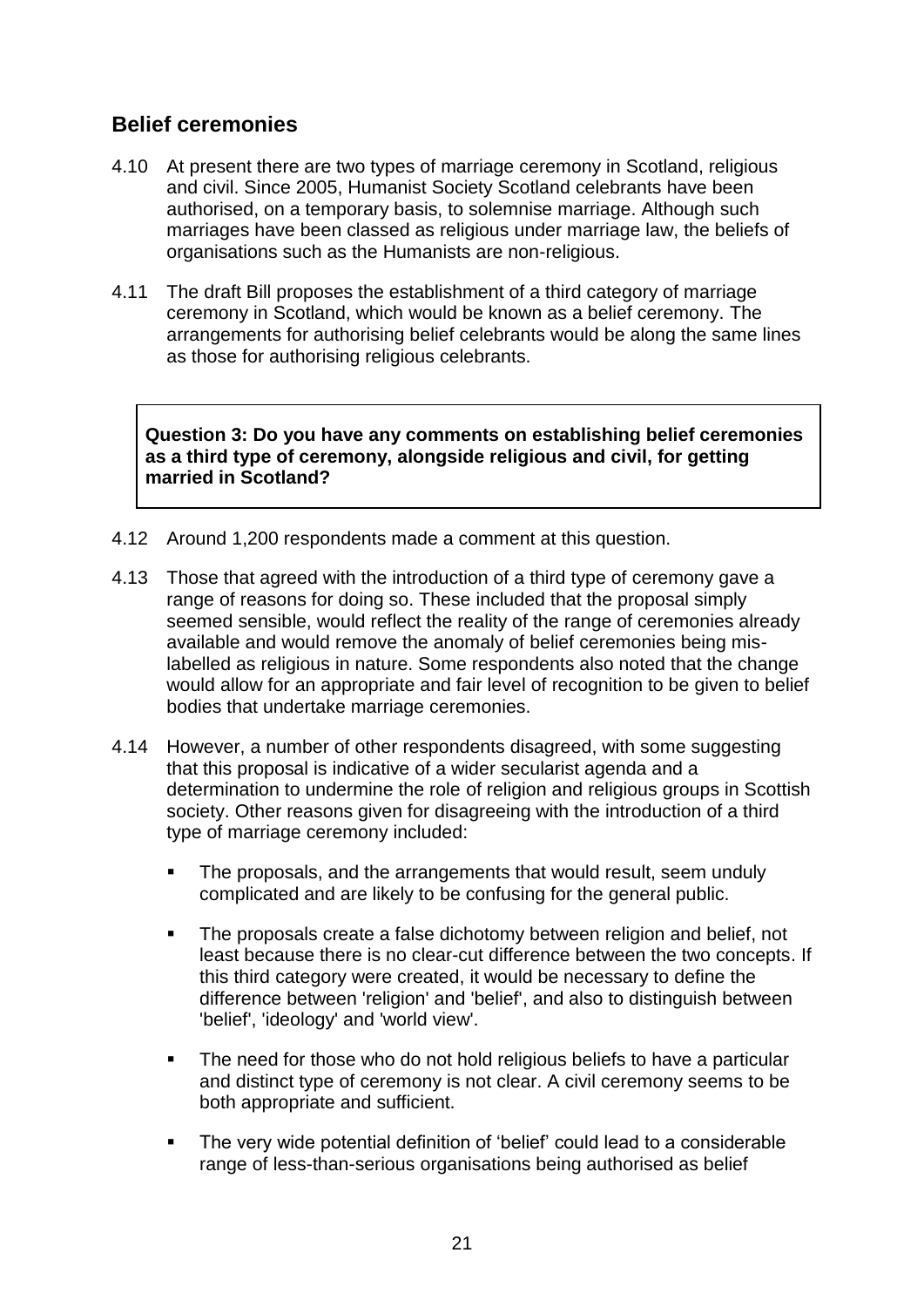bodies, with the ceremonies that could result undermining the sanctity of marriage.

- 4.15 Other points raised by those agreeing or disagreeing with the proposals, included:
	- A double designation of 'civil' and 'religious or belief' might in principle be better than having three categories. It could also be argued that nonreligious belief ceremonies are effectively civil ones.
	- The third type of ceremonies might be better described as something other than 'belief' ceremonies.
	- Will it be necessary to ensure that belief ceremonies are 'religion free'?
	- A fourth category of 'distinctly different' ceremonies should be considered.
	- Is there sufficient demand for belief ceremonies to warrant these apparently quite complicated changes?
	- The same standards should be applied to belief ceremonies as to civil and religious ceremonies. For example, celebrants or bodies authorised to solemnise belief marriages should be subject to regulatory standards issued and managed by National Records of Scotland.
- 4.16 Finally, a number of respondents raised what was to become a recurrent theme throughout this consultation – namely that marriage should be a civil function, undertaken through a civil ceremony, with any subsequent ceremonies between the couple and the religious or belief body and of no interest to the state. In this case, it was suggested that it would be preferable to have civil marriage authorised by the public authorities, and to leave religious or belief ceremonies as non-legal matters for religious or belief groups to perform according to their own commitments, institutions and practices.

## **Church of Scotland deacons**

4.17 The Marriage (Scotland) Act 1977 provides that opposite sex marriages may be solemnised by ministers of the Church of Scotland. Church of Scotland deacons have been given temporary authorisation to solemnise marriage since March 2006. The draft Bill would amend the 1977 Act, so that Church of Scotland deacons, like ministers, would be authorised automatically to solemnise opposite sex marriage.

**Question 4: Do you have any comments on amending section 8 of the Marriage (Scotland) Act 1977 so that Church of Scotland deacons are authorised automatically to solemnise opposite sex marriage?**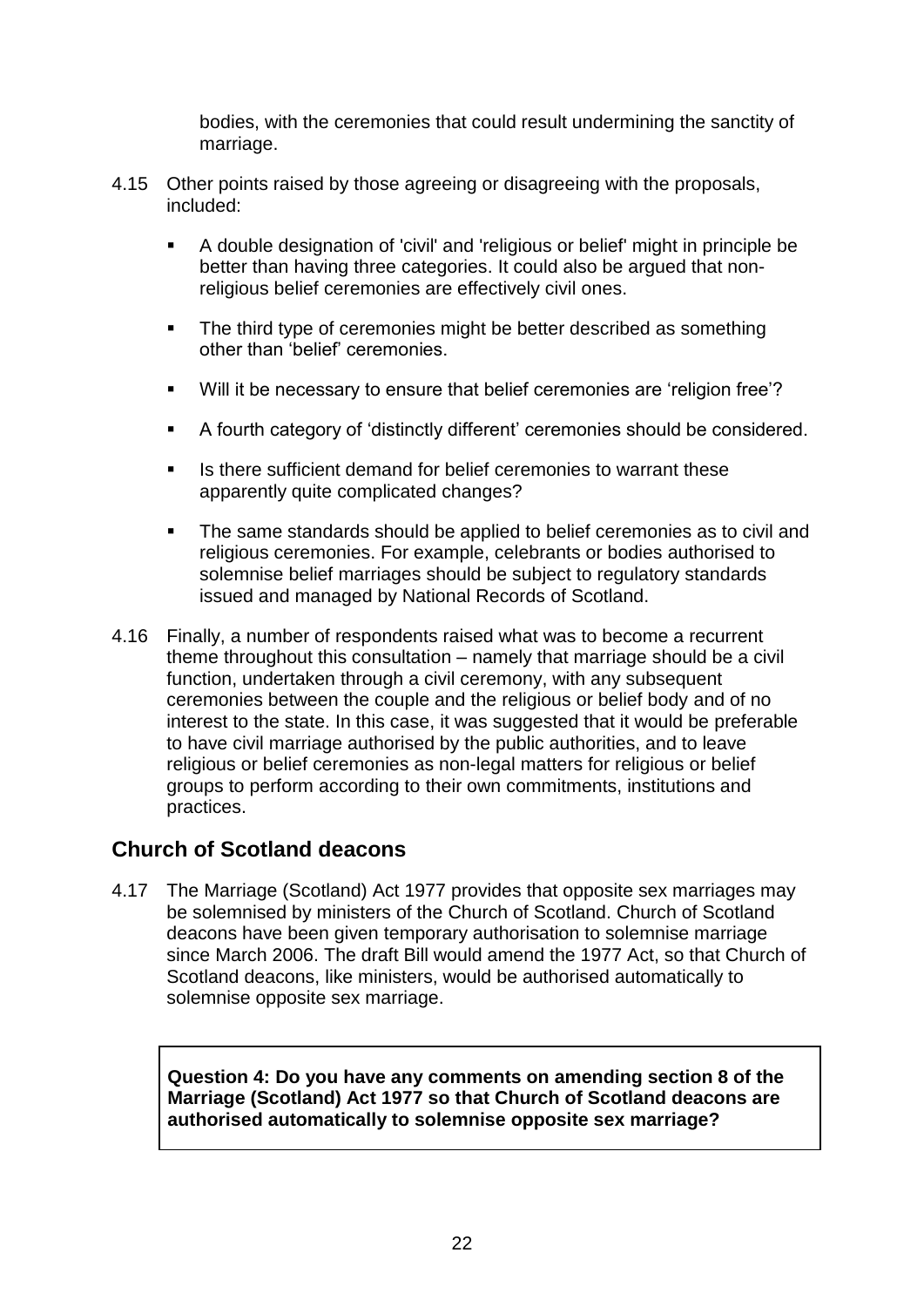- 4.18 Fewer respondents (around 1,050) commented at this question than at many others within the consultation. Even amongst those who did comment, many simply stated that this is a decision either for the Church of Scotland alone, or for the Church of Scotland and the Scottish Government and otherwise declined to comment further. The Church of Scotland welcomed the provision in its response to this consultation.
- 4.19 Amongst those others who did comment, a common view was that Church of Scotland ministers and other officials should simply be governed by the same rules as any other religious body. This was sometimes coupled with a comment about the particular role and status afforded to the Church of Scotland within Scottish society and occasionally with a statement of opposition to the concept of an established church.
- 4.20 Other comments made included that:
	- **Within the Christian faith, marriages should only be solemnised by** ministers and hence Church of Scotland deacons should not be authorised to solemnise marriage.
	- The proposals demonstrate the Scottish Government's lack of understanding of the roles and responsibilities of office holders within the Church of Scotland. If any other group were to be automatically authorised to undertake opposite sex marriages, Church elders would be the more appropriate.
	- The proposal seems reasonable as long as deacons receive the appropriate training to carry out the function.
	- Only those deacons also willing to solemnise same sex marriage should be automatically authorised to solemnise opposite sex marriage.

## **Establishing tests**

- 4.21 To ensure the continued reputation of Scottish marriage ceremonies, the draft Bill proposes the introduction of tests which a religious or belief body would have to meet before the body's celebrants could be authorised to solemnise a marriage or register a civil partnership. The tests would apply to all religious and belief bodies: prescribed by regulations to solemnise marriage or register a civil partnership; which put forward celebrants to the Registrar General to be authorised; or which put forward celebrants to be authorised on a temporary basis. They would not apply to the Church of Scotland since their ministers are automatically authorised to solemnise opposite sex marriage under the Marriage (Scotland) Act 1977.
- 4.22 The test would be laid down by regulations, with the draft Bill giving the powers for the regulations to be made. Although further consultation would be undertaken in developing the tests, the type of tests which might be laid down are: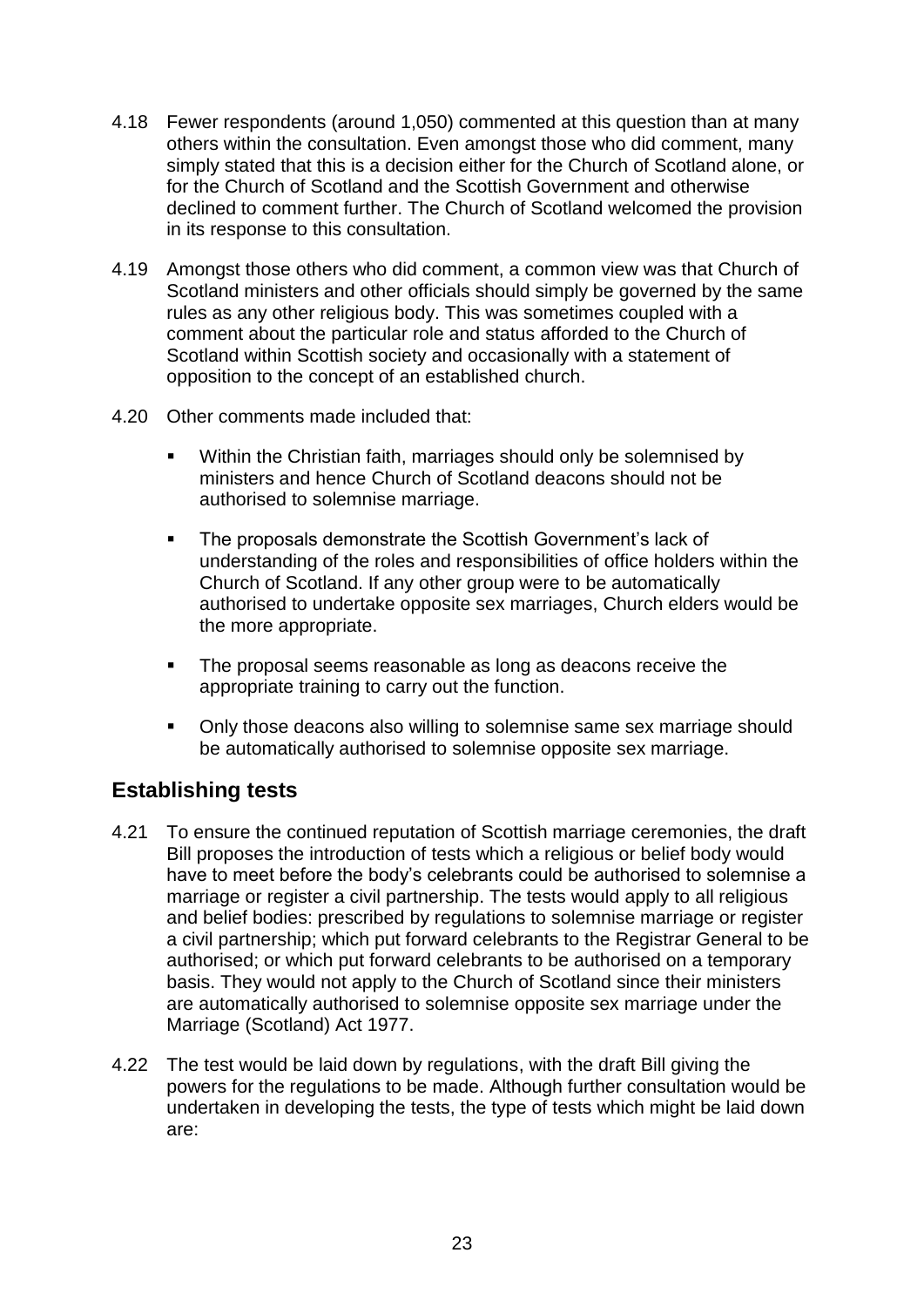- The religious or belief body and their celebrants would not be allowed to solemnise marriages or register civil partnerships for profit or gain.
- The religious or belief body would have to show that their celebrants were trained in areas such as tackling forced marriage and sham marriage.
- The religious or belief body would have to show that their celebrants discuss the forthcoming marriage or civil partnership with the couple.
- The religious or belief body would have to show that their celebrants have a track record in carrying out relevant ceremonies, such as marriages recognised by the state, marriages or blessings not recognised by the state, funerals and baptisms.

**Question 5: Do you have any comments on establishing tests that a religious or belief body must meet before its celebrants can be authorised to solemnise marriage or religious civil partnership?**

- 4.23 Around 1,200 respondents commented at this question, including those respondents who submitted a standard response or who drew on the suggested text provided by one of the campaigns. Some respondents noted that they look forward to receiving more detail about the proposed tests or felt unable to make substantive comment until they had seen more detail.
- 4.24 Respondents who broadly agreed with the proposals tended to make only limited comments, which focused on the introduction of tests seeming to be reasonable and sensible. Those who made more substantive comments often gave their particular support for any contributions that could be made to tackling forced or sham marriages. Other areas in which respondents suggested tests could make a positive contribution included ensuring that all celebrants:
	- **Carry out marriage preparation with couples.**
	- Have undergone and, if appropriate, continue to undergo, the training that allows them to carry out their role to a high standard. Again, some respondents made specific reference to training around forced and sham marriages.
- 4.25 Although a number of respondents welcomed the emphasis being placed on celebrants receiving awareness training around sham and forced marriages, there were also some concerns that this should not impose overly onerous training obligations on bodies, some of which already have the relevant guidance in place, or for which forced or sham marriage may be less of an issue. One suggestion was that religious or belief bodies could be given access to the same materials that are already used for training registrars, and that registrars could actually carry out such training and examination as the Registrar General requires.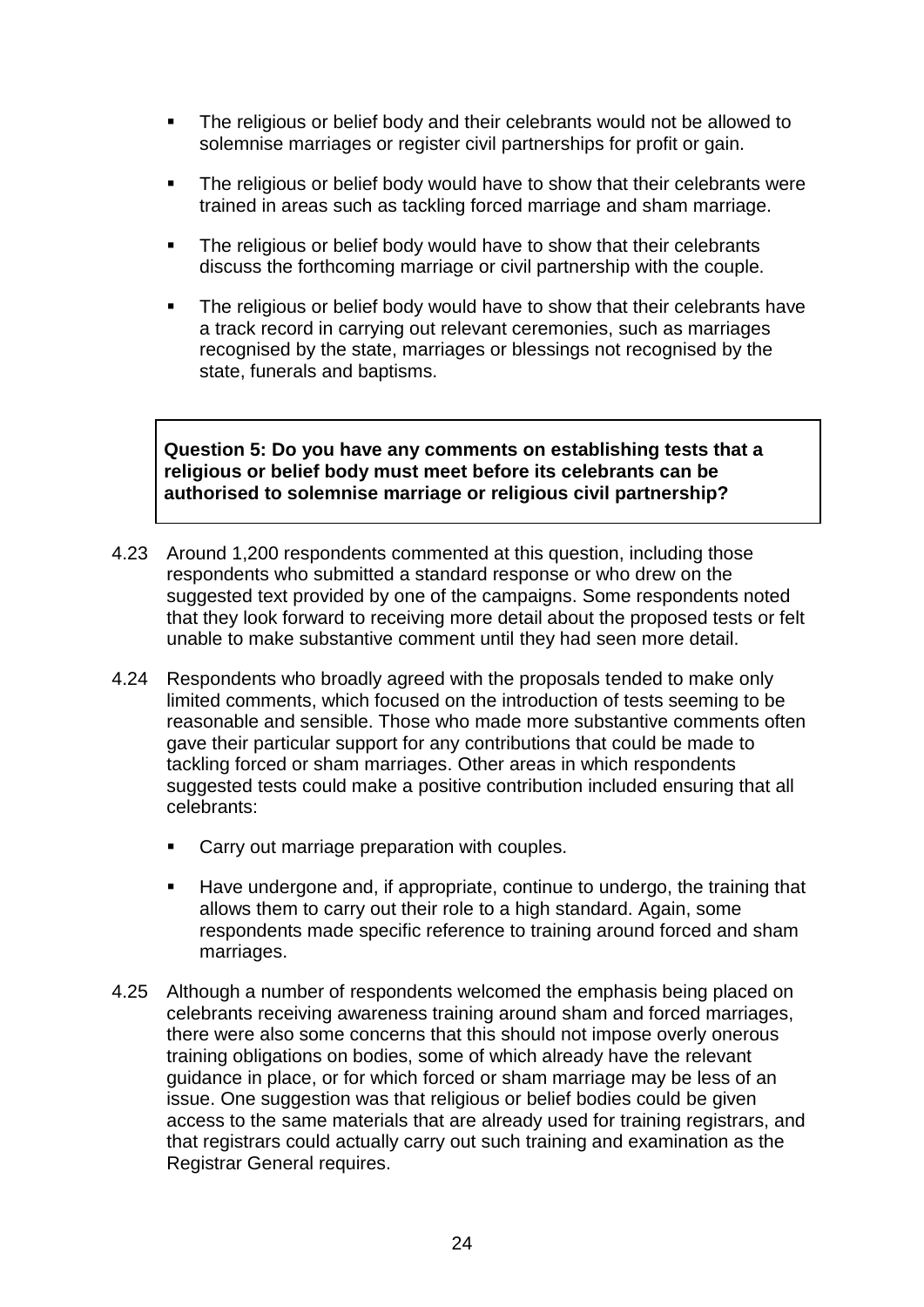- 4.26 Another concern was the suggested requirement for a track record in carrying out ceremonies. Respondents suggested that a range of bodies could be unreasonably excluded by such a provision. Examples given included bodies that have not until now, but would now wish, to solemnise marriage or undertake civil partnership ceremonies. The impact on smaller religious or belief bodies, including those that may currently operate in other parts of the UK but are hoping to increase their presence in Scotland, was also raised. The particular issue here was whether a track record of carrying out ceremonies in other jurisdictions would be recognised in Scotland. Other points or queries raised about the track record test included the kind of evidence which would be required to demonstrate a track record in carrying out ceremonies.
- 4.27 Further views expressed by those with concerns about the proposals included the following:
	- **The tests should not impose requirements beyond the current position or** be too restrictive or onerous.
	- The tests should be left to each religious or belief body to decide.
	- The Church of Scotland should not be exempted from the tests.
	- Bodies which are currently prescribed under regulations should not have to reapply and meet the new tests.
	- The tests should only apply to new religions or groups and not to any of the established world religions.
	- It will be important that the tests are not in any way framed to discriminate against bodies that do not wish to solemnise same sex marriages.
	- It is not the business of the state to dictate the type and level of pastoral care religious or belief bodies should provide to couples.
	- It is unreasonable to exclude the possibility of celebrants or their bodies being paid in order to conduct ceremonies.
- 4.28 On this latter point, some respondents sought further clarification from the Scottish Government as to what is meant by celebrants not being able to solemnise marriages or register civil partnerships for 'profit or gain'. Further points raised included the following:
	- It is standard practice for a celebrant to charge a professional fee for officiating at a marriage ceremony and also for charges to be made for using the premises in which the ceremony is held. To forbid such fees would be unreasonable. An alternative might be that the celebrant must publicise their charges for wedding ceremonies, with the taking of additional financial or other incentives being subject to legal penalties.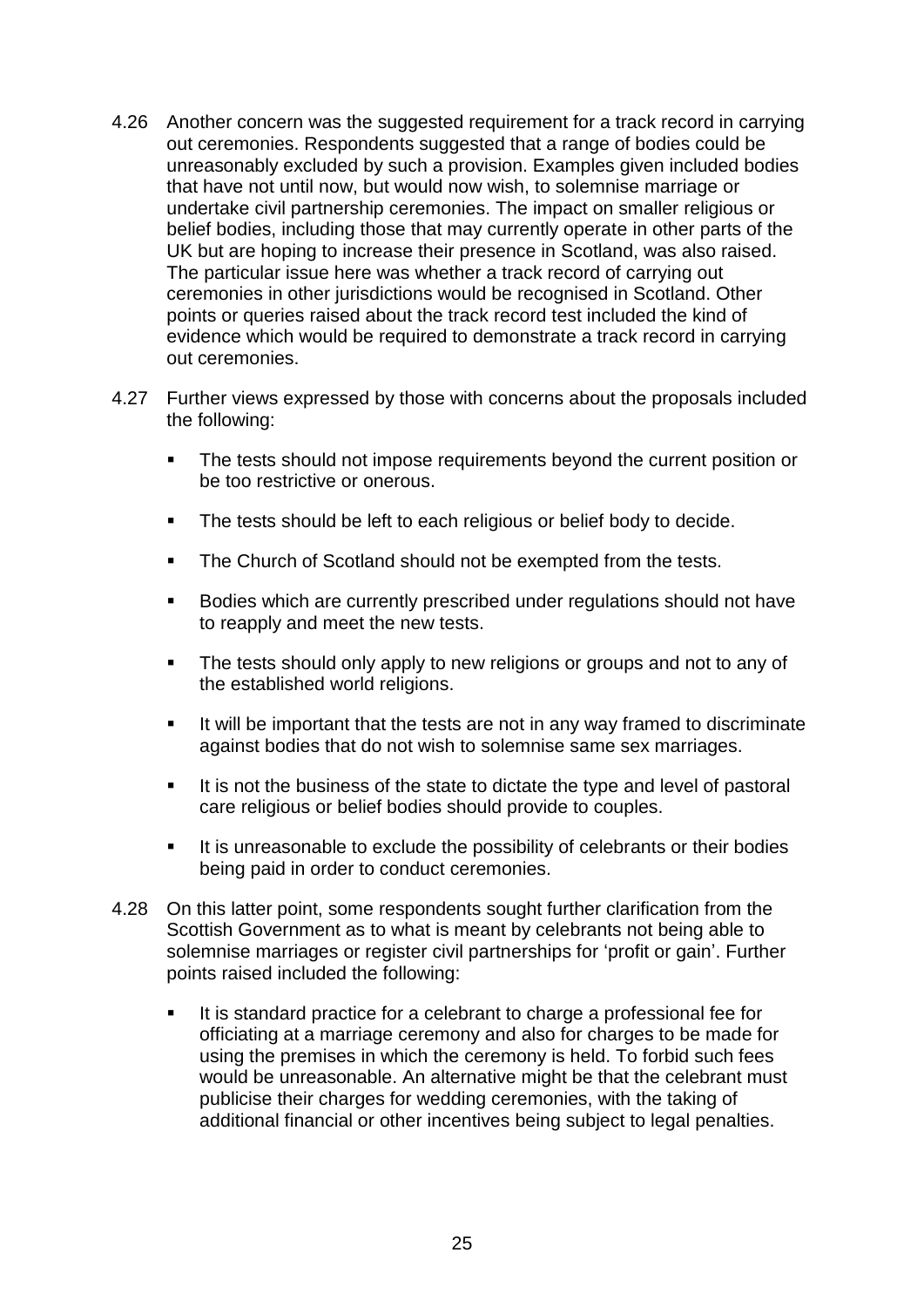- The religious, professional or belief body to which a celebrant belongs should be a not-for-profit group, although charitable status should not be a requirement.
- Celebrants should not be a direct employee of a commercial organisation or third party. Ensuring that third party commercial interests are removed would reduce the risk of marriages being promoted or undertaken solely ―for profit or gain‖. This rule would ensure that the professional, belief or religious bodies would be in a position to monitor directly the quality and standards of its celebrants' work without any influence from third parties.
- Conducting marriage or civil partnership ceremonies could be a vital source of income for some celebrants. If they were unable to receive some remuneration they might be unable to carry on in that role. A small number of those raising this issue identified themselves as being celebrants.
- Celebrants may spend significant time, over and above conducting the ceremony itself, in carrying out work associated with the ceremony. An example might be writing the ceremony for bodies with no set liturgy. It would not be unreasonable for them to be able to make some charge for their time.
- It is common practice in some religious cultures for couples to make a donation to the funds of the church or other religious group of the celebrant who is solemnising their marriage. Any tests should not prohibit this practice.
- In any case, monitoring compliance with a test such as this is likely to be difficult, if not impossible.
- 4.29 Finally, respondents suggested other areas that might be covered by tests or other activities that would be required to support any tests that are introduced. Suggestions included:
	- National guidance may be required to ensure consistency in the application of the tests across Scotland.
	- The tests could include requirements for a body to reinvest a portion of any revenues earned from carrying out ceremonies in the development of professional training and standards, have a proper programme of celebrant recruitment, training and registration, and have complaints procedures in place.
	- **Tests for Islamic ceremonies, which have their own unique terms and** conditions, should be developed in consultation with well established, recognised and reputable mosques and imams.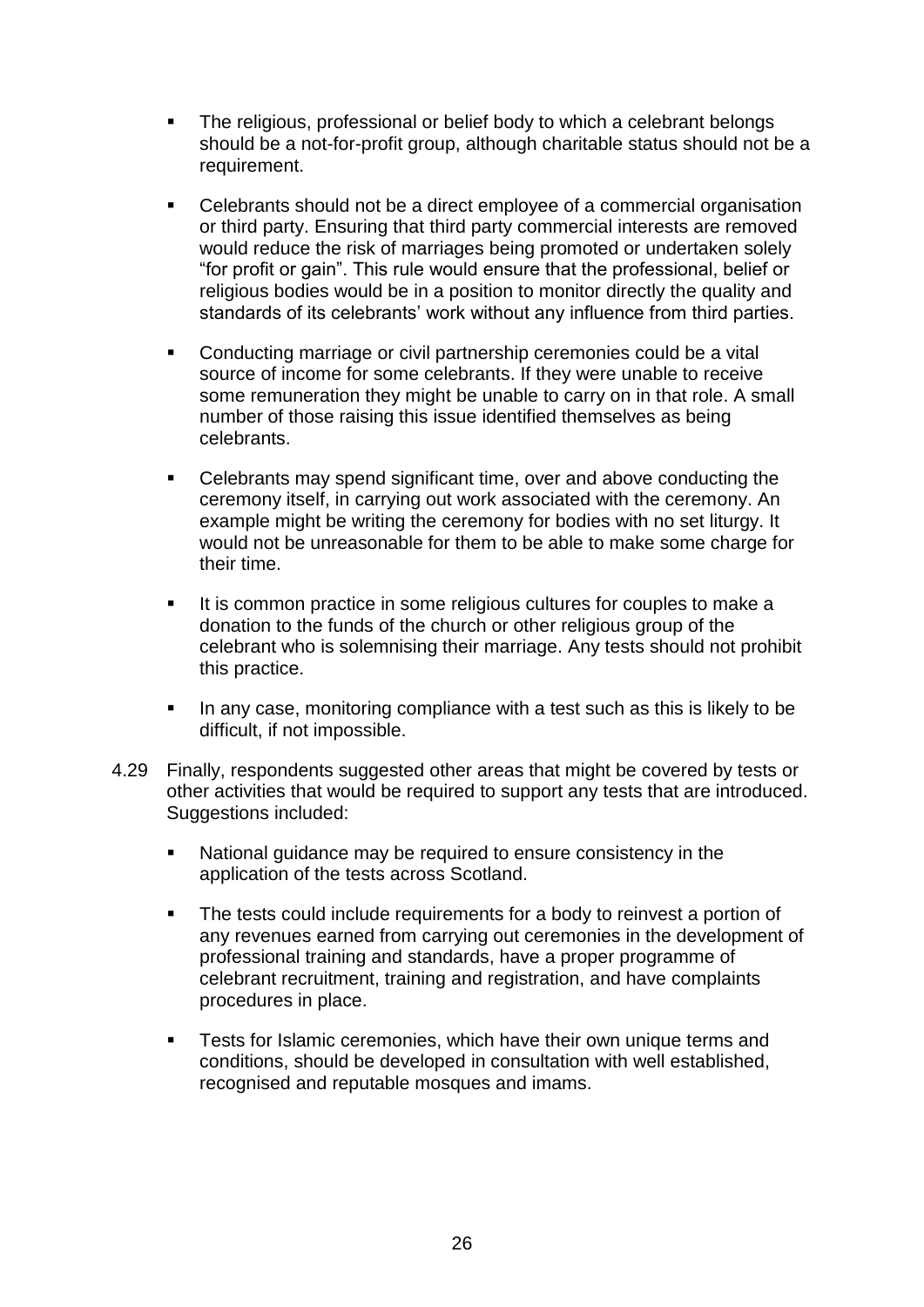## **Marriage by cohabitation with habit and repute**

- 4.30 As the consultation document notes, Scotland has a long tradition of 'irregular' marriages – irregular marriages being those not formally solemnised by a registrar or a celebrant but which could still be registered following a court order. The only type of irregular marriage that remains in Scotland is that of marriage by cohabitation with habit and repute. The only remaining marriages by cohabitation with habit and repute are those that started before May 2006 or those where a couple believe themselves to have been married overseas but it transpires, after one of them dies, that the marriage was not valid.
- 4.31 There are no plans to make any changes to the arrangements applying to pre-2006 marriages. However, the draft Bill would repeal those sections of the Family Law (Scotland) Act 2006 which allowed for marriage by cohabitation with habit and repute when a couple erroneously believed themselves to be married overseas. Section 29 of the Act allows applications for financial provision to be made to the courts by the survivor of a cohabiting relationship where one of the cohabitants dies without leaving a will.

**Question 6: Do you have any comments on abolishing the concept of marriage by cohabitation with habit and repute where a couple erroneously believed themselves to be married overseas but it transpired after one of them died that the marriage was not valid?**

- 4.32 Only around 750 respondents commented at this question, with some of these respondents having no particular view other than that any changes that are made should apply equally to opposite and same sex marriages. Other general comments made included support for the principle of 'tidying up' out of date legislation and making the arrangements going forward as clear and straightforward as possible.
- 4.33 Those who disagreed with the proposals sometimes gave no further explanation of their position. Those who did provide further detail often saw the proposals as harsh and as having the potential to cause considerable upset. In particular, some respondents felt that 're-writing' someone's history and telling them that they had not been married after all just as they had lost the partner they thought to be their spouse would be unnecessary and inhumane.
- 4.34 In addition, some respondents felt that putting a bereaved spouse in a situation where they had to apply to the courts in order to receive payment from their partner's estate would introduce further stress and anxiety at what is likely to be one of the most distressing periods of anyone's life. It was also noted that rights under section 29 are not automatic, so whether an award is made, and the amount of that award, is at the discretion of the court – in other words it lacks the certainty of the surviving spouse's rights in intestacy.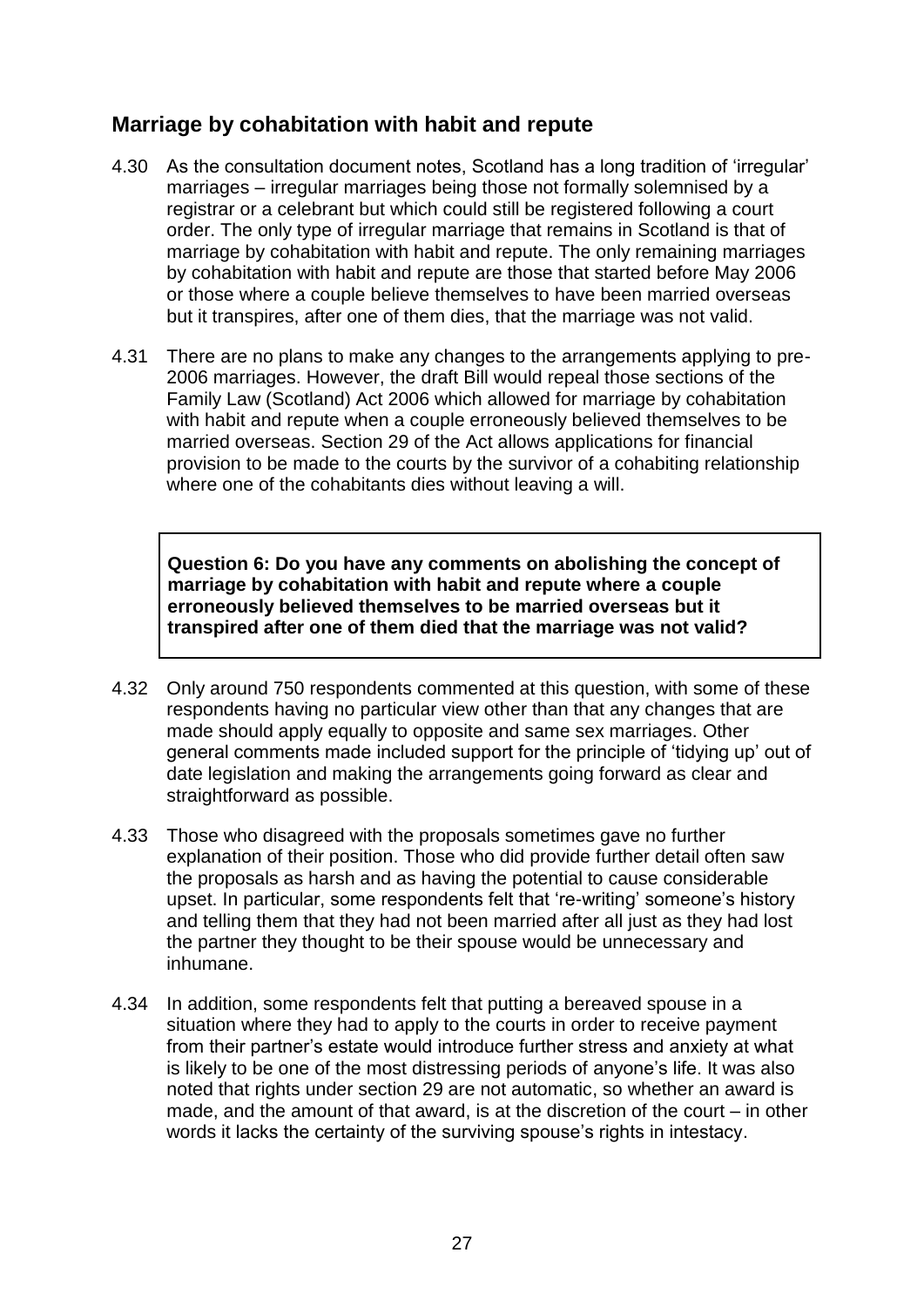- 4.35 Other concerns about relying on the section 29 provisions included:
	- As any award is discretionary, it can make it harder for a surviving cohabitant to make a claim when that claim is in competition with the rights of children. Based on current legislation, a claim under section 29 where the marriage is invalid would not have any priority over legal rights of surviving children.
	- The provisions are particularly ill-suited to addressing difficulties in cases with an overseas aspect as section 29 has just been held to be inapplicable to heritable property held outside Scotland.
	- A claim under section 29 must be brought within 6 months of a death and there is no possibility of extending that period. By the time a person realises that their marriage is not valid, the 6 months may well have expired. This already presents difficulties in cases when confirmation of an executor has been delayed, or when there has been a late challenge to a will, potentially defeating a valid right to claim.
- 4.36 Whilst some respondents who supported the change saw it as a probably overdue rationalisation of Scotland's marriage legislation, others suggested that, far from being an anachronism, this legislation could be increasingly important given the numbers of couples who currently go abroad to get married. This led to concerns that more couples than anticipated could be affected by these changes.
- 4.37 An alternative point of view was that, should the Scottish Government introduce same sex marriage, many Christians may refuse to be registered and have any part in marriage as re-defined by the state. Rather, they would enter into a biblical marriage as solemnised, recognised and registered by the Church, with Church courts providing certificates of marriage. Given this scenario, the concept of marriage by cohabitation with habit and repute would be the best way for the state to recognise the validity of such biblical marriages, and hence its retention would seem sensible.
- 4.38 Finally, a number of respondents suggested that this issue highlights the need to educate the wider public about marriage and civil partnership law more generally, and the relationship between law and practice in other countries and that of Scotland in particular. Specific suggestions made included providing information to migrants about which marriages are, and are not, recognised in Scots Law and countering the popular misconception that common law marriage is a legally accepted arrangement in Scotland.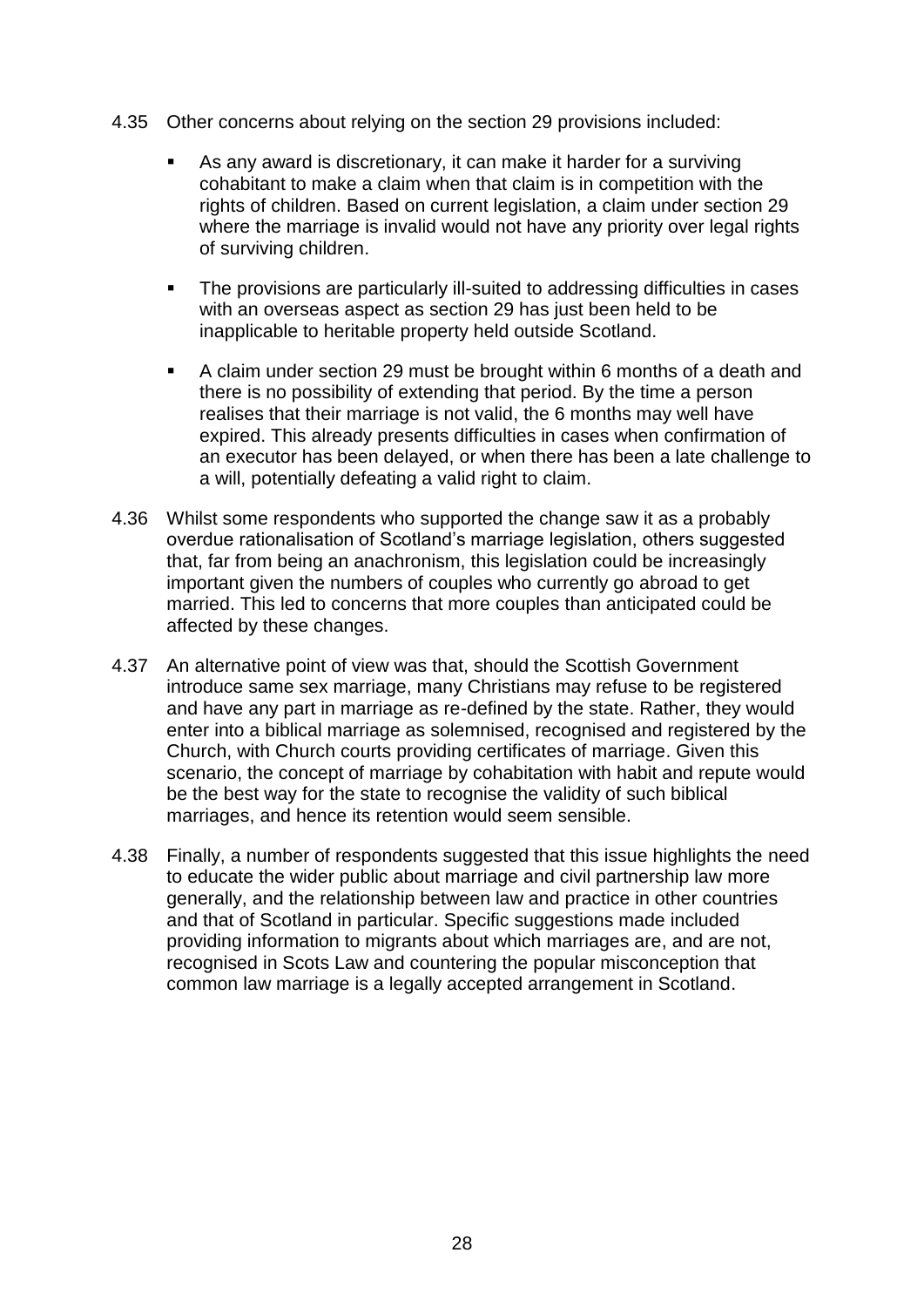## <span id="page-32-0"></span>**5 SAME SEX MARRIAGE**

5.1 Part 3 of the consultation document sets out the Government's plans to introduce same sex marriage in Scotland. Specific areas covered include authorising religious and belief celebrants to solemnise same sex marriage, whether there should be legislative opt-outs for civil registrars, plans to protect freedom of speech and proposals relating to same sex marriage and the education system.

## **Authorising religious and belief celebrants to solemnise same sex marriage**

- 5.2 The proposals for authorising religious and belief celebrants to solemnise same sex marriage include that:
	- Religious and belief bodies and their celebrants will have to opt in to solemnise same sex marriage.
	- Some religious and belief bodies may be prescribed by regulations. This means that all of their celebrants would be authorised to solemnise same sex marriage.
	- In other cases, religious and belief bodies could nominate celebrants who wish to solemnise same sex marriage to the Registrar General.
	- A celebrant who wishes to solemnise same sex marriage, but is in a body which has decided against opting in, could not solemnise same sex marriage.
	- **There is no obligation on a body or celebrant to seek authorisation to** solemnise same sex marriage.
- 5.3 The consultation document also notes that the Scottish Government has asked the UK Government for an amendment to the Equality Act 2010 to protect an individual celebrant who is opposed to same sex marriage, even though the celebrant's religious or belief body has chosen to solemnise same sex marriage.

**Question 7: Do you have any comments on the proposals for authorising religious and belief celebrants who wish to solemnise same sex marriage?**

- 5.4 Around 14,700 respondents made a comment at this question, which was one of those for which suggested text was available from all three campaign organisations.
- 5.5 Some respondents stated their broad support for the proposals for authorising religious and belief celebrants who wish to solemnise same sex marriage. Respondents who agreed with the proposed arrangements generally made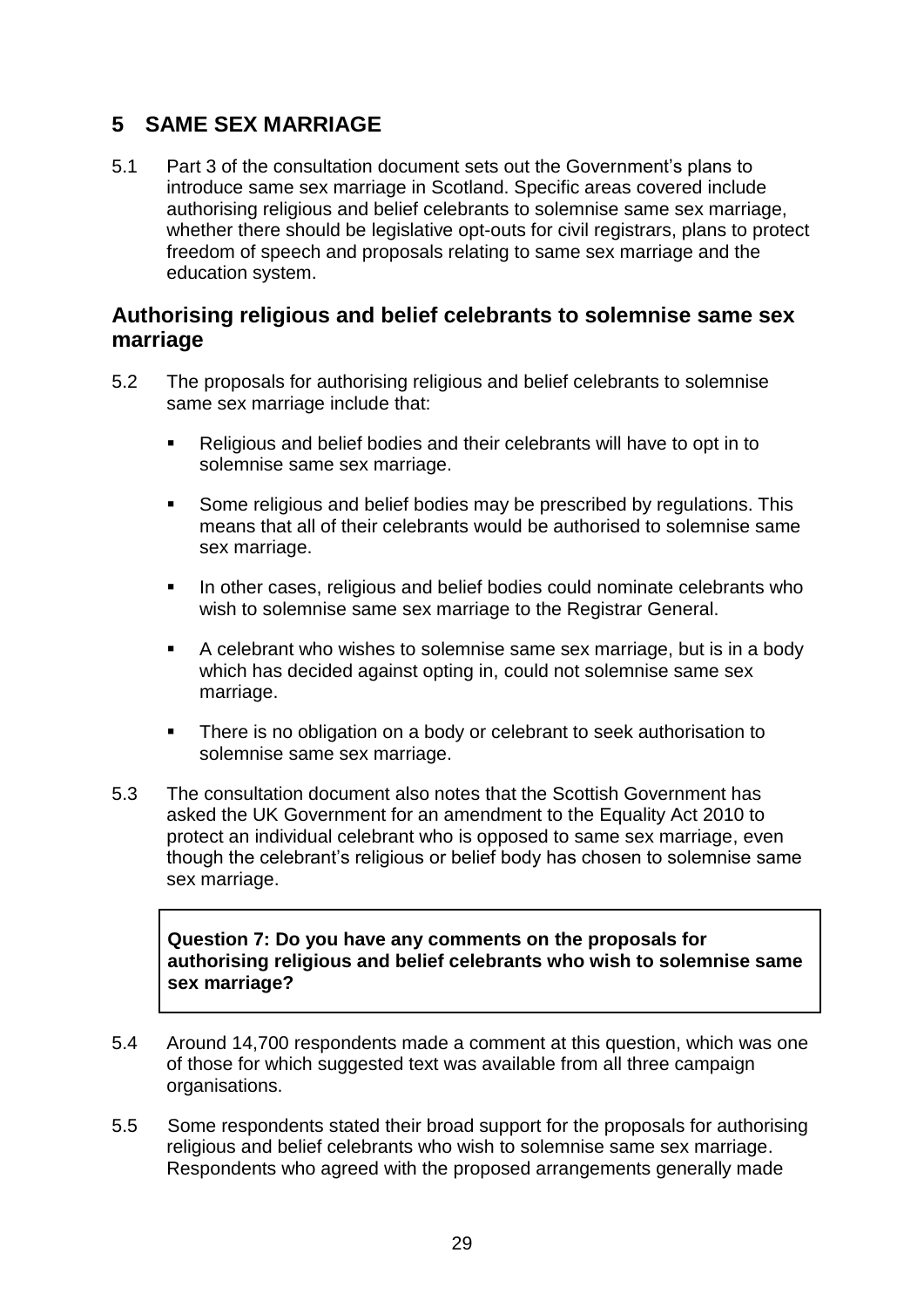only limited further comments; these comments tended to focus on the reasonableness of a system which would allow, but not require, religious or belief bodies to undertake same sex marriage ceremonies. Many of these respondents also noted their agreement with the Scottish Government's plans to request an amendment to the Equality Act 2010.

- 5.6 Other respondents noted that, whilst not necessarily supporting the introduction of same sex marriage, they were broadly in agreement with the proposal for an opt-in system if the Scottish Government goes ahead with its plans. A small number of respondents stated that, although they might have preferred to see an opt-out system, they could understand the reasoning behind the opt-in approach and were happy to concur with the Government's proposal.
- 5.7 Other respondents disagreed with the proposals. Some simply stated their opposition to the introduction of same sex marriage at all, rather than commenting on the specific proposals. Others also made it clear that they did not support the introduction of same sex marriage, but still went on to raise specific concerns about the arrangements proposed. There were also some respondents who stated their support for the introduction of same sex marriage but expressed their opposition to some of the specific arrangements set out within the consultation document.
- 5.8 There were two main and, for many respondents, connected issues raised by those who disagreed with all or some aspect of the proposals: first, the protection of freedom of speech in general and of religious freedoms in particular; and secondly, concerns about the workability of the opting-in system as set out in the Bill.

#### **Protecting freedom of belief and speech**

- 5.9 The principal concern of many opposed to the proposals was that, even under the opt-in arrangements proposed, those bodies and celebrants that did not wish to solemnise same sex marriage could still find themselves subject to litigation. Some respondents acknowledged the Scottish Government's efforts to put protections in place, but made it clear that these had not allayed their considerable concerns. In particular, respondents suggested that:
	- The Scottish Government has asked the UK Government for an amendment to the Equality Act 2010, but this amendment is not yet in place and cannot be guaranteed. Some respondents raising this issue suggested that, at the very least, same sex marriage should not be introduced until this amendment has been passed.
	- Even if the Equality Act 2010 is amended as currently proposed, there remains the possibility that claims of sex discrimination could be made. The probable basis of any resulting legal case would be that a body or celebrant unwilling to solemnise a same sex marriage would have been willing to consider solemnising the marriage if one of the parties had been of a different gender. Some respondents pointed out that this possibility has been recognised by the UK Government, which plans to amend the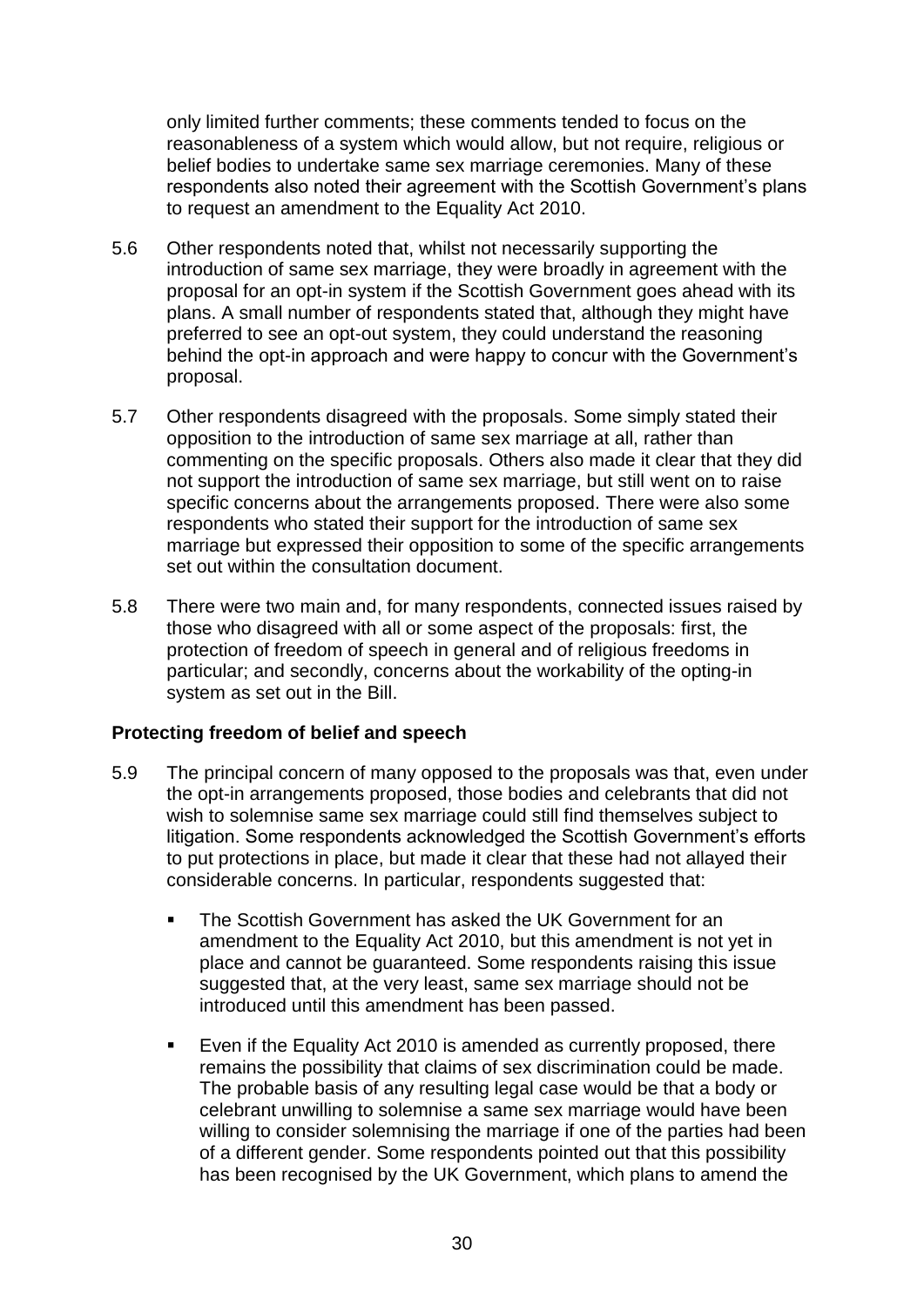Equality Act 2010 to prevent sex discrimination cases being pursued on these grounds in England and Wales. There were calls for the Scottish Government to ensure the same protections are put in place in Scotland.

- Irrespective of any changes to the Equality Act 2010, or any other domestic legislation, the possibility of a challenge in the European Court of Human Rights (ECtHR) cannot be ruled out. The Scottish Government cannot guarantee the outcome of any such case and the ECtHR could rule that if same sex marriage is available in any contexts it must be available to all on an equal basis. Any legislation or guidance could also be subject to repeal and revocation.
- 5.10 Another frequent concern was that, having been designed to afford protections to religious and belief bodies, the proposed opt-in system places too much emphasis on these bodies and fails to give necessary consideration to the position of individual celebrants. Celebrants from non-prescribed bodies which had decided to solemnise same sex marriage were seen as particularly vulnerable by some respondents. The concern was that, once no longer protected by a body-wide decision not to solemnise same sex marriage, any celebrants who did not wish to be named as willing to solemnise same sex marriage could be 'targeted' by campaign groups that support the change.
- 5.11 There were also concerns about the protections being offered to a range of other individuals - such as Church or Mosque Elders, and Church organists – who could be involved or affected if a same sex marriage took place in a premises or congregation with which they were associated. The impact on all members of a religious body's congregation was also raised and it was suggested that any protections need to extend to all who might reasonably be expected to participate in, or facilitate, the solemnisation of a marriage.
- 5.12 Similarly, some respondents expressed concerns about the possible impact of the changes on those who have control over places of worship and other religious buildings in which opposite sex marriages are currently, or could be, solemnised. One example given was of a celebrant from another congregation asking to use a building that they had previously been permitted to use to solemnise an opposite sex marriage, in order to solemnise a same sex marriage. The extent of the protections for any of the leaders or decisionmaking groups from any congregation that did not wish their premises to be used for the solemnisation of same sex marriage was questioned.
- 5.13 Other specific issues raised around religious freedoms and freedom of speech included:
	- Religious or belief bodies may offer a number of marriage-related services, such as pre-marriage counselling, marriage support services, marriage enrichment courses and pastoral care in marriage crisis situations or situations of marital breakdown. It is unclear at this stage whether celebrants would be protected by their exemption from delivering these activities to same sex couples.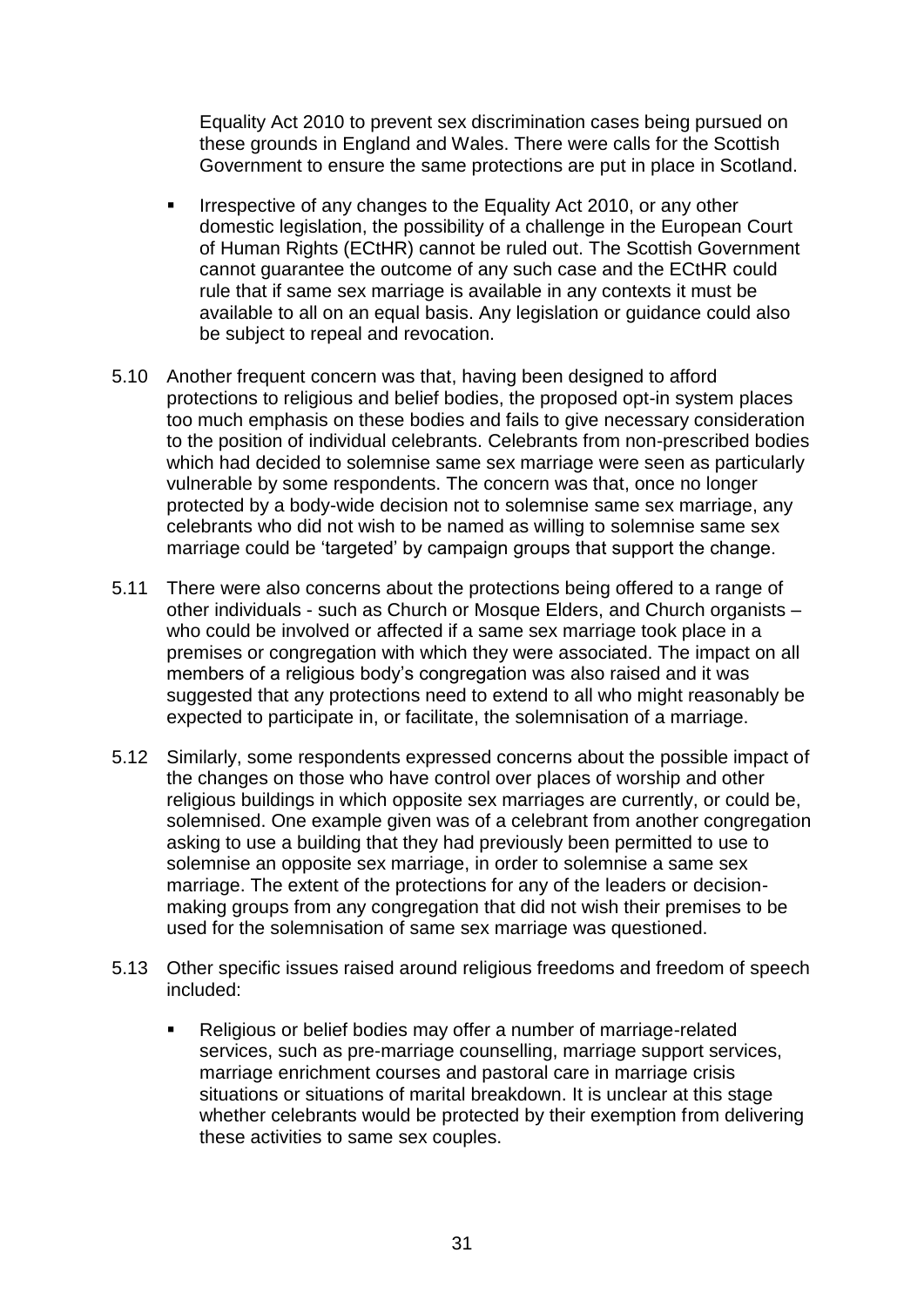- The proposed amendments to the Equality Act 2010 restrict the circumstances in which a celebrant may lawfully refuse to solemnise a same sex marriage, and only permit refusal if to do so ‗*would conflict with the approved celebrant's religious or philosophical beliefs'*. This is too narrow and excludes, for example, the possibility that a religious celebrant may refuse to solemnise a same sex marriage in order to preserve the peace of his or her congregation.
- The draft Bill does not make it clear that a religious or belief body may only nominate one of its celebrants to solemnise same sex marriage with the agreement of that celebrant. The Bill also does not specify that there is no duty on any celebrant to allow themselves to be nominated and/or remain registered.
- 5.14 Although most of the freedom of belief and speech related comments were made by those concerned about the position of those not wishing to solemnise same sex marriage, some respondents commented on the equivalent right to freedom of belief and conscience of those celebrants who did wish to solemnise same sex marriage. The principal concern was that celebrants of non-opting in bodies are being offered no route through which they would be able to act according to their own beliefs by solemnising a same sex marriage if asked to do so. This issue was sometimes raised as part of a wider view that the focus of the proposals is very much on protecting those opposed to the introduction of same sex marriage and that equivalent attention has not been given to protecting the rights of those who support the change.

#### **Practical issues with the proposed opt-in system**

- 5.15 Respondents had a range of concerns about various aspects of the opt-in system as set out within the consultation document. Those raising issues included some respondents who agreed that the overall opt-in approach was the right way forward, but who were concerned about whether the arrangements as proposed would be workable.
- 5.16 Issues raised included that the proposals effectively impose decision-making standards, for example that all of their celebrants must be in support before the body can be prescribed, on those religious and belief bodies that might wish to solemnise same sex marriage. A number of respondents were clear that it is not for the Scottish Government to dictate how an autonomous religious or belief body chooses to come to its decisions. In particular, a religious body should be able to (and indeed will have already) decided whether it requires decisions to be unanimous or based on the majority view.
- 5.17 Beyond this point of principle, respondents also pointed out that the *actual* decision-making requirements as laid out in the consultation document are not compatible with the existing and well-established practices of a number of religious bodies; any plans taken forward would need to respect the diverse range of current arrangements. These would be likely to include those religious bodies that make collective decisions based on majority opinion but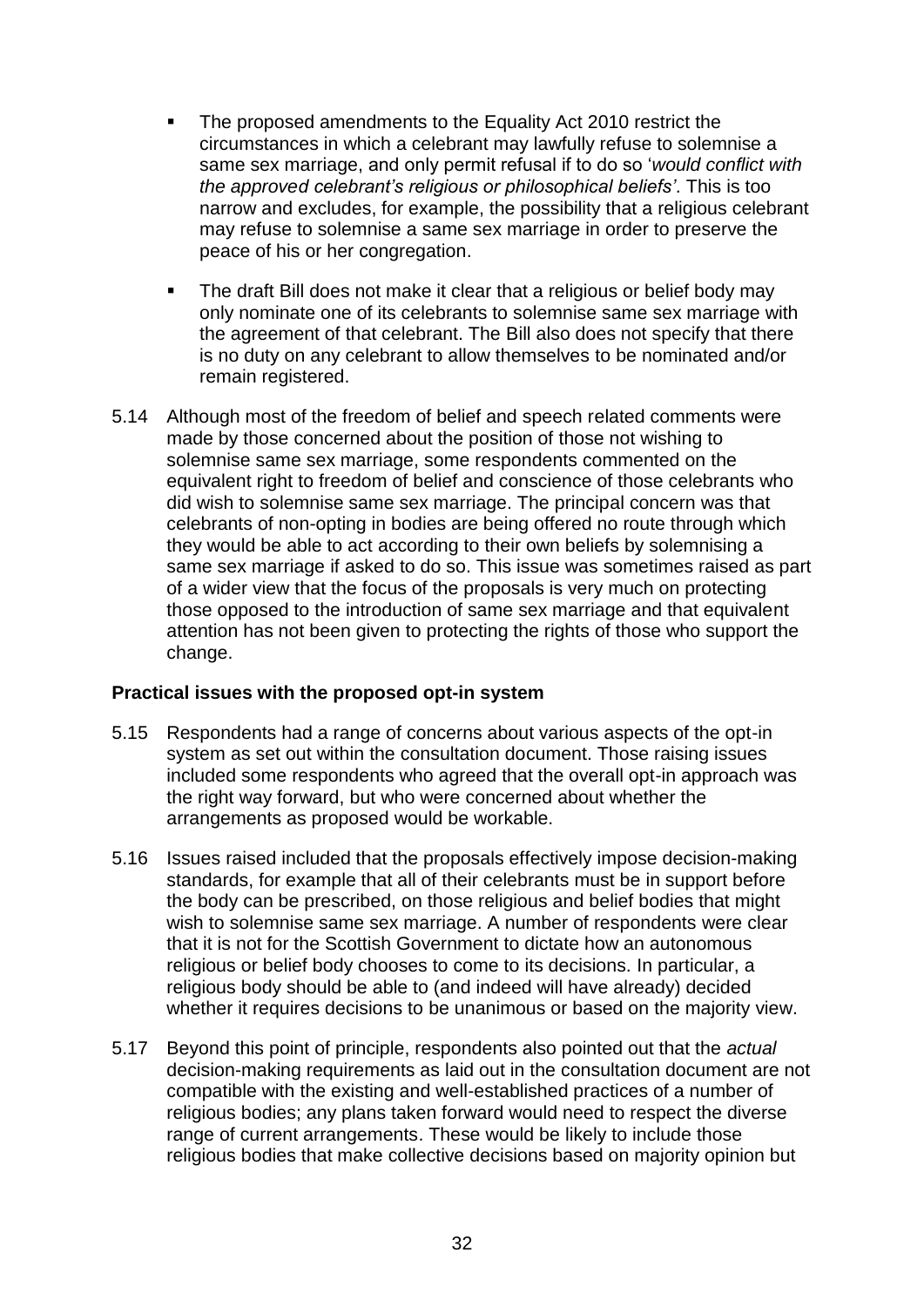do not require unanimity. The absence of centralised decision-making structures in some bodies also needs to be taken into account.

- 5.18 Moving on to consider specific arrangements proposed, some respondents questioned the practicality and/or fairness of requiring all celebrants to be willing to solemnise same sex marriage before a body can be prescribed in regulations to solemnise same sex marriage or register civil partnerships. The principal objection was to an approach which would mean that the dissent of a single celebrant could disenfranchise the celebrants of an entire body.
- 5.19 The appropriateness of a religious body which had made the decision to be prescribed being removed from the list because only one of its celebrants had a change of mind, or because a newly appointed celebrant did not wish to solemnise same sex marriage, was also questioned. Concerns about these issues led some respondents to favour the 'list of celebrants' option to the ‗prescribed in regulations' option.
- 5.20 Other issues raised about the system as currently proposed included the following:
	- To be prescribed, a religious or belief body must assure the Registrar General in writing that all of their celebrants are content to carry out same sex marriage ceremonies. It is not clear how this will work in practice. For example, it will be difficult for the leadership of a large body to really know what all their celebrants believe on this issue and it will be difficult to test whether any written assurances provided by the body are comprehensive. Given these challenges, along with the potential for individuals to feel compelled to conform to a majority position, there must be a mechanism for the individual celebrants themselves to inform the Government that they do not wish to be authorised to marry same-sex couples.
	- The proposals appear to suggest that to be a celebrant someone has to belong to a recognised religious or faith body. This may discriminate against minority religious or belief bodies, which might have only one active minister and potential celebrant. There also does not appear to be any provision for the approval and/or authorisation of independent celebrants, such as Independent Interfaith Ministers or Independent Rabbis.
	- The proposals suggest that the Registrar General would not authorise celebrants ‗if there is any doubt' that the religious or belief body to which they belong has decided that some or all of their celebrants may, if they wish, solemnise same sex marriage. To avoid the possibility of doubt, and in particular the possibility of any doubt being cast on the validity of any marriages that have taken place, it would be important to establish what kind of evidence the Registrar General would require to inform this decision.
	- There was some support for the arrangements to allow the temporary authorisation of celebrants for a specific ceremony or period. However, it was suggested that, as is currently the case under the equivalent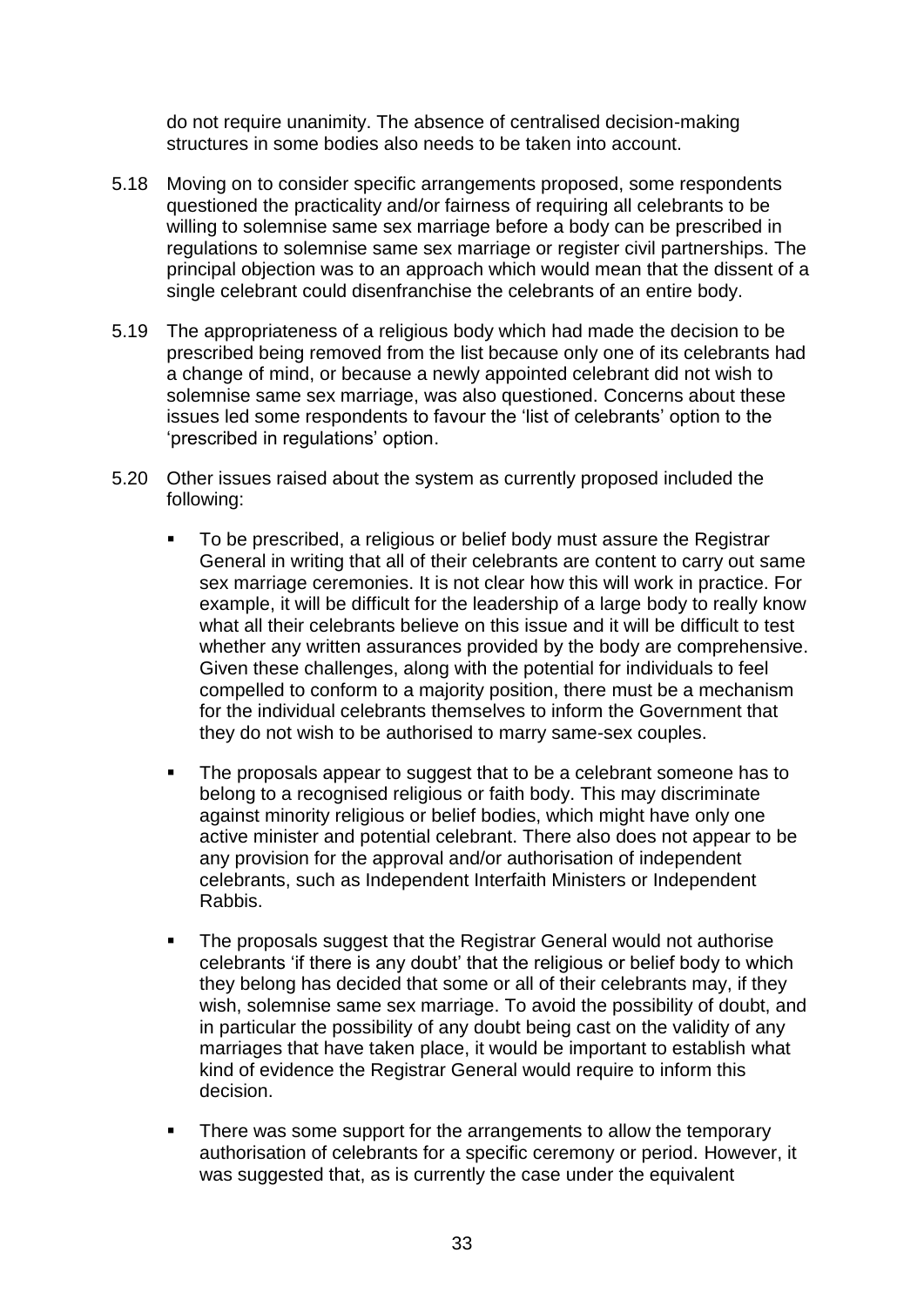arrangements for opposite sex marriages, it would be important for the Registrar General to take steps to confirm that the relevant person is a *bona fide* celebrant and is authorised to undertake marriages by their religious or belief body.

- Although unlikely, it might still be possible for a celebrant to solemnise a same sex marriage in opposition to the views of his or her religious or belief body. For example, with a celebrant's permission the celebrant might be nominated to solemnise same sex marriage by a different branch of the religious or belief body which employs them. The respondent raising this possibility suggested that this should be an internal disciplinary matter for the body concerned, but that any marriage that may have been solemnised should remain valid.
- It is not clear how the proposals relate to armed forces' chaplains.

#### **Alternatives to the proposed opt-in system**

1

- 5.21 The alternative approaches favoured by those who did not support, or had significant concerns about, the opt-in system were varied and included:
	- An approach which is permissive rather than prescriptive, with individual celebrants, including those who are members of prescribed bodies and those who are not, able to choose to opt-in or opt-out.
	- Anyone currently authorised to solemnise opposite sex marriage should automatically be authorised to solemnise same sex marriage. If a celebrant solemnises a same sex marriage against the wishes of their religious or belief body, that should be an internal disciplinary matter for the religious or belief body.
	- **Individual celebrants from opting-in bodies should be given the option to** opt-out. These comments generally appeared to refer to celebrants from bodies which had stated that they wished to be prescribed in regulations, rather than those sending a list of celebrants who wished to solemnise same sex marriage to the Registrar General<sup>14</sup>. One of the concerns raised was that celebrants who did not wish to solemnise same sex marriage might otherwise have no option but to leave their religious or belief body.
	- Any legislation should make it clear that a religious or belief body may only nominate a celebrant to be registered to solemnise same sex marriage with the express agreement of that celebrant.
	- It should be an opt-out rather than an opt-in system, with the assumption that bodies would be willing to solemnise same sex marriage unless they expressly stated to the contrary. Those that favoured this approach sometimes suggested that once it becomes legal, willingness to solemnise same sex marriage should simply be the default position.

 $14$  These comments did not make clear how the respondent anticipated this situation i.e. a body being prescribed when one of its celebrants did not wish to solemnise same sex marriage, could arise.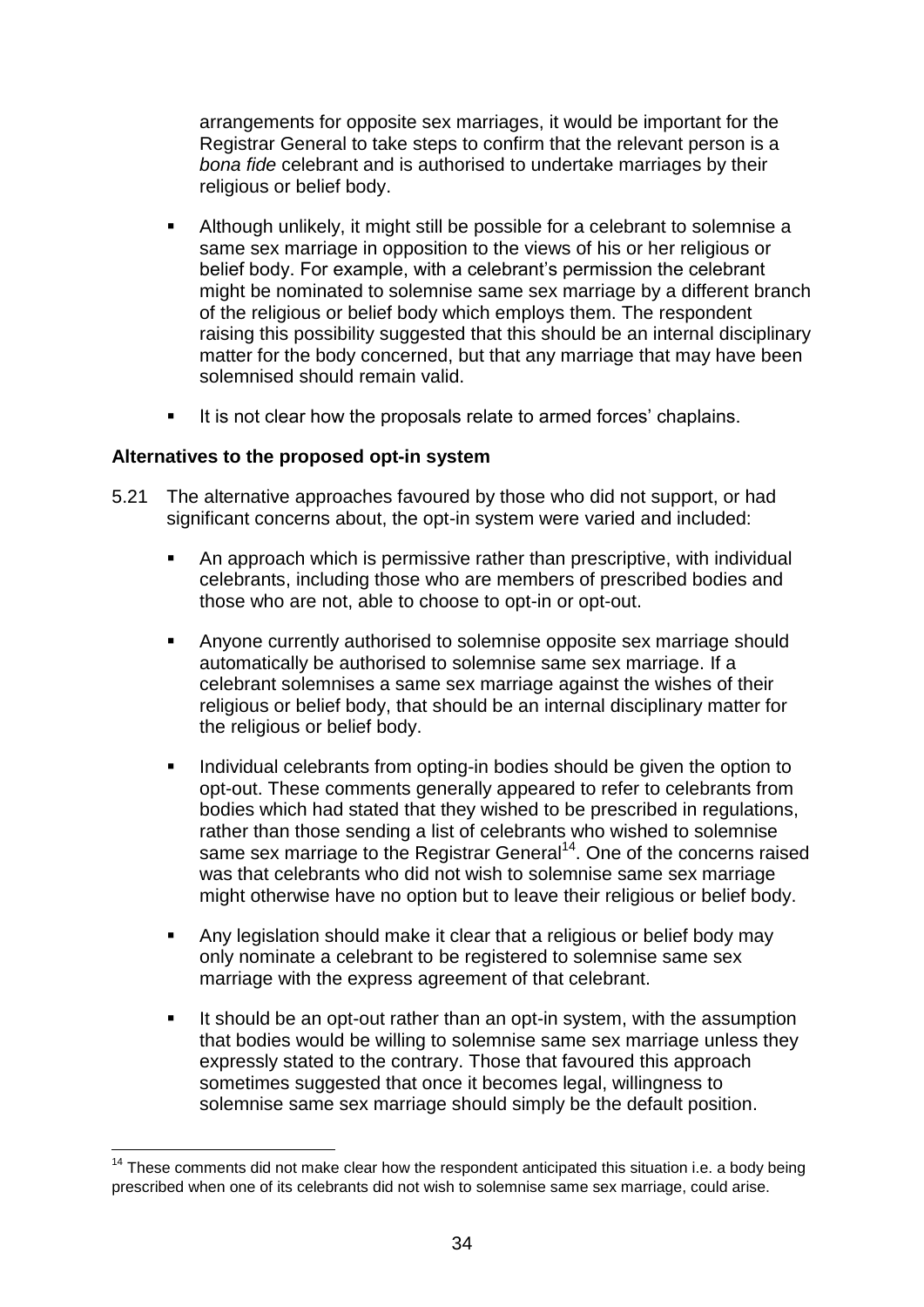- Within opting-in bodies, all celebrants should also have to actively opt-in as individuals. This approach appeared to be favoured as offering some additional 'layer of protection' to individual celebrants within prescribed bodies in particular<sup>15</sup>.
- No religious or belief bodies and/or celebrants should be allowed to optout from solemnising what would be a legal and state-sanctioned arrangement. Some of those advocating this position suggested that allowing bodies to opt-out is tantamount to the state sanctioning discrimination.
- No religious body with a public and, in some ways state-sanctioned role, should be able to opt out of solemnising same sex marriage. Although not in all cases, some respondents making this comment referred explicitly to the Church of Scotland.
- Only those who became celebrants prior to same sex marriage being introduced should be allowed to opt out. Anyone who becomes a celebrant subsequent to the change would do so knowing that solemnising same sex marriage could be part of their role and they should be willing to undertake that role to the full.
- **The relationship between the state, religious and belief bodies and** marriage should undergo a fundamental change. Most of those raising this issue suggested that marriage should become a civil arrangement (as widely practised in other European countries) and that those who chose and were able to do so could also have a religious or belief ceremony. It was also suggested that, if the Government does not maintain the present definition of marriage, the state should effectively withdraw and offer civil partnerships to all, with the option for religious or belief bodies to bless those unions which their conscience allowed.

#### **Impact on other areas**

- 5.22 Finally, a number of respondents made comments about how the introduction of religious same sex marriage could impact on other areas of interest to religious or belief bodies. The particular concern of a number of respondents was that unwillingness to conduct same sex marriage (on the part of either bodies or individual celebrants) should not affect their authorisation to solemnise opposite sex marriages in any way. Although some respondents noted the reassurances from the Scottish Government that this will not be the case, they also voiced concerns that these reassurances - in the form of the planned changes to the Equality Act 2010 discussed above - may be insufficient and unsustainable.
- 5.23 More specifically, some respondents were concerned that local authorities might suggest the public sector equality duty (as set out in the Equalities Act 2010) would not be satisfied if they authorised bodies/celebrants opting out of solemnising same sex marriages to solemnise opposite sex marriages. Whilst

<sup>1</sup>  $15$  Ibid.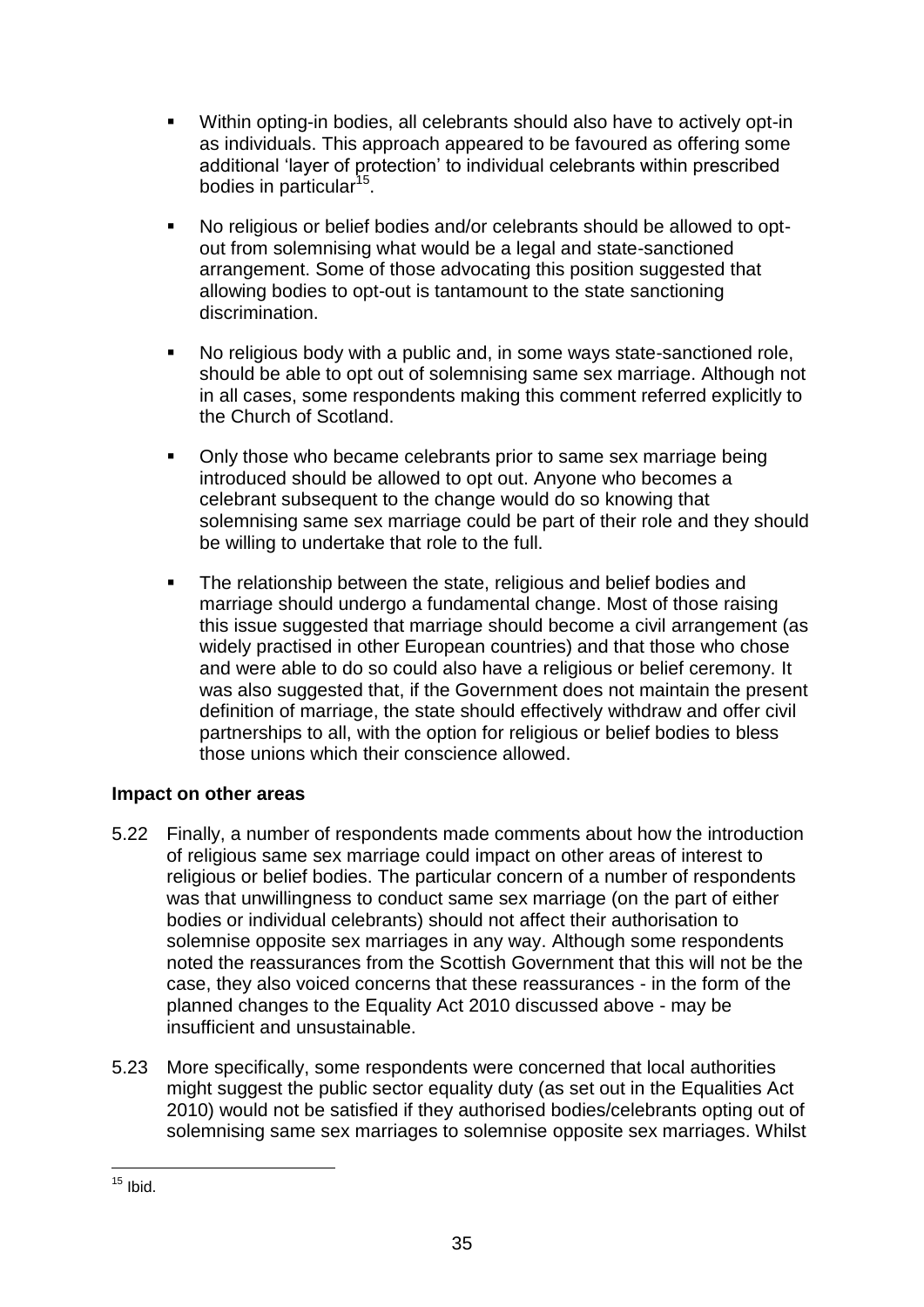this was a common concern, there were also some respondents who took the contrary position and suggested that bodies and celebrants should only be authorised to solemnise opposite sex marriage if they were willing to solemnise all marriages.

5.24 Another issue about which respondents expressed contrasting views was around charitable status or funding. Most of those raising this issue were clear that the charitable status of religious or belief bodies, or of organisations which they run, should not be threatened by their not agreeing to solemnise same sex marriage. Similarly, the funding or other support for services delivered by religious or belief bodies on behalf of central or local government should not be withdrawn simply because they decide not to solemnise same sex marriage. However, others suggested that bodies which are not prepared to undertake a legal, state-supported ceremony such as same sex marriage should not expect to receive the benefits associated with charitable status or public sector funding.

## **Civil registrars**

5.25 The draft Bill does not include any legislative opt-outs for civil registrars. The Scottish Government does not agree with legislative opt-outs for a number of reasons, including that civil registrars are carrying out a civil rather than religious function and that providing for a legislative opt-out would cut across the relationship civil registrars have with their local authority employers.

**Question 8: Do you have any comments on opt-outs for civil registrars who do not wish to solemnise same sex marriage?**

- 5.26 Around 14,750 respondents commented at this question, including those responding through all of the three campaigns.
- 5.27 Those that agreed with the Scottish Government that civil registrars should not be able to opt-out of performing same sex marriages frequently pointed out that registrars are performing a public function, on behalf of a public body, and should be expected to carry out a full range of registration duties – this would include solemnising same sex marriages. Some respondents also noted that registrars would not be allowed to decline to provide a service to people based on any other equality characteristics, such as race or gender, and the same basic principles should apply here. Respondents also pointed out that registrars do not currently have the option to opt-out of officiating at civil partnership ceremonies and that this system seems to work well. It was also suggested that registrars themselves (either as individuals, through their professional organisations or through their trade unions) have not been demanding that any such provisions should be put in place.
- 5.28 Some of those who did not agree with an opt-out system suggested that any problems a civil registrar might have with conducting a same sex marriage ceremony would be best dealt with through discussions with their employer,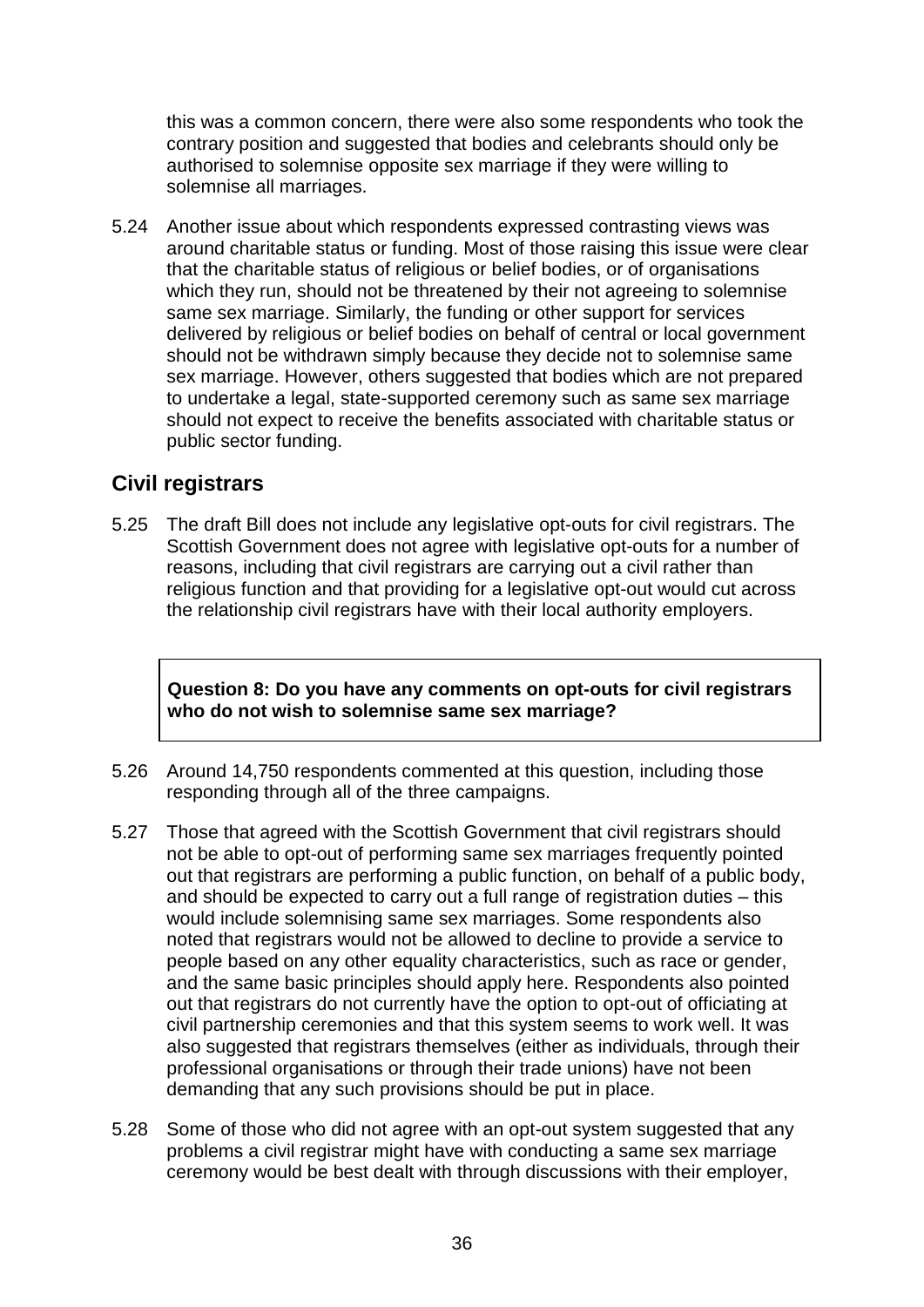on a case-by-case basis, and in accordance with employment legislation. This view was sometimes accompanied by a statement in support of the Scottish Government's position that it is not their role to regulate the employer/employee relationship between registrars and local authorities.

- 5.29 The recent guidance from the Equality and Human Rights Commission on religion or belief in the workplace, which suggests that employers should consider requests from an employee to opt out of part of their job based on religious or belief objections, was also cited $16$ . Responses from some local authority respondents suggested this would indeed be their starting point, not least because the quality of service could be affected if a registrar was clearly uncomfortable in the role they were performing. However, the need to provide continuity of service, and to be fair to and not overburden other members of staff, was also seen as important.
- 5.30 Other respondents took a strongly contrasting view. A commonly expressed position was that registrars should have the same protections as religious or belief celebrants, and that the failure to include a conscience clause for registrars who have a conscientious objection to solemnising same sex marriages ignores the fact that those of faith aim to live their whole lives including their work lives - according to the tenets of that faith. A number of respondents also pointed out that a precedent exists, since the law allows doctors and other health professionals to have an opt-out if they have a conscientious objection to participating in abortions<sup>17</sup>.
- 5.31 Many respondents were concerned about the likely repercussions for some registrars if a conscience clause is not introduced. Most obviously, it was suggested registrars who have a conscientious objection to solemnising same sex marriages may be forced out of their jobs, with the Lillian Ladele<sup>18</sup> case frequently cited in support of this assertion. It was also suggested that those who might otherwise have wished to become registrars would be unable to consider applying for such a position and that registrars' chances of career advancement could be affected by their objecting to solemnising same sex marriages.
- 5.32 On this theme, some of those who did not support the introduction of an across the board opt-out did differentiate between those currently employed as registrars and those who might apply to be a registrar once any legislation has been passed. Respondents making this distinction generally felt that anyone applying to be a registrar in the future would be doing so in the knowledge that solemnising same sex marriages would be part of the role, and hence they should not have any facility to opt-out. However, those who had become registrars before the legalisation of same sex marriage were not aware that they

1

<sup>&</sup>lt;sup>16</sup> Available at: [http://www.equalityhumanrights.com/advice-and-guidance/guidance-for](http://www.equalityhumanrights.com/advice-and-guidance/guidance-for-employers/religion-or-belief-new-guidance-february-2013/)[employers/religion-or-belief-new-guidance-february-2013/](http://www.equalityhumanrights.com/advice-and-guidance/guidance-for-employers/religion-or-belief-new-guidance-february-2013/)<br>17 See http://

See<http://www.legislation.gov.uk/ukpga/1967/87/section/4>for the relevant provisions of the Abortion Act 1967

<sup>18</sup> Lillian Ladele worked as a marriage registrar for Islington Borough Council in London. Miss Ladele claimed that Islington Council discriminated against her by requiring her to perform civil partnerships despite this being against her religious beliefs. The European Court of Human Rights held that there had been no violation of the European Convention on Human Rights in this case: [http://hudoc.echr.coe.int/sites/eng/pages/search.aspx?i=001-115881#{"itemid":\["001-115881"\]}](http://hudoc.echr.coe.int/sites/eng/pages/search.aspx?i=001-115881#{"itemid":["001-115881"]})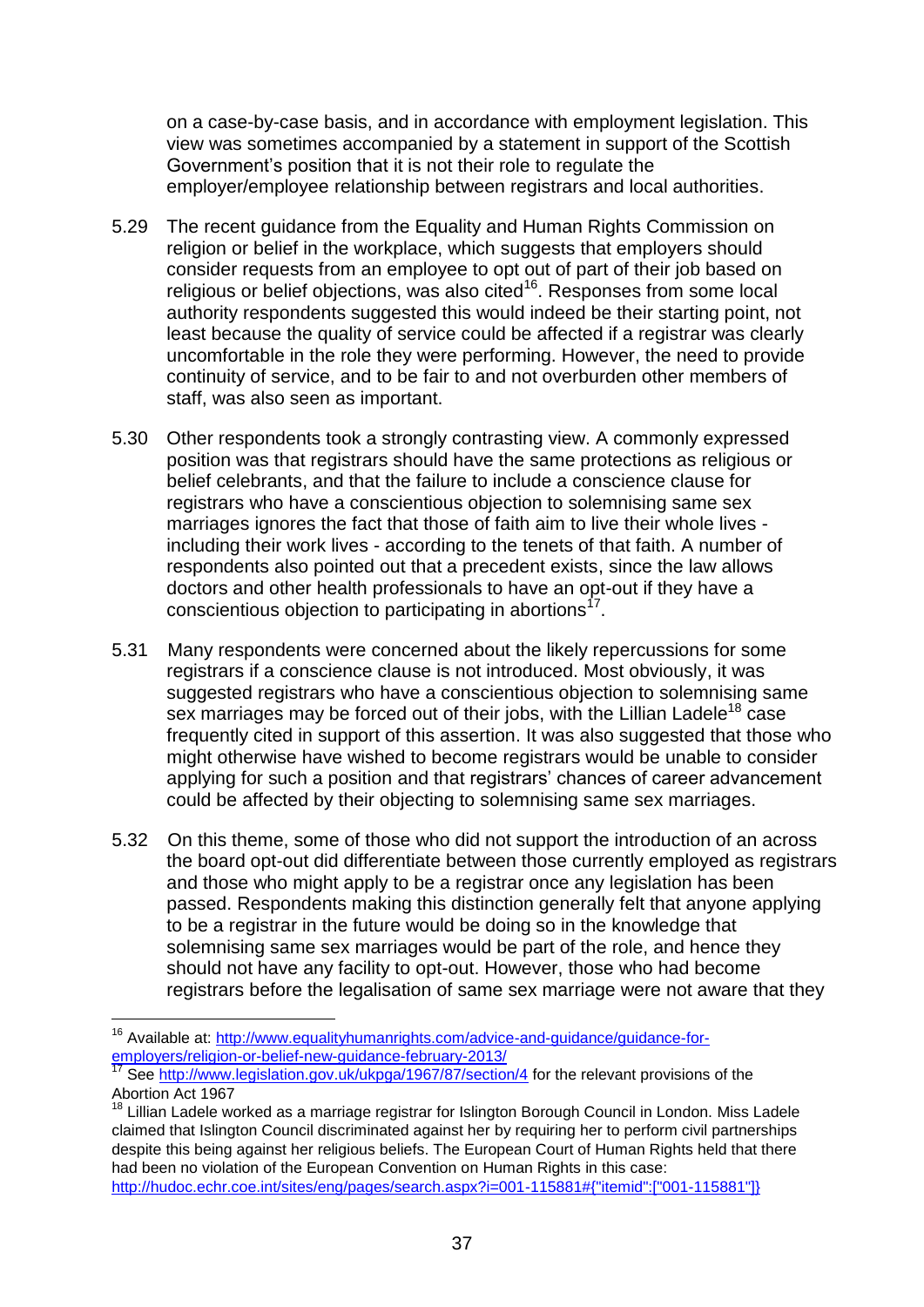would be called upon to solemnise same sex marriage, and hence their objections should be accommodated if possible.

- 5.33 Other points raised by those calling for civil registrars to be able to opt-out of solemnising same sex marriage included the following:
	- An obligation could be placed on local authorities to ensure that an alternative means to deliver the service is available in order to ensure no discrimination against a same sex couple;
	- Existing and trainee registrars should be given the opportunity to opt-in to solemnising same sex marriages, as is proposed for religious or belief celebrants.

## **Freedom of speech**

- 5.34 As the consultation document acknowledges, protecting freedom of speech and belief emerged as a key concern of many respondents to the previous consultation on the proposed introduction of same sex marriage and the religious registration of civil partnerships. Having considered the implications of the introduction of same sex marriage for freedom of speech, the Scottish Government has included a provision (at section 12 of the draft Bill) making it clear that the introduction of same sex marriage does not affect existing rights under the European Convention on Human Rights and elsewhere to freedom of thought, conscience, religion and expression.
- 5.35 The consultation document also reports that the Lord Advocate intends to publish prosecutorial guidelines on allegations of breach of the peace and threatening or abusive behaviour arising out of opposition to same sex marriage.

#### **Question 9: Do you have any comments on the proposed approach in relation to freedom of speech?**

- 5.36 Around 14,500 respondents made a comment at this question, with suggested text available from all three of the main campaigns, and with a number of respondents clearly feeling very strongly about this issue.
- 5.37 For many respondents, the Scottish Government's plan to protect freedom of speech was welcomed and seen as sufficient. However, other respondents had concerns that essential safeguards to protect freedom of speech and of conscience, are lacking from the proposals.
- 5.38 Those who felt the proposed protections to be insufficient frequently cited recent examples of people who have been penalised – through loss of paid employment, being unable to work in a voluntary capacity or hold a position on a board of management – for having expressed their opposition to same sex marriage. A similar concern was that new entrants to a range of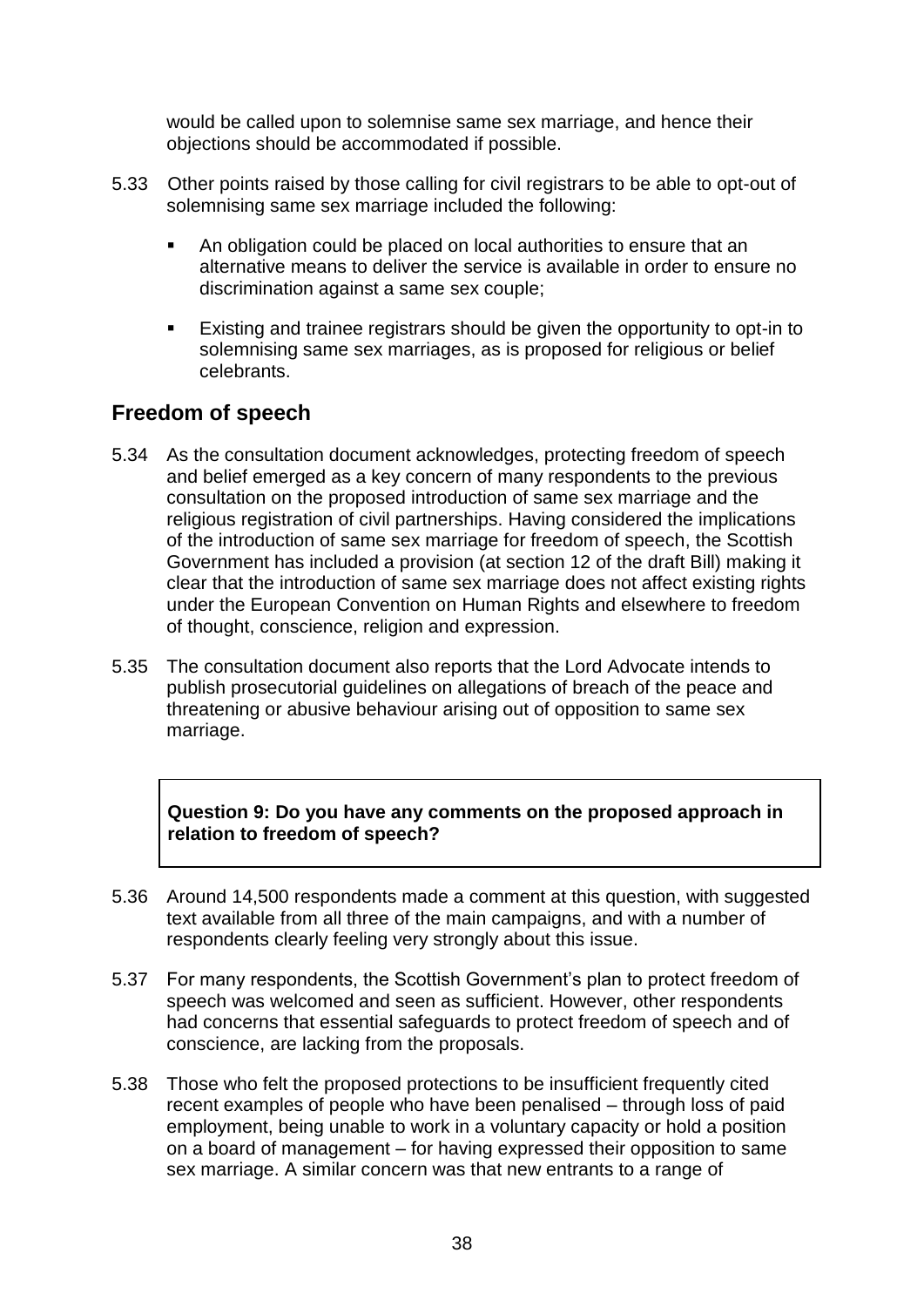essentially public sector professions (teaching, social work or the registrar service) may find it difficult to find a post if they are, or have been, vocal in their opposition to same sex marriage. Some respondents suggested that the draft Bill makes no provisions that will protect people in these types of employment-related situations.

- 5.39 In terms of the actions required to mitigate these risks, the following were suggested:
	- **Employment discrimination law should be amended to bar employers from** taking action against employees who hold to the traditional view of marriage.
	- **Particular protections are likely to be required for public sector employees.**
	- The Scottish Government must ensure that the Equality Act 2010 is amended to specifically include beliefs about marriage under the protected characteristic of religion or belief.
	- A clause protecting freedom of speech should be written into the text of the Bill and not just referred to in footnotes or appendices.
- 5.40 Another frequently raised concern related to the effect of public order legislation on freedom of speech. In particular, section 12 of the draft Bill was often dismissed as virtually worthless, with the specific concern that it only applies to part 1 of the draft Bill, covering technical changes to the law of marriage. However, some respondents reported that their concerns are not with marriage law directly, but with the impact of the redefinition of marriage on how other existing laws, and particularly public order law, will be applied. The suggestion was that new protections will be needed within public order legislation and these changes will need to acknowledge that there are various and deeply-held views about what marriage should mean in Scottish society.
- 5.41 Continuing on the public order theme, some respondents were concerned that an issue as important as whether expressing opposition to same sex marriage leads someone to be committing an offence is only to be dealt with through the production of prosecutorial guidelines. Specific issues raised about any prosecutorial guidelines developed included that they:
	- Must not stigmatise or discriminate against LGBT people.
	- May be open to reinterpretation over time.
	- Should be made available in draft form for comment before being introduced.
- 5.42 Finally, there was a group of respondents who disagreed with the Scottish Government's plans, but who came at the issue from a very different standpoint. These respondents tended to suggest that there is simply no need to attach specific provisions relating to freedom of speech to this legislation since existing legislation, such as the Equality Act 2010, would apply. There were concerns that same sex marriage is being 'singled-out' as in some way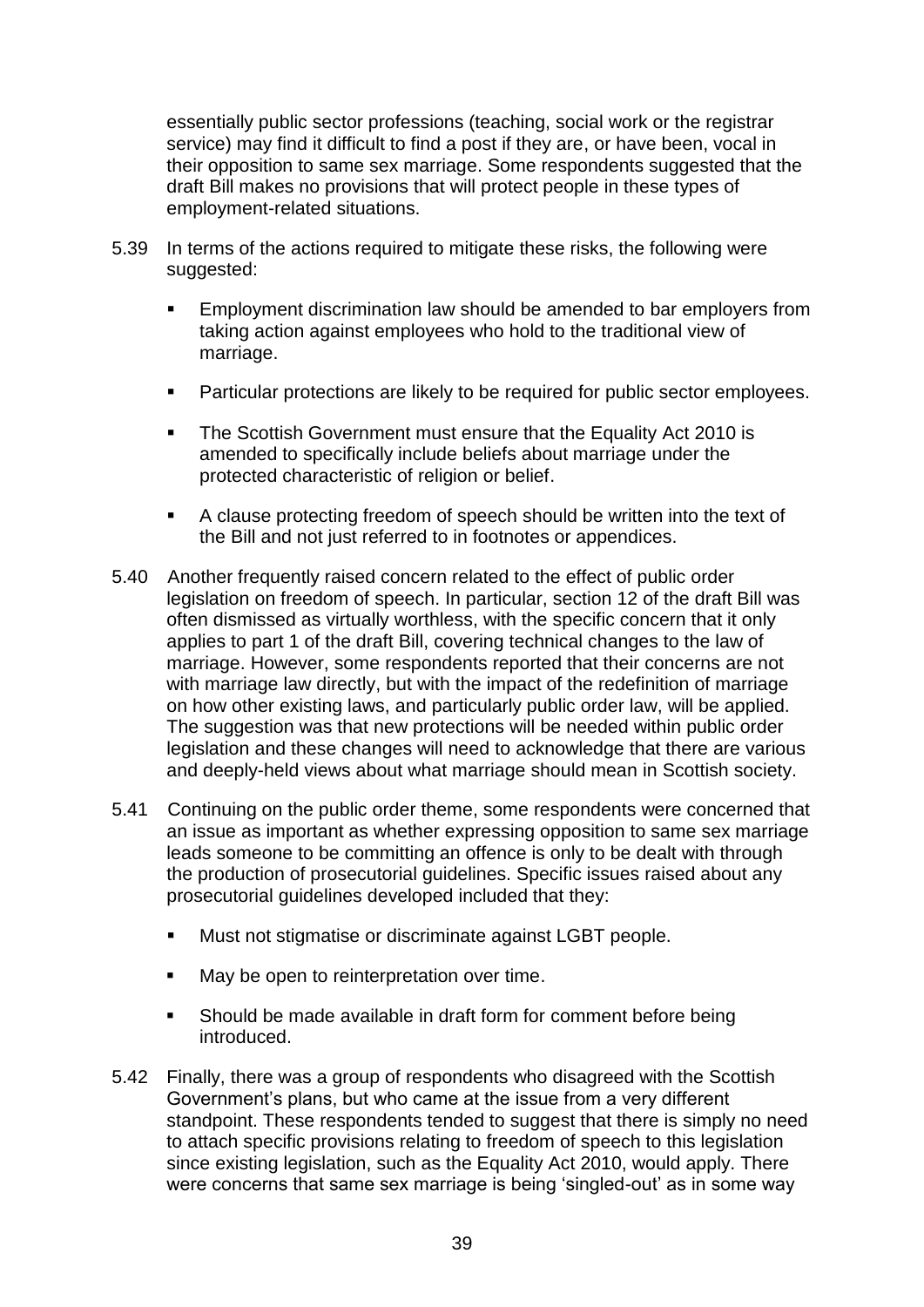exceptional and different to other legal arrangements and that this in itself could contribute to a perception that it is acceptable to discriminate against LGBT people.

## **Education**

- 5.43 Similarly to freedom of speech, many respondents to the previous consultation were concerned about the impact of the introduction of same sex marriage on children and the Scottish education system in particular. Annex C of the consultation document details the Scottish Government's proposed approach which includes that:
	- **Parents will continue to have the right to withdraw their child from religious** education as per the existing provision in section 9 of the Education (Scotland) Act 1980.
	- **Parents will also continue to have the right to withdraw their child from** programmes of sexual health education.
	- There are no plans to allow parents to opt children out of any class which might happen to mention same sex marriage or civil partnership.
- 5.44 The consultation document also notes that the Scottish Government does not consider that employment law should be amended to provide specific protections for teachers as existing employment law covers matters such as unfair dismissal. The consultation document also notes the Scottish Government's continuing support for denominational education.

**Question 10: Do you have any comments on the proposals in relation to education and same sex marriage?**

- 5.45 This was another question at which the considerable majority of all respondents (around 14,700), including those responding through one of the three campaigns, made a comment.
- 5.46 While some respondents stated their broad support for the Scottish Government's plans, this topic was unusual in that many of those who appear to support the introduction of same sex marriage, as well as many of those who do not, had concerns about the intended approach. These concerns tended to crystallise into one of two broad positions, each of which will be set out in turn below.
- 5.47 Some respondents (many of whom also made their support for the introduction of same sex marriage clear at this question or elsewhere within their response) raised the following points or concerns: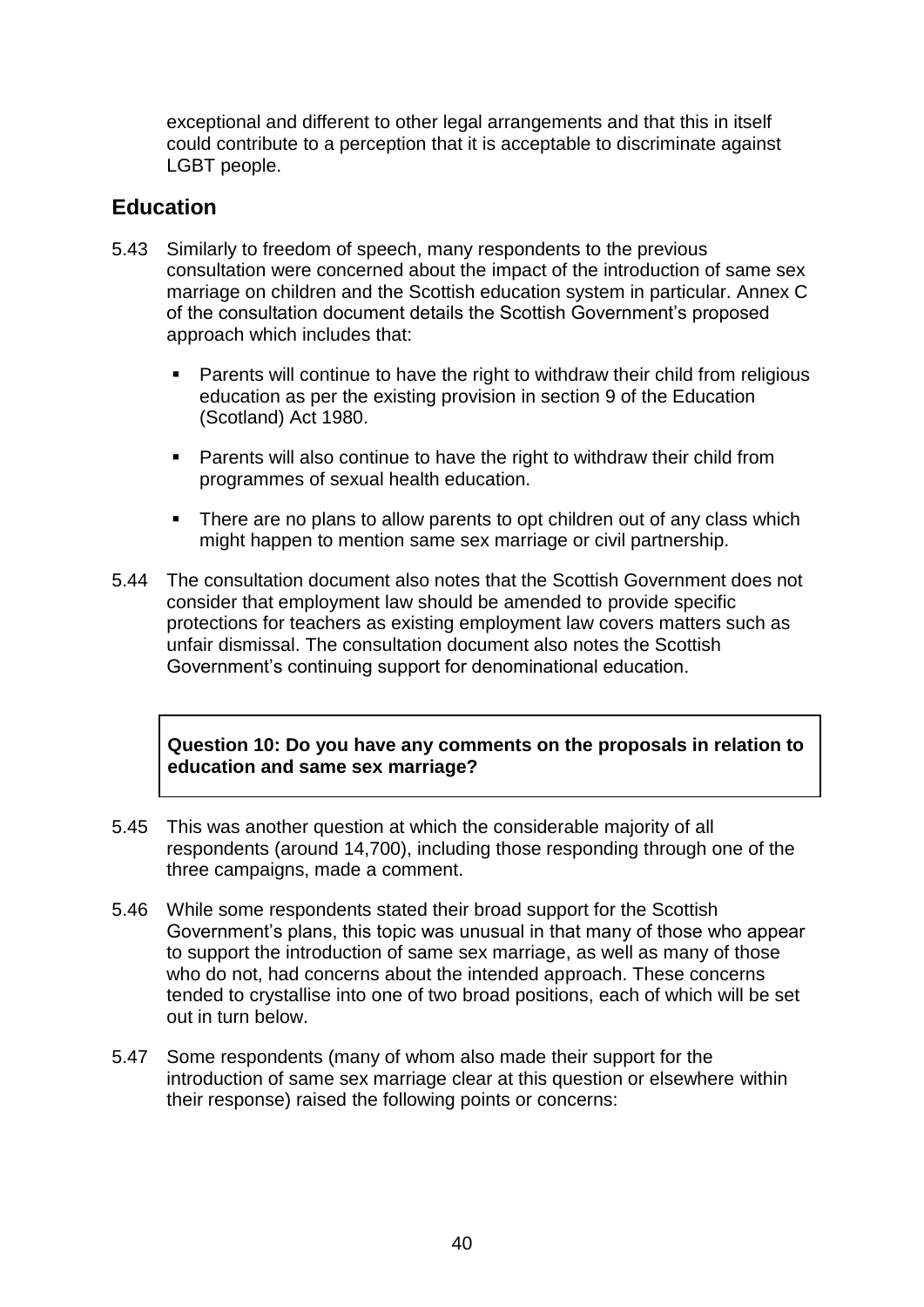- **Research has shown that prejudice, discrimination and bullying against** LGBT people are significant problems in Scotland's schools<sup>19</sup>.
- All levels of education in Scotland should be fully inclusive of LGBT people; no school or teacher should stigmatise or discriminate against LGBT people. Rather, they should be welcoming of all pupils, regardless of their sexual orientation, gender identity or family circumstances. Scotland's schools should be places that promote equality and tackle discrimination against LGBT people.
- Young LGBT people, and young people with LGBT parents, have a right to an education which addresses their needs and reflects their lives. These rights are set out within the United Nations Convention on the Rights of the Child 1989, which has been ratified by the UK Government.
- The focus of these proposals should be on the needs of these young people, rather than on the impact any changes will have on those opposed to same sex marriage. However the consultation document, and Annex C in particular, mostly focuses on protecting religious freedoms and gives inadequate consideration to protecting young LGBT people, or young people with LGBT parents, from discrimination.
- **Parents should not be able to withdraw their child from classes that** mention LGBT people, same sex relationships or same sex marriage. Such an opt-out would impact adversely on a child's right to receive an education and access key information. Some respondents stated explicitly that this should also apply to sex education classes, and that allowing such an opt-out could have serious repercussions for a young person's health in the future. However, others did agree that parents should be able to withdraw their child from sex education or religious education classes if they so choose.
- **EXEC** Teachers should be required to teach the school curriculum. If their personal position on same sex marriage is at odds with the curriculum, as it may also be in other areas, this is a personal matter which should not intrude into their work life.
- It is appropriate for religious education classes to inform pupils about the range of views held, including on the subject of marriage. However, teaching children that same sex relationships are harmful and dangerous is not acceptable.
- **Despite voicing some of these reservations, some respondents did note** their agreement that no new legislation is required in relation to education as a result of same sex marriage being introduced. This included there being no need to amend employment law or the Equality Act 2010 to provide specific protections for teachers.

<sup>1</sup> <sup>19</sup> The frequently cited research, *Life in Scotland for LGBT Young People: Education Report* (2012) can be accessed at:

[https://www.lgbtyouth.org.uk/files/documents/Life\\_in\\_Scotland\\_for\\_LGBT\\_Young\\_People\\_-](https://www.lgbtyouth.org.uk/files/documents/Life_in_Scotland_for_LGBT_Young_People_-_Education_Report_NEW.pdf) Education\_Report\_NEW.pdf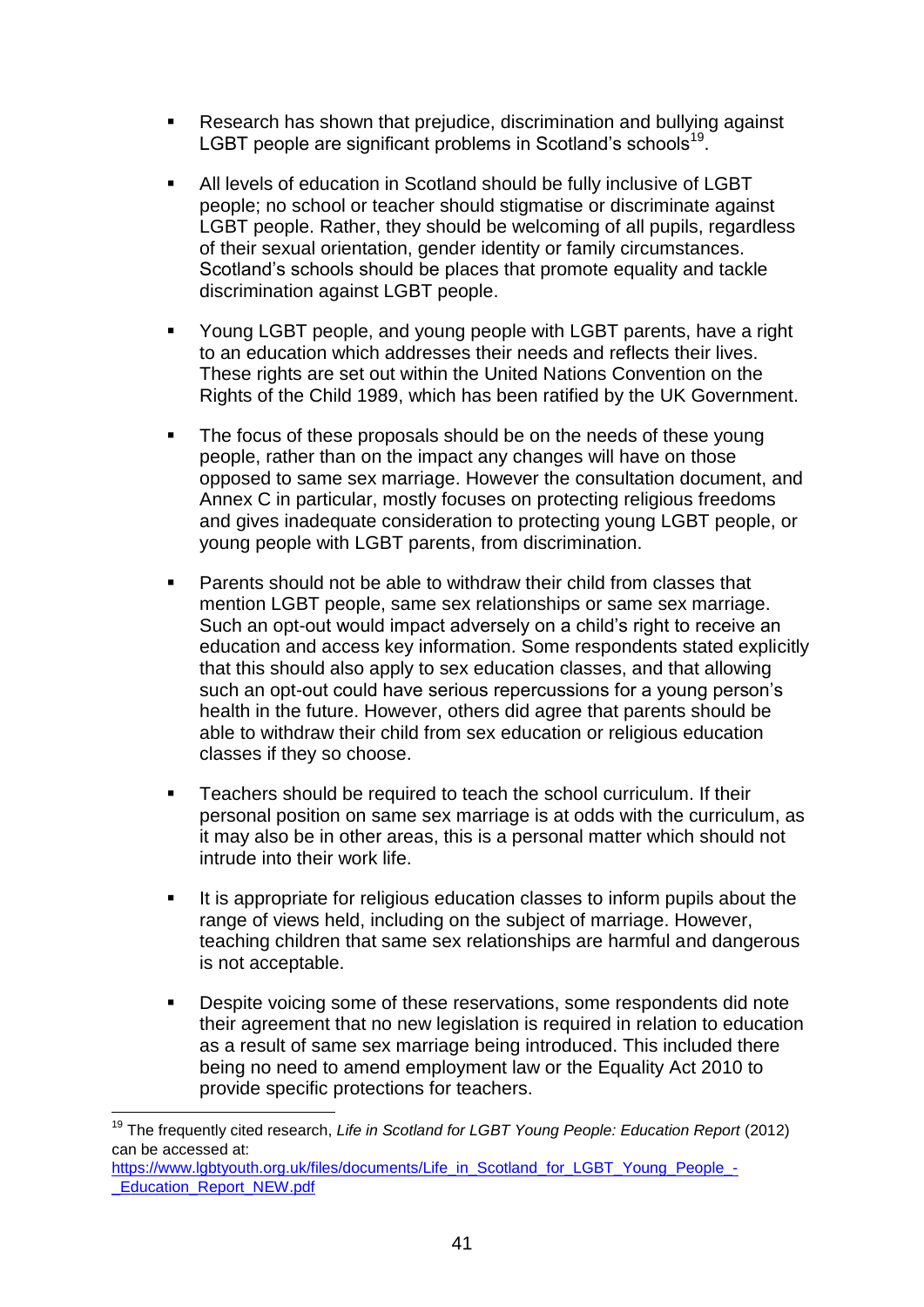- 5.48 The alternate position, frequently taken by respondents who made their opposition to the introduction of same sex marriage clear at this question or elsewhere within their response, concentrated on the following issues:
	- The fundamental principle of freedom of conscience with respect to same sex marriage should be extended to the education system.
	- While most head teachers and local authorities are reasonably-minded when it comes to interpreting government guidance, there may be occasions where this is not the case. In such a scenario, there is very little protection for teachers who have a conscientious objection to teaching about aspects of same sex marriage. UK employment law does not, or may not, give adequate protection to teachers and others involved in education. Teachers should have both their conscience and human rights respected if they have concerns about same sex marriage and the use of teaching materials which are inconsistent with their religious beliefs.
	- **Particular care needs to be taken to ensure that denominational schools** are able to teach children according to the values and beliefs of their religion, including on the benefits of the traditional concept of marriage.
	- A number of religious member organisations are actively involved in Scottish schools and wider Scottish education work – often providing much-appreciated services such as lunchtime and after school clubs, mentoring services, religious observance and assemblies and chaplaincy services. Without an explicit clause affirming that opposition to same sex marriage should not be discriminated against, many of these organisations could be excluded from working within the Scottish education system as a result of the public sector equality duty.
	- Given these and other concerns, a freedom of conscience clause will need to be clearly spelled out within any legislation that goes forward. Some respondents also suggested an amendment to the Equality Act 2010 would be required.
	- Any guidance issued should include the present understanding of marriage as distinct from any new definition of marriage that may be taught. There should be the opportunity for people to express the Christian or other religious viewpoint so that children hear the range of views and can make informed decisions on these matters.
	- The proposals do not allow for parents or quardians to withdraw a child from any lessons covering same sex marriage. The consultation document states that this is not to be introduced because the Government does not wish to infringe a child's right to education. However, the European Convention on Human Rights states that the State shall respect the right of parents to ensure education and teaching is in conformity with their own religious and philosophical convictions<sup>20</sup>.

1

<sup>&</sup>lt;sup>20</sup> See page 32 of the Convention: [http://www.echr.coe.int/Documents/Convention\\_ENG.pdf](http://www.echr.coe.int/Documents/Convention_ENG.pdf)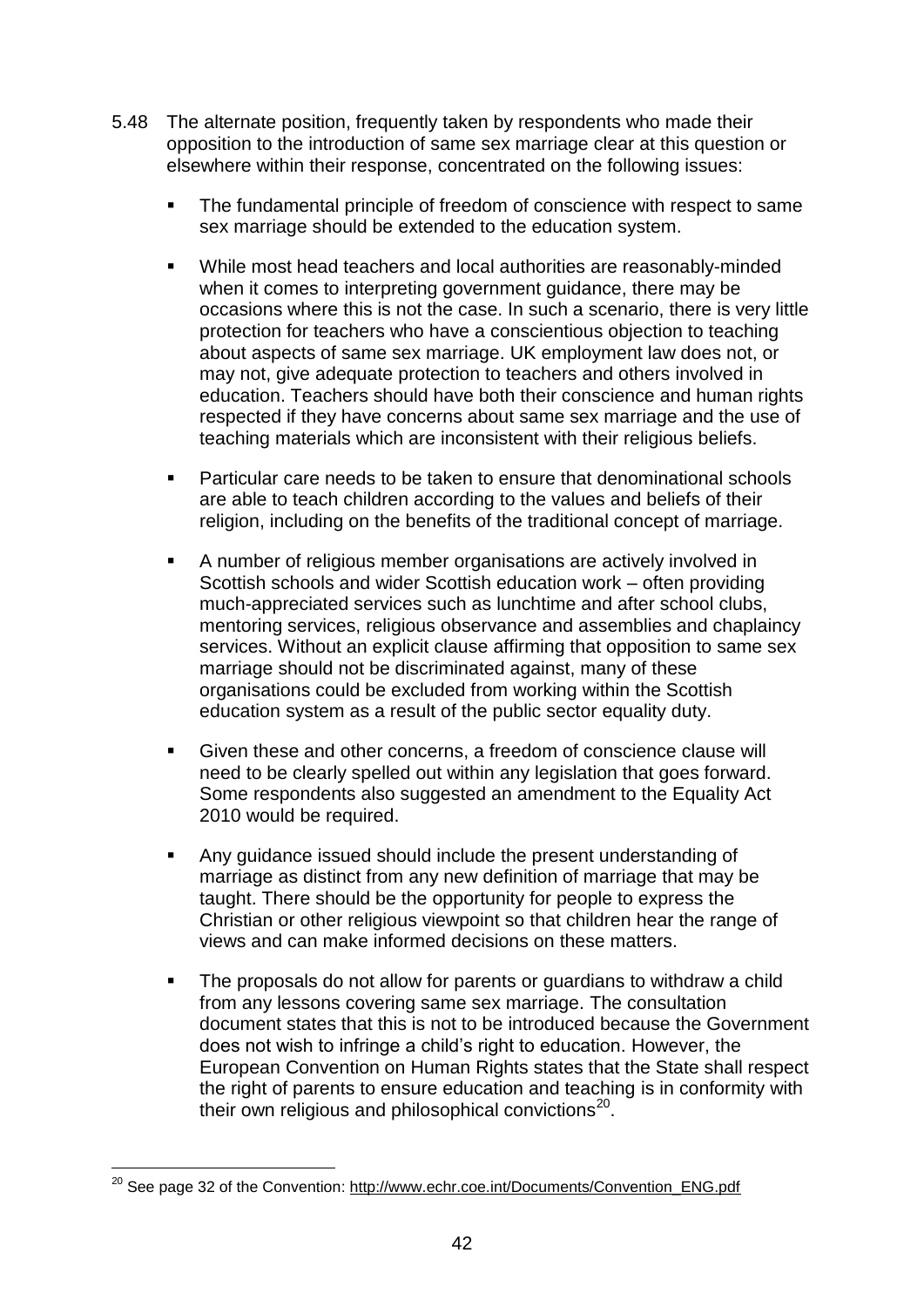- **Some children would themselves have a conscientious objection to being** required to participate in classes promoting a view of marriage which they consider wrong.
- There must be changes to the law to put a duty on schools to give parents advance notice of lessons that will deal with the definition of marriage. Some respondents also suggested that parents should have the right to have sight of any teaching materials to be used.
- Same sex marriage could be particularly confusing if raised with younger children and this should not be an issue that is covered within the primary school curriculum.
- 5.49 Finally, a number of group respondents, including those taking both of the positions outlined above, noted that they would hope to be consulted on any changes to Educations Circular 2/2001 (on the conduct of sex education in schools) or to any other relevant guidance.

### **Other consequentials as a result of same sex marriage**

- 5.50 The consultation document notes the Scottish Government's intention that, where possible, opposite sex and same sex marriage should be treated in the same way.
- 5.51 Since 1999, Acts of the Scottish Parliament have, where possible, avoided using gender-specific pronouns and nouns and there has been a move to gender-neutral drafting with the use of the term "spouse", rather than "husband and wife". In considering the impact of the introduction of same sex marriage on existing legislation and on private arrangements – such as wills and contracts – the Government has borne in mind that there will be exceptions. For example, to protect religious and belief bodies and celebrants who do not wish to solemnise same sex marriage, the provisions in the draft Bill on the solemnisation of marriage draw a clear distinction between same sex marriage and opposite sex marriage.
- 5.52 The Government will conduct a search to identify any references in legislation to which the general provision that references to spouses and marriage should mean both opposite sex and same sex marriage and spouses is not to apply. Questions 11 and 12 sought comments on the impact of the same sex marriage legislation on common law or private arrangements and asked for examples of legislation where there is a need to make it clear that references to marriage or spouse should not extend to both opposite sex and same sex marriage or spouses.

**Question 11: Do you have any comments on the Government's proposals on the impact of same sex marriage on legislation, the common law or on private arrangements?**

**Question 12: Are you aware of legislation where there is a need to make**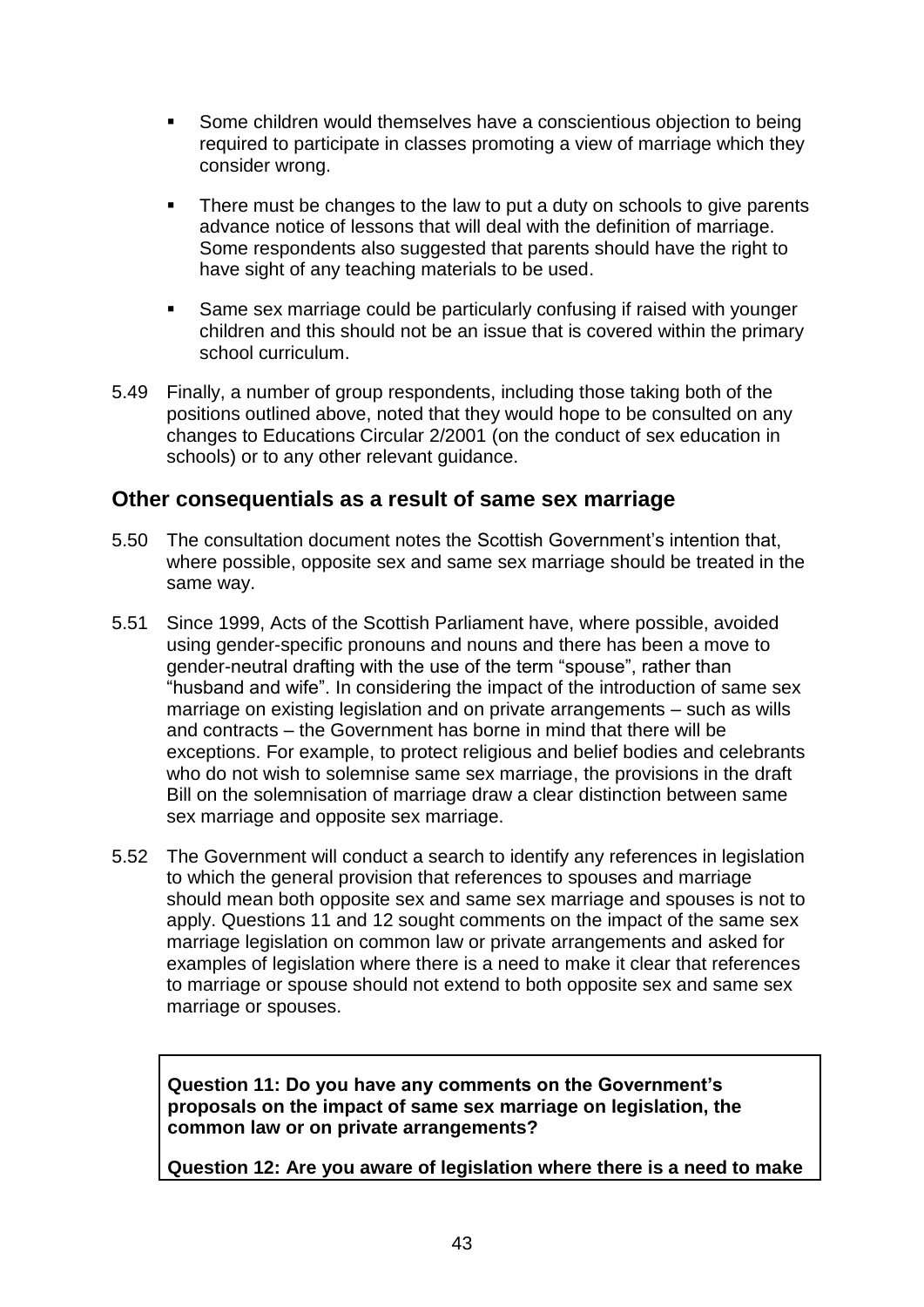**it clear that references to marriage or spouse should not extend to both opposite sex and same sex marriage or spouses? If you are, please give details of the legislation and explain why it should not be extended in this way.**

- 5.53 Around 14,300 respondents made a comment at Question 11, although only around 450 commented at Question 12.
- 5.54 Whilst some respondents applauded the gender-neutral approach, others suggested this issue exemplified just how profound the effect of the changes will be on the whole of society. Others suggested that the use of genderneutral terminology is yet one more example of the extent to which the institution of marriage is being undermined. It was also suggested that there are laws and constitutional obligations which include definitions of marriage and which the Scottish Government is unable to overturn as a devolved administration.
- 5.55 A further suggestion was that, rather than redefining the long-established meaning of existing words (such as marriage, husband and wife), the Scottish Government should consider the use of alternative, new terminology to apply to same sex unions and the partners within those unions. Some respondents also expressed their personal objection to no longer being referred to as their partner's husband or wife, but rather as their spouse.
- 5.56 Many of the comments made at Question 11 related to fostering and adoption<sup>21</sup> and this issue was also covered in the suggested text at Question 11 provided by all three campaign groups. Many respondents felt that foster care should be welcoming and inclusive for children whatever their actual or potential sexual orientation or gender identity, or family background. This led to concerns that guidance might be amended to state that a would-be foster carer or someone wanting to adopt should not be rejected because of his or her views on same sex marriage. Respondents taking this view urged the Government to give careful thought to the possible implications of such an amendment on a young person who is being fostered or adopted and who comes to realise that they are, or may be, LGBT.
- 5.57 However, other respondents took a contrasting position and were concerned that those with a conscientious objection to same sex marriage should not suffer discrimination in the adoption and fostering processes. Frequent references were made to a Glasgow adoption agency facing the loss of its charitable status because of its belief in traditional marriage. Respondents suggested that examples such as these demonstrate that, contrary to their assurances, the Scottish Government has not put in place the necessary protections to preserve the freedom of conscience of those opposed to same sex marriage. Again, there were calls for the Equality Act 2010 to be amended.

1

 $21$  This issue was covered within paragraphs 3.14-3.18 of the consultation document, immediately prior to the section on other consequentials as a result of same sex marriage.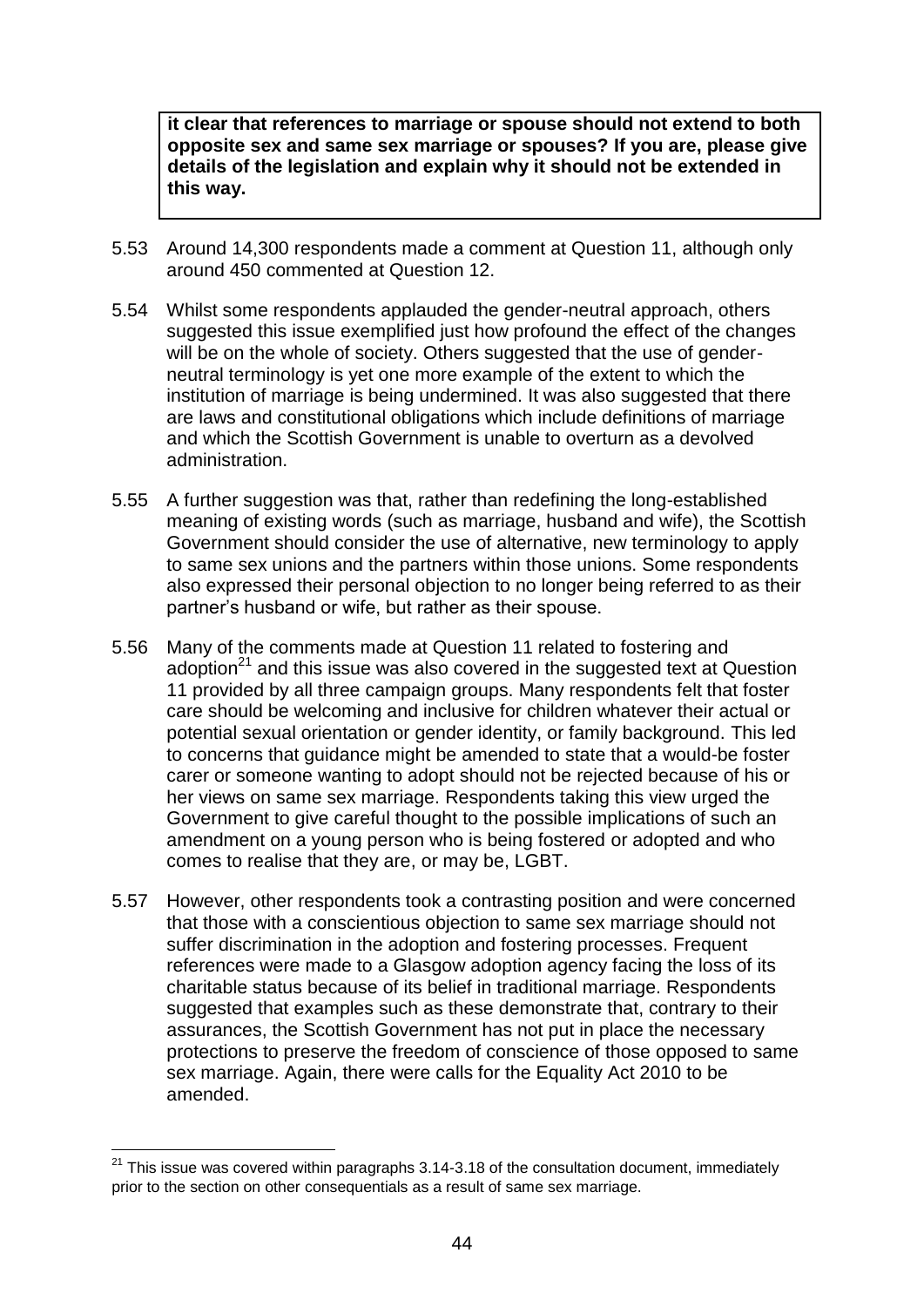- 5.58 More specifically, there were calls for the Scottish Government to amend the Adoption and Children (Scotland) Act 2007 to make it clear that opposition to same sex marriage and same sex relationships cannot be taken into consideration in the fostering and adoption approval processes. Other respondents suggested that a range of legislative protections will be required to ensure that those who believe in traditional marriage: do not suffer any discrimination in the workplace; are not denied access to public services; and are not disallowed from fostering or adopting children. It was also suggested that consideration should be given to additional Islamic marriage concepts in legislation, common law and private arrangements.
- 5.59 Few respondents went on to give specific examples of legislation that would need to be amended, although some did comment on the scale of the task and questioned whether such work should be a priority of Government. Suggestions that were made included:
	- The Charities and Trustee Investment (Scotland) Act 2005 to remove the potential for opposition to same sex marriage being seen as 'disbenefit'.
	- The Family Law (Scotland) Act 2006 this was cited as an example of the complexity and potential for confusion in relation to status, in this case of a cohabitant, should the Bill become law.

## **Adultery**

- 5.60 The meaning of adultery in Scots common law relates to heterosexual conduct only and the Scottish Government does not plan to change this. This would mean that:
	- A spouse seeking a divorce in an opposite sex or same sex marriage could still establish that the marriage has irretrievably broken down by providing proof that his or her spouse has committed heterosexual adultery.
	- It will remain possible for a spouse to seek a divorce if the other spouse behaves unreasonably. ‗Unreasonable behaviour' can include sexual conduct that falls outwith the scope of adultery.

**Question 13: Do you have any comments on the proposed approach to the law on adultery?**

5.61 Around 950 comments were made at Question 13. As at other questions, some respondents simply stated that they either agreed or disagreed with the approach proposed. It was also noted that the proposed approach with regard to same sex marriage is the same as that which has been in place since the introduction of civil partnerships and that no significant issues have arisen.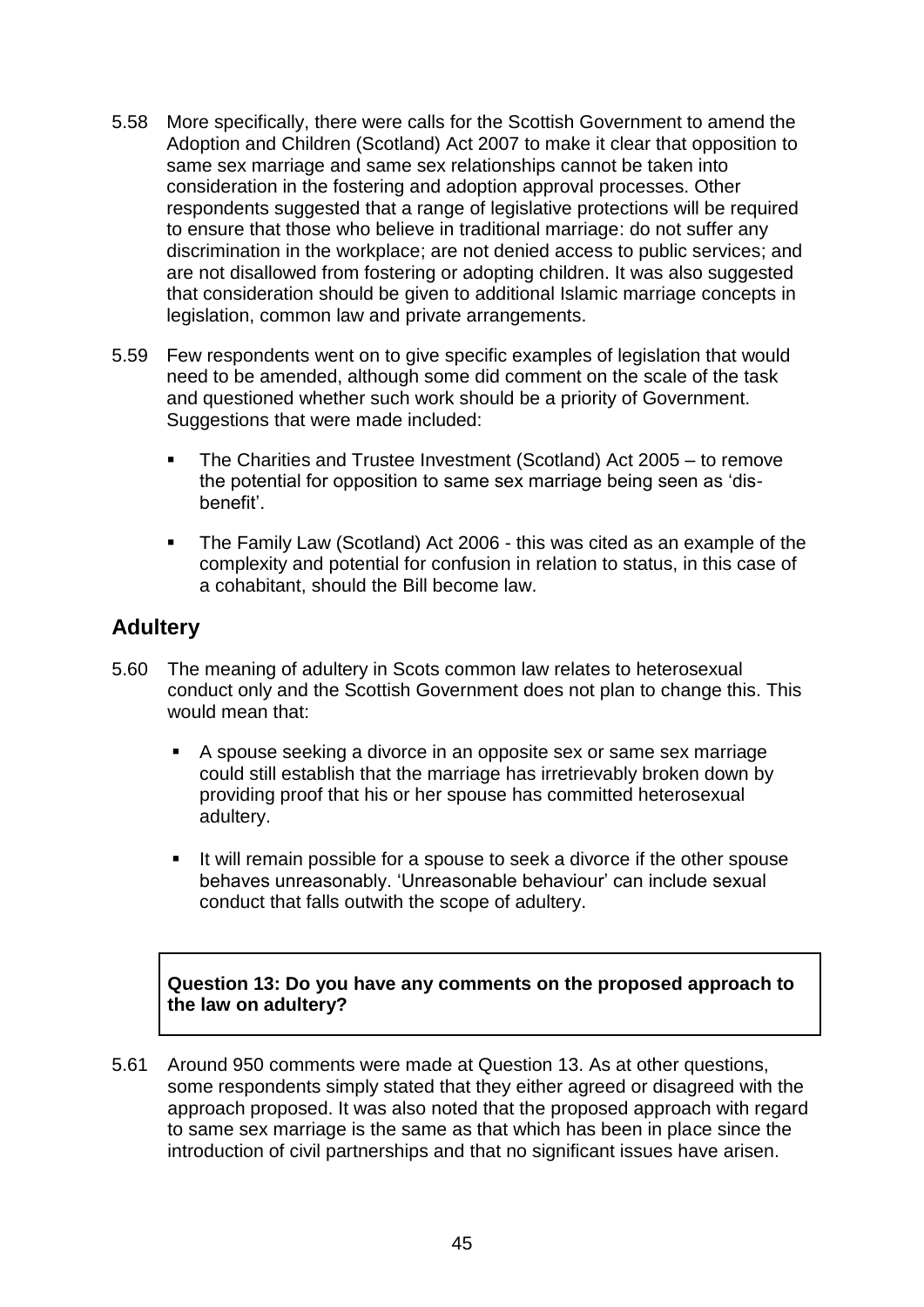- 5.62 However, a number of respondents made it clear that they would prefer to see all the laws regulating marriage apply equally to opposite and same sex marriages. Not only did these respondents consider this approach would meet the basic standards of equality, but also that it would help guard against any suggestions that partners within same sex marriages would not expect to be held to the same standards as their opposite sex counterparts.
- 5.63 Others took the view that the very fact that the same approach is not being taken is symptomatic of a lack of consistency and clarity in the Scottish Government's thinking and that, whilst claiming the proposed changes are designed to ensure that everyone is treated the same, the Government is then choosing to treat people differently when this suits or is easier. In this case, it was suggested that the intention to keep same sex marriage obligations at the same level as those for a civil partnership brings the logic of redefining marriage to include same sex relationships into question. It was also suggested that the apparent difficulty in providing a suitable definition of adultery in same sex marriage simply highlights that opposite and same sex marriage are different entities.
- 5.64 Other issues raised by respondents included:
	- Irrespective of the Scottish Government's intentions or wishes, a challenge under the Equality Act 2010 could result in the courts redefining adultery under common law.
	- There may be a case for abolishing adultery as the basis for a divorce  $$ particularly given that it is rarely used.
	- One alternative would be to replace the concept of adultery with that of sexual infidelity.
	- It is unclear how the concept of adultery will apply for those who are bisexual and in a relationship with two others of different genders.

### **Permanent and incurable impotency**

5.65 In Scotland, a marriage is voidable if, at the time of the marriage, one of the spouses is permanently and incurably impotent in relation to the other spouse. In its report on family law in 1992, the Scottish Law Commission recommended that marriage should not be voidable on the grounds of impotency. However, this recommendation has not been implemented.

#### **Question 14: Do you have any comments on the proposed approach to the law on permanent and incurable impotency?**

5.66 Only 550 respondents made a comment at Question 14, with the main issues raised very similar to those at the previous question: that any laws and arrangements should apply equally to opposite and same sex marriages; and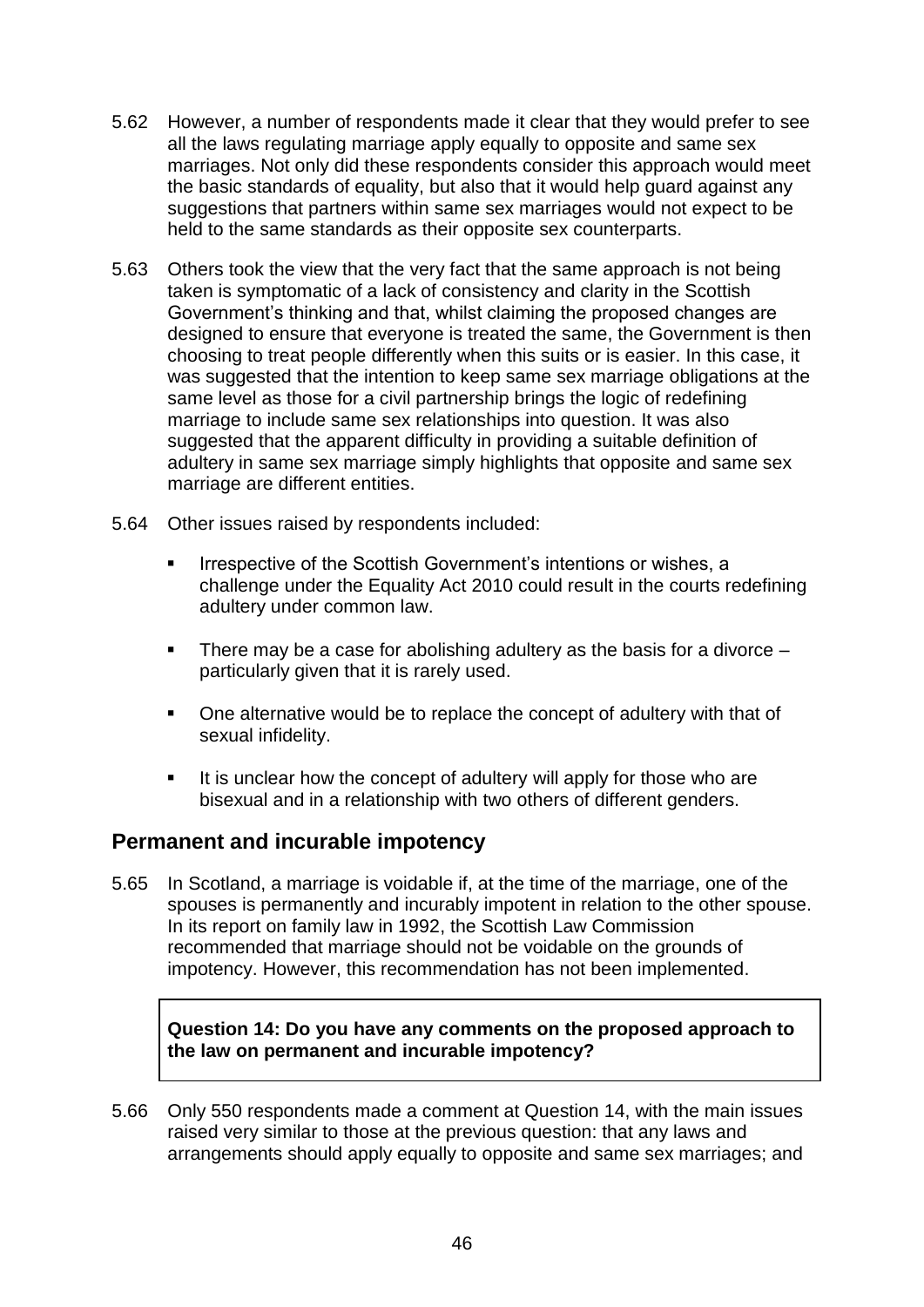that the lack of equivalence highlights the problems associated with proceeding with the introduction of same sex marriage.

- 5.67 Other comments made included that:
	- The idea that impotency (or any other medical condition) should be grounds for voiding a marriage is archaic and cruel – it should be abolished as grounds for voiding opposite sex marriages and should not be introduced for same sex marriages.
	- **The concept of 'voidable' marriages can have some advantages,** particularly for those who might wish to enter another marriage but would not be able to do so if they were divorced.

## **Bigamy**

- 5.68 The final question in Part 3 of the consultation document asked for views on the Scottish Government's proposed approach in relation to bigamy. In Scotland, bigamy is currently a common law offence. The current proposals include that:
	- **Entering into a same sex marriage when you are already married** (whether to someone of the same sex or opposite sex) should be an offence.
	- It should also be an offence to enter into an opposite sex or same sex marriage when you are already in a civil partnership with someone else.
	- It should continue to be an offence to enter into a civil partnership when you are already married or in a civil partnership.
	- Bigamy would become a statutory offence.

**Question 15: Do you have any comments on the proposed approach to the law on bigamy?**

- 5.69 Around 550 respondents made a comment at this question. Some of those who voiced their support welcomed the Scottish Government's clear commitment that neither bigamy nor polygamy will be legalised in Scotland. Amongst other issues raised by those respondents who supported the Government's proposals were the following:
	- It is appropriate and commendable that equivalent arrangements and penalties are being suggested for those in opposite and same sex marriages, as well as those in civil partnerships.
	- **Making bigamy a statutory offence is a sensible approach.**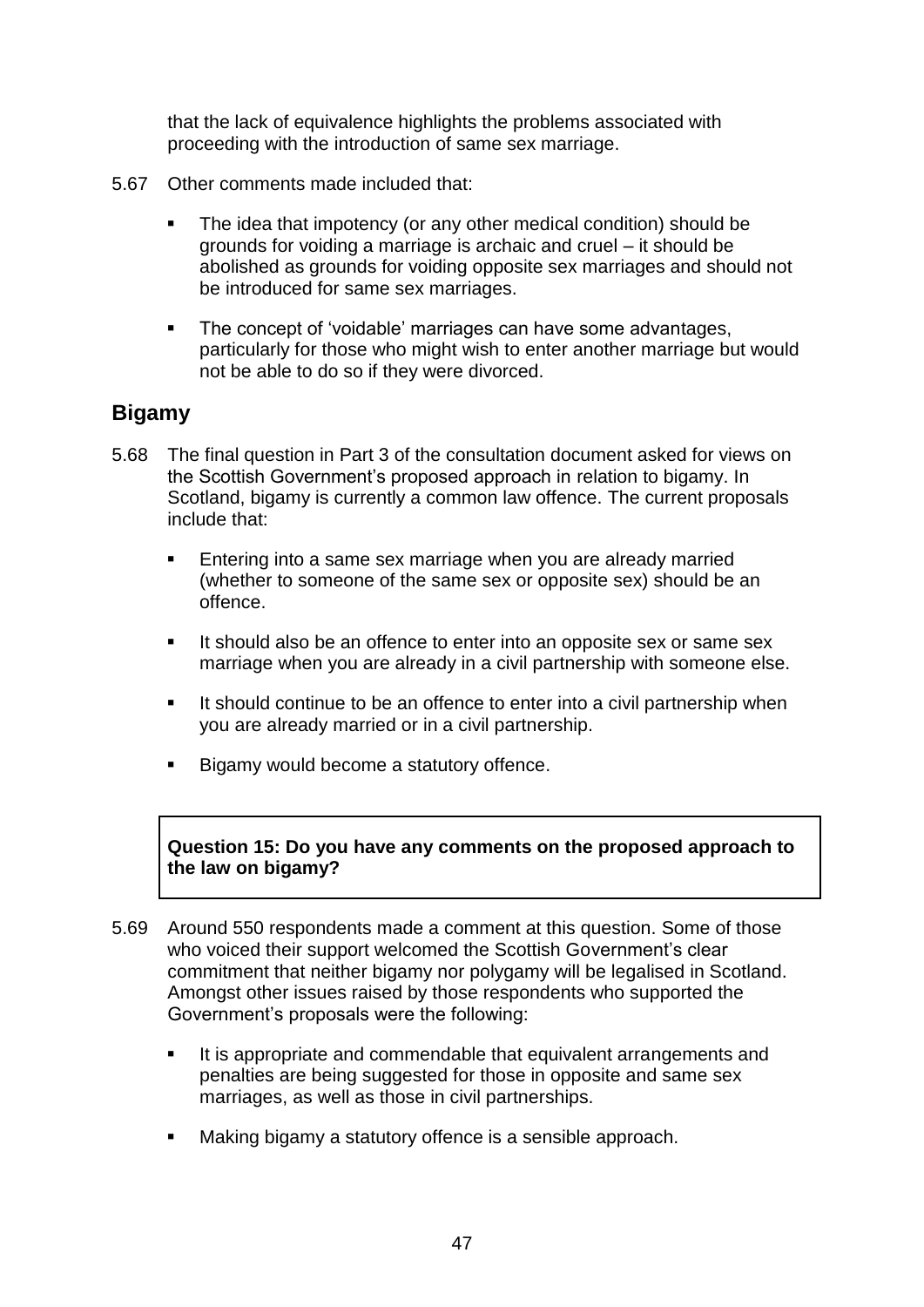- **The current maximum penalty of life imprisonment seems excessive.** Some respondents suggested that imprisonment is not an appropriate penalty and that alternatives, such as community service, would be more in keeping with the nature of the offence. However, others considered that the maximum penalties being proposed (of a prison term not exceeding two years and/or a fine) do not reflect the seriousness of the offence and should be reconsidered.
- 5.70 Those that disagreed with the proposals included some respondents who suggested that – assuming all parties are aware of the arrangements – polygamous and polyandrous marriages should be permitted and bigamy should not be an offence. Others suggested that, despite any reassurances given, redefining marriage will lead to calls for further redefinition in the future, including allowing more than two people to be party to a marriage.
- 5.71 Finally, a number of respondents wanted to make it clear that there is no relationship between bigamy, polygamy and same sex marriage and that it was unfortunate that these issues have been included as part of the same set of proposals.

### **Recognition of same sex marriage overseas**

5.72 A number of respondents noted that they considered it important for same sex marriages and civil partnerships solemnised or registered in Scotland to be recognised in other parts of the UK and overseas<sup> $22$ </sup>. It was suggested that the Scottish Government should work with the UK Government to this end.

## **Survivor benefits in pensions**

5.73 A further issue that some respondents commented on at Question 15 was survivor benefits in pensions<sup>23</sup>. The primary concern was that the UK Government $24$  has announced that pensions law will treat same sex marriages in the same way as civil partnerships are currently treated. This would mean that bereaved same sex spouses could get much smaller pensions than their opposite sex counterparts. Some respondents went on to call for the Scottish Government to make approaches to the UK Government and press for more equitable arrangements to be put in place.

1

 $22$  This issue is not connected with bigamy, but the coverage in the consultation document was soon after Question 15 and the issue was not covered in a dedicated question.

 $23$  Ibid.

<sup>&</sup>lt;sup>24</sup> Most pensions law is reserved to the UK Government.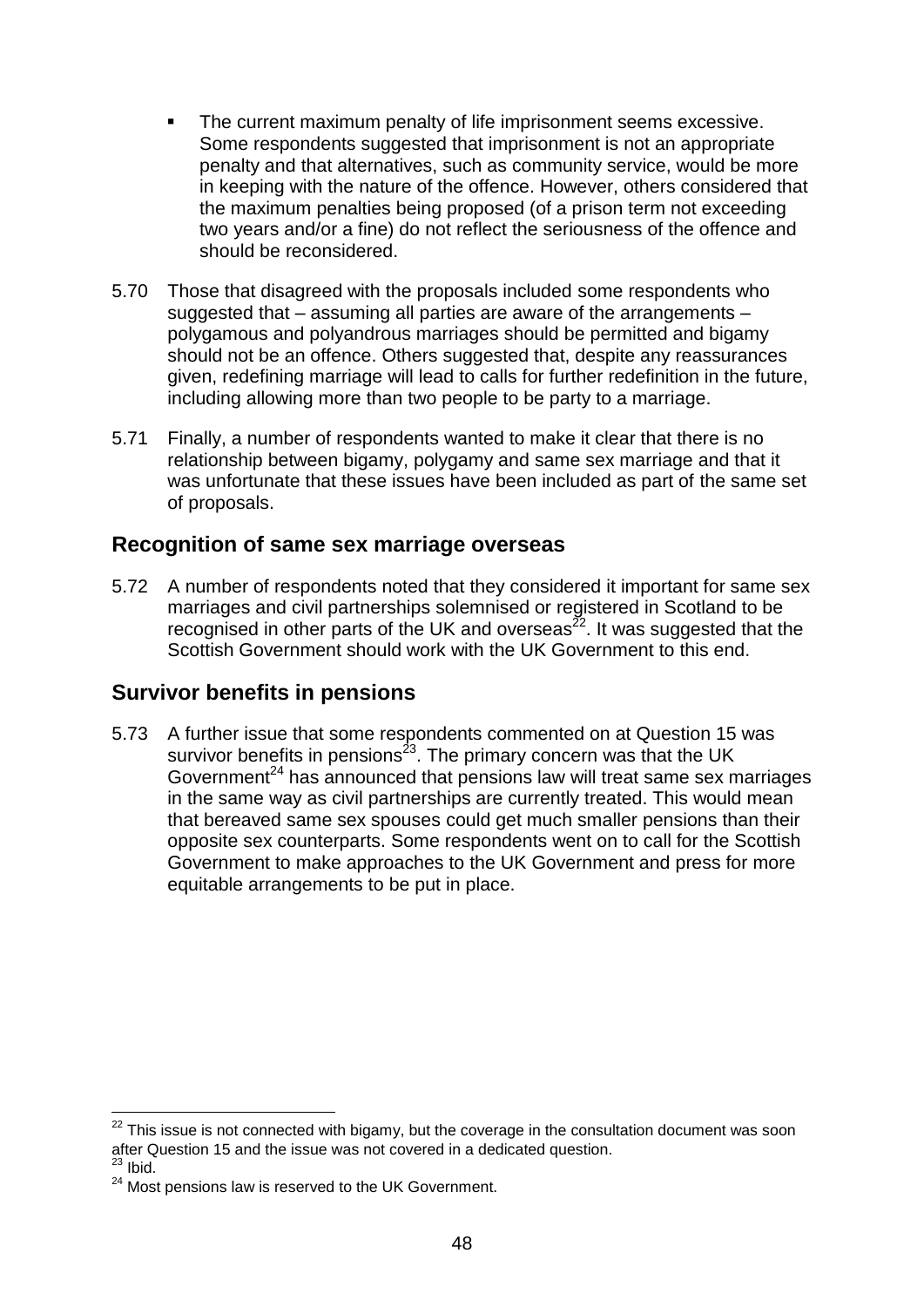## **6 CIVIL PARTNERSHIP**

- 6.1 Part 4 of the consultation document set out the Scottish Government's intentions to proceed to allow civil partnerships to be registered through religious and belief ceremonies.
- 6.2 The intention is that the arrangements for authorising religious and belief bodies and their celebrants to register civil partnerships will be along the same lines as for solemnising same sex marriage (and as already discussed in section 5 of this report). Key elements of the arrangements are that:
	- Some religious and belief bodies may wish to opt in and seek to be prescribed by regulations, so that all of their celebrants are authorised to register civil partnerships.
	- Other religious and belief bodies may wish to nominate specific celebrants so that they can be authorised by the Registrar General to register civil partnerships.
	- Religious and belief bodies who have opted in may wish to nominate temporary celebrants so that they can be authorised by the Registrar General.
	- There would be no obligation to opt in.
	- The protections would be similar to those for religious and belief bodies and celebrants in relation to the solemnisation of same sex marriage.

**Question 16: Do you have any comments on the proposed approach to ensuring that religious and belief bodies and celebrants do not have to register civil partnerships?**

- 6.3 Around 900 respondents made a comment at this question.
- 6.4 In the same way that many of the proposed arrangements reflect those planned for same sex marriage (and as discussed in the analysis of comments at Question 7), so many of the comments made at Question 16 were similar in their emphasis and focus. A small number of respondents suggested that their position at Question 16 could be taken as the same as that for Question 7.
- 6.5 Some respondents simply stated their support for the Government's plans or made only limited further comments in support of the proposals. Other respondents noted that, whilst not necessarily supporting the introduction of the religious registration of civil partnerships, they were broadly in agreement with the proposal for an opt-in system should Government proceed.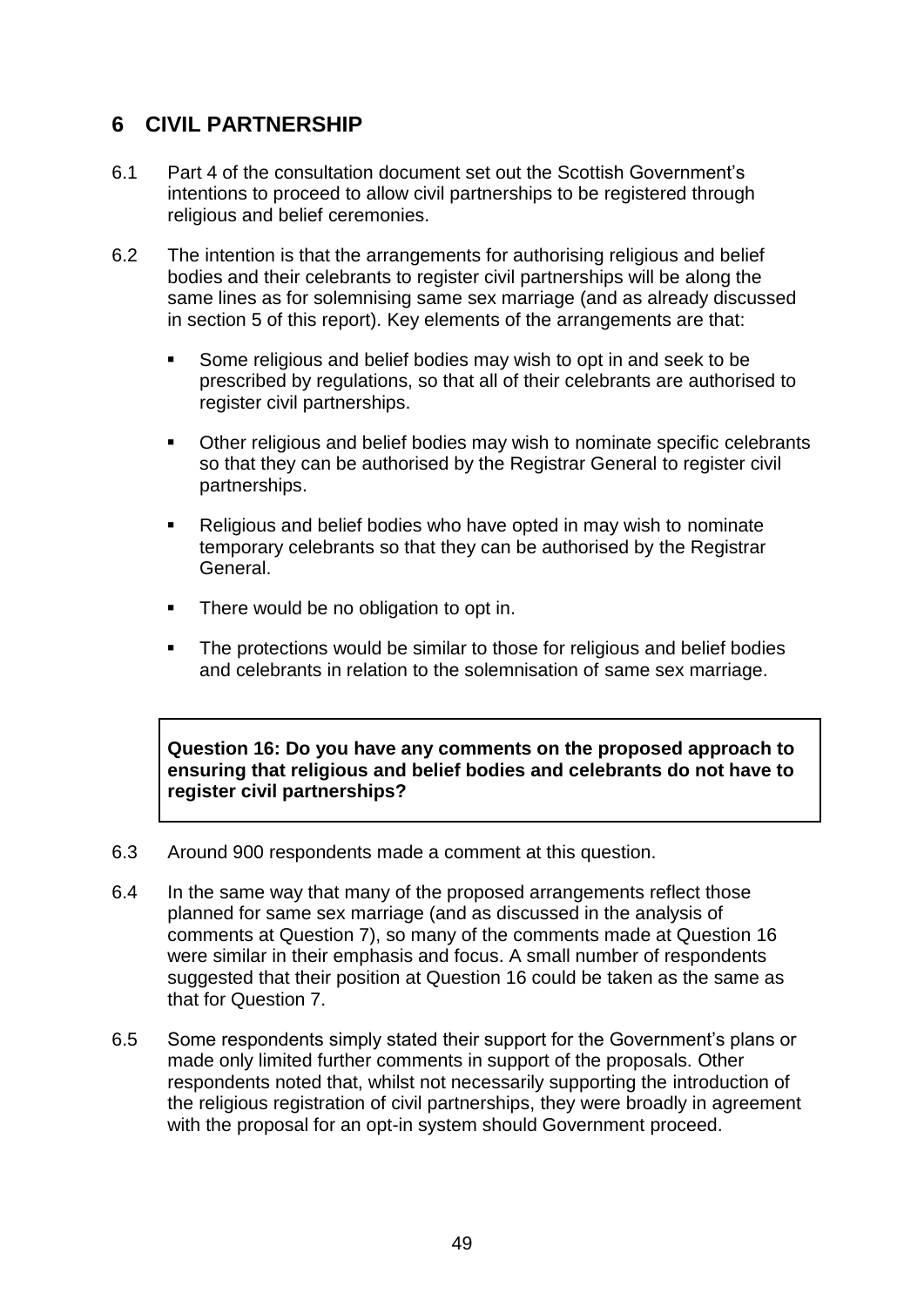- 6.6 Other respondents disagreed with the proposals and, as with the same sex marriage proposals, raised a number of concerns with the primary one being about protecting the freedom of speech and of conscience of those who did not wish to be involved in the religious registration of civil partnerships. In summary, the issues were that:
	- The amendment to the Equality Act 2010 is not yet in place and cannot be guaranteed.
	- Even if the Equality Act 2010 is amended, there remains the possibility that claims could be made on the grounds of discrimination.
	- The possibility of challenge in the European Court of Human Rights cannot be ruled out.
	- The focus of the protections that are being put in place is very much on religious and belief bodies, rather than individual celebrants.
- 6.7 Some respondents also had concerns about aspects of the opt-in system as set out within the consultation document. As with the opt-in proposals around same sex marriage, some respondents suggested that the proposed system seeks to impose decision-making standards on religious and belief bodies. As before, it was of concern that the Scottish Government appears to wish to dictate how an autonomous religious or belief body chooses to come to its decisions. In particular, a religious body should be able to (and indeed will have already) decided whether it requires decisions to be unanimous or based on the majority view. There were also concerns about the practicality and/or fairness of requiring all celebrants to be willing to carry out religious registration of civil partnership before a body can either be prescribed in regulations or submit a list of celebrants who they wish to be authorised to register civil partnerships.
- 6.8 One of the few areas of comment specifically about the proposed arrangements for religious registration of civil partnerships (as distinct from the proposals relating to solemnising of same sex marriages) related to the terminology being used. For example, is it appropriate to call a function being carried out by a religious or belief celebrant (in other words, not by a representative of the state) a *civil* partnership? The use of 'registration' rather than 'solemnisation' within the proposals was also questioned, and it was pointed out that registrars register all events, including civil partnerships.
- 6.9 The second consultation question asking specifically about civil partnership sought views on the Scottish Government's plans around allowing those who wish to do so to change their civil partnership into a marriage. Key aspects of the proposals are that:
	- The status of civil partnerships remains the same and existing civil partners will remain as civil partners unless they choose to change status.
	- Only civil partnerships registered in Scotland can be changed into a same sex marriage in Scotland.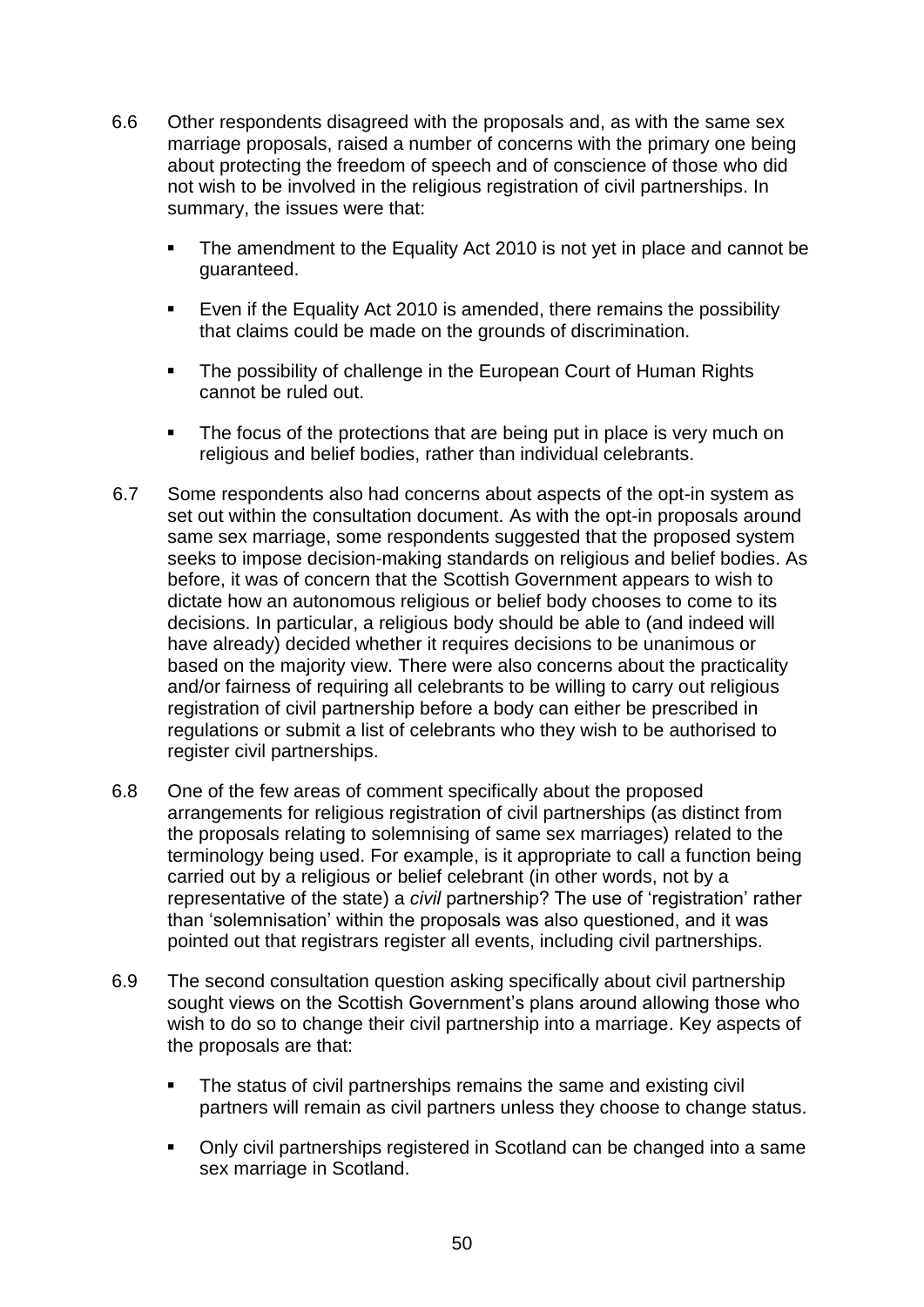- A couple seeking to change their civil partnership to a marriage would have to attend a marriage ceremony in Scotland.
- $\blacksquare$  A civil marriage ceremony, to which a £125 fee currently applies, will be available to couples seeking to change their civil partnership to a marriage.
- Alternatively, the couple could change their civil partnership to a marriage through a religious or belief ceremony carried out by an authorised celebrant for same sex marriage, following the legal preliminaries with the registrar.

**Question 17: Do you have any comments on the proposals for changing civil partnerships to a marriage?**

- 6.10 Around 11,650 respondents made a comment at this question. This included a number of respondents who commented on the lack of any plans to allow opposite sex couples to enter into a civil partnership.
- 6.11 Many of those who disagreed with the proposals commented on the principle of changing a civil partnership into a marriage, and suggested that civil partnerships are, and should remain, a civil, secular arrangement.
- 6.12 Others expressed their broad support for giving couples the option to change their partnership into a marriage, but frequently went on to raise issues about some of the specific arrangements. Issued raised included:
	- **There should not be any requirement to 'dissolve' or 'undo' the civil** partnership; rather the couple should simply be able to switch from being in a partnership to being married.
	- The date of the marriage should be recorded as that on which the civil partnership was entered into. This date should be used on any paperwork and, where possible, any rights associated with being married should be back-dated to the date on which the civil partnership was registered.
	- There should be an option, rather than a requirement, to have a second ceremony. Some couples, for example those living elsewhere in the UK or abroad, could incur significant costs if they had to travel to Scotland to have their partnership changed to a marriage. This seems unfair, particularly given that the option to get married was not available to them when they entered into their civil partnership. In any case, many couples in a civil partnership already think of themselves as 'married' and some may see this change as nothing more than a legal technicality.
	- Similarly, it is not fair to charge a fee for changing a civil partnership into a marriage. Couples have already paid for their civil partnership ceremony and did not have the option of a marriage ceremony at that time. An alternative suggestion was that those in a civil partnership would have two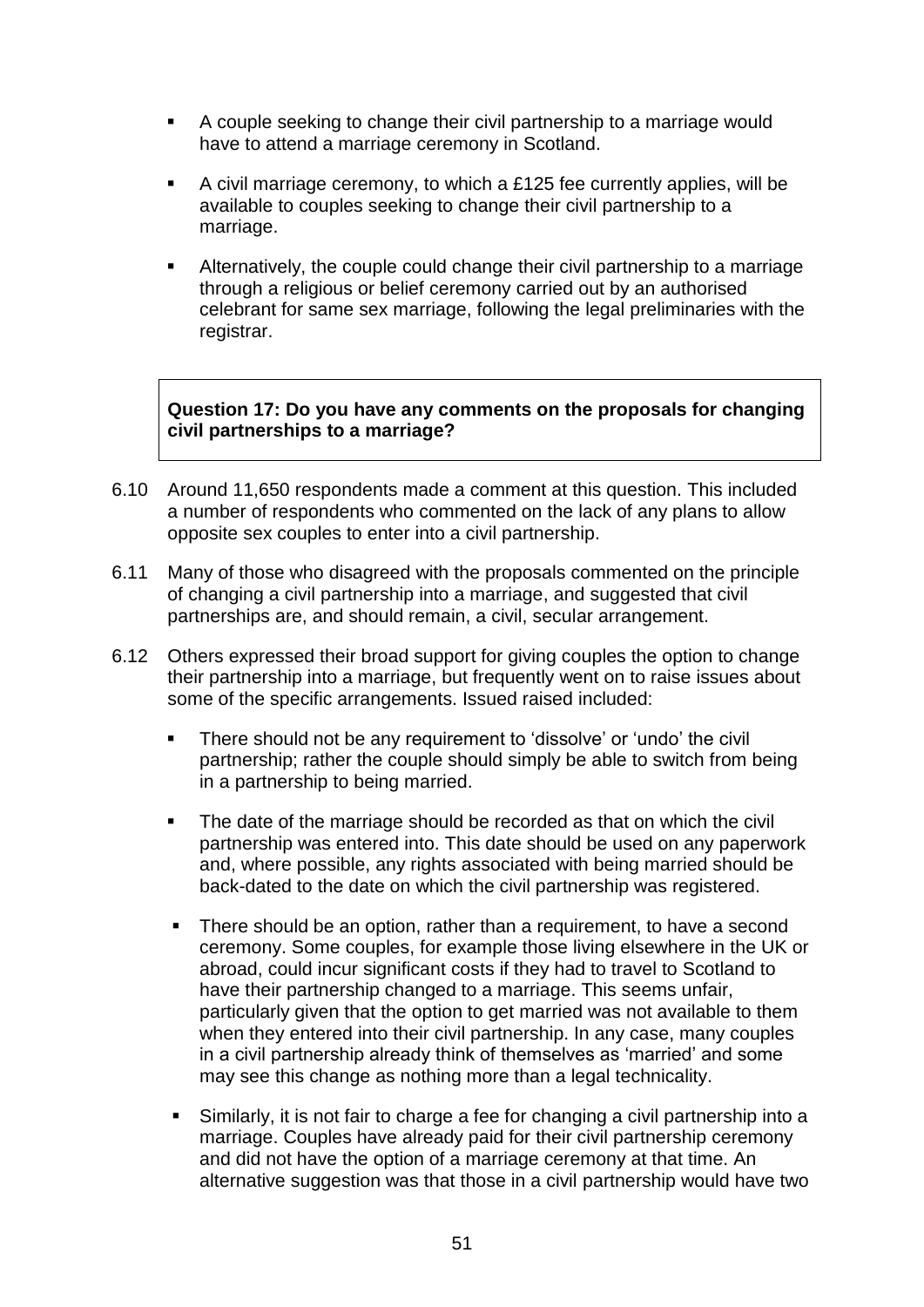years to convert their partnership into a marriage at no charge, or at a much lower charge, and without the need for a ceremony.

- It would be worthwhile to at least explore options for allowing those whose civil partnership was entered into under other jurisdictions (particularly in other parts of the UK) to have their partnership changed into a marriage in Scotland.
- 6.13 As noted above, a number of respondents (including those responding through one of the campaigns) made a comment about opposite sex civil partnerships at this question. The analysis presented here also covers comments about opposite sex civil partnerships made at other questions or in additional comments.
- 6.14 Some respondents simply stated that civil partnerships should also be available to opposite sex couples. Other comments focused on the inequity of having non-equivalent arrangements for opposite and same sex couples. While some respondents wished to highlight the importance of the same options being available to all couples, others suggested that the current plans are a reflection of the confused and inconsistent approach being adopted by the Scottish Government. The potentially negative consequences of introducing opposite sex civil partnerships, particularly in terms of the cost to the taxpayer, was also highlighted by some.
- 6.15 Finally, some respondents questioned the need to retain civil partnerships once marriage is available to same sex couples, and suggested that the easiest and most rational approach would be to either abolish them altogether or not allow any more to be registered.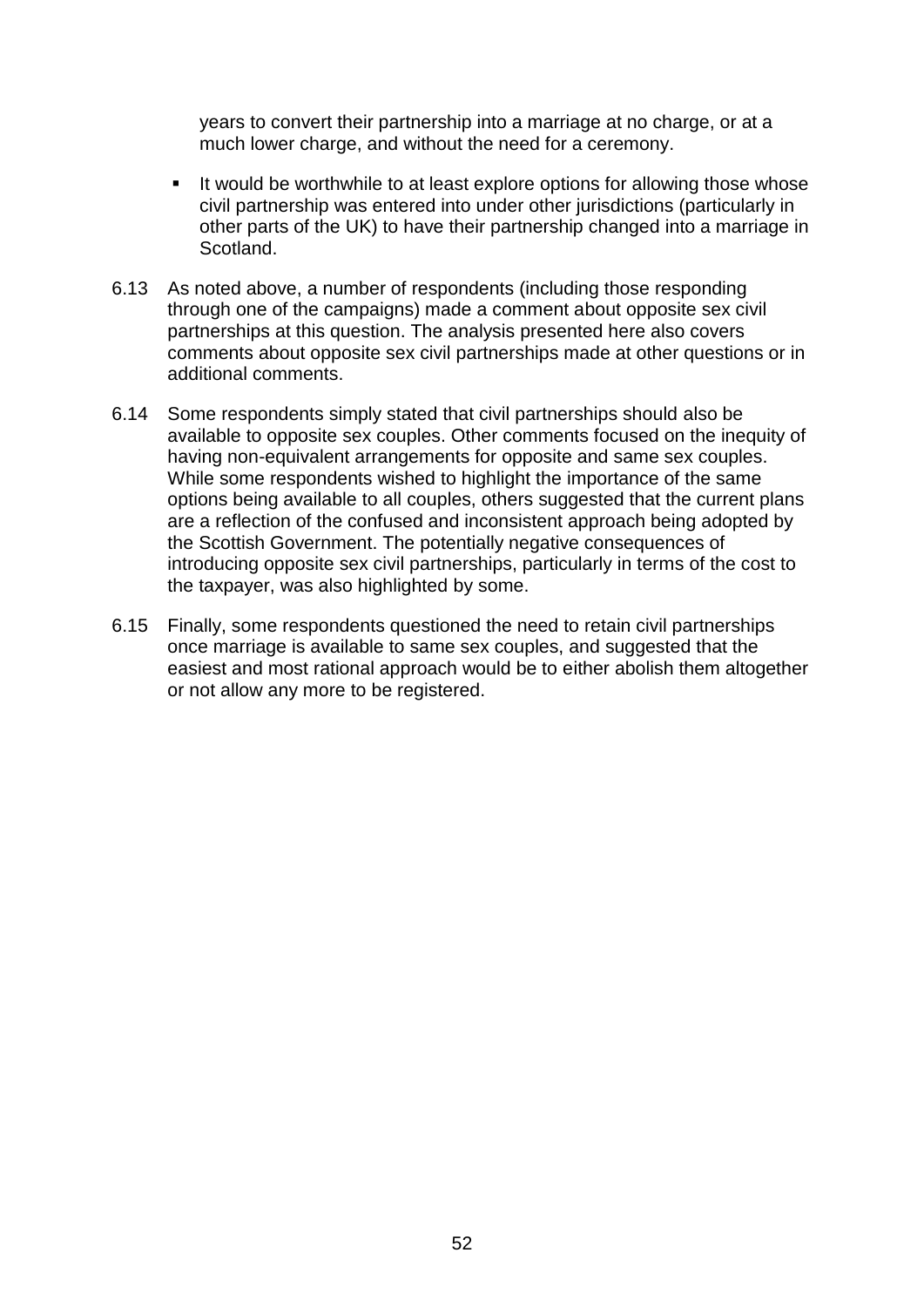## **7 TRANSGENDER PEOPLE**

7.1 The final part of the consultation considered marriage-related issues affecting transgender people and, specifically, whether married transgender people should need to divorce before obtaining a full Gender Recognition Certificate (GRC). Under the current provisions, a transgender person faces a choice between staying in his or her marriage and obtaining a full legal recognition in his or her acquired gender. The proposed changes would enable a transgender person to stay in the relationship, if that is what both parties to the marriage wanted.

**Question 18: Do you have any comments on the detailed proposals for allowing transgender people in a relationship to stay together, if they and their partner wish so, when obtaining the full Gender Recognition Certificate?**

- 7.2 Around 11,500 respondents made a comment at this final question. Many of these respondents gave support to the Scottish Government's intended approach, which was sometimes referred to as compassionate, caring and thoughtful.
- 7.3 In practical terms, it was suggested that the revised gender recognition process as proposed is not, but should be, simple, user-friendly and incur no greater costs to the applicant than under the current process. One of the primary concerns raised was the intended requirement for a second marriage ceremony. Some respondents suggested that to require such a ceremony effectively undermines the whole purpose of the legislative change, namely that legal recognition of the relationship simply continues when gender recognition is granted. The cost implications for the couple of requiring a second ceremony was also a cause for concern. Alternatives suggested included the following outline approach:
	- When the applicant applies to the Gender Recognition Panel (GRP), both the applicant and their partner submit a statutory declaration stating that they wish to remain married.
	- **F** Following approval by the GRP, full gender recognition is awarded and the GRP contacts the National Records of Scotland (NRS) to inform them of the successful application.
	- NRS then makes a new marriage certificate available at the same time as the applicant's new birth certificate is issued.
- 7.4 Another issue raised was the need for the process to be effective for those who are resident in Scotland, but who were married or entered into a civil partnership outwith Scotland. As well as including provisions to ensure the continuity in Scotland of a post gender recognition marriage from outside the UK, it was suggested that particular provisions may be required for applicants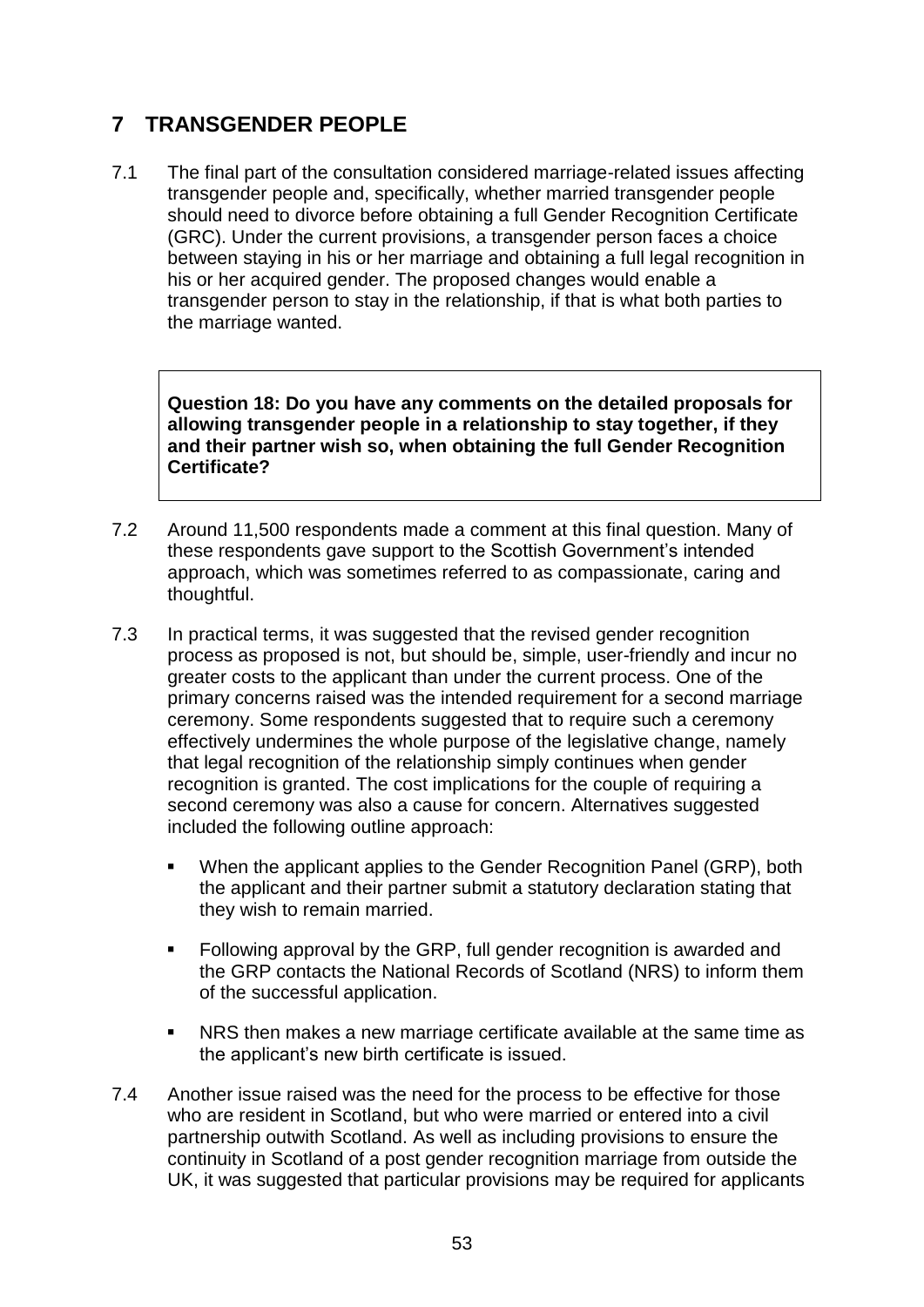who have a civil partnership registered outwith Scotland. One proposed approach (assuming that opposite sex civil partnership is not being introduced) allows for the civil partnership to be converted to a marriage as part of the application to the GRP.

- 7.5 Other issues raised or suggestions made included that:
	- Some work may be required to ensure that neither partner in a marriage where one party has transgendered loses any pension rights. In particular, it was suggested that the Scottish Government should ensure that the principle of non-regression applies to public sector pension schemes for which it is responsible. This would ensure that there is no loss of accrued pension benefits when a married person obtains gender recognition.
	- Currently, applicants who receive an interim GRC because they are married or in a civil partnership have only six months to initiate divorce or dissolution proceedings in order to obtain a full GRC. Otherwise, the interim GRC expires and the application process must be started again from the beginning. The interim GRC validity period should be extended to two years, in order to allow more time for either party to initiate divorce proceedings or for the non-transitioning spouse to confirm that they wish to remain in the marriage or civil partnership. This would dramatically reduce the pressure on couples during the gender recognition procedure and give them the best possible chance of maintaining their marriage or civil partnership.
	- Some transgender people have dissolved their marriages in order to obtain gender recognition, although they and their partner would have preferred their marriage to continue. It is likely that people in that situation will have registered a civil partnership to replace their lost marriage. Changes proposed in the draft Bill will allow them to change the status of that civil partnership to a marriage, which will in effect be backdated to the date of their civil partnership. However, that will still leave them in a position where they have been married twice, with a brief unmarried gap during which they lost legal protections. This problem could be addressed if, when the civil partnership was then converted to a marriage, it was deemed to have started at the date of the original marriage.
	- The implications of someone who has obtained a full Gender Recognition Certificate wanting the name on their marriage certificate to be changed to reflect their new gender will need to be considered.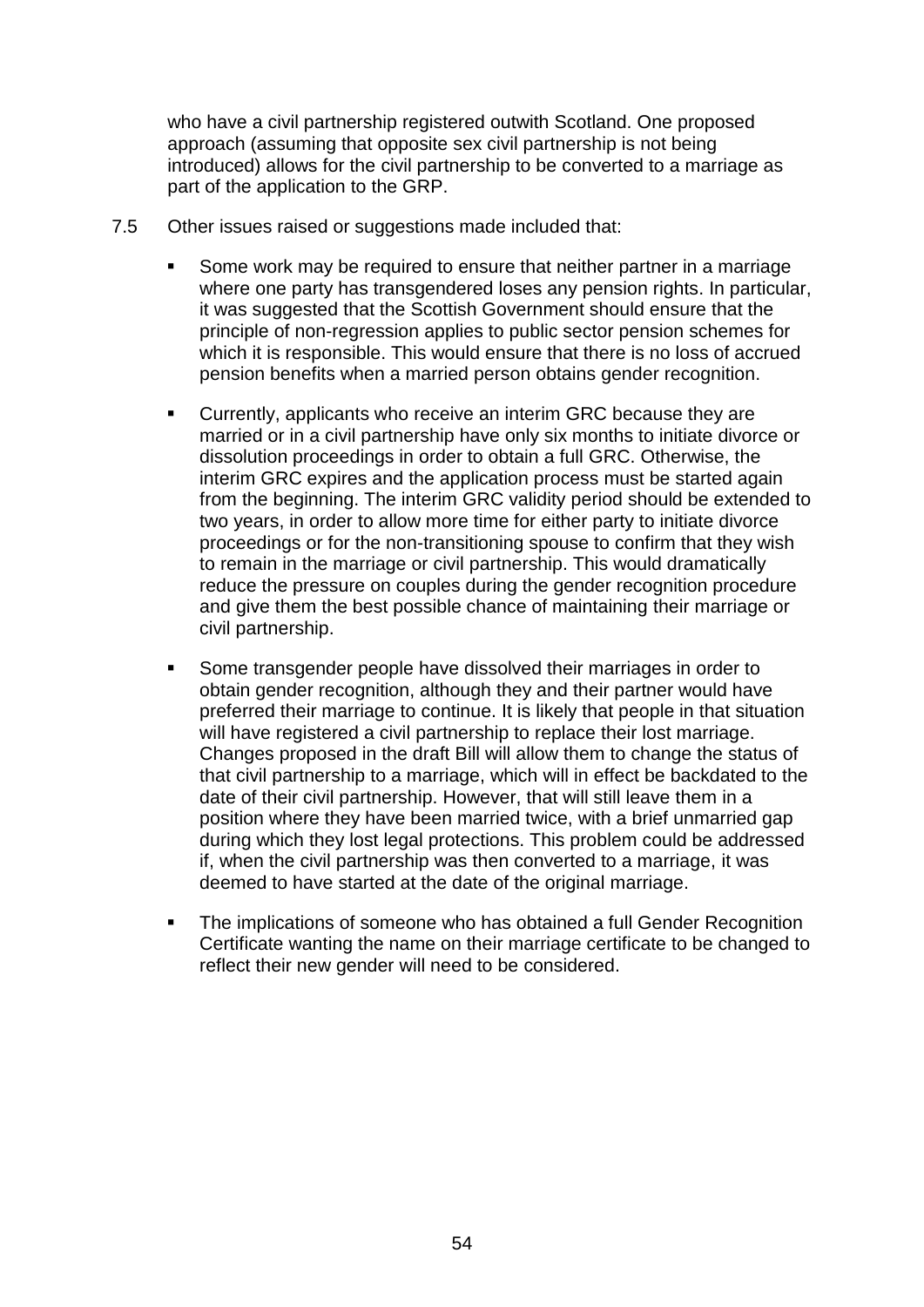# **ANNEX A – CAMPAIGN SUGGESTED TEXT**

#### **CARE FOR SCOTLAND**

#### **Question 1 - Do you have any comments on the impact assessments prepared in relation to the proposed legislation?**

I am concerned that the Equality Impact Assessment makes little or no mention of the probable negative implications of this legislation for people who hold to a religious belief or who have a conscientious objection to approving of same-sex marriage. The impact assessment fails to recognise that religious belief applies to the whole of life and conduct and limits the potential negative implications of the legislation solely to the matter of religious celebrants. It does not consider the implications of this legislation for Christians and others working across the breadth of the public sector. Many people may find themselves being placed in the position of having to choose between following their conscience or disobeying their employer and losing their job. In future many may find that certain career choices are no longer open to them if they disagree with same-sex marriage. Those wishing careers as civil registrars, teachers and social workers are likely to be affected, but also anyone wishing a career in the public sector. In addition, no mention is made of the possible negative implications for churches and religious charities, either in relation to the implications of the public sector equality duty for partnership working between public bodies and faith groups or on the charitable status of charities which do not support same-sex marriage.

#### **Question 5 - Do you have any comments on establishing tests that a religious or belief body must meet before its celebrants can be authorised to solemnise marriage or register civil partnership?**

This proposal poses a potential problem for new churches and faith groups which have only recently established a presence in Scotland. Any such system of tests would need to take into consideration the changing face of the Christian Church and other religious groups in the UK. In particular, a mechanism to recognise and facilitate newer denominations to conduct marriage ceremonies would need to be incorporated into the system of tests.

#### **Question 7 - Do you have any comments on the proposals for authorising religious and belief celebrants who wish to solemnise same sex marriage?**

There is a real danger of cases of discrimination being taken against religious celebrants and churches which refuse to marry same-sex couples. These claims could be based either on the grounds of sex or sexual orientation. The proposal to amend the Equality Act is welcome, but this may not be sufficient to stop a church or a minister being sued for refusing to marry a same-sex couple. In the immediate future it is likely that a claim of sex discrimination might be made and the Scottish government is proposing no protection in the Equality Act to ensure that this does not occur. In the longer term human rights laws could be used to force churches and religious celebrants to 'marry' same-sex couples on the ground of non-discrimination.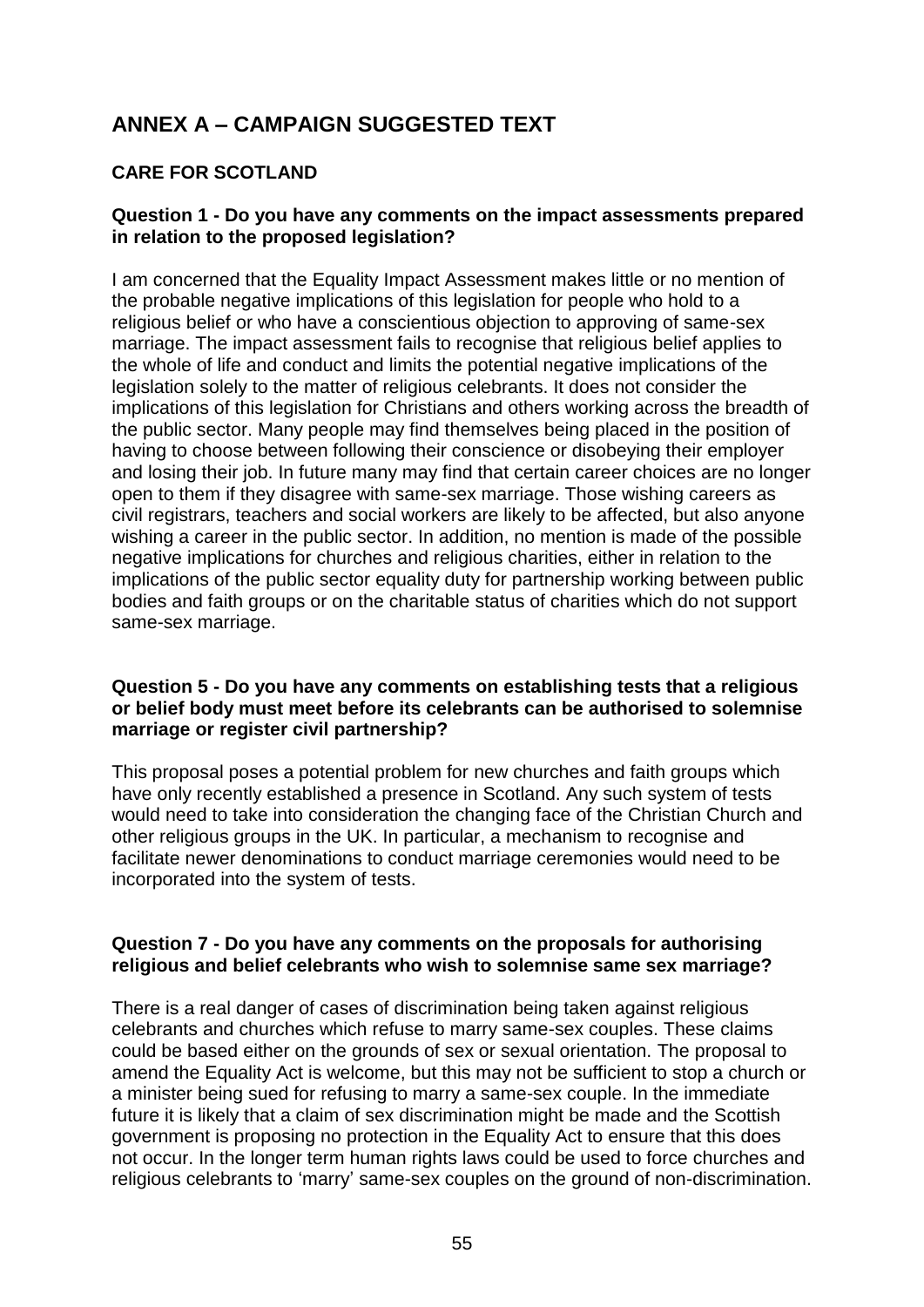The only way to guarantee that the civil liberties of religious celebrants and churches are not infringed is not to allow religious same-sex marriage.

#### **Question 8 - Do you have any comments on the opt-outs for civil registrars who do not wish to solemnise same sex marriage?**

I have grave concerns about the implications of introducing same-sex 'marriage' for civil registrars. Those who have a conscientious objection to solemnising same-sex ‗marriages' may either be forced out of their jobs or, in the future, be unable to obtain employment as registrars. This is unfair discrimination against people of religious faith. The Scottish Government should include a conscience clause in its legislation which allows civil registrars to opt out of performing same-sex 'marriages'. An obligation could be placed on local authorities to ensure that an alternative means to deliver the service is available in order to ensure no discrimination against a samesex couple. The precedent for this was set in the Abortion Act 1967 which allows doctors with a conscientious objection to opt out of performing abortions. Similarly the marriage issue is of fundamental importance to many people who have religious faith. It is essential that the Equality Act 2010 is amended to incorporate a requirement that employers take steps to reasonably accommodate the religious, philosophical and other beliefs of their employees which give rise to instances of conscientious objection. Until a commitment to amend the Equality Act in this way is obtained from the UK Government, the Scottish Government should refrain from pursuing the introduction of same-sex 'marriage'. The Scottish Government should include in its own legislation a condition which requires individual civil registrars to opt-in along the lines of that proposed for religion and belief celebrants and ask for the Equality Act to be amended to give legal protection to such registrars. Moreover, the Scottish Government should await the outcome of any appeal to the Grand Chamber of the European Court of Human Rights in the case of Lillian Ladele before rushing to legislate in this area.

#### **Question 9 - Do you have any comments on the proposed approach in relation to freedom of speech?**

I am very concerned that freedom of speech may be restricted if the Scottish Government presses ahead with its plans to legalise same-sex 'marriage'. It is difficult to comment on the proposed prosecutorial guidelines without seeing their content. Moreover, the guidelines may be open to reinterpretation over time. It is essential, therefore, that a clause protecting freedom of speech is included on the face to the Bill. There is a real danger that public sector employees who speak out against same-sex 'marriage' will lose their jobs. Already there has been a newspaper report of a police chaplain allegedly being forced out of job because of his views on same-sex 'marriage'. At the very least, new entrants to public sector professions (e.g. registrars, teachers and social workers) may find it difficult to get a job if they oppose same-sex ‗marriage' and articulate this view during an interview. Indeed questions on this issue might be asked during interviews as a means to weed out those who oppose same-sex 'marriage' from the public sector. Similarly churches which teach that marriage is between a man and a woman may well be unable to hire school halls and could even lose their charitable status. Prospective foster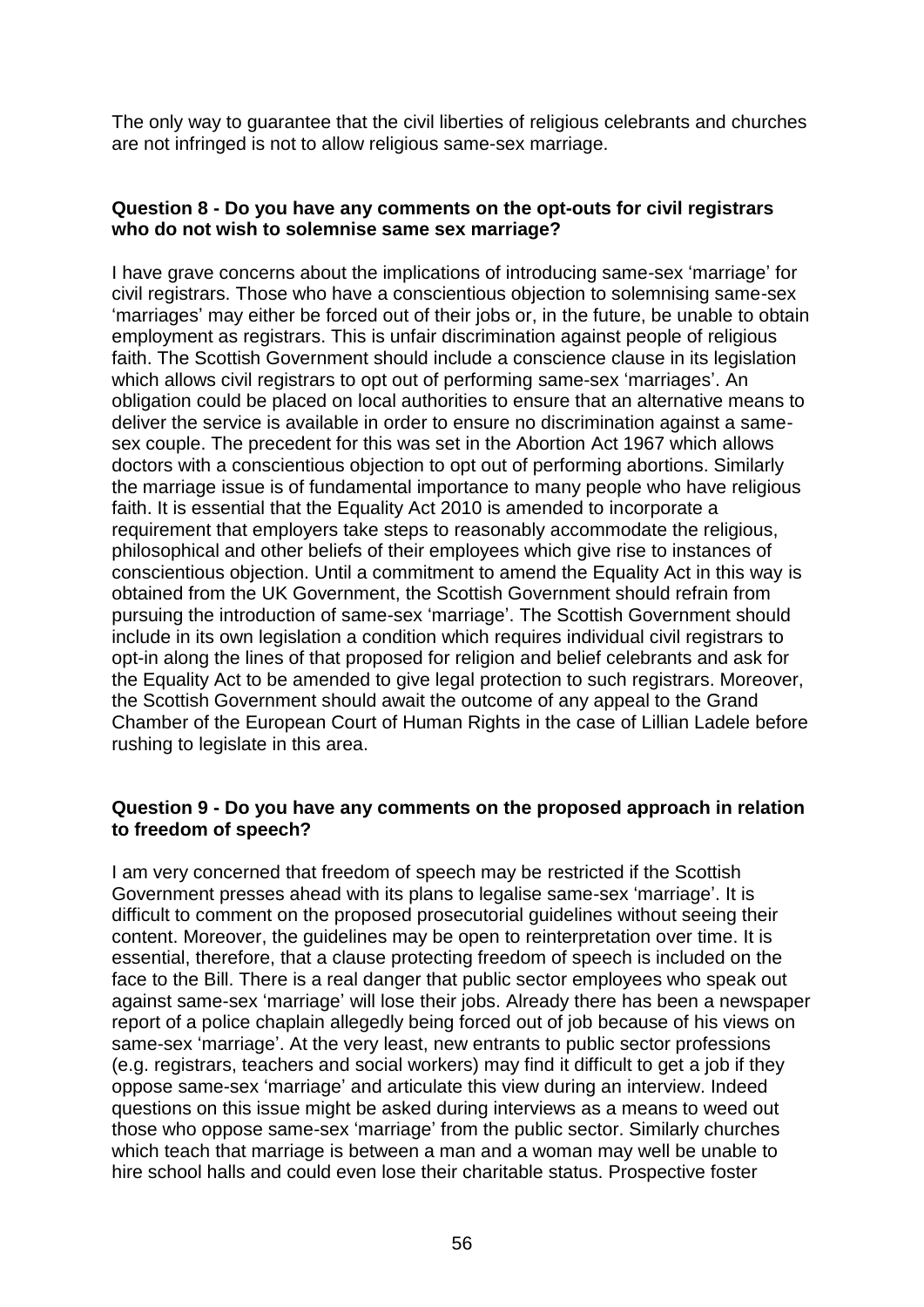parents may be discriminated against if they state opposition to same-sex 'marriage' during the approval process.

#### **Question 10 - Do you have any comments on the proposals in relation to education and same sex marriage?**

I am concerned that children will be taught in school sexual health education that marriage can be between two people of the same sex. The institution of marriage will be reduced to little more than a subjective expression of affection between two individuals. Its objective purpose, the procreation of children within a stable and secure environment consisting of the complementarity of male and female parents, will be removed from education. This is contrary to the guidance issued when Section 28 was repealed. Many parents will be alarmed that their children may be taught something in school which runs contrary to their right to have their children educated in accordance with their religious and philosophical beliefs. Children should be taught about the benefits of marriage (defined as being between one man and one woman with the intent for life) for society and for families in sexual health and religious and moral education. Moreover, it is important to ensure that robust arrangements are in place to ensure that parents can exercise their right to withdraw their children from these aspects of the curriculum and that schools are inspected with regard to these arrangements. This right should be extended to other areas of the curriculum where same-sex marriage and same-sex relationships are discussed. I am very concerned that a range of books which discuss same-sex relationships are already being promoted by Stonewall for use in primary schools, including for very young children. If same-sex 'marriage' is legalised, schools will come under huge pressure to use these resources. Many parents will be unaware what their children are being taught. The Scottish Government should ensure that these books are not used in schools and that if they are being used that parents are made aware of their content. It is imperative that teachers should not be forced to conduct same-sex ‗marriage' lessons if they have a conscientious objection to doing so.

#### **Question 11 - Do you have any comments on the Government's proposals on the impact of same sex marriage on legislation, the common law or on private arrangements?**

There is a very real danger that people with a conscientious objection to same-sex ‗marriage' or the encouragement of homosexual relationships will suffer discrimination in the adoption and fostering processes. It is important, therefore, that fostering and adoption guidelines are not amended to encourage discrimination against people who disagree with same-sex 'marriage' or homosexual relationships. The Scottish Government should amend the Adoption and Children (Scotland) Act 2007 to make clear that opposition to same-sex 'marriage' and same-sex relationships cannot be taken into consideration in the adoption and fostering approval processes.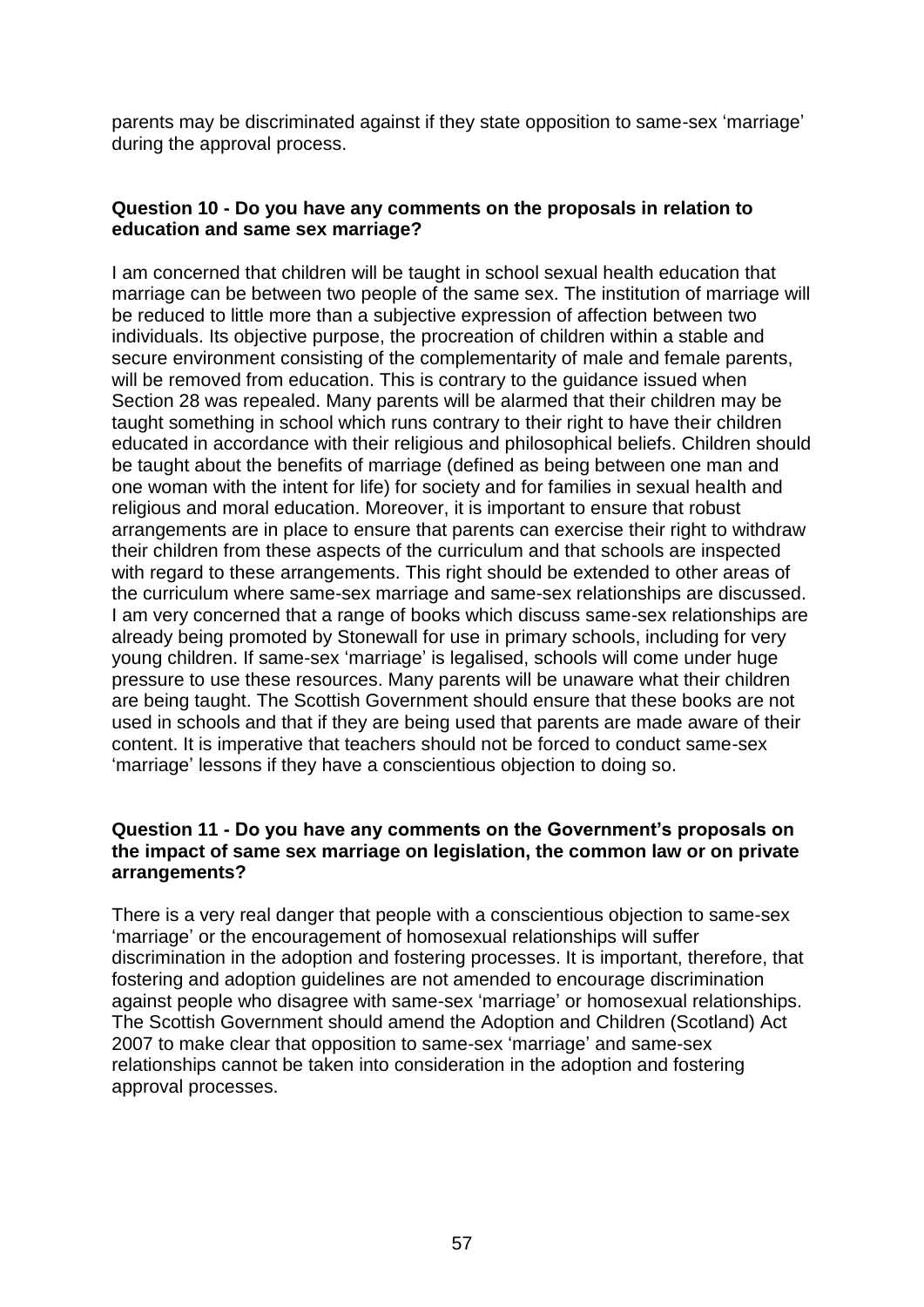#### **Question 13 - Do you have any comments on the proposed approach to the law on adultery?**

The Scottish Government is proposing a two-tier system of marriage where the commitment requirements are not equal between opposite sex marriage and samesex 'marriage'. Given that there is no proposal that same-sex couples should meet the basic faithfulness commitment requirement of marriage vis-a-vis adultery, the Marriage and Civil Partnerships (Scotland) Bill effectively keeps same sex relationship obligations at the level of civil partnership obligations. Had the Bill actually brought same sex relationships and subjected them to the same standards of commitment as marriage then there would have been some logical basis on which to argue for redefining marriage to include same sex relationships. In truth, however, all the Bill does is in creating the illogical arrangement whereby same-sex couples are held to civil partnership obligations regarding faithfulness, even whilst they are located in the context of the definition of marriage (which continues to embrace different sex couples subject to the actual marriage definitions of faithfulness and consummation), is to highlight the problem with the entire project. In failing to draw same-sex relationships into the same relational framework as marriage, the Bill makes the case for maintaining provision for same-sex relationships entirely through civil partnerships. It is completely wrong to place same-sex relationships with the levels of obligation proposed in this Bill in the same category of marriage with its quite different levels of obligation.

#### **Question 16 - Do you have any comments on the proposed approach to ensuring that religious and belief bodies and celebrants do not have to register civil partnerships?**

It is imperative that where a religious body has opted in and an individual celebrant has a conscientious objection that the Equality Act 2010 is amended in order to protect the religious celebrant concerned from being sued should he/she refuse to register a civil partnership.

#### **EQUALITY NETWORK**

I welcome Scottish Government plans to lift the ban on same-sex marriage and hope legislation will be passed soon to give LGBT people equal marriage rights in Scotland.

#### **Question 7: Religious & belief marriage**

I agree with the proposals for authorising religious and belief celebrants who wish to solemnise same-sex marriage. These proposals will protect and extend religious freedom by allowing religious and belief bodies to conduct same-sex marriages if they wish to do so.

#### **Question 8: Civil Registrars**

I agree that there should be no specific opt-out in the bill saying that civil registrars do not have to conduct same-sex marriages. Unlike religious celebrants, civil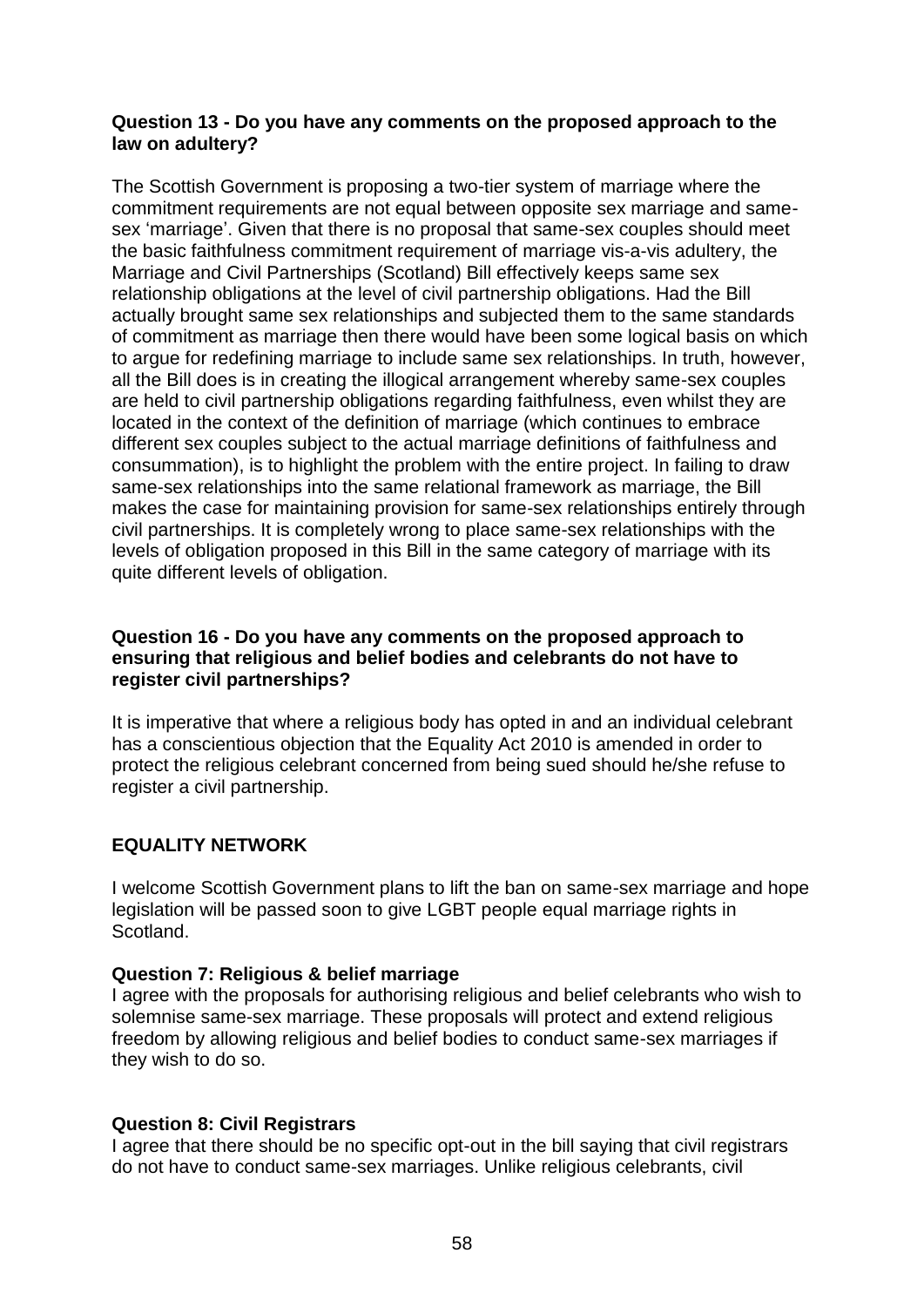registrars are carrying out a civil function on behalf of the state and therefore an optout on grounds of their personal belief is not appropriate and would set a dangerous precedent.

#### **Question 9: Freedom of speech**

I agree with the freedom of speech guarantee in the bill, and that there is no need for additional new legislation to protect freedom of speech. I call on the Scottish Government to ensure that any new guidance issued does not stigmatise or discriminate against LGBT people.

#### **Question 10: Education**

I believe that education should be inclusive and welcoming to all regardless of sexual orientation, gender identity, or family situation. All levels of education should be fully inclusive of LGBT people. I believe no school should stigmatise or discriminate against LGBT people. Teachers should not teach that same-sex relationships or same-sex marriage are wrong. Same-sex marriage should not be treated as a controversial issue in schools. Parents should not have a right to opt children out of lessons that mention same-sex relationships or same-sex marriage. Primary schools should not be discouraged from mentioning same-sex relationships or same-sex marriage. Education and employment law should not be changed to enable public servants to discriminate against LGBT people. Any changes to guidance such as Education Circular 2/2001 should seek to promote equality for LGBT people, not stigmatise or discriminate against them.

#### **Question 11: Fostering**

I have concerns about the proposal to amend fostering guidelines and call on the government to ensure that any changes focus on the needs of the child and do not risk placing children in an environment which would not be supportive of an LGBT young person.

#### **Question 17: Civil Partnership**

I disagree with the proposal to maintain the ban on mixed-sex civil partnership. I call on the Scottish Government to ensure full equality by giving mixed-sex couples the same right to have a civil partnership as same-sex couples. Existing civil partners who did not have the option of same-sex marriage should be able to convert their civil partnership to a marriage via a free administrative process if they wish.

#### **Question 18: Transgender people**

I support the aim of ending the requirement for transgender people to end their marriage or civil partnership in order to obtain full gender recognition. The procedure for gender recognition needs more consideration; it should be straightforward and with no additional costs. Existing pension rights should not be affected. Partnership rights should be entirely gender neutral and ensure that all people, regardless of their gender identity or whether they are intersex, can access equal recognition of their relationships.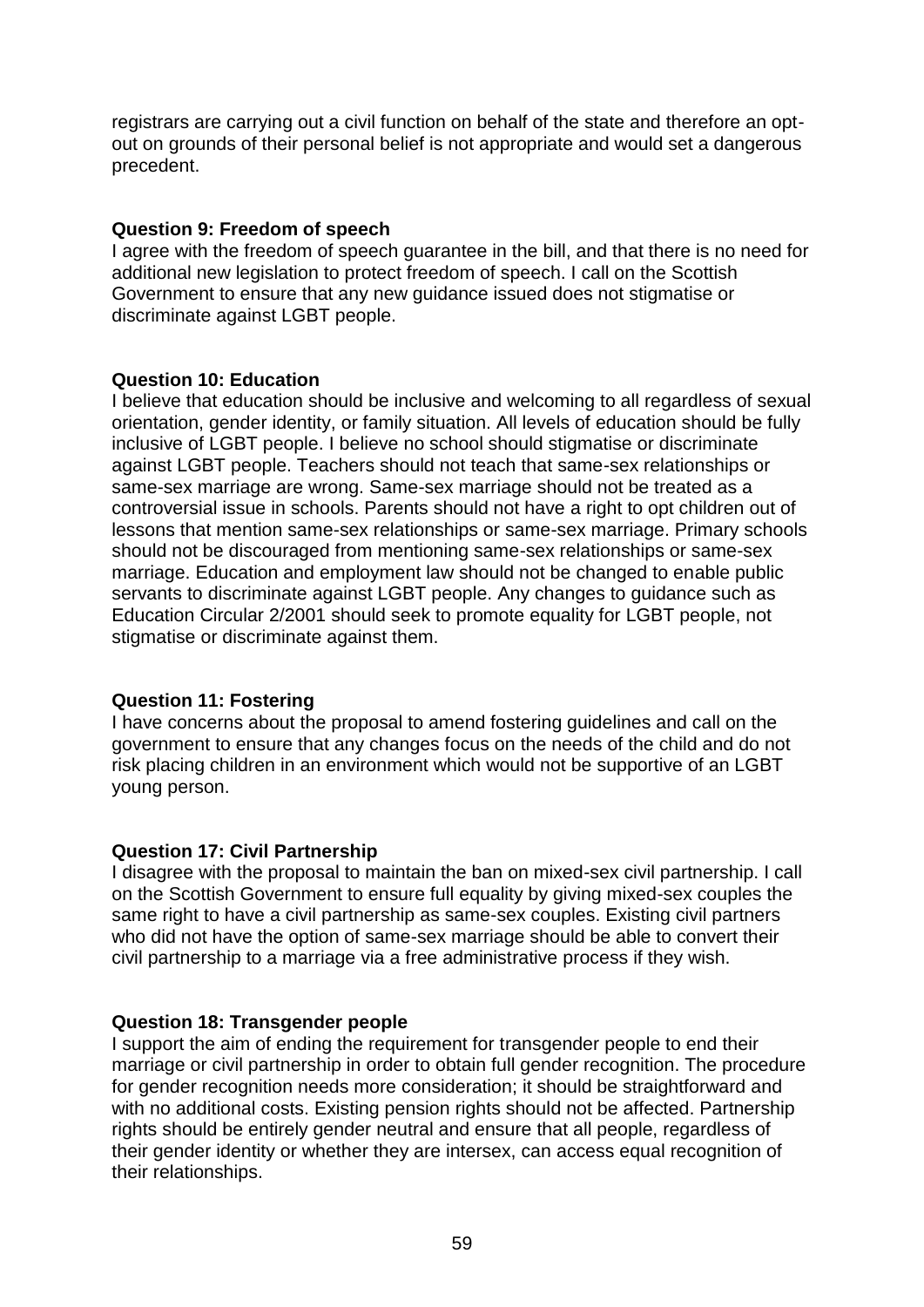#### **SCOTLAND FOR MARRIAGE**

**Question 7: Do you have any comments on the proposals for authorising religious and belief celebrants who wish to solemnise same sex marriage?**  The opt-in system has not been fully thought through. Too much emphasis is placed on the religious bodies, and not enough emphasis on the individual celebrants. The system also must make sure that conducting same-sex marriages does not become a condition for celebrants being authorised to conduct traditional marriages. The proposed amendment to the Equality Act to protect individual celebrants is too narrow. The amendment needs to provide an exception covering sex discrimination, not just sexual orientation discrimination. This is what the Westminster Government is doing.

#### **Question 8: Do you have any comments on opt-outs for civil registrars who do not wish to solemnise same sex marriage?**

The Scottish Government's inflexible approach leaves no room for conscience, which should be respected in a modern democracy. Doctors are allowed a conscientious objection for abortion, why are registrars not afforded the same accommodation for same-sex marriage? Reasonable accommodation should be made in the law for registrars, so that a registrar would be able to opt-out of solemnising same-sex marriages as long as the service provision was not unduly disrupted. At the very least, the Scottish Government should ensure through Codes of Practice that local councils take into account the conscientious objections of their employees.

#### **Question 9: Do you have any comments on the proposed approach in relation to freedom of speech?**

Section 12 of the Bill, the Scottish Government's attempt to protect free speech, is virtually worthless. It is drafted so narrowly that it only applies to Part 1 of the Bill itself, the technical changes to the law of marriage. But the free speech concerns are not with marriage law directly. The problem is the impact of the redefinition of marriage on how other existing laws, particularly public order law, will be applied. In a completely new situation where marriage has been redefined, new protections are needed within public order legislation, to reflect that there are various, deeply-held views in our society about what marriage should mean. If Alex Salmond is going to keep his promise to protect free speech, he has to do far more than is proposed. As a means of protecting free speech, as well as freedom of conscience, employment discrimination law must be amended to outlaw employers from punishing employees for their views on traditional marriage. The Scottish Government must ensure that the Equality Act 2010 is amended to specifically include beliefs about marriage under the protected characteristic of religion or belief so that such discrimination is unlawful. Already, a police chaplain has been removed from his post because he expressed his personal beliefs about marriage. There will be more cases like this if marriage is redefined.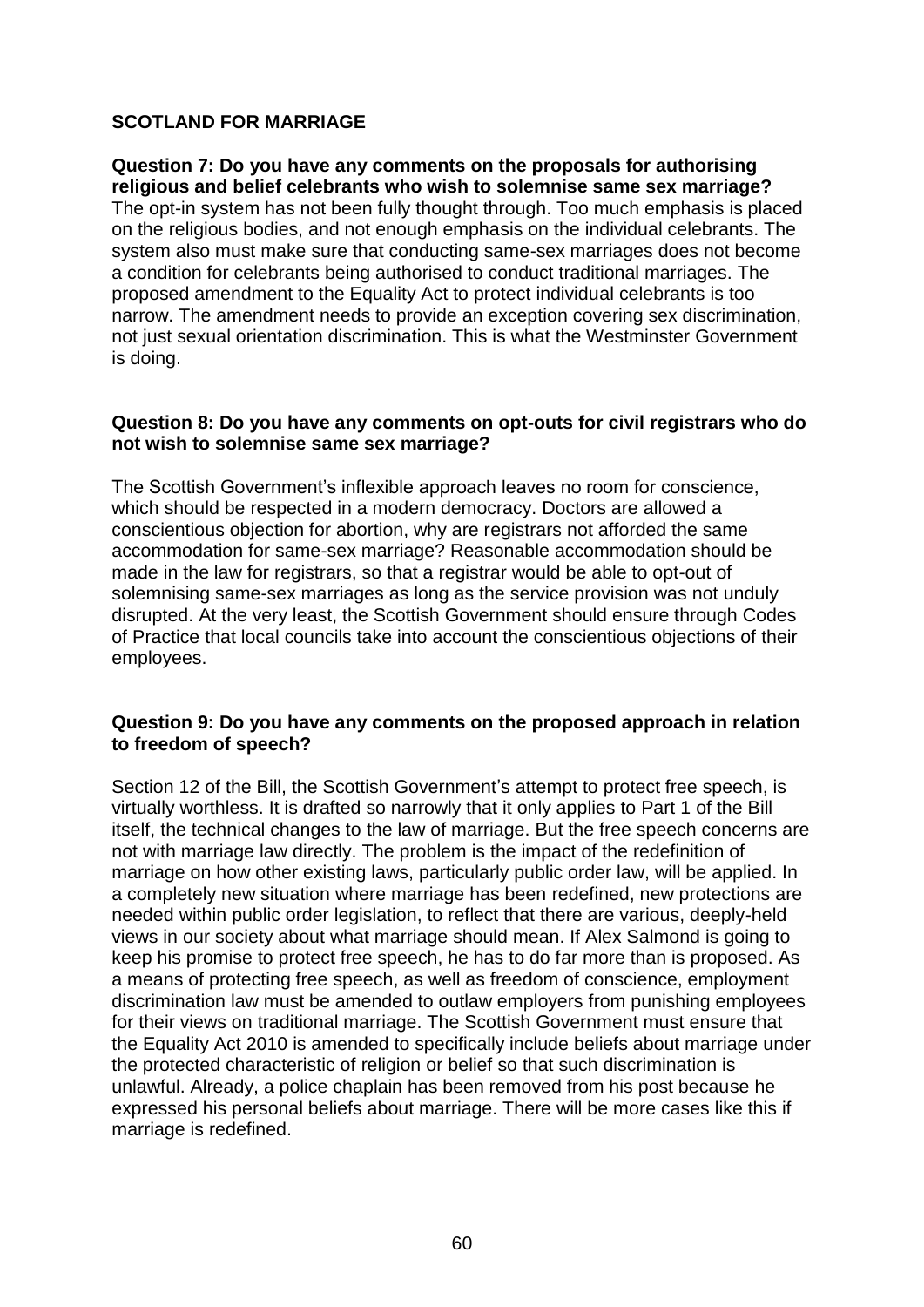#### **Question 10: Do you have any comments on the proposals in relation to education and same sex marriage?**

Guidance does not provide enough protection for the rights of parents. The Scottish Government must extend the right of withdrawal, which currently only applies to sex education and religious education, to cover all lessons which may endorse same-sex marriage. There should also be changes to the law to put a duty on schools to inform parents of lessons that will deal with the definition of marriage. The law must ensure that lessons dealing with same-sex marriage must treat it as a controversial issue on which there is no consensus in society, like abortion or a party-political matter. The Scottish Government must make explicit in law that belief in traditional marriage should be properly respected and that those expressing this view, whether pupils or parents, must not be disadvantaged within schools. To protect teachers, the Equality Act 2010 must be amended to ensure that belief in traditional marriage is one that is protected under employment discrimination law. Teachers should not be forced to endorse same-sex marriage in the classroom against their sincere beliefs, and there should be reasonable accommodation for teachers who believe in traditional marriage.

#### **Question 11: Do you have any comments on the proposals on the impact of same sex marriage on legislation, the common law or on private arrangements?**

I am concerned about the implications of redefining marriage for our everyday language. Well understood words like husband and wife are being removed from parts of the law and redefined in others. The law must be amended to guarantee protection for charities, like St Margaret's adoption agency in Glasgow, that believe marriage should only be between a man and a woman. Equality law must be amended to ensure that a local authority could not use the Public Sector Equality Duty as an excuse to prevent a church that only marries opposite-sex couples using a publicly-owned facility like a community centre. The Scottish Government's assurance that people who are against same-sex marriage will not be banned from being foster parents is welcome. However, this needs to be backed up by a provision within the Bill upholding the right of those who hold to the traditional definition of marriage to foster and adopt children.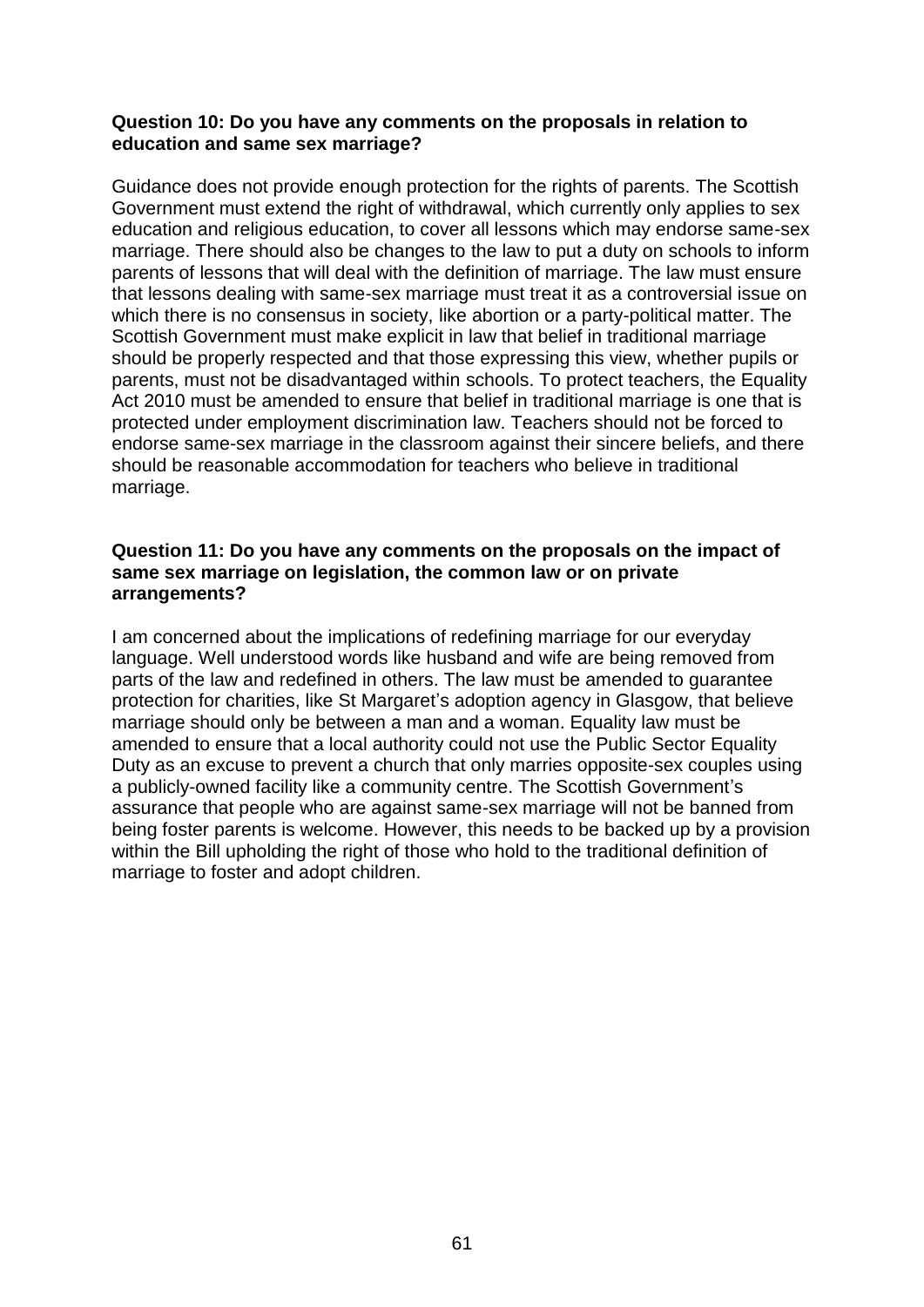# **ANNEX B - NUMBER OF RESPONSES RECEIVED**

| <b>Type of response</b>                                           | <b>Responses</b><br><b>Submitted</b> | <b>Responses</b><br><b>Removed</b> | <b>Final Analysable</b><br><b>Responses</b> |
|-------------------------------------------------------------------|--------------------------------------|------------------------------------|---------------------------------------------|
| Standard Scottish Government response form - total                | 1580                                 | 44                                 | 1536                                        |
| (Standard Scottish Government response form - online)             | (1409)                               | (43)                               | (1366)                                      |
| (Standard Scottish Government response form - hard copy or email) | (171)                                | (1)                                | (170)                                       |
| Non-standard - hard copy or email                                 | 138                                  | 22                                 | 116                                         |
| <b>CARE for Scotland campaign - total</b>                         | 214                                  |                                    | 213                                         |
| (CARE for Scotland campaign - suggested text only)                | (123)                                | (1)                                | (122)                                       |
| (CARE for Scotland campaign - amended)                            | (91)                                 | (0)                                | (91)                                        |
|                                                                   |                                      |                                    |                                             |
| Scotland for Marriage campaign-total                              | 2371                                 | 0                                  | 2371                                        |
| (Scotland for Marriage campaign - suggested text only)            | (1955)                               | (0)                                | (1955)                                      |
| (Scotland for Marriage campaign - amended)                        | (416)                                | (0)                                | (416)                                       |
|                                                                   |                                      |                                    |                                             |
| <b>Equality Network campaign - total</b>                          | 11213                                | 385                                | 10828                                       |
| (Equality Network campaign - suggested text only)                 | (9193)                               | (221)                              | (8972)                                      |
| (Equality Network campaign - amended)                             | (2020)                               | (164)                              | (1856)                                      |
|                                                                   |                                      |                                    |                                             |
| <b>TOTAL RESPONSES</b>                                            | 15516                                | 452                                | 15064                                       |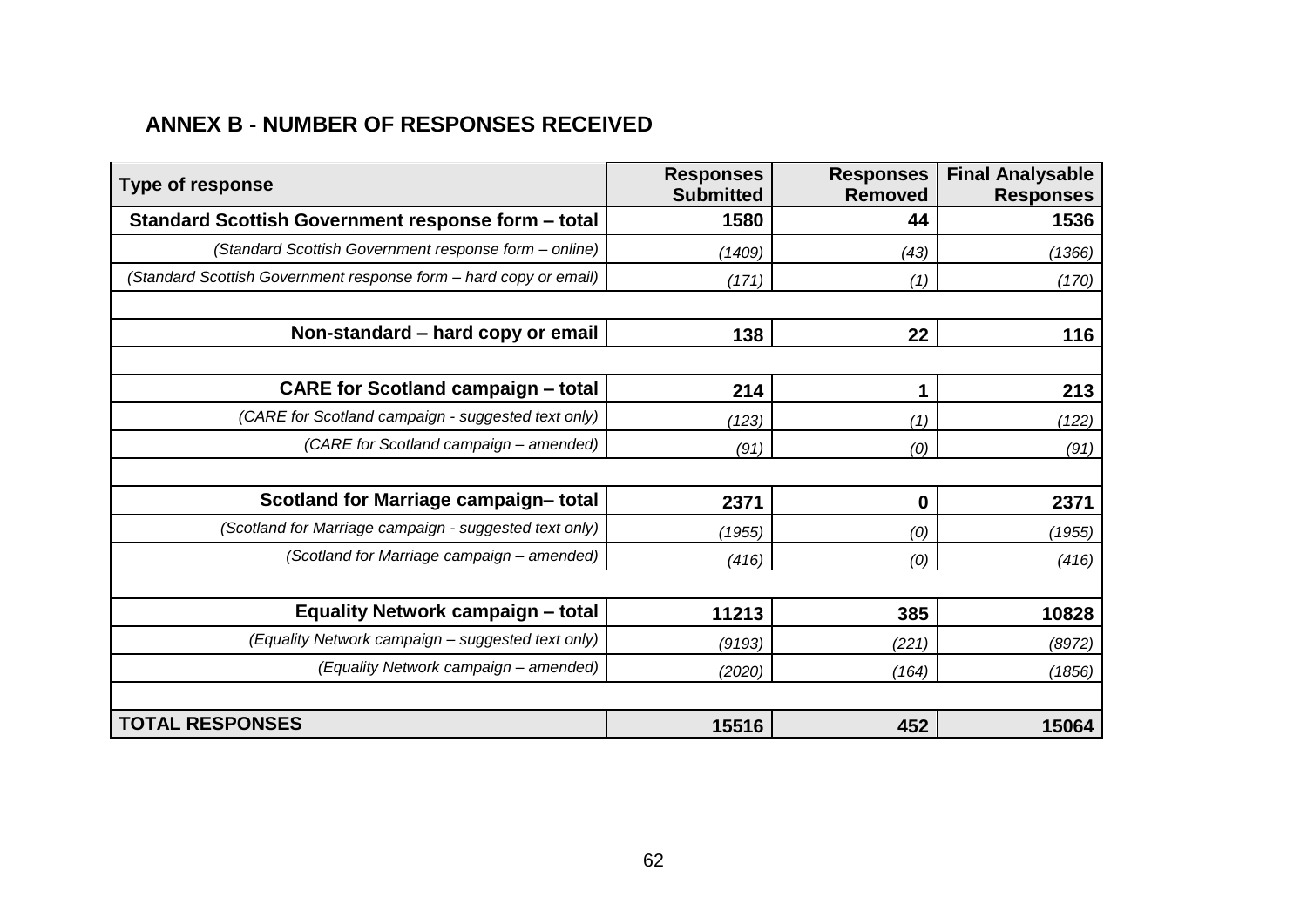## **ANNEX C – GROUP RESPONDENTS**

Aberdeen Tfolk Ab-Fab LGBT\* Society Amnesty International Scotland ASLEF Association of Registrars of Scotland (AROS) Assynt and Stoer Parish Church of Scotland Augustine United Church (URC) Baptist Union of Scotland BLOGS - Edinburgh University's LGBT+ Society CARE for Scotland Carnegie College Students Association Catholic Bishops' Conference of Scotland Catholic Education Commission Catholic Head Teachers' Association of Scotland Catholic Parliamentary Office Catholic Truth Centre for Excellence for Looked After Children in Scotland (CELCIS) Changing Attitude Scotland Children in Scotland Christian Institute (The) Church of Scotland (The) Cumnock Christian Fellowship Dalkeith Baptist Church Destiny Church Drumchapel United Free Church Duncan Street Baptist Church East Ayrshire Council East Lothian Council Edinburgh College Students Association Edinburgh University Students' Association Educational Institute of Scotland Ekklesia think-tank Enigma Club Equality and Human Rights Commission Equality Network Evangelical Alliance Scotland Faculty of Advocates Falkirk and District Evangelical Leaders Forum Family Education Trust Fife Council Equalities Unit Free Church of Scotland Free Church of Scotland (Continuing), Public Questions, Religion & Morals **Committee** Free Church Perth Free Presbyterian Church of Scotland Gatehouse Community Church Gay Men's Health Gay Police Association Scotland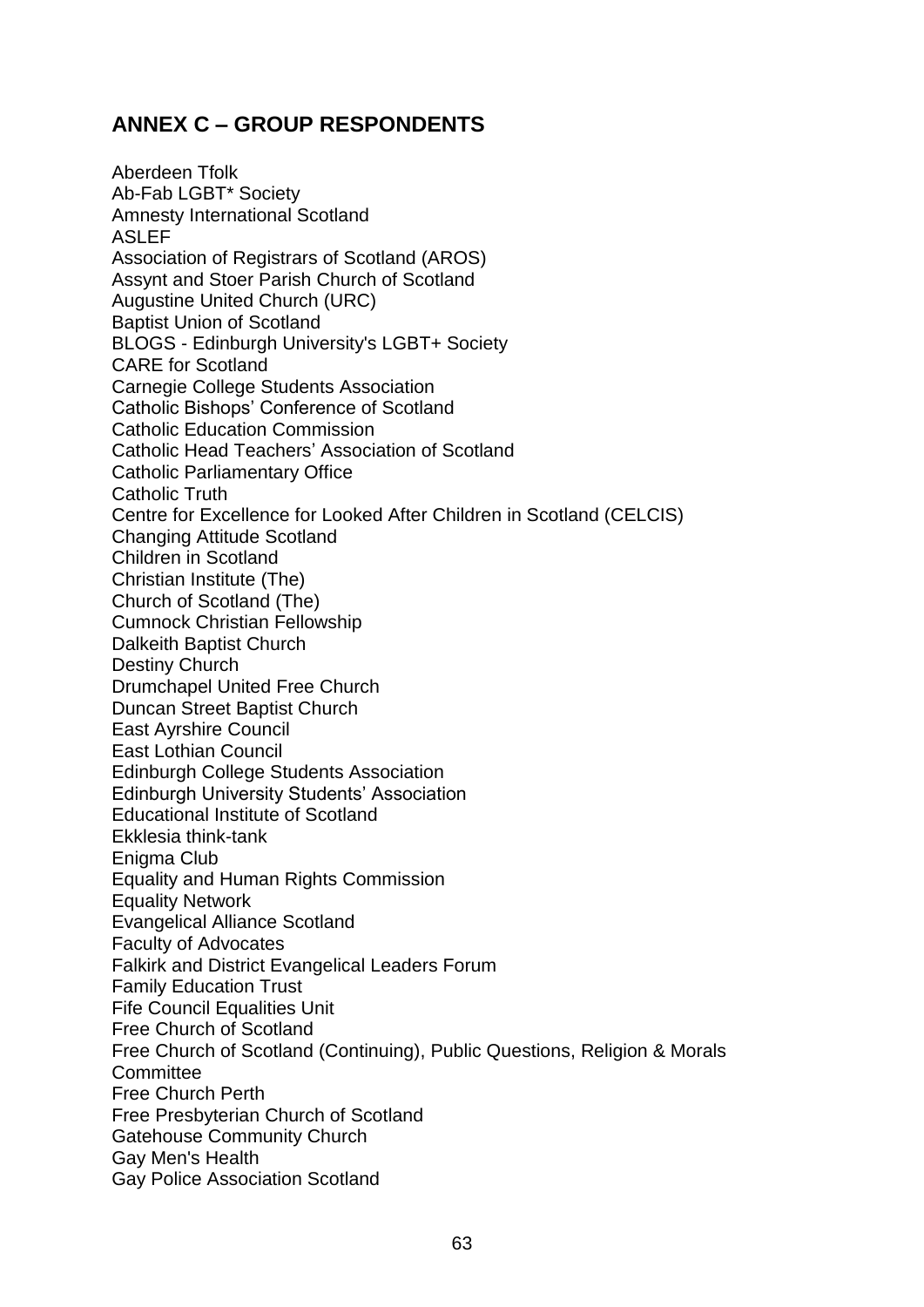GCU LGBT Society Glasgow Caledonian University Students' Association Glasgow Central Mosque Glasgow City Council GMB SCOTLAND Green Group in the Scottish Parliament Heriot-Watt University Student Union Highland Council (The) HIV-AIDS Carers and Family Service Provider Scotland Hope Christian Fellowship Humanist Fellowship of Scotland Humanist Society Scotland Kelso Baptist Church Kingdom Faith Churches UK Kirk Session Cumbernauld:Condorrat Parish Church Knights of St Columba Law Society of Scotland LGBT Group of St Mary's Cathedral, Glasgow (The) LGBT Youth Scotland LGBT+ Liberal Democrats Liberal Party in Scotland Lights, Cameras, Trans, Action! Lochbroom and Coigach Free Church Madly Gay MADRASA TA'ALEEM UL ISLAM Manchester Trans Ramblers Maryburgh and Killearnan Free Church Me & T Monthly Metropolitan Community Church in Glasgow Midlothian Council **MORF** Mothers' Union Muslim Council of Scotland MCS Muslim Welfare House National Secular Society North Ayrshire Council NUS Scotland One Spirit Interfaith Foundation Our Lady Of Lourdes & St Bernadette's Catholic Church Out for Independence Pagan Federation (Scotland) (The) Paisley Muslim Community Centre Parental Involvement Working Group Parents Enquiry Scotland Perth Transgender Group Peter Tatchell Foundation Pillar Pride Glasgow Quaker General Meeting for Scotland (all Scottish Quakers) respectme Scotland's anti-bullying service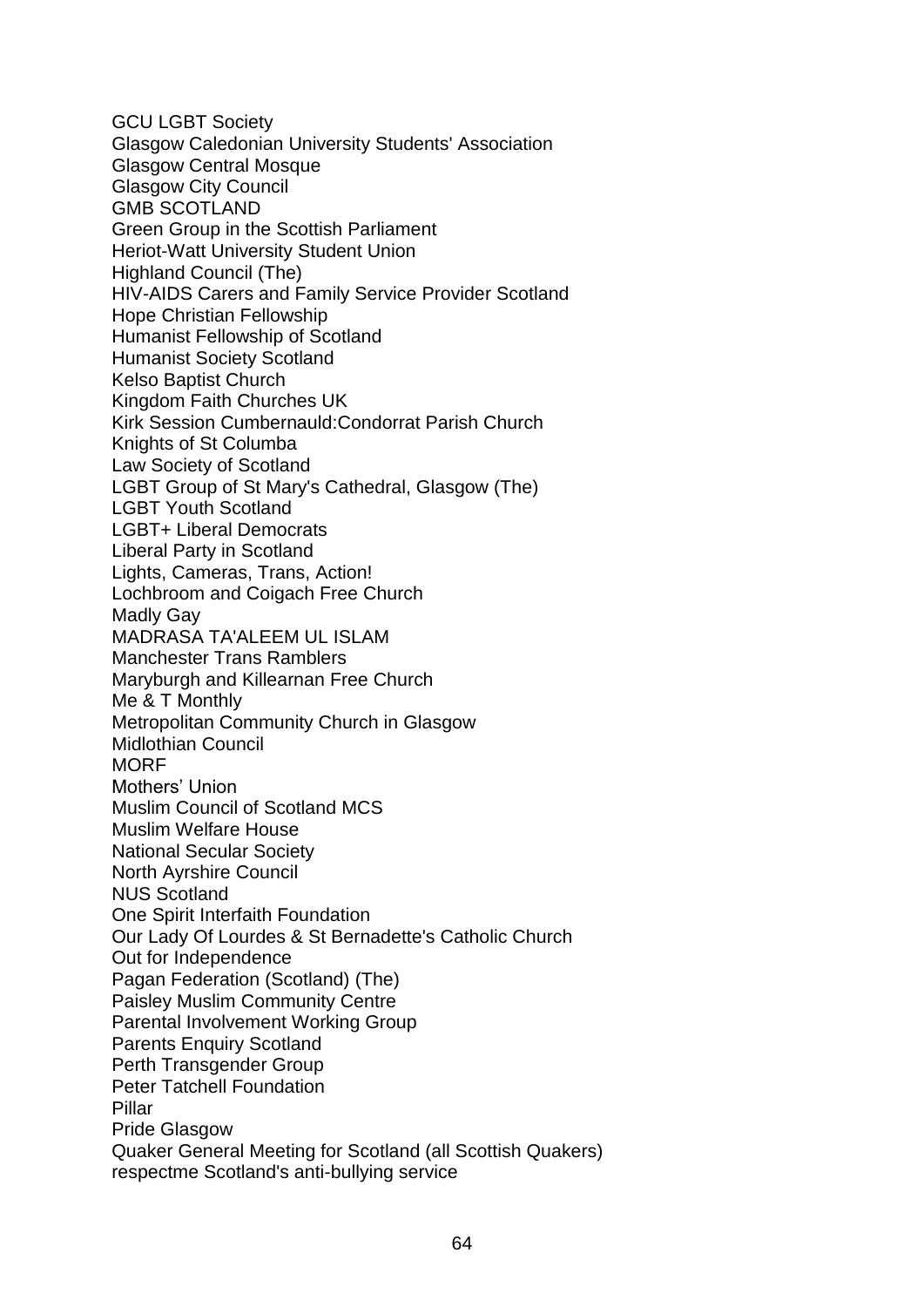River of Life Church (The) Salvation Army (The) Scotland for Marriage Scottish Council of Jewish Communities Scottish Episcopal Church, Faith and Order Board, General Synod of the Scottish Independent Advocacy Alliance Scottish Independent Celebrants' Association Scottish Trades Union Congress (The) Scottish Transgender Alliance Scottish Youth Parliament Secular Scotland South Edinburgh Meeting of the Religious Society of Friends (Quakers) South Lanarkshire Council South Lanarkshire Muslim Welfare Society St Bernadette's Catholic Parish St Mary's Episcopal Cathedral Glasgow Vestry St Michael Church Prayer Group Stewarton John Knox Church of Scotland Kirk Session Stirling Council Stonewall Scotland Strathaven Evangelical Church Tron Church, Glasgow (The) T'Northern Camp Trans Media Watch UNISON Scotland United Free Church of Scotland, Church & Society Committee of United Reformed Church, National Synod of Scotland (Church & Society Committee) University of Edinburgh LGBT Staff Network West Dunbartonshire Council West Lothian Council Education Services Zia-Ul-Quran Trust (Scotland Based)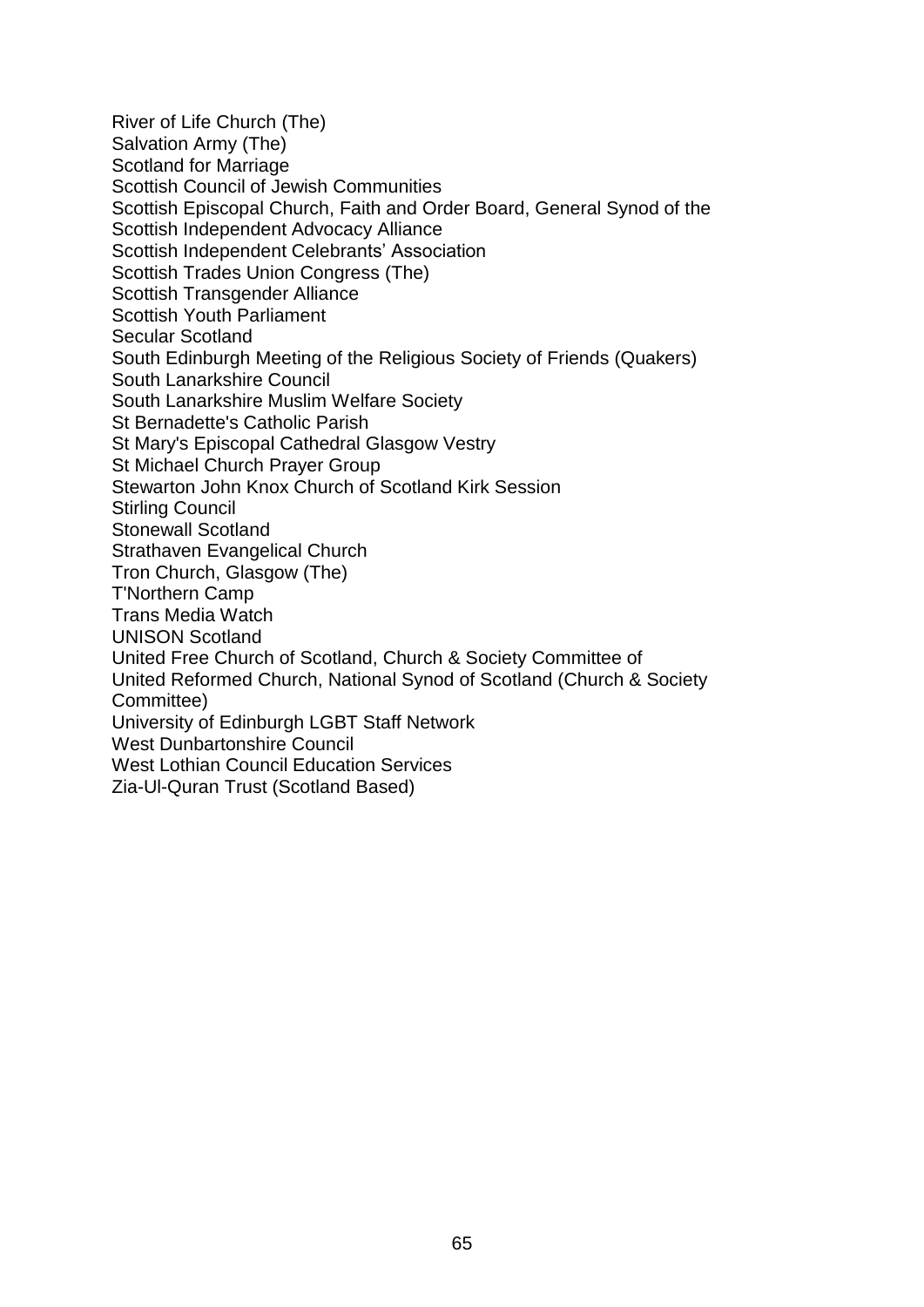# **ANNEX D – DETAILED OR DRAFTING COMMENTS**

| <b>RESPONDENT</b>              | <b>COMMENT</b>                                                                                                                                                                                                                                                                                                                                                                                                                                                                                                                                                                                                                                                                                                                                                                                                                                                                                                                                                                                                                                                                                                                                                                                                                                                                                                                                                                                                                                                                                                                                                                                                              |  |  |
|--------------------------------|-----------------------------------------------------------------------------------------------------------------------------------------------------------------------------------------------------------------------------------------------------------------------------------------------------------------------------------------------------------------------------------------------------------------------------------------------------------------------------------------------------------------------------------------------------------------------------------------------------------------------------------------------------------------------------------------------------------------------------------------------------------------------------------------------------------------------------------------------------------------------------------------------------------------------------------------------------------------------------------------------------------------------------------------------------------------------------------------------------------------------------------------------------------------------------------------------------------------------------------------------------------------------------------------------------------------------------------------------------------------------------------------------------------------------------------------------------------------------------------------------------------------------------------------------------------------------------------------------------------------------------|--|--|
| <b>QUESTION 1</b>              |                                                                                                                                                                                                                                                                                                                                                                                                                                                                                                                                                                                                                                                                                                                                                                                                                                                                                                                                                                                                                                                                                                                                                                                                                                                                                                                                                                                                                                                                                                                                                                                                                             |  |  |
| <b>Glasgow City</b><br>Council | Glasgow City Council would question the apparent disparity in treatment between men and women, and women<br>and civil partnerships in regards to contracted-out pension schemes highlighted in Annex J. Glasgow City Council<br>would question the apparent disparity in treatment between men and women, and women and civil partnerships in<br>regards to contracted-out pension schemes highlighted in Annex J.                                                                                                                                                                                                                                                                                                                                                                                                                                                                                                                                                                                                                                                                                                                                                                                                                                                                                                                                                                                                                                                                                                                                                                                                          |  |  |
| <b>QUESTION 2</b>              |                                                                                                                                                                                                                                                                                                                                                                                                                                                                                                                                                                                                                                                                                                                                                                                                                                                                                                                                                                                                                                                                                                                                                                                                                                                                                                                                                                                                                                                                                                                                                                                                                             |  |  |
| Individual                     | I welcome this proposal. But I think there may be a drafting error in cl. 19(10)(b) of the Bill, substituting a new CPA<br>2004 s.93 (1A). Between parts (a) and (b) of the definition of 'religious premises' there should surely be an 'or', not<br>an 'and'?                                                                                                                                                                                                                                                                                                                                                                                                                                                                                                                                                                                                                                                                                                                                                                                                                                                                                                                                                                                                                                                                                                                                                                                                                                                                                                                                                             |  |  |
| Midlothian<br>Council          | Currently, the places where Civil Marriages are conducted in the presence of a Registrar outwith a Registration<br>Office are regulated by the local authority and Approvals are granted either for a period of up to three years; or on a<br>Temporary basis. In addition to fitness and properness of the applicant, Health and Safety Implications are taken<br>into account, in consultation with the Police, Fire and Rescue Service and appropriate Officers of the Council e.g.<br>Planning, Building Control, Environmental Health, etc. The process is funded by income from application fees. The<br>experience in Midlothian over the past twelve on so years suggests that regulation has produced benefit in respect<br>of the circumstances in which the Registrar conducts marriages i.e. there have been occasions in the past that<br>suggest that some form of control is appropriate e.g. where premises required attention prior to the ceremony,<br>where larger attendances had not been sanctioned, where there were real safety problems and dangerous<br>conditions often identified at the eleventh hour, etc. which would have placed the Registrar and Guests at risk.<br>Removal of the regulatory framework will deny the Registrar of that protection, may detrimentally affect the conduct<br>of the marriage and render the ceremony invalid. Once the framework is removed, it will not be capable easily of<br>reinstatement; and the local authorities will not be able to absorb the costs. Careful consideration therefore needs<br>to be given to this aspect before it is too late. |  |  |
| South                          | If the current procedures to enable places to apply for approval are abolished, there needs to be some form of risk                                                                                                                                                                                                                                                                                                                                                                                                                                                                                                                                                                                                                                                                                                                                                                                                                                                                                                                                                                                                                                                                                                                                                                                                                                                                                                                                                                                                                                                                                                         |  |  |
| Lanarkshire                    | assessment to be carried out by the registrar before agreeing to carry out ceremonies in premises/places which are                                                                                                                                                                                                                                                                                                                                                                                                                                                                                                                                                                                                                                                                                                                                                                                                                                                                                                                                                                                                                                                                                                                                                                                                                                                                                                                                                                                                                                                                                                          |  |  |
| Council                        | not covered by a licence under other legislation, for example, the Licensing (Scotland) Act 2005.                                                                                                                                                                                                                                                                                                                                                                                                                                                                                                                                                                                                                                                                                                                                                                                                                                                                                                                                                                                                                                                                                                                                                                                                                                                                                                                                                                                                                                                                                                                           |  |  |
| <b>QUESTION 3</b>              |                                                                                                                                                                                                                                                                                                                                                                                                                                                                                                                                                                                                                                                                                                                                                                                                                                                                                                                                                                                                                                                                                                                                                                                                                                                                                                                                                                                                                                                                                                                                                                                                                             |  |  |
| <b>Scottish</b>                | "Independent ceremonies" would be a better description of the category.                                                                                                                                                                                                                                                                                                                                                                                                                                                                                                                                                                                                                                                                                                                                                                                                                                                                                                                                                                                                                                                                                                                                                                                                                                                                                                                                                                                                                                                                                                                                                     |  |  |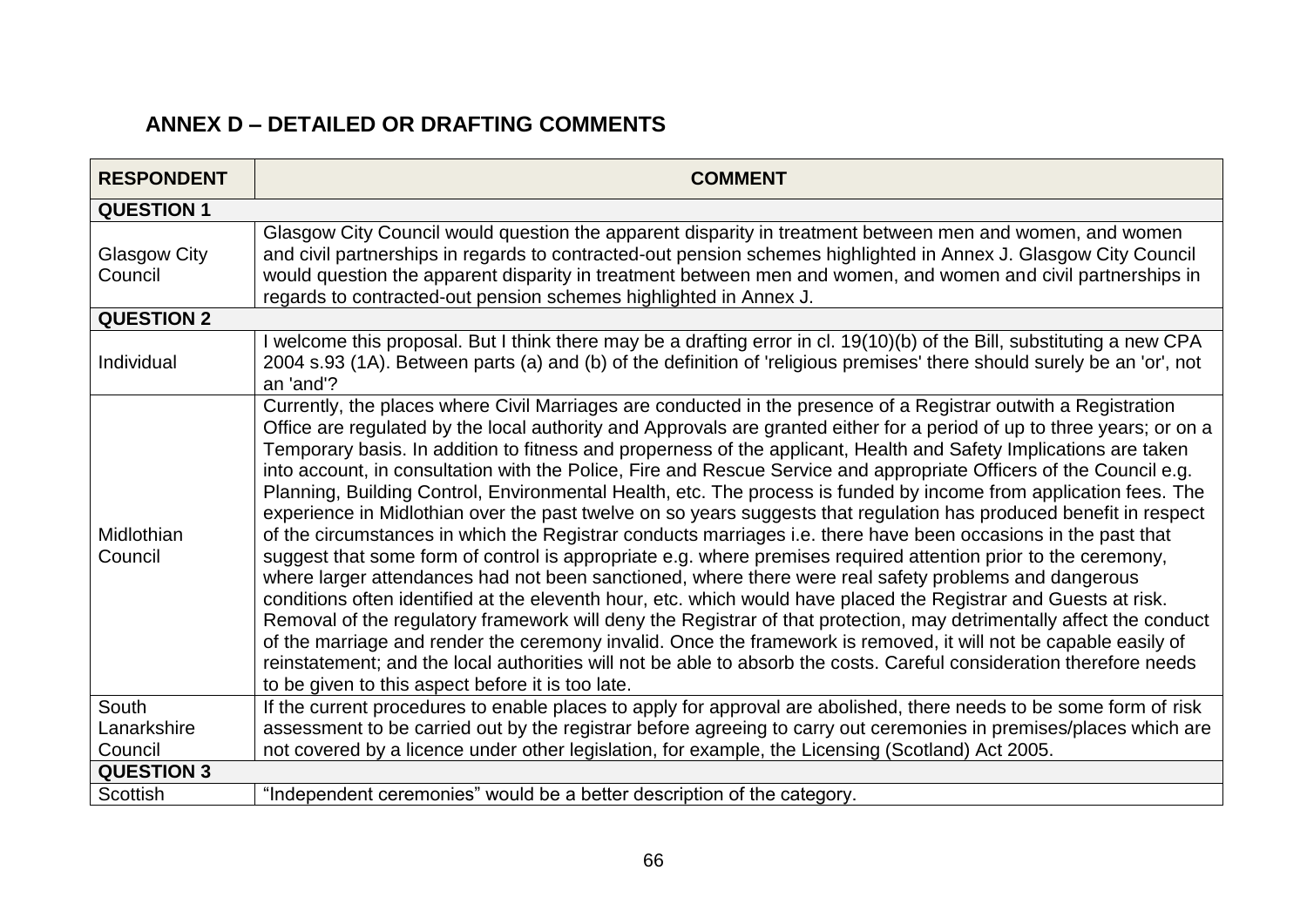| <b>RESPONDENT</b>                         | <b>COMMENT</b>                                                                                                                                                                                                                                                                                                                                                                                                                                                                                                                                                                                                                                                                                                                                                                          |
|-------------------------------------------|-----------------------------------------------------------------------------------------------------------------------------------------------------------------------------------------------------------------------------------------------------------------------------------------------------------------------------------------------------------------------------------------------------------------------------------------------------------------------------------------------------------------------------------------------------------------------------------------------------------------------------------------------------------------------------------------------------------------------------------------------------------------------------------------|
| Independent<br>Celebrants'<br>Association | Working independently of any unauthorised commercial organisation or third party would ensure that the individual<br>Celebrants are responsible for the standards in the Registrar's Rules, particularly for ensuring that the Marriage<br>performed is neither a sham marriage nor a forced marriage. Removal of any third party and or commercial<br>interests would ensure that the Registrar's authorisation would be a personal obligation on the Celebrant to follow<br>and be accountable for the Rules and Standards associated with the Registrar's authorisation. Each individual<br>Celebrant's only association would be with their respective professional or belief body.                                                                                                 |
|                                           | The tests for authorising Groups would lie with the Registrar who would be at liberty to authorise belief bodies, such<br>as the Humanists, as well as professional bodies of Celebrants, which meet the Registrar's tests.                                                                                                                                                                                                                                                                                                                                                                                                                                                                                                                                                             |
| <b>QUESTION 4</b>                         |                                                                                                                                                                                                                                                                                                                                                                                                                                                                                                                                                                                                                                                                                                                                                                                         |
| Individual                                | The Bill could alternatively provide the same flexibility for the Church of Scotland that bodies prescribed under<br>regulations will enjoy. These will be able to 'recognise' persons other than ministers to solemnize 'on their behalf' at<br>any time. If s.8(1)(a)(i) of the amended 1977 Act read 'a member of the Church of Scotland authorised by Act of the<br>General Assembly to solemnise marriage between persons of different sexes on behalf of that Church' it would<br>allow future alterations to patterns of ministry to be given effect without the need to return to the Scottish Ministers.                                                                                                                                                                       |
| Individual                                | I assume that you are referring to members of the Church of Scotland Diaconate (Deacons and Deaconesses), and<br>not members of a Deacons' Court in the congregations where such courts still exist.                                                                                                                                                                                                                                                                                                                                                                                                                                                                                                                                                                                    |
| <b>QUESTION 5</b>                         |                                                                                                                                                                                                                                                                                                                                                                                                                                                                                                                                                                                                                                                                                                                                                                                         |
| Individual                                | Ref 2.21. Although suggestions are acceptable, use of the word 'might' could allow for insertion of obligation to<br>perform civil partnerships or same sex marriage.                                                                                                                                                                                                                                                                                                                                                                                                                                                                                                                                                                                                                   |
| <b>Humanist Society</b><br>Scotland       | Suggested tests:<br>1. That the organisation is not in the 'business' of making profit out of its ceremony 'operation'.<br>2. That the organisation reinvests a significant proportion of any revenue it does earn from ceremonies, in the<br>development of professional training and standards for its Celebrants.<br>3. That such training does indeed cover awareness and appropriate action to be taken in cases of suspected<br>forced, sham and any other illegitimate marriage.<br>4. That Celebrants follow a proper process of wedding planning with the couple - including pre-wedding meetings,<br>script preparation and agreement, and on-the-day planning.<br>5. That the organisation has in place a proper programme of Celebrant recruitment, selection, training and |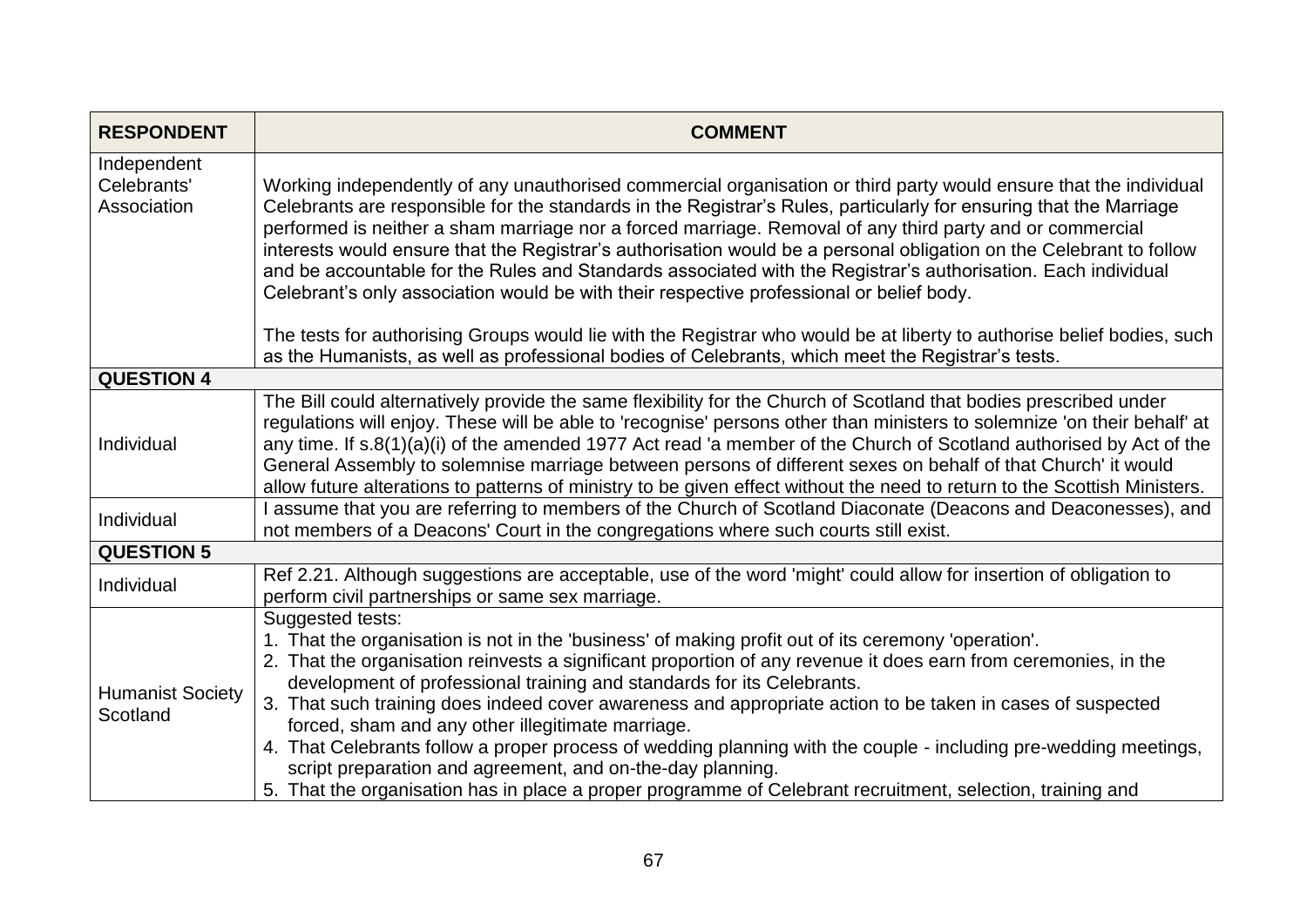| <b>RESPONDENT</b>       | <b>COMMENT</b>                                                                                                                                                                                                                                                                                                                                                                                                                                                                                                                                                                                                                                                                                                                                                                                                                                                                                                            |  |  |
|-------------------------|---------------------------------------------------------------------------------------------------------------------------------------------------------------------------------------------------------------------------------------------------------------------------------------------------------------------------------------------------------------------------------------------------------------------------------------------------------------------------------------------------------------------------------------------------------------------------------------------------------------------------------------------------------------------------------------------------------------------------------------------------------------------------------------------------------------------------------------------------------------------------------------------------------------------------|--|--|
|                         | registration; and that this includes mentoring, issue sharing between the organisation's Celebrants (so they can<br>benefit mutually from their experience), and ongoing 'continuing professional development'<br>6. That the organisation has in place a proper complaints procedure, so that if clients wish to make a complaint,<br>they are able to do so, in the knowledge that the organisation will respond properly, prevent the problem re-<br>occurring, and learn from such experience.<br>7. That the organisation is indeed required to demonstrate a track record in carrying out ceremonies in general,<br>before it is allowed to present Celebrants for authorisation to conduct legal weddings. We understand that in the<br>Republic of Ireland, any such organisation must have been performing ceremonies for five years prior to<br>application, and this seems a reasonable proposal for Scotland. |  |  |
| <b>QUESTION 6</b>       |                                                                                                                                                                                                                                                                                                                                                                                                                                                                                                                                                                                                                                                                                                                                                                                                                                                                                                                           |  |  |
| Faculty of<br>Advocates | Section 29 of the Family Law (Scotland) Act 2006 will not provide an equivalent remedy to declarator of marriage.<br>Section 29 is particularly ill-suited to address difficulties in cases with an overseas aspect as the section has just<br>been held to be inapplicable to heritable property held outside Scotland (see Kerr v Mangan, 15 February 2013,<br>Sheriff Principal Dunlop).                                                                                                                                                                                                                                                                                                                                                                                                                                                                                                                               |  |  |
| <b>QUESTION 7</b>       |                                                                                                                                                                                                                                                                                                                                                                                                                                                                                                                                                                                                                                                                                                                                                                                                                                                                                                                           |  |  |
| Individual              | Paragraph 14 suggests that a unanimous decision of ministers is required and written satisfaction that all of the<br>denomination's ministers would be content to carry out such ceremonies. However, the need for unanimity does not<br>appear to be in the draft Bill. The draft Bill seems to state that to be prescribed, the body will require to meet<br>"qualifying requirements" which will be set out by Scottish ministers.                                                                                                                                                                                                                                                                                                                                                                                                                                                                                     |  |  |
|                         | That is presumably a reference to secondary and subordinate legislation which has not been drafted, which will<br>follow after the primary legislation has been enacted, and which may therefore not necessarily contain the need for<br>unanimity, despite the stated intention in the consultation document. It could also be modified in the future.<br>Accordingly, the requirement for unanimity on the decision above should be specified in the primary legislation<br>itself.                                                                                                                                                                                                                                                                                                                                                                                                                                     |  |  |
| Individual              | The proposed s.8(1D) of the 1977 Act falls into the same error as s.6A(3A) of the Civil Partnership Act 2004. Both<br>provide that nothing in 'this Act' places an obligation or imposes a duty. But the possible obligation or duty would<br>not flow from 'this Act' (i.e. the 1977 or 2004 Act): it would flow from Part 3 or Part 4 of the Equality Act 2010. Were<br>it not for equality law, nobody would imagine that the possibility of requesting prescription or making a nomination                                                                                                                                                                                                                                                                                                                                                                                                                            |  |  |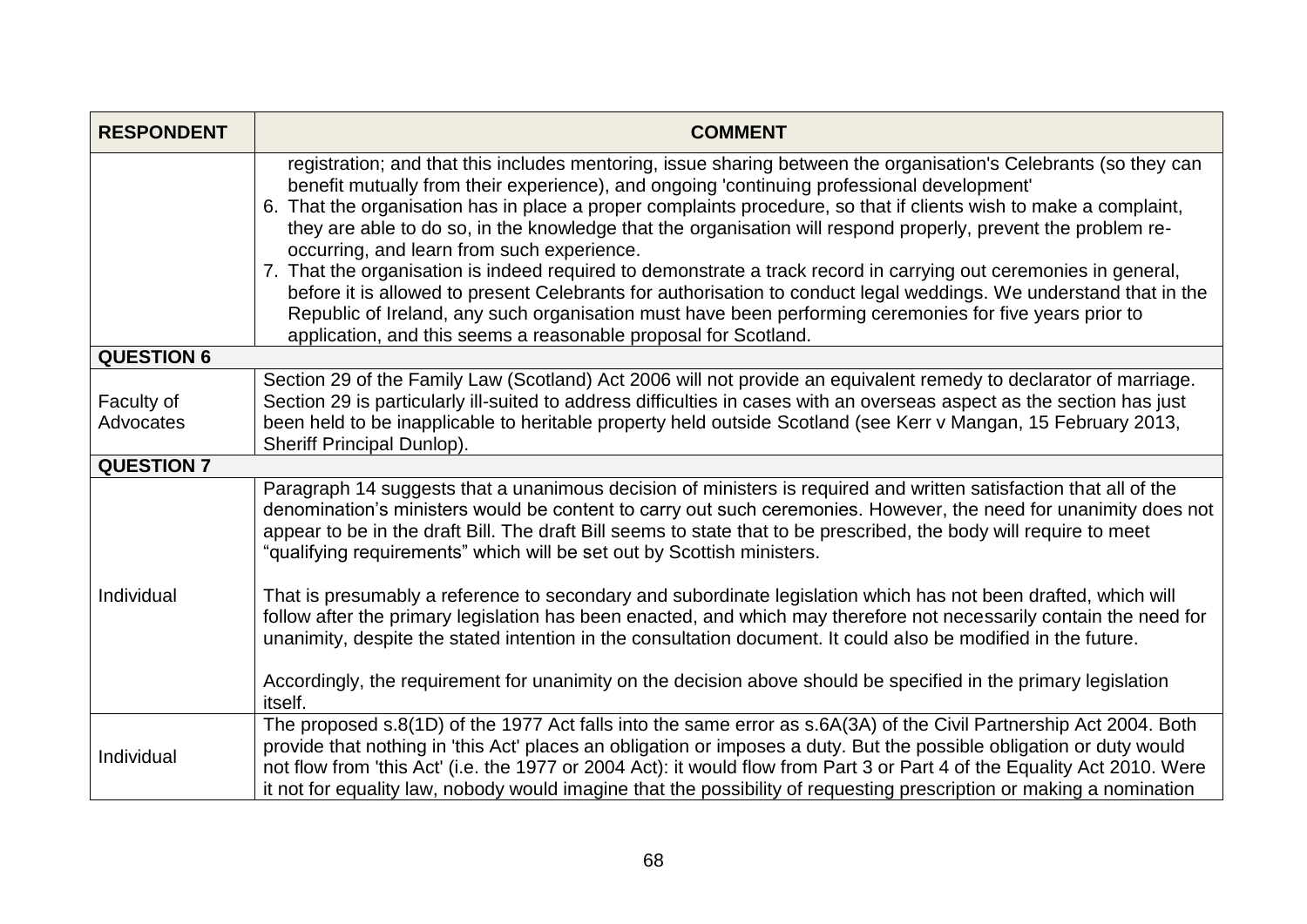| <b>RESPONDENT</b> | <b>COMMENT</b>                                                                                                                                                                                                                                                                                                                                                                                                                                                                                                                                                                                                                                                                                                                                                                                                                                                                                                                                                                                     |
|-------------------|----------------------------------------------------------------------------------------------------------------------------------------------------------------------------------------------------------------------------------------------------------------------------------------------------------------------------------------------------------------------------------------------------------------------------------------------------------------------------------------------------------------------------------------------------------------------------------------------------------------------------------------------------------------------------------------------------------------------------------------------------------------------------------------------------------------------------------------------------------------------------------------------------------------------------------------------------------------------------------------------------|
|                   | implied an obligation to do so. It is therefore in equality law, and in equality law alone, that such fears must be<br>addressed. I suggest it would be more sensible to remove these provisions 'for the avoidance of doubt', with the<br>false sense of security that they give, and to concentrate on seeing that the Equality Act itself strikes the<br>appropriate balance. I appreciate that is a matter for Westminster; but the Scottish proposals in this area as a<br>whole are so much more sensible than<br>the English that Westminster should welcome further Scottish guidance.                                                                                                                                                                                                                                                                                                                                                                                                     |
|                   | The draft Bill contains modifications to s.12 of the 1977 Act which would considerably narrow its flexibility. At<br>present 'any person' may be authorised, although it is no doubt common for these to be sponsored by a religious or<br>humanist body. The amendments would require candidates to be a member of a religious or belief body and to<br>solemnise only those marriages for which that body would nominate celebrants or seek prescription.                                                                                                                                                                                                                                                                                                                                                                                                                                                                                                                                        |
|                   | The changes I would propose are: in subsection (1) restore the word 'person'; let subsection (1A) read ' if<br>satisfied that the person seeking authorisation, or the religious or belief body of which he is a member, meets the<br>qualifying requirements'; and omit subsection (1C). Subsection (1C) allows religious and belief bodies to impose a<br>discipline on their lay members through the medium of Scots law: it is far more appropriate to leave this to internal<br>religious rules alone.                                                                                                                                                                                                                                                                                                                                                                                                                                                                                        |
|                   | Lastly there is a general point arising out of s26(2) of the 1977 Act, which defines 'religious body' as 'an organised<br>group of people meeting regularly for common religious worship'. The current regulations (SI 1977 No. 1670)<br>appeared to have ignored this since none of the bodies prescribed in the Schedule 'meets regularly'. They are<br>Scotland-wide, Britain-wide or supranational organisations, far too big for their members ever to meet. The Baptist<br>and Congregational Unions are (or were) federations of local churches rather than 'groups of people'. What 'the<br>Hebrew Congregation' is (or was) is anybody's guess: if it was meant to encompass the whole of Scottish Jewry of<br>all traditions, then it certainly never met for common worship. It might be clearer, therefore, if this definition were<br>amended to read "an organised group of people which meets, or whose constituent congregations meet, regularly<br>for common religious worship". |
|                   | This would, admittedly, leave a possible doubt as to which organ of the body concerned should make an<br>application under s.8(1C) or nominations under s.9. Should a Roman Catholic bishop, or the RC Bishops'                                                                                                                                                                                                                                                                                                                                                                                                                                                                                                                                                                                                                                                                                                                                                                                    |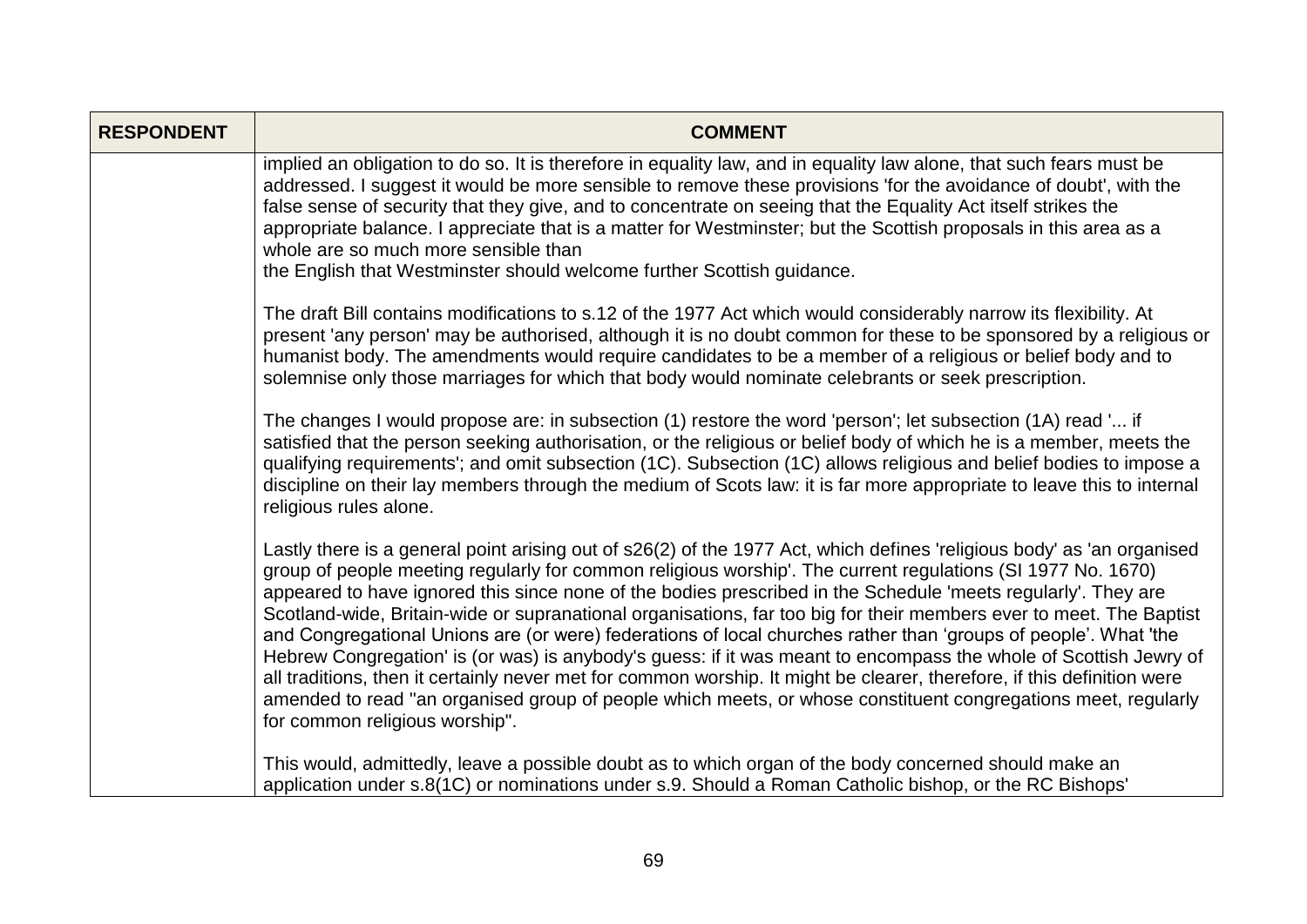| <b>RESPONDENT</b>          | <b>COMMENT</b>                                                                                                                                                                                                                                                                                                                                                                                                                                                                                                                                                                                                                                                                                                                                                                                                                                                                                                                                                                                                                                                                                                           |
|----------------------------|--------------------------------------------------------------------------------------------------------------------------------------------------------------------------------------------------------------------------------------------------------------------------------------------------------------------------------------------------------------------------------------------------------------------------------------------------------------------------------------------------------------------------------------------------------------------------------------------------------------------------------------------------------------------------------------------------------------------------------------------------------------------------------------------------------------------------------------------------------------------------------------------------------------------------------------------------------------------------------------------------------------------------------------------------------------------------------------------------------------------------|
|                            | Conference, act? Can a local church of the United Reformed Church make a nomination if the National Synod of<br>Scotland or the General Assembly does not? etc. But I strongly suggest that the Act does not attempt to resolve<br>this doubt.                                                                                                                                                                                                                                                                                                                                                                                                                                                                                                                                                                                                                                                                                                                                                                                                                                                                           |
|                            | In England & Wales, the amended 1995 Regulations already referred to attempted to do just that, and specific<br>church authorities were listed in a Schedule. For other religious bodies, a definition of 'governing authority' was<br>provided which depended on 'recognition by the members' of the body concerned. This is NOT a precedent to be<br>followed. The Westminster Government listed church authorities on the basis of consultation responses: if a<br>particular church organ said 'We should be the decision-makers' then it was prescribed as such. No attempt was<br>made to check whether the assertion was warranted by the ecclesiology of the tradition concerned; nor would the<br>Government have been well-placed to carry out such a check. The 'members' recognition' test is also fraught with<br>problems: after all, no church put its mind to this particular question when it was founded. If this turns out to be<br>controversial the courts will have to read the Regulations' definition against the history and constitution of a<br>particular church in order to give it effect. |
|                            | Scotland should therefore avoid any attempt to identify competent church organs by legislation. This will allow<br>religious bodies to identify these by internal consensus. If different organs, each claiming to represent one<br>particular tradition, make contrary representations to the Scottish Ministers or the Registrar-General, the latter<br>would at least be free to attempt a common-sense mediation of the dispute before the courts became involved.                                                                                                                                                                                                                                                                                                                                                                                                                                                                                                                                                                                                                                                   |
| <b>Christian Institute</b> | The concept of associative discrimination has been significantly developed since 2003 and now applies to all<br>protected characteristics. This opens the door to a sex discrimination claim along the lines that a person, X, is<br>found to have been discriminated against because of the sex of his intended or actual spouse, Y. Had the concept<br>of associative discrimination been more developed in 2003, it is likely the outcome in the Macdonald case would<br>have been different.                                                                                                                                                                                                                                                                                                                                                                                                                                                                                                                                                                                                                         |
|                            | No doubt the reason why there has not been any (to our knowledge) reported case on the issue since 2003 is that<br>the Employment Equality (Sexual Orientation) Regulations were enacted that same year. The regulations put an<br>end to the use of sex discrimination law in such cases by providing a more immediate remedy for homosexuals<br>who have been discriminated against.                                                                                                                                                                                                                                                                                                                                                                                                                                                                                                                                                                                                                                                                                                                                   |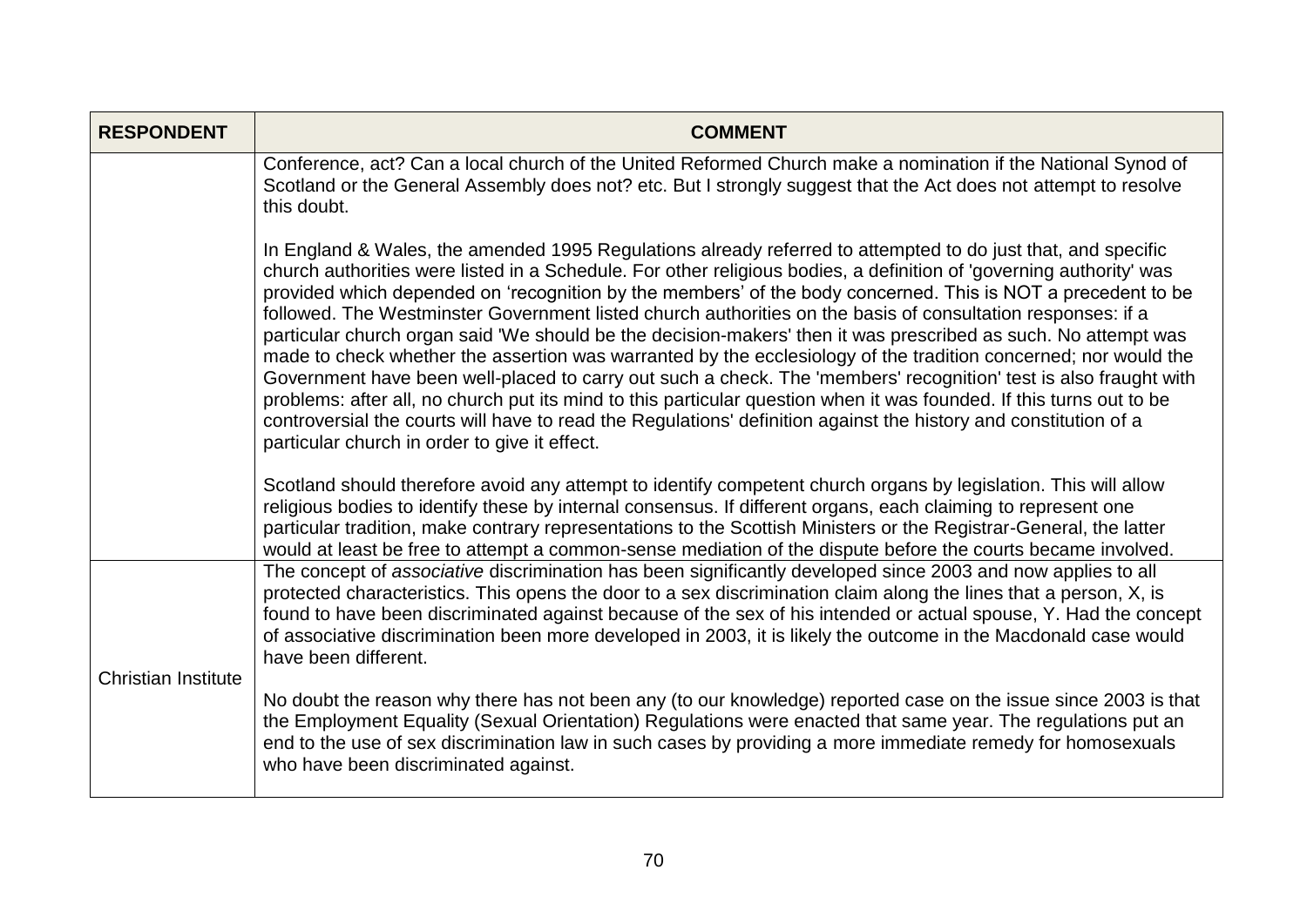| <b>RESPONDENT</b> | <b>COMMENT</b>                                                                                                                                                                                                                                                                                                                                                                                                                                                                                                                            |
|-------------------|-------------------------------------------------------------------------------------------------------------------------------------------------------------------------------------------------------------------------------------------------------------------------------------------------------------------------------------------------------------------------------------------------------------------------------------------------------------------------------------------------------------------------------------------|
|                   | We note that the Equality Act 2010 makes provision for a claim based on combined characteristics. This would<br>open the door to claims based on both sexual orientation and sex discrimination law, as claimants<br>seek to pursue claims based on the <i>interaction</i> of the two.                                                                                                                                                                                                                                                    |
|                   | If a claim for discrimination based on sexual orientation is precluded because of particular exceptions, it is open to<br>a claimant simply to pursue a claim for sex discrimination, whether separately or in combination with a sexual<br>orientation claim. A male claimant, for example, would argue that had his intended spouse been a woman, there<br>would have been no problem, and that the refusal of the marriage is only because he is intending to marry a man,<br>putting the case in the territory of sex discrimination. |
|                   | It is necessary, therefore, that with regard to same-sex marriage, similar exceptions apply in relation to sex<br>discrimination as apply in relation to sexual orientation. Otherwise the latter exceptions would be worthless. The<br>Westminster Government's intended amendment on this point is far preferable, and we suggest that the Scottish<br>Government should consider a similar approach.                                                                                                                                   |
|                   | Clause 2(5) of the Marriage (Same Sex Couples) Bill:<br>(5) In Schedule 3 to the Equality Act 2010 (services and public functions: exceptions), after Part 6 insert-<br>"PART 6A                                                                                                                                                                                                                                                                                                                                                          |
|                   | MARRIAGE OF SAME SEX COUPLES IN ENGLAND AND WALES                                                                                                                                                                                                                                                                                                                                                                                                                                                                                         |
|                   | Marriage according to religious rites: no compulsion to solemnize etc                                                                                                                                                                                                                                                                                                                                                                                                                                                                     |
|                   | 25A (1) A person does not contravene section 29 only because the person-                                                                                                                                                                                                                                                                                                                                                                                                                                                                  |
|                   | (a) does not conduct a relevant marriage,                                                                                                                                                                                                                                                                                                                                                                                                                                                                                                 |
|                   | (b) is not present at, does not carry out, or does not otherwise participate in, a relevant marriage, or<br>(c) does not consent to a relevant marriage being conducted, for the reason that the marriage is the<br>marriage of a same sex couple.                                                                                                                                                                                                                                                                                        |
|                   | Expressions used in this paragraph and in section 2 of the Marriage (Same Sex Couples) Act 2013 have the<br>(2)<br>same meanings in this paragraph as in that section.".                                                                                                                                                                                                                                                                                                                                                                  |
| Church of         | The wide definition of 'approved celebrant' in proposed paragraph 25A(3)(a) of the Equality Act 2010, Schedule 3                                                                                                                                                                                                                                                                                                                                                                                                                          |
| Scotland          | read together with the terms of paragraph 25A(2) and (3) appears to negate the two-level 'opt-in' proposed by the<br>Scottish Government which would permit, but not require, a minister or deacon to apply to be eligible to solemnise                                                                                                                                                                                                                                                                                                   |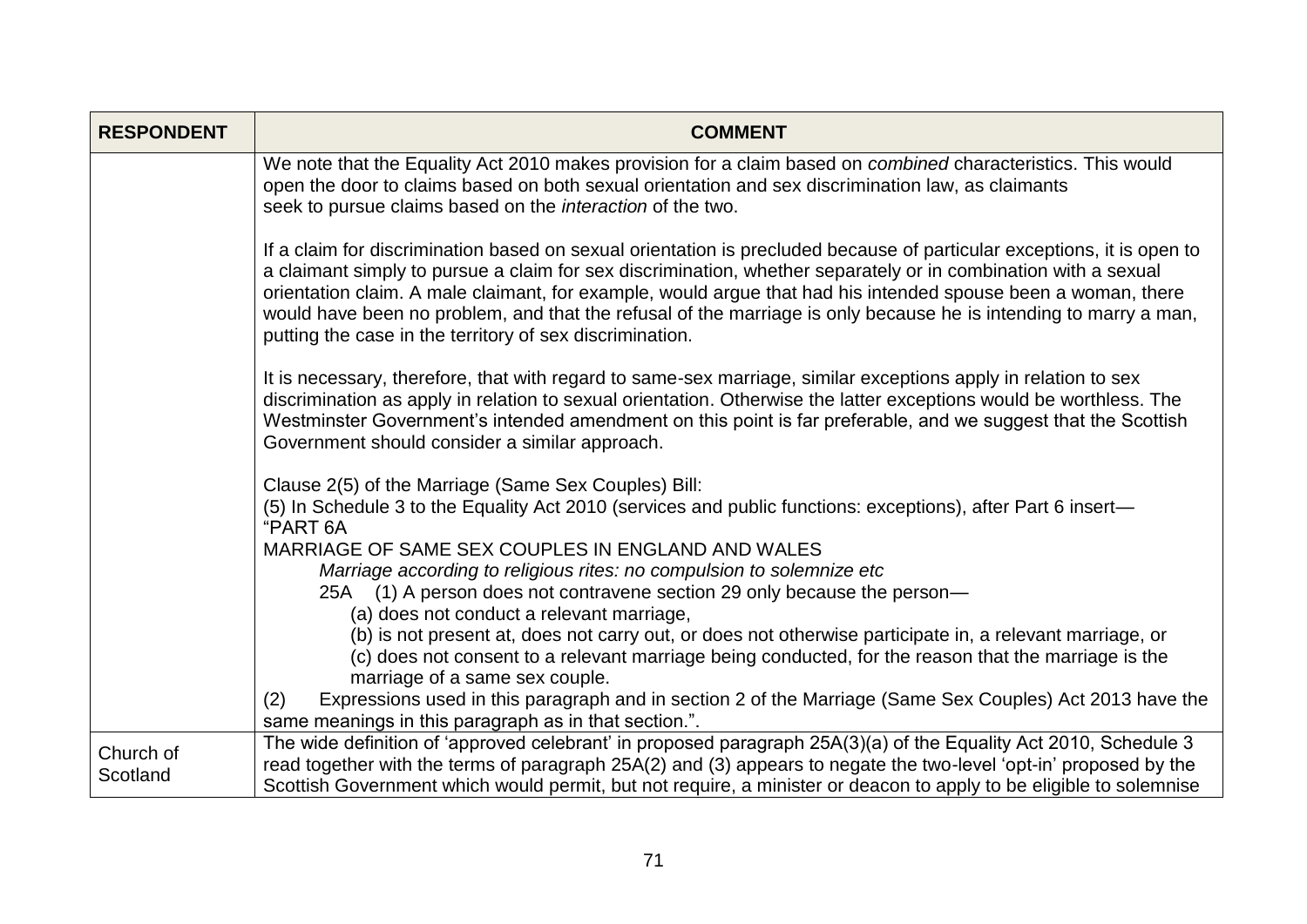| <b>RESPONDENT</b> | <b>COMMENT</b>                                                                                                                                                                                                                                                                                                                                                                                                                                                                                                                                                                                                                                                                                                                                                                                                                                                                                                                                                                 |
|-------------------|--------------------------------------------------------------------------------------------------------------------------------------------------------------------------------------------------------------------------------------------------------------------------------------------------------------------------------------------------------------------------------------------------------------------------------------------------------------------------------------------------------------------------------------------------------------------------------------------------------------------------------------------------------------------------------------------------------------------------------------------------------------------------------------------------------------------------------------------------------------------------------------------------------------------------------------------------------------------------------|
|                   | same sex marriages in the event that the Church of Scotland permits its ministers and deacons to do so. In<br>paragraph 25A 'approved celebrant' includes all Church of Scotland ministers and deacons and permits them to<br>refuse to solemnise a same sex marriage only in certainly limited circumstances. The Church is concerned that this<br>may be construed as implying that, if the Church of Scotland decides to allow its ministers and deacons to<br>solemnise same sex marriages, then all ministers and deacons must apply to become and remain eligible to do so<br>unless they fall within the narrow exception provided for in paragraph 25A(2). For a minister or deacon not to do so<br>would amount to a refusal to solemnise same sex marriages. As above, the Church does not wish a minister or<br>deacon to be placed in a situation where he or she is unable to take account of material considerations beyond his<br>or her own religious beliefs. |
|                   | The Church proposes that Scottish and UK legislation should be consistent in providing, without qualification, that<br>an approved celebrant may refuse to solemnise a marriage if the parties to the marriage are of the same sex. This<br>would match the equivalent provision in the Norwegian law of marriage and the terms of existing paragraph 25 (1)<br>and proposed paragraph 25(3) of the Equality Act 2010, Schedule 3. Proposed paragraph 25A(2) should be<br>removed or, if it is to be retained, the limited scope of permitted reasons for refusal should be extended beyond the<br>religious beliefs of the approved celebrant.                                                                                                                                                                                                                                                                                                                                |
|                   | Section 8 of the Marriage (Scotland) Act 1977 (as proposed) should be amended to provide that no religious body<br>may nominate one of its members so that he or she is registered as empowered to solemnise same sex marriages<br>without the agreement of that member. Section 8 should also be amended to make clear that there is no duty on<br>any member of a religious body to allow himself or herself to be so nominated. Section 8 should be further<br>amended to provided that a religious body may not require any of its members to be or to remain so registered                                                                                                                                                                                                                                                                                                                                                                                                |
|                   | Paragraph 2 of the Equality Act 2010, Schedule 23 provides limited and inadequate protection to ministers and<br>others who may have control over church buildings. For example, when faced with a request by another celebrant<br>who might have been permitted to use the buildings to solemnise an opposite sex marriage, to use the buildings to<br>solemnise a same sex marriage, it appears that a minister's own religious beliefs or his or her desire to preserve<br>the peace of his or her congregation are irrelevant considerations. In so far as a Church court or committee might<br>be involved, it is not clear what protection paragraph 2 offers them. Accordingly the Church proposes that Scottish<br>and UK legislation should be consistent in providing, without qualification, that any person having control over or                                                                                                                                 |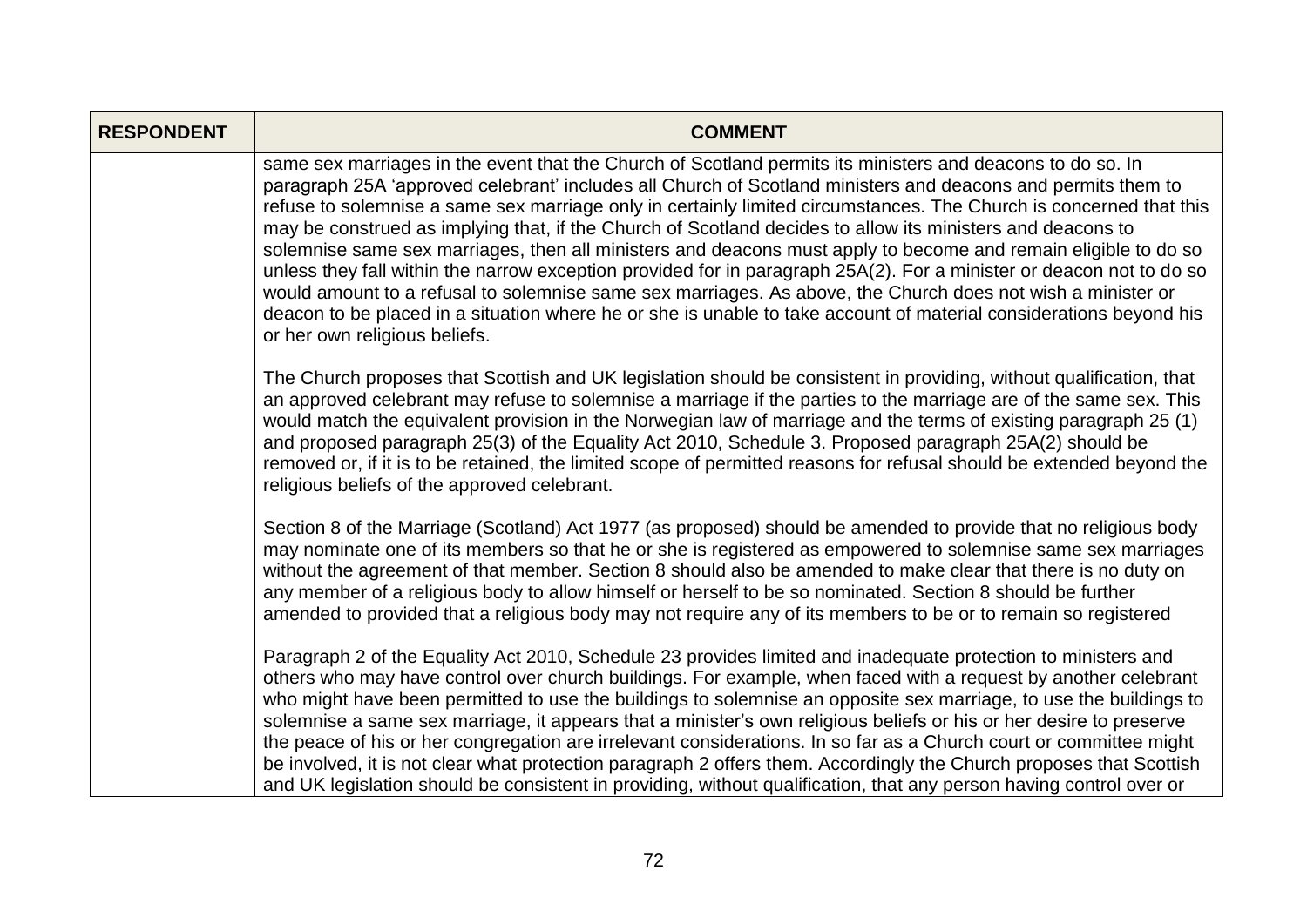| <b>RESPONDENT</b>          | <b>COMMENT</b>                                                                                                                                                                                                                                                                                                                                                                                                                                                                                                                                                                                                                                                                                                                                                                                                                                                                                                                                                                                                                                                                                                                                                                                             |
|----------------------------|------------------------------------------------------------------------------------------------------------------------------------------------------------------------------------------------------------------------------------------------------------------------------------------------------------------------------------------------------------------------------------------------------------------------------------------------------------------------------------------------------------------------------------------------------------------------------------------------------------------------------------------------------------------------------------------------------------------------------------------------------------------------------------------------------------------------------------------------------------------------------------------------------------------------------------------------------------------------------------------------------------------------------------------------------------------------------------------------------------------------------------------------------------------------------------------------------------|
|                            | responsibility for the use of church buildings may refuse to permit them to be used for the solemnisation of a same<br>sex marriage.                                                                                                                                                                                                                                                                                                                                                                                                                                                                                                                                                                                                                                                                                                                                                                                                                                                                                                                                                                                                                                                                       |
| <b>Equality Network</b>    | We think that the detailed requirements set out in section 9(2)(f) and (g) of the draft bill, which amend section 9 of<br>the Marriage (Scotland) Act 1977, are too prescriptive. Marriage celebrants conducting mixed-sex marriages should<br>have the option of using the phrase "accept each other in marriage" and declaring that the parties are married, in<br>the marriage ceremony, as an alternative to "accept each other as husband and wife" and declaring that the parties<br>are husband and wife. That way, celebrants and couples who wish to use the traditional form of words may do so,<br>while those wishing the alternative form may use that.                                                                                                                                                                                                                                                                                                                                                                                                                                                                                                                                       |
| Law Society of<br>Scotland | We note the ECHR decision in January 2013 in the case of Eweida and others v United Kingdom which held that,<br>whilst enshrined in Art 9, freedom of thought, conscience and religion was one of the foundations of a 'democratic<br>society' within the meaning of the Convention, the Court left the member states party to the Convention a certain<br>margin of appreciation in deciding whether and to what extent an interference was necessary (see [79]-[84] of the<br>judgment). The proposal would appear to be consistent with existing case law and the EU Charter of Fundamental<br>Rights in particular Articles 7, 9 and 10 and 21.                                                                                                                                                                                                                                                                                                                                                                                                                                                                                                                                                        |
| Scotland for<br>Marriage   | The amendment the Government proposes is not broad enough and it is essential that it covers both sexual<br>orientation discrimination AND sex discrimination. The legislation for England and Wales, currently being<br>considered by the Westminster Parliament, includes an equivalent clause that provides protection from<br>discrimination claims across all protected characteristics. Clause 2(5) of the Marriage (Same Sex Couples) Bill<br>states:<br>(5) In Schedule 3 to the Equality Act 2010 (services and public functions: exceptions), after Part 6 insert-<br>"PART 6A<br>MARRIAGE OF SAME SEX COUPLES IN ENGLAND AND WALES<br>Marriage according to religious rites: no compulsion to solemnize etc<br>25A (1) A person does not contravene section 29 only because the person-<br>(a) does not conduct a relevant marriage,<br>(b) is not present at, does not carry out, or does not otherwise participate in, a relevant marriage,<br>or<br>(c) does not consent to a relevant marriage being conducted, for the reason that the marriage is<br>the marriage of a same sex couple.<br>(2) Expressions used in this paragraph and in section 2 of the Marriage (Same Sex Couples) Act |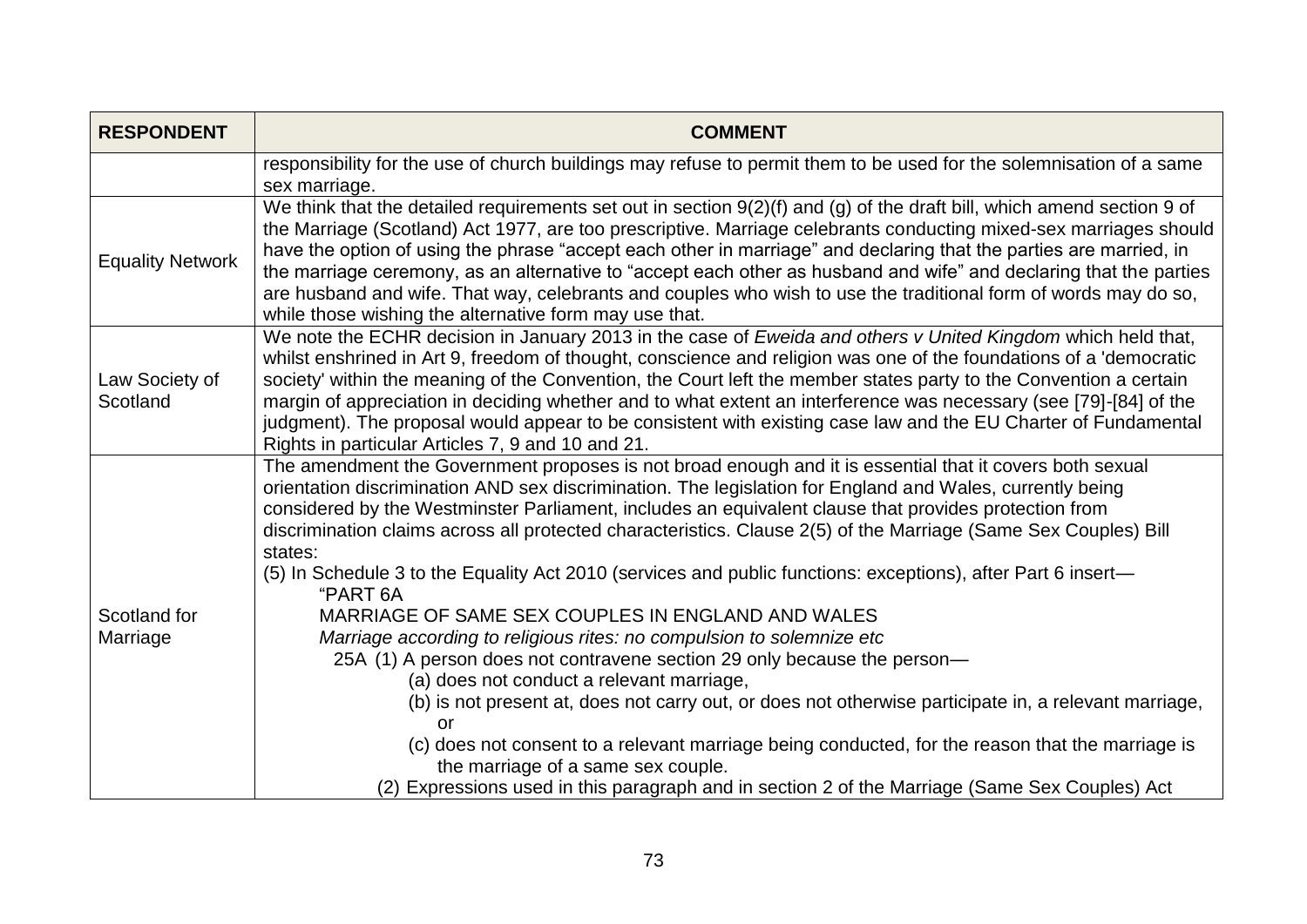| <b>RESPONDENT</b>                                   | <b>COMMENT</b>                                                                                                                                                                                                                                                                                                                                                                                                                                                                                                                                                                                                                                                                     |
|-----------------------------------------------------|------------------------------------------------------------------------------------------------------------------------------------------------------------------------------------------------------------------------------------------------------------------------------------------------------------------------------------------------------------------------------------------------------------------------------------------------------------------------------------------------------------------------------------------------------------------------------------------------------------------------------------------------------------------------------------|
|                                                     | 2013 have the same meanings in this paragraph as in that section.".                                                                                                                                                                                                                                                                                                                                                                                                                                                                                                                                                                                                                |
|                                                     | The approach taken at Westminster is clearly different from that being taken by the Scottish Government. The<br>Scottish Government risks providing less protection under Scottish law than the law south of the border would<br>provide. It must reconsider the amendment it is requesting, and ask the Westminster Government for an<br>amendment directly parallel to the above.                                                                                                                                                                                                                                                                                                |
| <b>Scottish Council</b><br>of Jewish<br>Communities | However, we would propose an amendment to section 25A (2) to read (proposed addition in italics): "Sub-<br>paragraph (1) permits a refusal relating to sexual orientation only if it is made because to solemnise the marriage<br>or, as the case may be, register the civil partnership would conflict with the approved celebrant's religious or<br>philosophical beliefs or those of the faith community to which the approved celebrant is affiliated."                                                                                                                                                                                                                        |
| <b>QUESTION 9</b>                                   |                                                                                                                                                                                                                                                                                                                                                                                                                                                                                                                                                                                                                                                                                    |
|                                                     | My comments here relate to clause 12 of the Bill which covers freedom of religion as well as expression.<br>I doubt that clause 12(c) achieves anything. I am not convinced there are rules of law outside the Convention that<br>guarantee such freedom. In the common law of Scotland, as of England, one's basic freedom is to do anything one<br>chooses to do unless the law restricts it, which includes saying what one wishes provided it is not defamatory,<br>obscene, a threat to public order or the like. It also covers assembling for lawful worship provided one does not<br>cause an obstruction or a nuisance, and following other harmless religious practices. |
| Individual                                          | Certainly there is sometimes a balance to be struck. If a Roman Catholic protester shouts at an inoffensive same-<br>sex married couple that their marriage is a fraud and that they are sodomites bound for Hell, just as there is a<br>balance to be struck if the couple respond that Roman Catholicism is an alien and bigoted superstition which<br>should never have been allowed in Scotland, either utterance has the potential, in the right circumstances, to cause<br>a breach of the peace, and respect for free expression can be weighed against the objects of public order law. But<br>the law can strike that balance without the aid of clause $12(1)(c)$ .      |
|                                                     | As for Convention rights, there is no question of restricting the rights themselves, since an Act of the Scottish<br>Parliament will be construed whenever possible as compatible with such rights (HRA 1998 s.3(1)) and will be struck<br>down insofar as it remains incompatible. In that respect there is no 'doubt' to avoid.                                                                                                                                                                                                                                                                                                                                                  |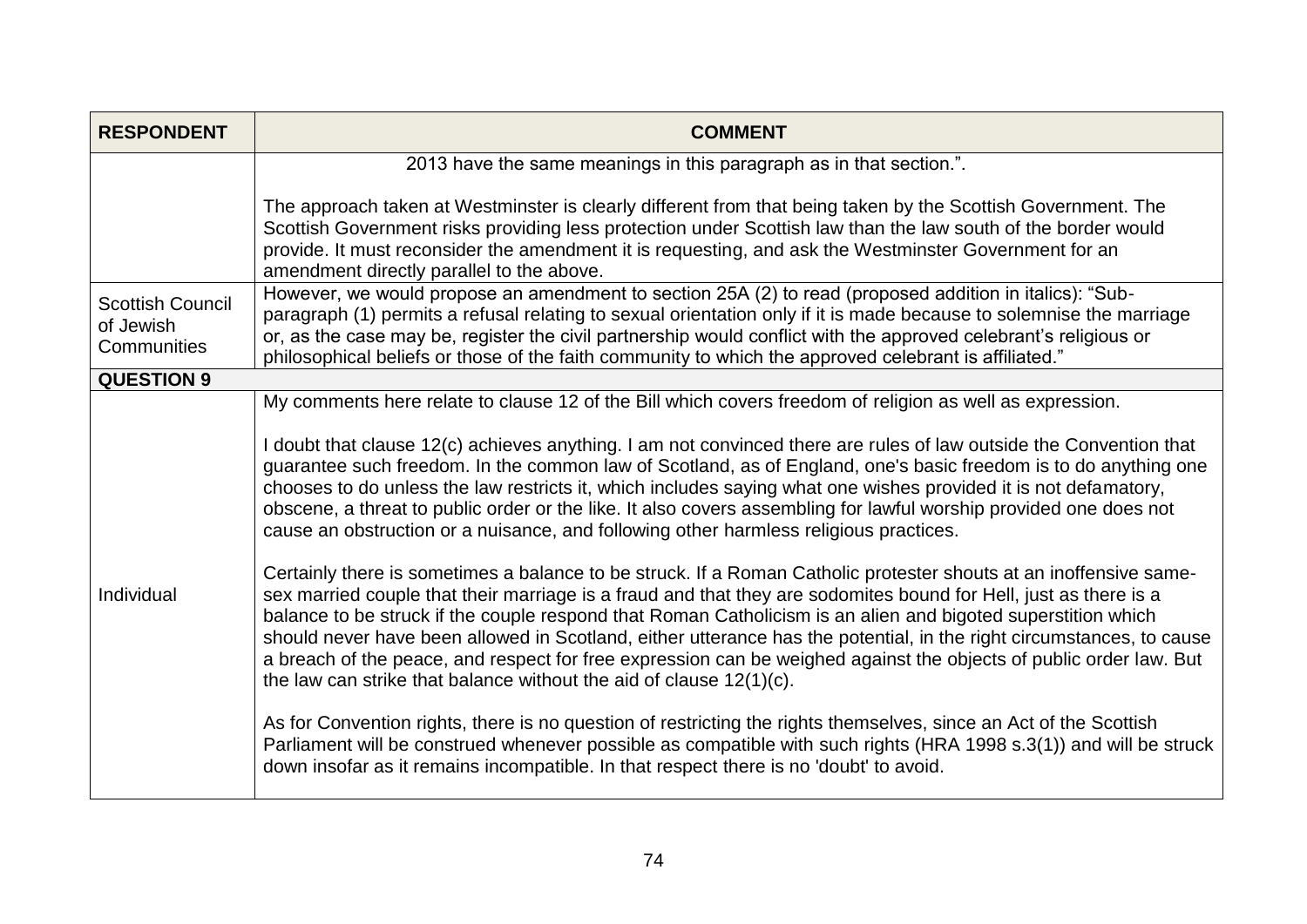| <b>RESPONDENT</b>                   | <b>COMMENT</b>                                                                                                                                                                                                                                                                                                                                                                                                                                                                                                                                                                                                                                                                                                                                                                                                                                                                                                                                                          |
|-------------------------------------|-------------------------------------------------------------------------------------------------------------------------------------------------------------------------------------------------------------------------------------------------------------------------------------------------------------------------------------------------------------------------------------------------------------------------------------------------------------------------------------------------------------------------------------------------------------------------------------------------------------------------------------------------------------------------------------------------------------------------------------------------------------------------------------------------------------------------------------------------------------------------------------------------------------------------------------------------------------------------|
|                                     | But the Convention rights to manifest religion and to free expression under Articles 9 and 10 are subject to<br>restrictions 'prescribed by law' and necessary (inter alia) to protect the rights of others. Those 'rights of others' may<br>themselves flow from the law. The Convention itself thus calls for a balance to be struck between the relevant right<br>and the provisions of national law. Convention jurisprudence already indicates how that balance is to be struck; but<br>weakening the effect of national legal provisions, for example by clauses 12(1)(a)-(b), inserted 'for the avoidance of<br>doubt', may seriously disturb that balance. If the provisions of the Bill on same-sex marriage are not allowed to<br>'affect the exercise' of Convention rights in any way, it could be argued that this requires their effect to be<br>disregarded altogether, or same-sex couples' rights and status to be treated as not 'prescribed by law'. |
|                                     | I should be happier to see clause 12 omitted, or at least carefully considered with my concerns in mind.                                                                                                                                                                                                                                                                                                                                                                                                                                                                                                                                                                                                                                                                                                                                                                                                                                                                |
|                                     | I have no problem with prosecutorial guidelines, provided the Lord Advocate remembers that same-sex couples<br>provoked by what they see as insults to their orientation and relationship may understandably reply with what their<br>critics see as insults to their religion. Both or neither could be subject to criminal sanctions, according to the<br>circumstances; but it can never be just to protect one type of utterance and not the other.                                                                                                                                                                                                                                                                                                                                                                                                                                                                                                                 |
|                                     | Insert subsection 10(4) Equality Act 2010: "For the avoidance of doubt the protected characteristic of religion or<br>belief include beliefs regarding the definition of marriage".                                                                                                                                                                                                                                                                                                                                                                                                                                                                                                                                                                                                                                                                                                                                                                                     |
| Catholic<br>Parliamentary<br>Office | Insert subsection 149(10) Equality Act 2010:<br>"Compliance with the duties in this section requires ensuring that a belief regarding the definition of marriage is<br>respected and that no person should suffer any detriment in respect of the holding or the reasonable expression of<br>such a belief".                                                                                                                                                                                                                                                                                                                                                                                                                                                                                                                                                                                                                                                            |
|                                     | Insert paragraph 25A at schedule 3 Equality Act 2010:<br>Same-sex marriage: Scotland<br>"(1) It is not a contravention of section 29, so far as relating to sex discrimination or sexual orientation<br>discrimination, for an approved celebrant to decline to marry a couple of the same sex.<br>(2) An approved celebrant who declines to marry a couple of the same sex has no duty to make alternative<br>arrangements by way of reasonable accommodation of any request to solemnise such a marriage.<br>(3) In sub-paragraph (1) and (2) "approved celebrant" has the meaning given in section 8(2)(a) of the Marriage                                                                                                                                                                                                                                                                                                                                           |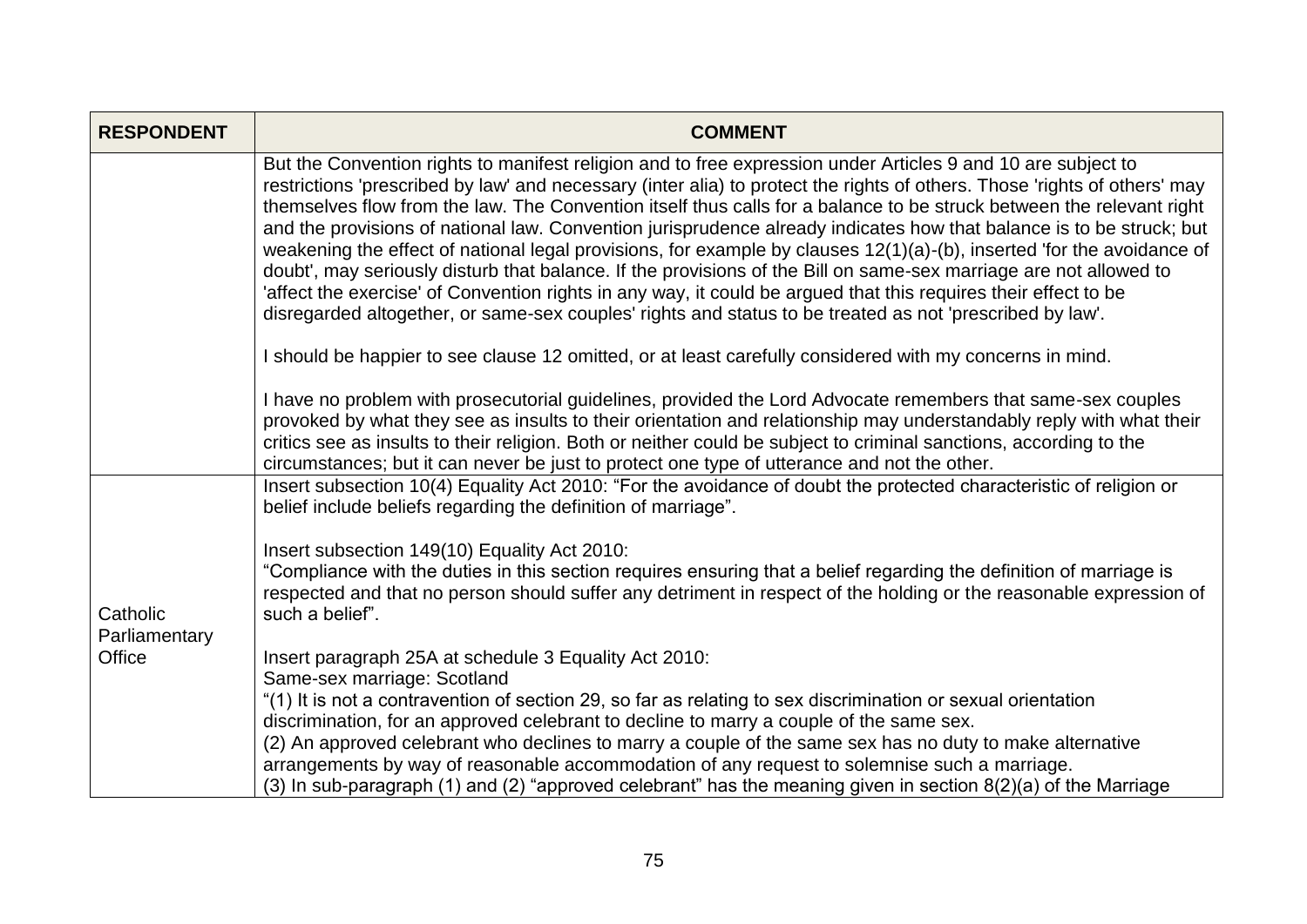| <b>RESPONDENT</b> | <b>COMMENT</b>                                                                                                                                                                                                                                                                               |
|-------------------|----------------------------------------------------------------------------------------------------------------------------------------------------------------------------------------------------------------------------------------------------------------------------------------------|
|                   | (Scotland) Act 1977 (persons who may solemnise marriage)."                                                                                                                                                                                                                                   |
|                   | Insert subsection 1(c) to section 35 Ethical Standards in Public Life (Scotland) Act 2000:<br>"the legitimacy and value in a pluralistic and tolerant society of the belief that marriage is the exclusive union of one<br>man and one woman".<br>So that section 35(1) reads as follows:    |
|                   | Councils' duties to children<br>(1) It is the duty of a council, in the performance of those of its functions which relate principally to children, to have<br>regard to-                                                                                                                    |
|                   | (a) the value of stable family life in a child's development;<br>(b) the need to ensure that the content of instruction provided in the performance of those functions is appropriate,<br>having regard to each child's age, understanding and stage of development; and                     |
|                   | (c) the legitimacy and value in a pluralistic and tolerant society of the belief that marriage is the exclusive union of<br>one man and one woman".                                                                                                                                          |
|                   | Insert subsection 2A to section 8 Charities and Trustees Investment (Scotland) Act 2005:<br>"For the purposes of subsection 2 the provision of benefits on the basis of same-sex or opposite-sex marriage is<br>not to be regarded as disbenefit".                                           |
|                   | Insert subsection 193(3) Equality Act 2010:<br>"For the purposes of subsection (2) the provision of benefits on the basis of same-sex or opposite-sex marriage<br>may be a legitimate aim if a person acts in pursuance of a religious purpose or vocation".                                 |
|                   | Insert subsection 2A into section 38 Criminal Justice and Licensing (Scotland) Act 2010:<br>"For the avoidance of doubt nothing in subsection 1 prohibits or restricts any expression in itself of a belief<br>regarding the definition of marriage as being between one man and one woman". |
|                   | Insert subsection 7 to section 1 Offensive Behaviour at Football and Threatening Communications (Scotland) Act<br>2012:                                                                                                                                                                      |
|                   | "For the avoidance of doubt nothing in subsection 1 prohibits or restricts any expression in itself of a belief                                                                                                                                                                              |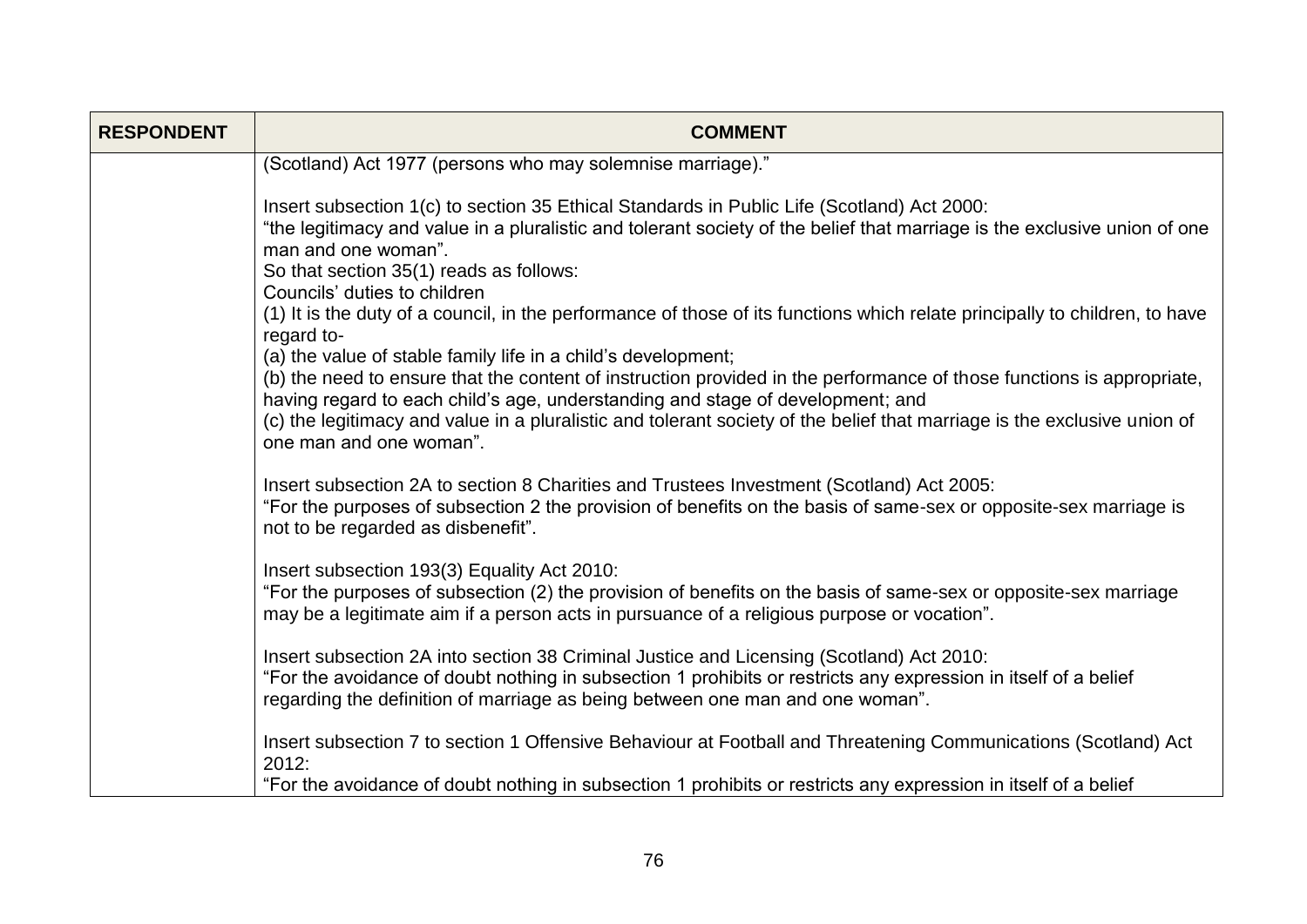| <b>RESPONDENT</b>        | <b>COMMENT</b>                                                                                                                                                                                                                                                                                                                                                                                                                                                                                                                                                                |
|--------------------------|-------------------------------------------------------------------------------------------------------------------------------------------------------------------------------------------------------------------------------------------------------------------------------------------------------------------------------------------------------------------------------------------------------------------------------------------------------------------------------------------------------------------------------------------------------------------------------|
|                          | regarding the definition of marriage as being between one man and one woman".                                                                                                                                                                                                                                                                                                                                                                                                                                                                                                 |
| Individual               | The wording of section 12 is heavily caveated - and I am concerned it could be interpreted in such a way as to<br>allow the legislation to affect the nature of these convention rights (in the manner covered by the convention) - as<br>section 12 only protects the "exercise" of these rights, not what the rights actually are. I am concerned that the<br>wording of s12 permits an interpretation that would in practice erode the rights of free speech and freedom of<br>religion.                                                                                   |
|                          | I suggest that much tighter wording is required to protect these fundamental human rights. I would drop "For the<br>avoidance of doubt", and would also drop some of the words in between; and refer to "Act" rather than "Part" as<br>these words, in my view unduly limit the protection of these rights (if they are not intended to limit protection of<br>these rights, they need not be there - if they are intended to limit the protection of these rights then it would have<br>been reasonable to explain the intention behind including them in the consultation). |
|                          | How about<br>"(1) Nothing in this Act affects the nature, extent, or exercise by any person of the following rights:-<br>$(a) - (c)$ as draft<br>$(2)$ as draft<br>(3) It is specifically provided that holding and expressing a traditional view of marriage as between one man and<br>one woman is not of itself considered to be homophobic or discriminatory<br>(4) This section 12 applies not only to religious celebrants but to all individuals of any faith or none                                                                                                  |
|                          | The Scottish Government must ensure that the Equality Act 2010 is amended to specifically include beliefs about<br>marriage under the protected characteristic of religion or belief so that such discrimination is unlawful:                                                                                                                                                                                                                                                                                                                                                 |
| Scotland for<br>Marriage | Insert subsection 10(4) Equality Act 2010:<br>"For the avoidance of doubt the protected characteristic of religion or belief include beliefs regarding the definition<br>of marriage".                                                                                                                                                                                                                                                                                                                                                                                        |
|                          | Public order law must also be amended to provide specific freedom of expression clauses for those expressing the<br>belief that marriage should only be between a man and a woman                                                                                                                                                                                                                                                                                                                                                                                             |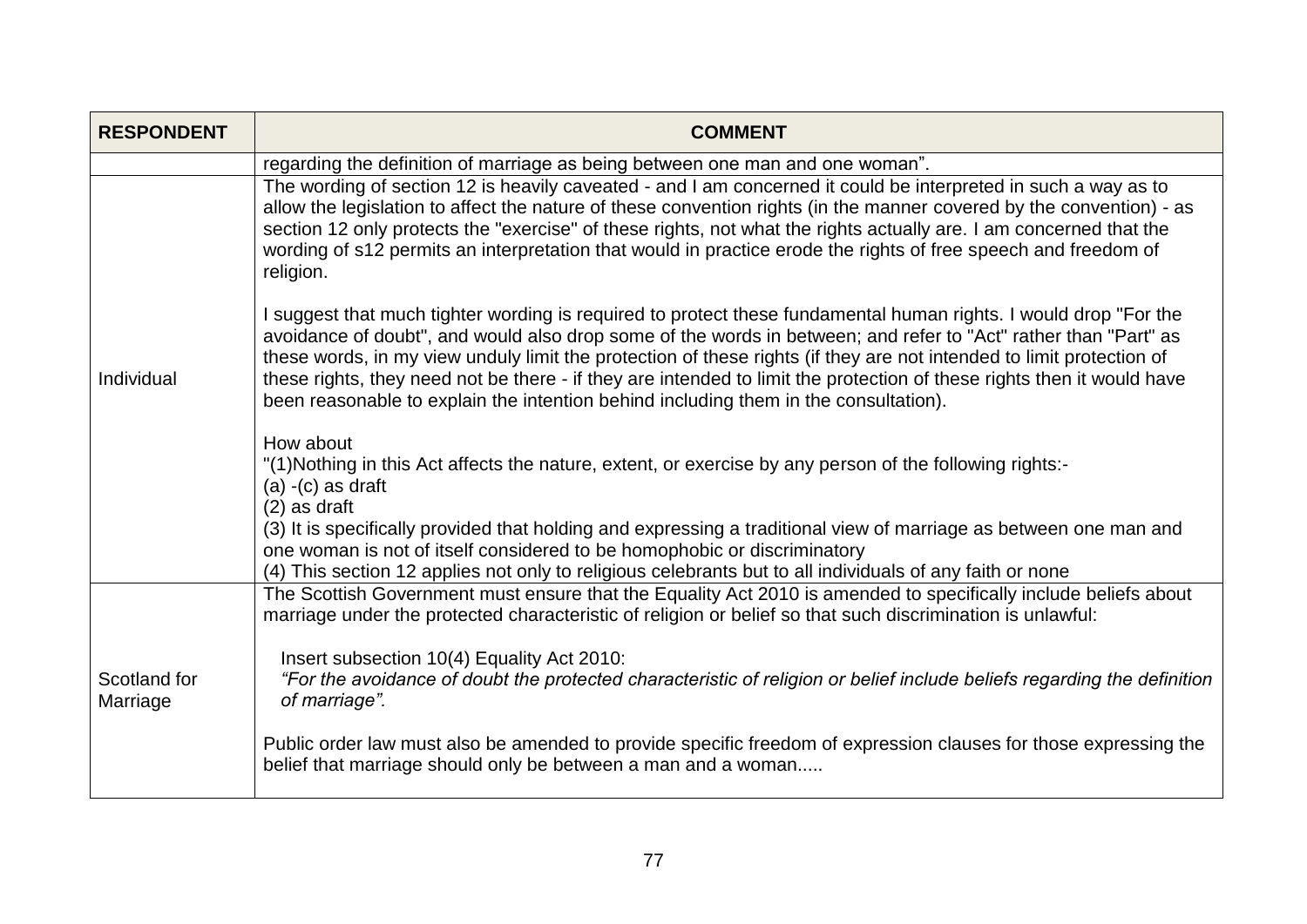| <b>RESPONDENT</b>            | <b>COMMENT</b>                                                                                                                                                                                                                                                                                                                                                                                                                                                                                             |
|------------------------------|------------------------------------------------------------------------------------------------------------------------------------------------------------------------------------------------------------------------------------------------------------------------------------------------------------------------------------------------------------------------------------------------------------------------------------------------------------------------------------------------------------|
|                              | In addition to the proposed section 12, specific amendments are needed to existing legislation, such as the<br>Offensive Behaviour at Football and Threatening Communications (Scotland) Act 2012 and the 'threatening or<br>abusive behaviour' offence under section 38 of the Criminal Justice and Licensing (Scotland) Act 2010: in<br>order to protect free speech and debate, free speech clauses should be included in public order legislation. We<br>suggest amendments along the following lines: |
|                              | Insert subsection 2A into section 38 Criminal Justice and Licensing (Scotland) Act 2010:                                                                                                                                                                                                                                                                                                                                                                                                                   |
|                              | "For the avoidance of doubt nothing in subsection 1 prohibits or restricts any expression in itself of a belief<br>regarding the definition of marriage as being between one man and one woman".                                                                                                                                                                                                                                                                                                           |
|                              | Insert subsection 7 to section 1 Offensive Behaviour at Football and Threatening Communications (Scotland) Act<br>2012:                                                                                                                                                                                                                                                                                                                                                                                    |
|                              | "For the avoidance of doubt nothing in subsection 1 prohibits or restricts any expression in itself of a belief<br>regarding the definition of marriage as being between one man and one woman".                                                                                                                                                                                                                                                                                                           |
| Zia-Ul-Quran<br><b>Trust</b> | the following statements should be clearly expressed in the Bill:<br>The belief in opposite sex marriage is necessary to comply with the religious doctrine of many religions and relate<br>to the strongly held religious convictions of a significant number of the religion's followers. The Government entirely<br>accepts that it is possible to be opposed to same sex marriage without being homophobic.                                                                                            |
|                              | The Government further accepts that freedom of speech means that it should remain fully possible to argue against<br>same sex marriage.                                                                                                                                                                                                                                                                                                                                                                    |
|                              | In any occasion where is doubt, similar statements should be introduced.                                                                                                                                                                                                                                                                                                                                                                                                                                   |
| <b>Question 10</b>           |                                                                                                                                                                                                                                                                                                                                                                                                                                                                                                            |
|                              | The Government must legislate on the above points, for example:                                                                                                                                                                                                                                                                                                                                                                                                                                            |
| Scotland for<br>Marriage     | Insert section 9A Education (Scotland) Act 1980:                                                                                                                                                                                                                                                                                                                                                                                                                                                           |
|                              | "Any pupil in a school to which section 9 applies may be withdrawn by his or her parents from any instruction where                                                                                                                                                                                                                                                                                                                                                                                        |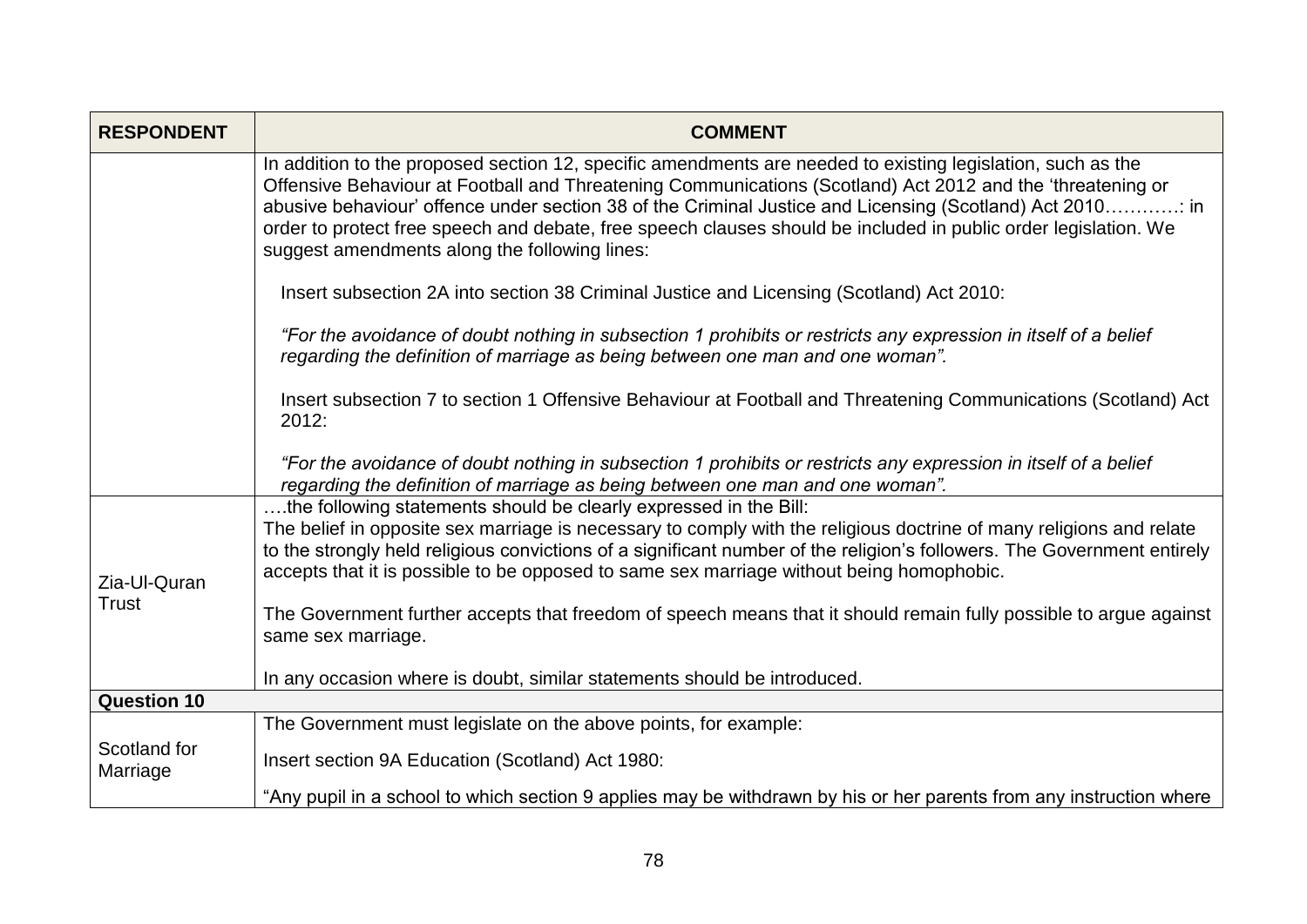| <b>RESPONDENT</b>       | <b>COMMENT</b>                                                                                                                                                                                                                                                                                                                             |
|-------------------------|--------------------------------------------------------------------------------------------------------------------------------------------------------------------------------------------------------------------------------------------------------------------------------------------------------------------------------------------|
|                         | the notion of same-sex marriage is presented; and no pupil shall in any such school be placed at any disadvantage<br>with respect to the instruction given therein by reason of his or her parents' opposition to same-sex marriage, or by<br>reason of his or her being withdrawn from any instruction where such a notion is presented". |
|                         | Insert subsection 1(c) to section 35 Ethical Standards in Public Life (Scotland) Act 2000:                                                                                                                                                                                                                                                 |
|                         | "the legitimacy and value in a pluralistic and tolerant society of the belief that marriage is the exclusive union of one<br>man and one woman".                                                                                                                                                                                           |
|                         | So that section 35(1) reads as follows:                                                                                                                                                                                                                                                                                                    |
|                         | Councils' duties to children                                                                                                                                                                                                                                                                                                               |
|                         | (1) It is the duty of a council, in the performance of those of its functions which relate principally to children, to have<br>regard to-                                                                                                                                                                                                  |
|                         | (a) the value of stable family life in a child's development;                                                                                                                                                                                                                                                                              |
|                         | (b) the need to ensure that the content of instruction provided in the performance of those functions is appropriate,<br>having regard to each child's age, understanding and stage of development; and                                                                                                                                    |
|                         | (c) the legitimacy and value in a pluralistic and tolerant society of the belief that marriage is the exclusive union of<br>one man and one woman".                                                                                                                                                                                        |
|                         | Insert section 56A Standards in Scotland's Schools etc Act 2000:                                                                                                                                                                                                                                                                           |
|                         | "The Scottish Ministers must, in exercising their discretion under section 56, ensure that any guidance issued<br>respects and gives proper regard to the validity of an exclusive belief in opposite-sex marriage".                                                                                                                       |
| Catholic                | Thus, we propose the following amendments to existing legislation:                                                                                                                                                                                                                                                                         |
| Education<br>Commission | 1. The Education (Scotland) Act 1980 is amended as follows:                                                                                                                                                                                                                                                                                |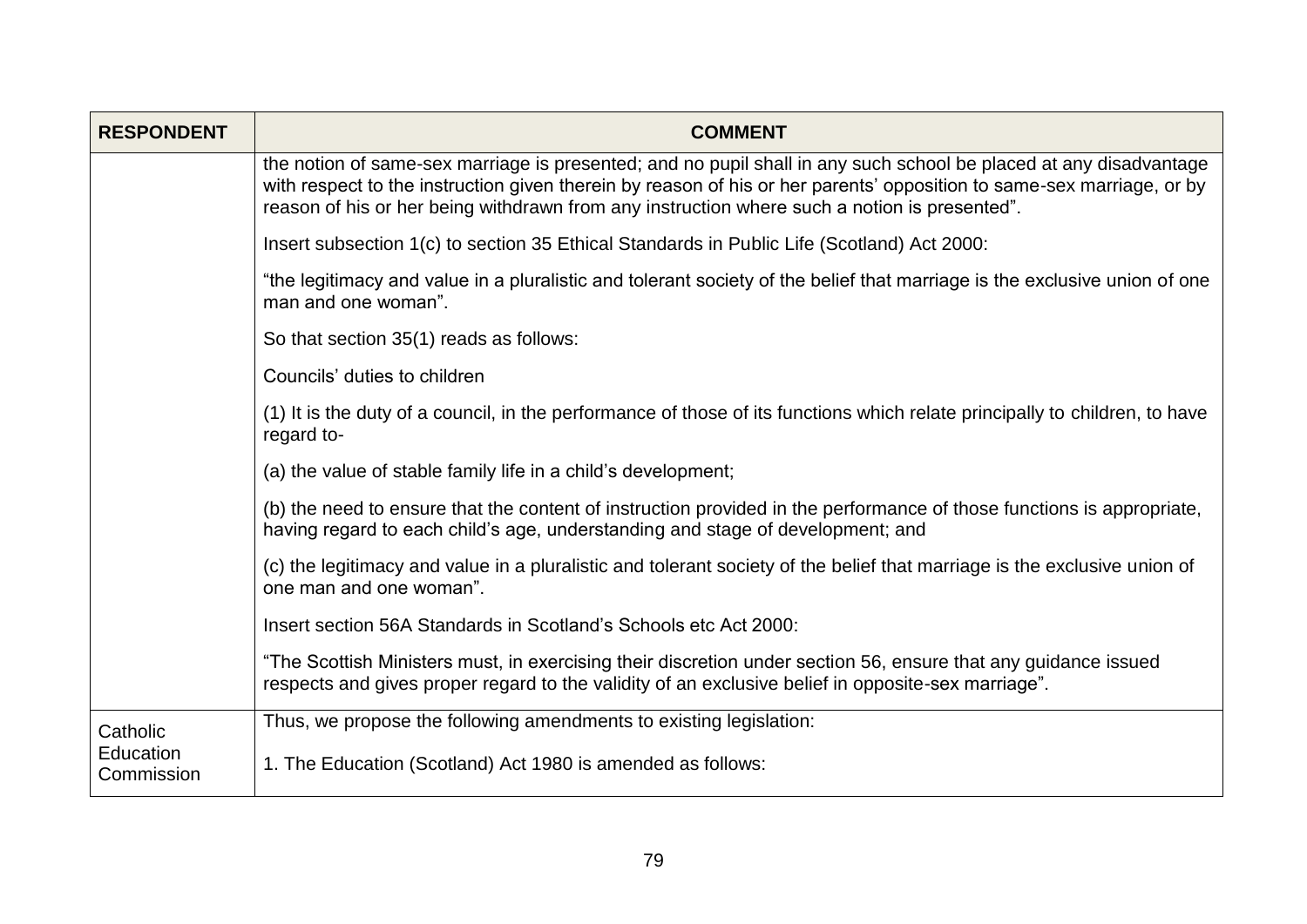| <b>RESPONDENT</b>       | <b>COMMENT</b>                                                                                                                                                                                                                                                                                                                                                                                                                                                                                                                                                                                                                                                                                                                                                                                                                                                                          |
|-------------------------|-----------------------------------------------------------------------------------------------------------------------------------------------------------------------------------------------------------------------------------------------------------------------------------------------------------------------------------------------------------------------------------------------------------------------------------------------------------------------------------------------------------------------------------------------------------------------------------------------------------------------------------------------------------------------------------------------------------------------------------------------------------------------------------------------------------------------------------------------------------------------------------------|
|                         | Section 21 (Management of denominational schools):                                                                                                                                                                                                                                                                                                                                                                                                                                                                                                                                                                                                                                                                                                                                                                                                                                      |
|                         | 1.1 in sub-section (2), after "Subject to subsections (2A)" insert:<br>", (2AA)"                                                                                                                                                                                                                                                                                                                                                                                                                                                                                                                                                                                                                                                                                                                                                                                                        |
|                         | 1.2 after sub-section (2), insert:<br>"(2AA) The faith aspects of the curriculum shall be determined by representatives of the church or<br>denominational body in whose interest the school has been conducted."                                                                                                                                                                                                                                                                                                                                                                                                                                                                                                                                                                                                                                                                       |
|                         | The Standards in Scotland's Schools etc. Act 2000 is amended as follows:<br>After Section 56 (Guidance to education authorities as to manner of conducting sex education) insert:<br>"Section 56A For the purposes of Section 56, no school shall be under any duty as a result of guidance<br>issued, to promote or endorse an understanding of the nature of marriage that is contrary to the character<br>and designation of the school or the church or denominational body in whose interest the school has been<br>conducted."                                                                                                                                                                                                                                                                                                                                                    |
| Faculty of<br>Advocates | Sex education is governed by the Standards in Scotland's Schools etc. Act 2000, section 56, which simply provides<br>for guidance, to which education authorities should have regard. Parents have no statutory right to withdraw<br>children from sex education. Withdrawal is permitted by guidance applying from time to time, and which is variable<br>without the intervention of the Scottish Parliament. Parents may have limited rights to object, in terms of the<br>European Convention on Human Rights, Protocol 1, article 2, if teaching is contrary to their religious and<br>philosophical convictions but if knowledge is being conveyed objectively and without an aim of indoctrination, then it<br>is not likely that such a claim would be sustained by the European Court of Human Rights (see Kjeldsen, Busk<br>Madsen and Pedersen v Denmark (1976) 1 EHRR 711). |
| <b>Question 11</b>      |                                                                                                                                                                                                                                                                                                                                                                                                                                                                                                                                                                                                                                                                                                                                                                                                                                                                                         |
| Individual              | Re private documents, the Scottish Government does not appear to have considered the situation where a pre-<br>existing document refers to a person's spouse or civil partner. If a Will or Trust Deed refers to "my son and his<br>spouse or civil partner", it seems obvious that the granter would have included a same-sex spouse had this been a<br>possibility at the time. But under the proposal, he would not be included: he is neither a "spouse" in the traditional<br>sense, nor a "civil partner".                                                                                                                                                                                                                                                                                                                                                                        |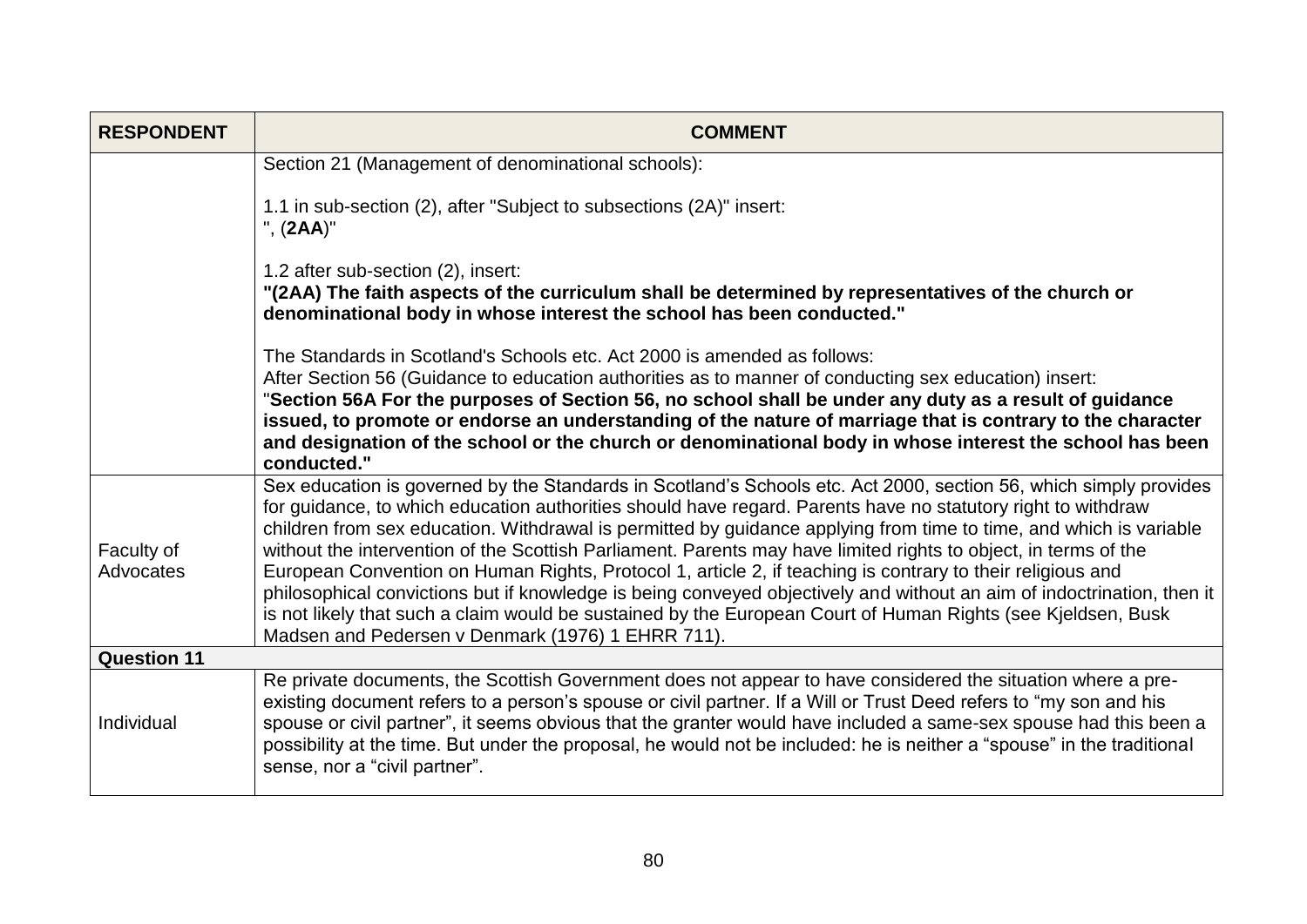| <b>RESPONDENT</b>       | <b>COMMENT</b>                                                                                                                                                                                                                                                                                                                                                                                                                                                                                                                      |
|-------------------------|-------------------------------------------------------------------------------------------------------------------------------------------------------------------------------------------------------------------------------------------------------------------------------------------------------------------------------------------------------------------------------------------------------------------------------------------------------------------------------------------------------------------------------------|
|                         | One solution would be to enact that "civil partner" in pre-existing documents includes a same-sex spouse.                                                                                                                                                                                                                                                                                                                                                                                                                           |
|                         | I also submit that any legislation about how private documents are interpreted should be qualified with "Unless the<br>context requires otherwise".                                                                                                                                                                                                                                                                                                                                                                                 |
| Faculty of<br>Advocates | We consider that the implementation of the proposals for same sex marriage would raise a significant issue in<br>relation to the definition of "cohabitant" for the purposes of the statutory scheme for financial provision for<br>cohabitants in terms of sections 25 to 29 of the Family Law (Scotland) Act 2006.                                                                                                                                                                                                                |
|                         | Section 25(1) of that Act provides that "cohabitant" means either member of a couple consisting of:<br>(a) a man and a woman who are (or were) living together as if they were husband and wife; or<br>(b) two persons of the same sex who are (or were) living together as if they were civil partners"                                                                                                                                                                                                                            |
|                         | The draft bill makes no consequential amendments to this provision. Without such consequential amendment the<br>test for who qualified as a cohabitant would then be clearly different for opposite sex and same sex couples.                                                                                                                                                                                                                                                                                                       |
|                         | Subject to the conclusion that the Scottish Government reaches as to the definition of marriage, consideration<br>should be given as to whether the 2006 Act requires to be amended to:                                                                                                                                                                                                                                                                                                                                             |
|                         | (1) redefine a same sex cohabiting couple as "if they were married" (that is same sex cohabitants should no longer<br>be defined in terms of having a relationship akin to civil partners)                                                                                                                                                                                                                                                                                                                                          |
|                         | (2) extend the definition to include a same sex cohabiting couple as "if they were married" (that is to include both<br>types of arrangement as being capable of constituting cohabitation for the purposes of the 2006 Act)                                                                                                                                                                                                                                                                                                        |
|                         | Both options have potential problems. Option (1) may require a qualitative distinction to be drawn between different<br>types of same sex cohabitant arrangements. Option (2) may also require such a distinction should be drawn and<br>may suggest discrimination between same sex couples who chose to live together (without any requirement of a<br>sexual relationship which is implicit in the concept of marriage) and opposite sex couples who do not have the<br>option of entering into a civil partnership arrangement. |
|                         | This is a particular difficulty that illustrates our general point about the complexity and potential for confusion in                                                                                                                                                                                                                                                                                                                                                                                                              |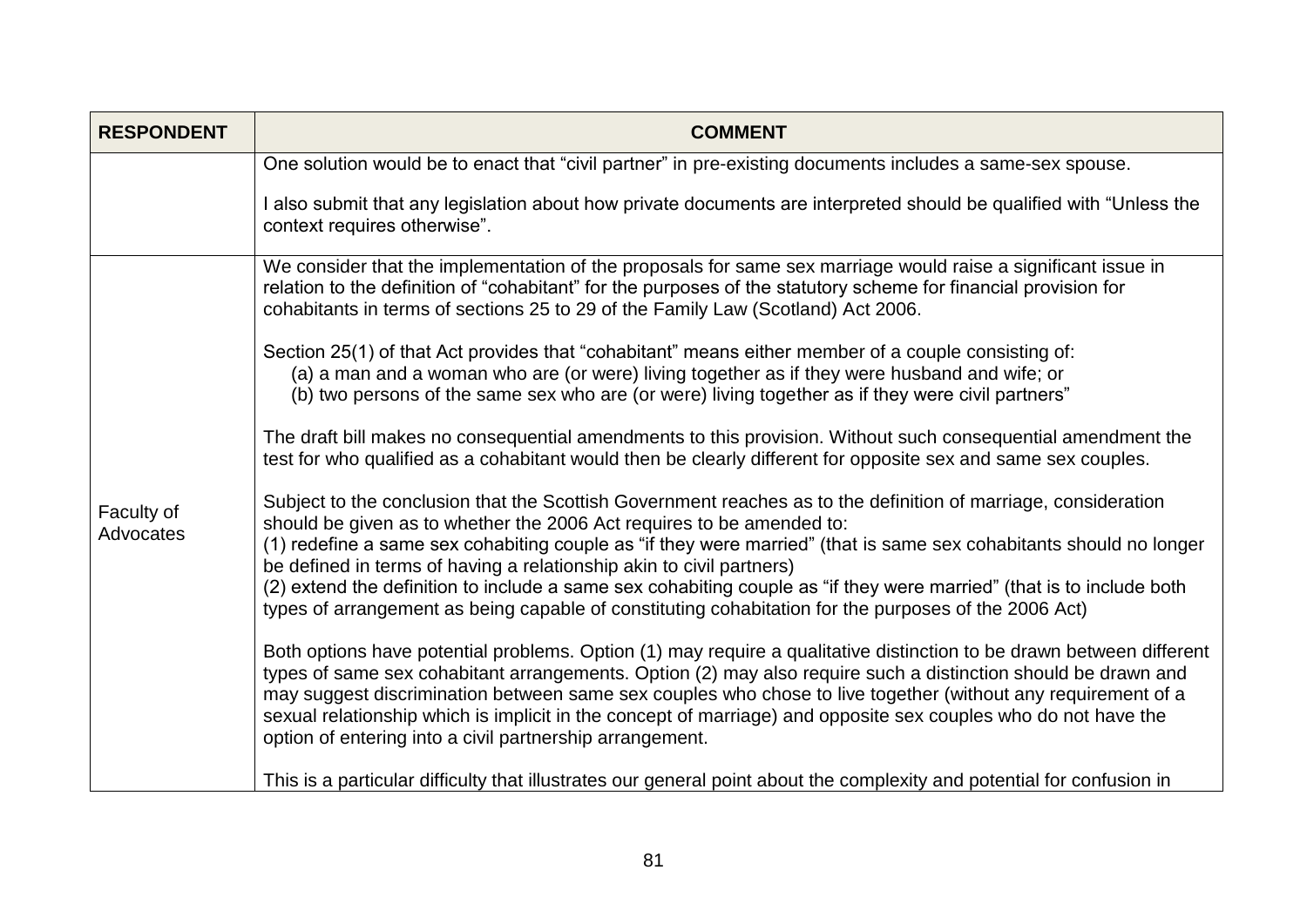| <b>RESPONDENT</b>        | <b>COMMENT</b>                                                                                                                                                                                                                                                                                                                                                                                                                                                                                                                                                                                                                                                                                                                                                                                                        |
|--------------------------|-----------------------------------------------------------------------------------------------------------------------------------------------------------------------------------------------------------------------------------------------------------------------------------------------------------------------------------------------------------------------------------------------------------------------------------------------------------------------------------------------------------------------------------------------------------------------------------------------------------------------------------------------------------------------------------------------------------------------------------------------------------------------------------------------------------------------|
|                          | relation to status were the Bill to become law.                                                                                                                                                                                                                                                                                                                                                                                                                                                                                                                                                                                                                                                                                                                                                                       |
|                          | The following amendments would go some way to backing up the ministerial assurances:                                                                                                                                                                                                                                                                                                                                                                                                                                                                                                                                                                                                                                                                                                                                  |
|                          | Insert subsection 2A to section 8 Charities and Trustees Investment (Scotland) Act 2005:                                                                                                                                                                                                                                                                                                                                                                                                                                                                                                                                                                                                                                                                                                                              |
|                          | "For the purposes of subsection 2 the provision of benefits on the basis of same-sex or opposite-sex marriage is<br>not to be regarded as disbenefit".                                                                                                                                                                                                                                                                                                                                                                                                                                                                                                                                                                                                                                                                |
|                          | Insert subsection 193(3) Equality Act 2010:                                                                                                                                                                                                                                                                                                                                                                                                                                                                                                                                                                                                                                                                                                                                                                           |
| Scotland for<br>Marriage | "For the purposes of subsection (2) the provision of benefits on the basis of same-sex or opposite-sex marriage<br>may be a legitimate aim if a person acts in pursuance of a religious purpose or vocation".                                                                                                                                                                                                                                                                                                                                                                                                                                                                                                                                                                                                         |
|                          | The Public Sector Equality Duty (PSED) is a powerful part of the Equality Act 2010. It puts local authorities under a<br>duty to eliminate discrimination, advance equality of opportunity and foster good relations. Local authorities must be<br>mindful of this duty in everything they do. A problem could arise where a church that holds traditional views on<br>marriage (and therefore refuses to have same-sex marriages) seeks to hire a publicly owned facility such as a<br>community centre. The local authority could consider that such a church is 'homophobic' and allowing such a<br>church to use its premises would conflict with its responsibilities under the PSED. The Equality Act should be<br>amended to stop this happening. An amendment along the following lines should be considered: |
|                          | Insert subsection 149(10) Equality Act 2010:                                                                                                                                                                                                                                                                                                                                                                                                                                                                                                                                                                                                                                                                                                                                                                          |
|                          | "Compliance with the duties in this section requires ensuring that a belief regarding the definition of marriage is<br>respected and that no person should suffer any detriment in respect of the holding or the reasonable expression of<br>such a belief".                                                                                                                                                                                                                                                                                                                                                                                                                                                                                                                                                          |
| <b>QUESTION 12</b>       |                                                                                                                                                                                                                                                                                                                                                                                                                                                                                                                                                                                                                                                                                                                                                                                                                       |
| Individual               | "There are various legislative provisions in which it should be made clear that references to marriage or spouse DO<br>extend to same-sex marriage, in case the context suggests otherwise.                                                                                                                                                                                                                                                                                                                                                                                                                                                                                                                                                                                                                           |
|                          | I recall that the Forced Marriages etc (Protection and Jurisdiction) (Scotland) Act 2011 contains a power to extend                                                                                                                                                                                                                                                                                                                                                                                                                                                                                                                                                                                                                                                                                                   |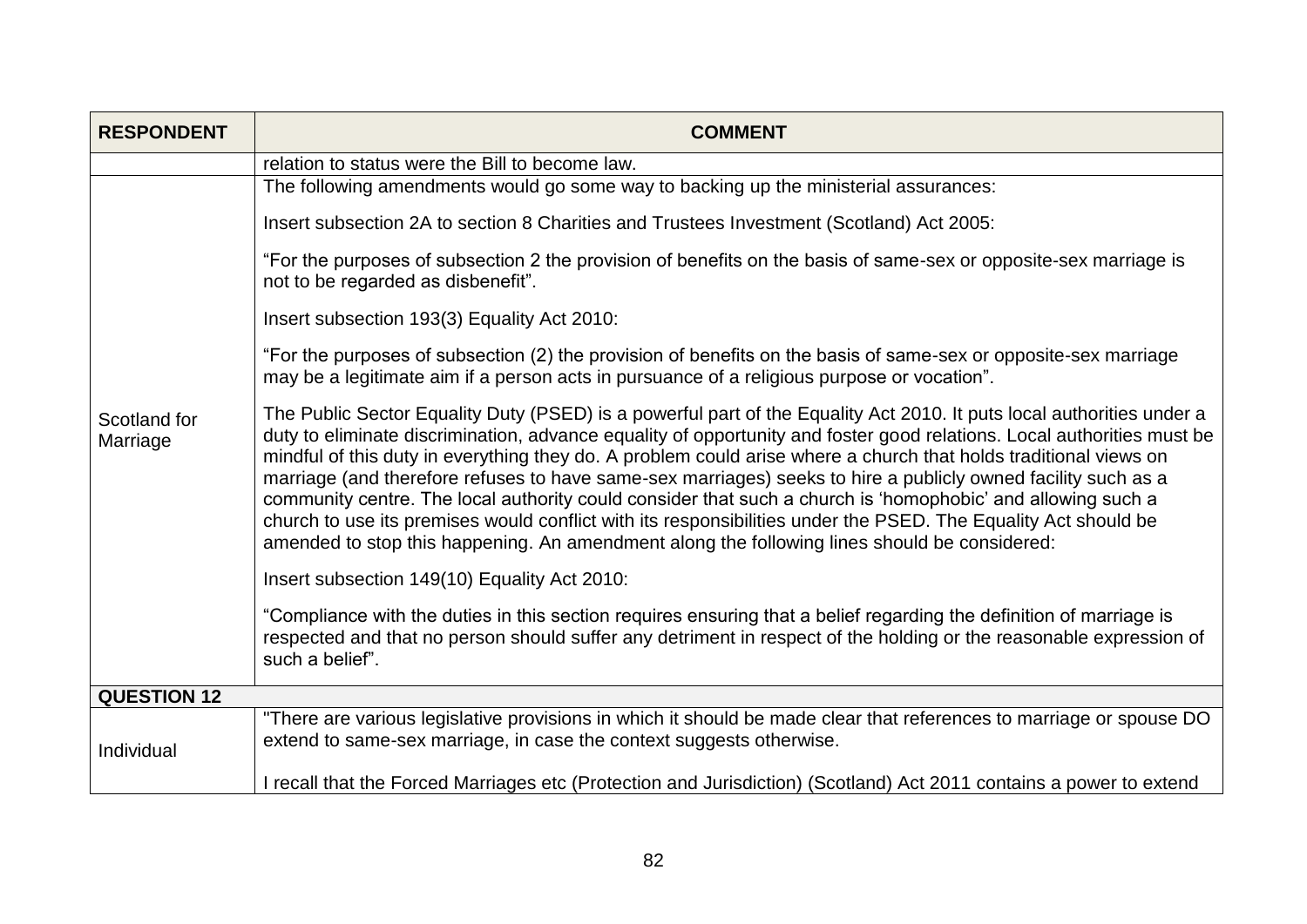| <b>RESPONDENT</b> | <b>COMMENT</b>                                                                                                                                                                                                                                                                                                                                                                                                                                                                                                                                                                                                                                                                                                                                                                                                                                                                                                                                                                                                                                                                                                                              |
|-------------------|---------------------------------------------------------------------------------------------------------------------------------------------------------------------------------------------------------------------------------------------------------------------------------------------------------------------------------------------------------------------------------------------------------------------------------------------------------------------------------------------------------------------------------------------------------------------------------------------------------------------------------------------------------------------------------------------------------------------------------------------------------------------------------------------------------------------------------------------------------------------------------------------------------------------------------------------------------------------------------------------------------------------------------------------------------------------------------------------------------------------------------------------|
|                   | the rules contained therein to civil partnership (a slightly odd provision, somewhat inconsistent with the<br>amendments that Act made to s. 67 of the Children's Hearings (Scotland) Act 2011). If the thinking behind NOT<br>immediately applying the Forced Marriages legislation to civil partnerships is that families will not force their young<br>members into civil partnerships (which are always same-sex) then the same thinking might apply to same-sex<br>marriages. I do not advocate making an exception but bring it the Government's attention for consideration.                                                                                                                                                                                                                                                                                                                                                                                                                                                                                                                                                         |
|                   | Also, there is an oddity in the Succession (Scotland) Act 1964 which treats marriages differently from civil<br>partnerships, in relation to adopted children. With adoptions by married couples (or as s. 24(1)(a) of the 1964 Act<br>says, ""two spouses""), the child is treated as a brother or sister of the whole blood; but in any other case as a<br>brother or sister of the half blood. This ought to have been amended by the Adoption and Children (Scotland) Act<br>2007 to include at least civil partners because there is no reason to treat the adopted child differently depending<br>upon which type of ""relevant couple"" adopts the child. The Marriage and Civil Partnership Bill provides an<br>opportunity to make the appropriate amendment to include all ""relevant couples"" - or at least, if the policy of the<br>law is to distinguish between registered and unregistered relationships, to include civil partners. The draft section<br>4(1) of the Bill probably means that same-sex married couples will be covered by s. 24 of the 1964 Act, but it still<br>leaves civil partners out of the picture. |
|                   | Relationships of affinity sometimes appear in statute and it might be a useful addition to the Bill to specify that<br>relationships traced through marriage include relationships traced through marriages between same-sex couples.<br>An example is s. 15(2) of the Adoption and Children (Scotland) Act 2007, which talks about adoption by ""step-<br>parents"" and ""relatives"": the former is undefined and the latter is defined in s. 119.                                                                                                                                                                                                                                                                                                                                                                                                                                                                                                                                                                                                                                                                                        |
|                   | Another oddity that might usefully be cleared up in this bill is section 9(1)(c) of the Family Law (Scotland) Act 1985,<br>as amended by the Human Fertilisation and Embryology Act 2008, which allows claims under s. 9(1)(c) in respect<br>of a child of whom both parties are parents by virtue of sections 33 and 42 of the 2008 Act. This is an ill worded<br>amendment and should read section 33 OR section 42, for otherwise marriage partners are treated more<br>favourably (or worse, depending on whose side you are on) than civil partners - because they don't have to prove<br>acceptance of the child as a child of the family.                                                                                                                                                                                                                                                                                                                                                                                                                                                                                            |
|                   | The 2008 Act will require some thought to ensure it is amended appropriately because it is presently based on the                                                                                                                                                                                                                                                                                                                                                                                                                                                                                                                                                                                                                                                                                                                                                                                                                                                                                                                                                                                                                           |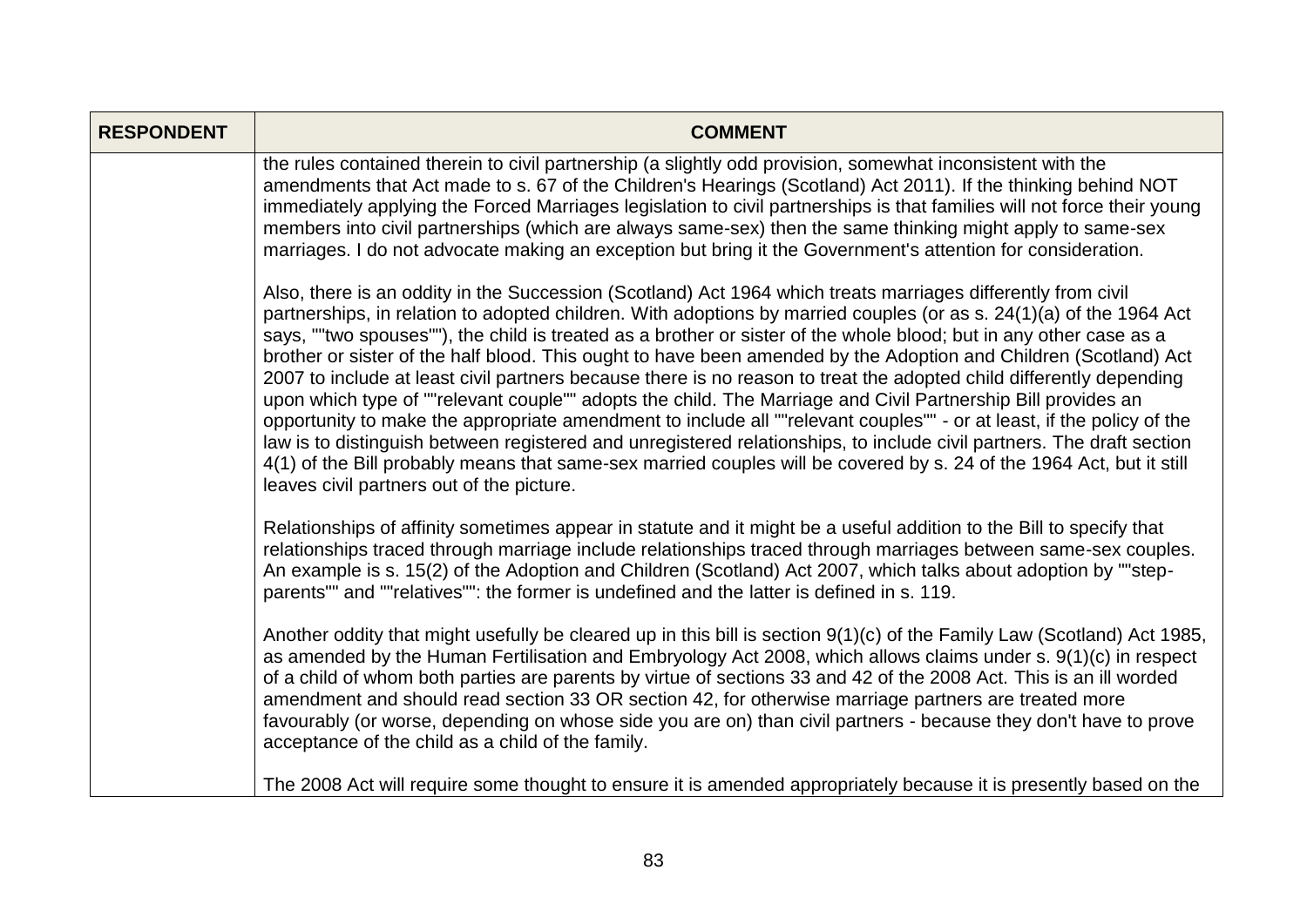| <b>RESPONDENT</b>                                   | <b>COMMENT</b>                                                                                                                                                                                                                                                                                                                                                                                                                                                                                                                                                                                                                                                                                                                                                                                                                                                                                                                                                                        |
|-----------------------------------------------------|---------------------------------------------------------------------------------------------------------------------------------------------------------------------------------------------------------------------------------------------------------------------------------------------------------------------------------------------------------------------------------------------------------------------------------------------------------------------------------------------------------------------------------------------------------------------------------------------------------------------------------------------------------------------------------------------------------------------------------------------------------------------------------------------------------------------------------------------------------------------------------------------------------------------------------------------------------------------------------------|
|                                                     | assumption that marriage is between an opposite sex couple. This is, of course, a reserved matter, but London did<br>not deal with the Scottish provisions in 2008 as well as they dealt with the English provisions."                                                                                                                                                                                                                                                                                                                                                                                                                                                                                                                                                                                                                                                                                                                                                                |
| <b>Scottish Council</b><br>of Jewish<br>Communities | Section 15 of the Family Law (Scotland) Act 2006 inserted a new clause 3A into the Divorce (Scotland) Act 1976,<br>relating to religious divorce. This provision, which was requested by the Jewish Community, comes into effect<br>when:                                                                                                                                                                                                                                                                                                                                                                                                                                                                                                                                                                                                                                                                                                                                             |
|                                                     | (2)(a) the applicant is prevented from entering into a religious marriage by virtue of a requirement of the religion of<br>that marriage;<br>and                                                                                                                                                                                                                                                                                                                                                                                                                                                                                                                                                                                                                                                                                                                                                                                                                                      |
|                                                     | (2)(b) the other party can act so as to remove, or enable or contribute to the removal of, the impediment which<br>prevents that marriage.                                                                                                                                                                                                                                                                                                                                                                                                                                                                                                                                                                                                                                                                                                                                                                                                                                            |
|                                                     | Since the Orthodox Jewish Community will not under any circumstances, carry out same sex marriages, and since<br>Liberal and Reform authorities do not require the consent of both parties in order to issue a religious divorce, this<br>legislation does not require to be extended to same sex marriages.                                                                                                                                                                                                                                                                                                                                                                                                                                                                                                                                                                                                                                                                          |
| <b>Question 13</b>                                  |                                                                                                                                                                                                                                                                                                                                                                                                                                                                                                                                                                                                                                                                                                                                                                                                                                                                                                                                                                                       |
| Individual                                          | I take the point that adultery will applied equally to married couples whether they are same-sex or opposite-sex but<br>of course it may be assumed that where a spouse in a marriage of the same-sex variety is unfaithful she or he is<br>likely to be so with a person of the same-sex and therefore adultery would not be established. I think the difficulty<br>relates to s2(2) of the Divorce (Sc) Act 1976 where spouses are allowed up to three month resumption of<br>cohabitation without losing the opportunity of a divorce based on adultery. That opportunity to attempt reconciliation<br>is denied to those seeking a divorce on the basis of unreasonable behaviour which is unfair. It is also unfair that<br>adultery, and the opportunity to reconcile is unavailable to spouses at the moment where the sexual activity does<br>not include sexual intercourse. The answer would be to abolish adultery as a fact which establishes irretrievable<br>breakdown. |
| Faculty of<br>Advocates                             | There is no statutory definition of adultery in the Divorce (Scotland) Act 1976, and if this were to apply to same sex<br>marriages by virtue of clauses 4 and 5 of the proposed Bill, a definition would be necessary to clarify that it is<br>restricted to heterosexual adultery.                                                                                                                                                                                                                                                                                                                                                                                                                                                                                                                                                                                                                                                                                                  |
|                                                     | This again raises the question of how the Scottish Government concludes to define marriage. If, for example, the<br>Scottish Government concludes not to include an exclusive sexual relationship between spouses in the definition of                                                                                                                                                                                                                                                                                                                                                                                                                                                                                                                                                                                                                                                                                                                                                |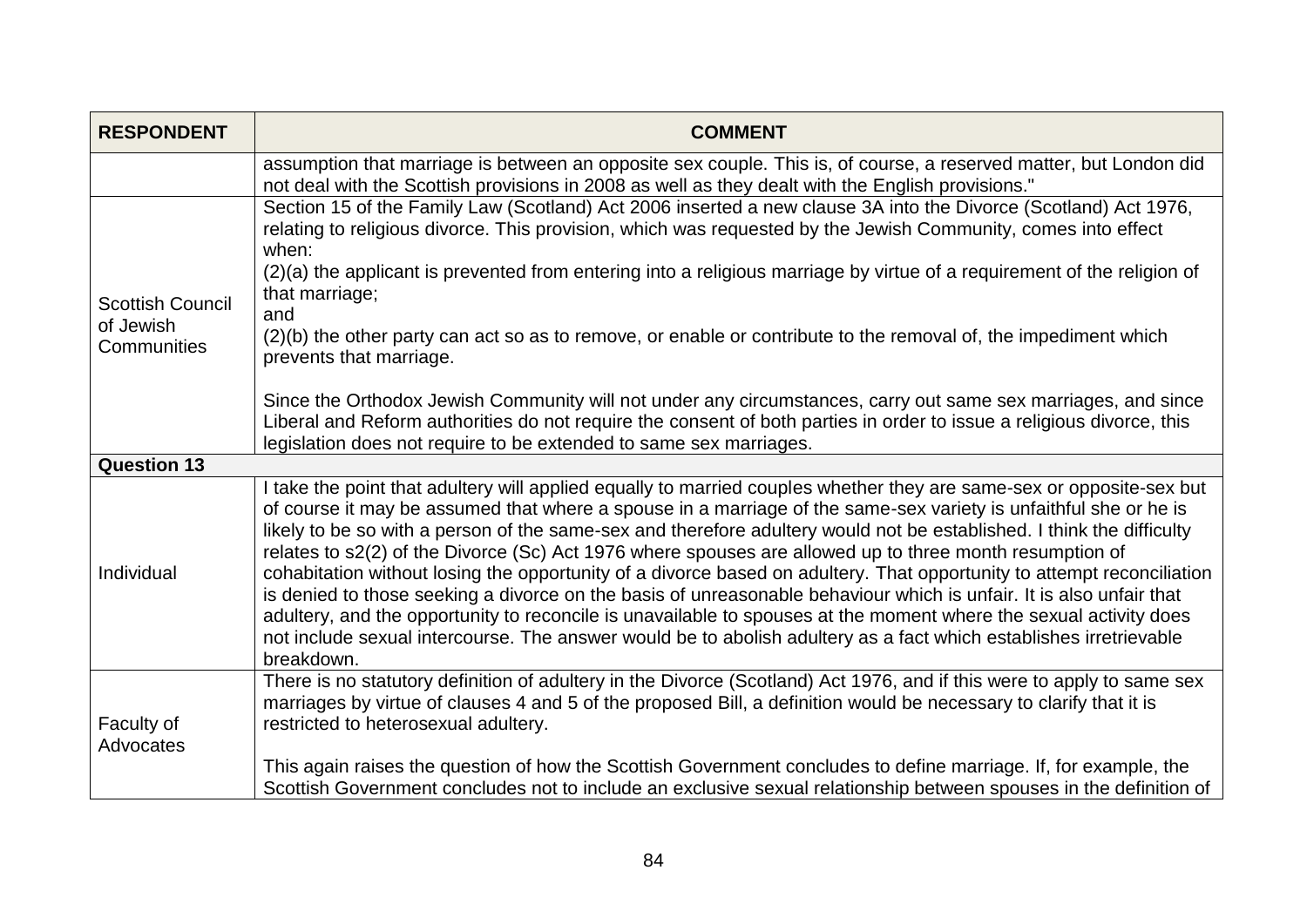| <b>RESPONDENT</b>              | <b>COMMENT</b>                                                                                                                                                                                                                                                                                                                                                                                                                                                                                                                                                                                         |
|--------------------------------|--------------------------------------------------------------------------------------------------------------------------------------------------------------------------------------------------------------------------------------------------------------------------------------------------------------------------------------------------------------------------------------------------------------------------------------------------------------------------------------------------------------------------------------------------------------------------------------------------------|
|                                | marriage, simplicity would suggest that "adultery" is simply removed as a ground for divorce, and all married<br>couples rely on any sexual impropriety of their spouse as behaviour meaning they cannot reasonably be expected<br>to continue to cohabit.                                                                                                                                                                                                                                                                                                                                             |
| <b>Question 14</b>             |                                                                                                                                                                                                                                                                                                                                                                                                                                                                                                                                                                                                        |
| Faculty of<br><b>Advocates</b> | It would be preferable to address the issue of whether impotency renders marriage voidable, in terms of the<br>recommendations of the Scottish Law Commission, rather than to impose a different rule for same sex couples.<br>Declarator of nullity is not required to protect the financial circumstances of spouses as financial provision is<br>available on divorce in terms of the Family Law (Scotland) Act 1985.                                                                                                                                                                               |
| <b>Question 15</b>             |                                                                                                                                                                                                                                                                                                                                                                                                                                                                                                                                                                                                        |
| <b>Equality Network</b>        | Survivors' Pensions: There is a further problem for married couples where one spouse obtains gender recognition,<br>turning the marriage from a mixed-sex one into a same-sex one. In such a case, application of the 2005 or 1988<br>rule would mean that one spouse (the original wife) would lose a large part of their survivor's pension entitlement<br>overnight, because it would, before gender recognition, have been based on the 1978 rule. The legislation should<br>ensure that there is no reduction in survivor's pension entitlement when a person obtains gender recognition          |
| <b>UNISON</b>                  | We therefore welcome the recent ET judgment in Walker v Innospec Ltd [2012]. On his death, Mr Walker's civil<br>partner would receive an annual survivor's pension of around £500. If Mr Walker was married to a woman, his<br>widow would receive around £41,000. The judge found the exception in the Equality Act 2010 which limits the<br>retrospectivity of the requirement to provide the same benefits to civil partners and married couple to be<br>incompatible with the EU Framework Employment Equality Directive 200/78, as interpreted by the CJEU in Maruko<br>[2008] and Roemer [2011]. |
|                                | Rather than this wrong finally being righted, we are extremely concerned that the Marriage (Same Sex Couples) Bill<br>would amend the Equality Act 2010 to extend the exception to married same-sex couples.                                                                                                                                                                                                                                                                                                                                                                                           |
|                                | This will have a particularly devastating impact on married couples where one spouse obtains gender recognition,<br>turning their mixed sex marriage into a same sex marriage. The effect of the current Bill would be that one spouse<br>would lose a large part of their survivor's pension overnight.                                                                                                                                                                                                                                                                                               |
| <b>Question 16</b>             |                                                                                                                                                                                                                                                                                                                                                                                                                                                                                                                                                                                                        |
| Church of<br>Scotland          | Firstly, in contrast with the Scottish Government's intentions and in particular section 94A(3)(d), the proposed<br>modifications to the Equality Act 2010 restrict the circumstances in which a minister or deacon may lawfully refuse                                                                                                                                                                                                                                                                                                                                                                |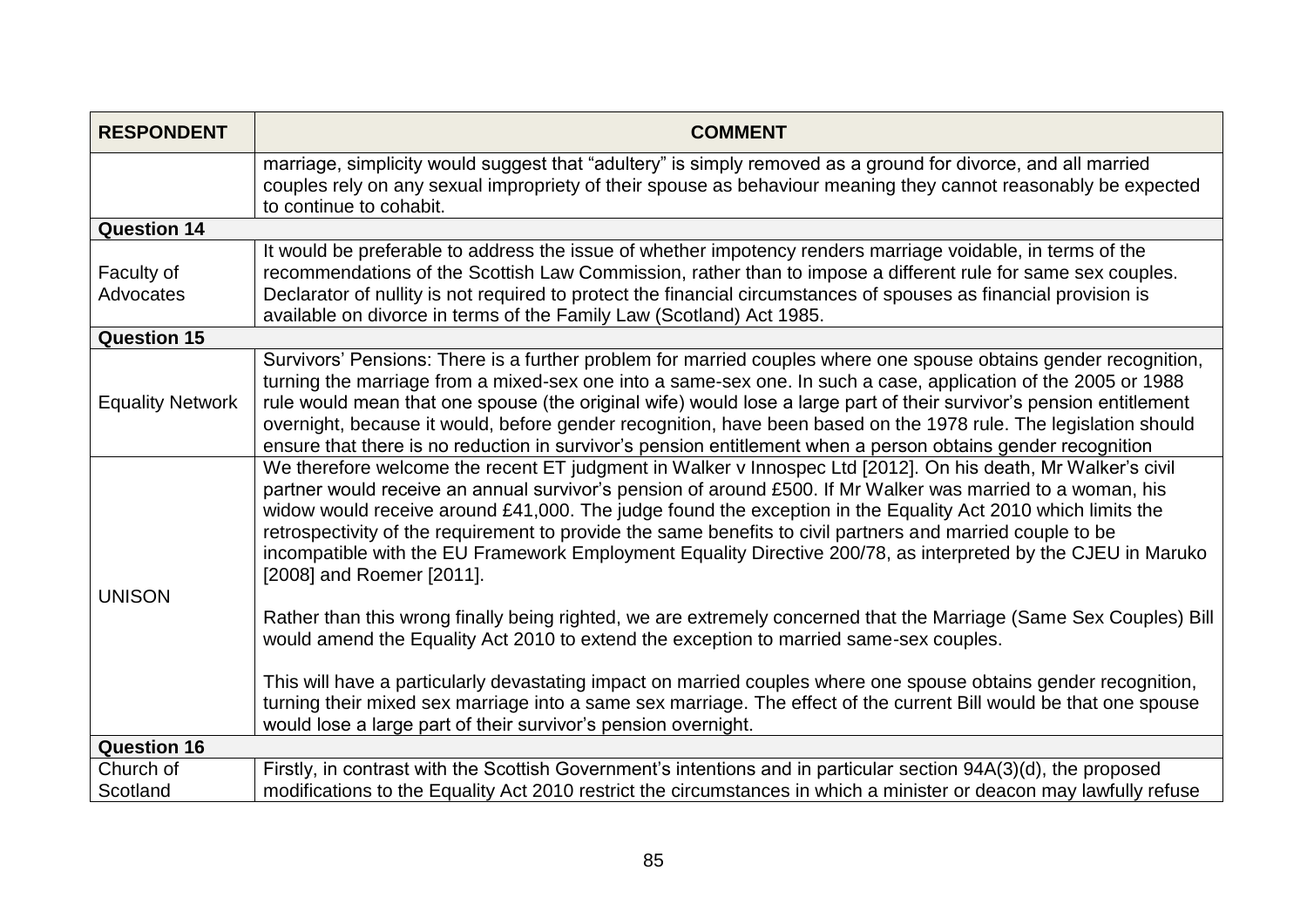| <b>RESPONDENT</b>        | <b>COMMENT</b>                                                                                                                                                                                                                                                                                                                                                                                                                                                                                                                                                                                                  |
|--------------------------|-----------------------------------------------------------------------------------------------------------------------------------------------------------------------------------------------------------------------------------------------------------------------------------------------------------------------------------------------------------------------------------------------------------------------------------------------------------------------------------------------------------------------------------------------------------------------------------------------------------------|
|                          | to register a civil partnership. They only permit refusal to register a civil partnership if to do so 'would conflict with<br>the approved celebrant's religious or philosophical beliefs'. This is too narrow and excludes, for example, the<br>possibility that a minister may refuse to register a civil partnership in order to preserve the peace of his or her<br>congregation.                                                                                                                                                                                                                           |
|                          | Secondly, it is not made clear in the draft Bill that a religious body may nominate one of its members so that he or<br>she is registered as empowered to register civil partnerships only with the agreement of that member. Neither is it<br>specified that there is no duty on any member of a religious body to allow himself or herself to be so nominated nor<br>that a religious body may not require any of its members to be so nominated and, if registered, to remain so<br>registered.                                                                                                              |
|                          | Accordingly the Church proposes that Scottish and UK legislation should be consistent in providing, without<br>qualification, that an approved celebrant may refuse to register a civil partnership. This would match the equivalent<br>provision in the Norwegian law of marriage and the terms of existing paragraph 25(1) and proposed paragraph<br>25(3) of the Equality Act 2010, Schedule 3. Proposed paragraph 25A(2) should be removed or, if it is to be<br>retained, the limited scope of permitted reasons for refusal should be extended beyond the religious beliefs of the<br>approved celebrant. |
|                          | Furthermore, section 94A of the Civil Partnership (Scotland) Act 2004 (as proposed) should be amended to provide<br>that no religious body may nominate one of its members so that he or she is registered as empowered to register<br>civil partnerships without the agreement of that member. Section 94A should also be amended to make clear that<br>there is no duty on any member of a religious body to allow himself or herself to be so nominated. Section 94A<br>should be further amended to provided that a religious body may not require any of its members to be or to remain<br>so registered.  |
|                          | Registration Staff note that consideration requires to be given to the terminology in this section. Partnerships can<br>only be registered by a registrar but could be solemnised by the celebrants of religious and belief bodies.                                                                                                                                                                                                                                                                                                                                                                             |
| East Ayrshire<br>Council | In addition, consideration should be given to the term 'civil' because this would not be a civil function if carried out<br>by religious or belief celebrants.                                                                                                                                                                                                                                                                                                                                                                                                                                                  |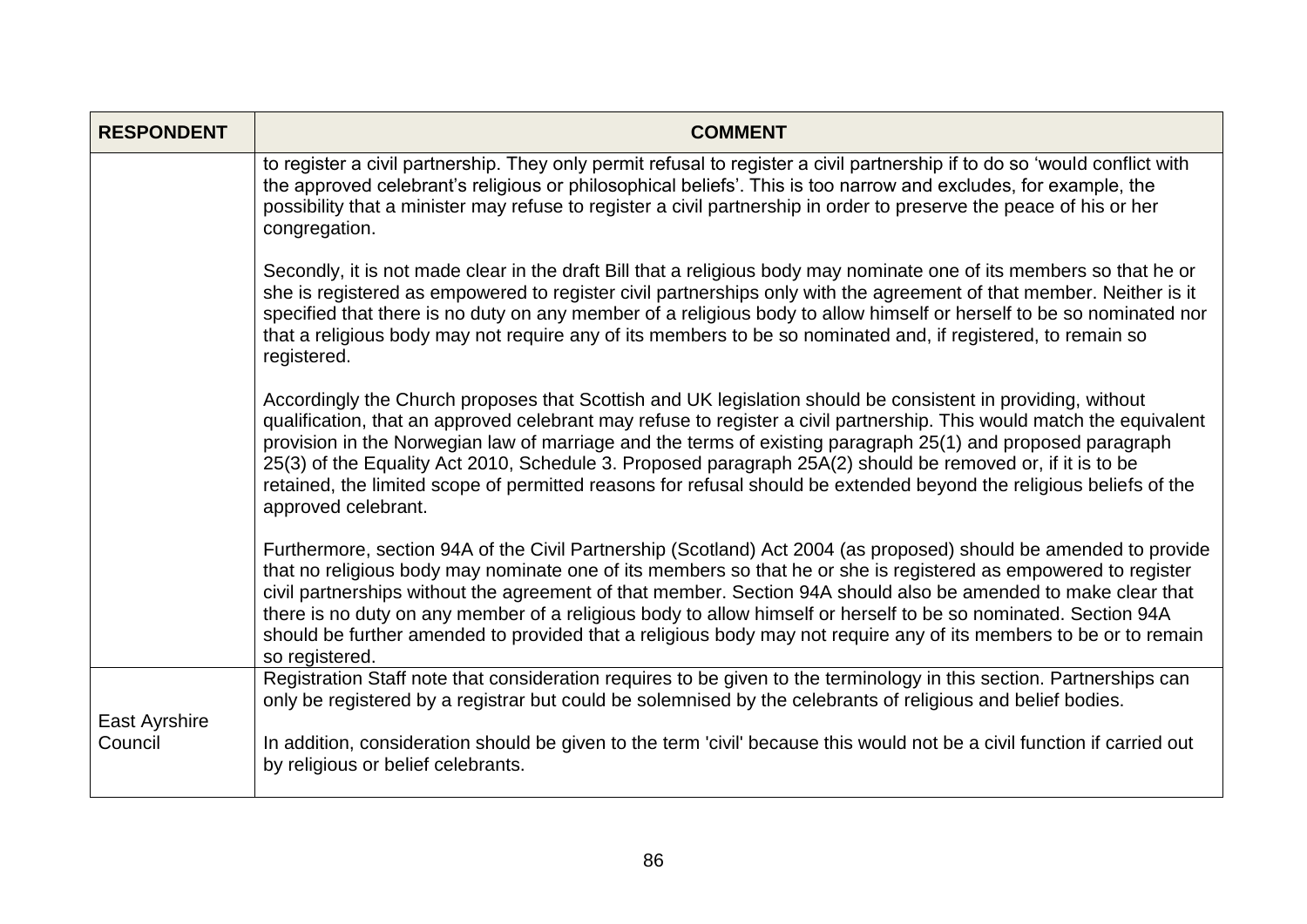| <b>RESPONDENT</b>                                   | <b>COMMENT</b>                                                                                                                                                                                                                                                                                                                                                                                                                                                                                                                                                                                                                                                                                                                                                                                                                                                                                                                                                                                                                                                                                                                                                                                                                                                                                                                                                                                                                                                                                                                                                                                                                                                                   |
|-----------------------------------------------------|----------------------------------------------------------------------------------------------------------------------------------------------------------------------------------------------------------------------------------------------------------------------------------------------------------------------------------------------------------------------------------------------------------------------------------------------------------------------------------------------------------------------------------------------------------------------------------------------------------------------------------------------------------------------------------------------------------------------------------------------------------------------------------------------------------------------------------------------------------------------------------------------------------------------------------------------------------------------------------------------------------------------------------------------------------------------------------------------------------------------------------------------------------------------------------------------------------------------------------------------------------------------------------------------------------------------------------------------------------------------------------------------------------------------------------------------------------------------------------------------------------------------------------------------------------------------------------------------------------------------------------------------------------------------------------|
| <b>Glasgow City</b><br>Council                      | There is some clarification on the terminology required as the religious and belief bodies would not be 'registering'<br>the civil partnership, as this would need to be done through the relevant Local Authority.                                                                                                                                                                                                                                                                                                                                                                                                                                                                                                                                                                                                                                                                                                                                                                                                                                                                                                                                                                                                                                                                                                                                                                                                                                                                                                                                                                                                                                                              |
|                                                     | However, we would propose an amendment to section 25A (2) to read (proposed addition in italics):                                                                                                                                                                                                                                                                                                                                                                                                                                                                                                                                                                                                                                                                                                                                                                                                                                                                                                                                                                                                                                                                                                                                                                                                                                                                                                                                                                                                                                                                                                                                                                                |
| <b>Scottish Council</b><br>of Jewish<br>Communities | "Sub-paragraph (1) permits a refusal relating to sexual orientation only if it is made because to solemnise the<br>marriage or, as the case may be, register the civil partnership would conflict with the approved celebrant's<br>religious or philosophical beliefs or those of the faith community to which the approved celebrant is<br>affiliated."                                                                                                                                                                                                                                                                                                                                                                                                                                                                                                                                                                                                                                                                                                                                                                                                                                                                                                                                                                                                                                                                                                                                                                                                                                                                                                                         |
| <b>Question 17</b>                                  |                                                                                                                                                                                                                                                                                                                                                                                                                                                                                                                                                                                                                                                                                                                                                                                                                                                                                                                                                                                                                                                                                                                                                                                                                                                                                                                                                                                                                                                                                                                                                                                                                                                                                  |
| Individual                                          | The key provision of Chapter 2 of the Bill is surely clause 6(3)(a), which will prevent a qualifying civil partnership<br>from being an impediment to marriage. But the intention is that it should not impede the partners' marriage to each<br>other; and the Bill does not say this. As it stands, a civil partnership between X and Y will not impede the issue of a<br>marriage schedule for a marriage between Y and Z, provided the conditions in s.5(6) of the 1977 Act are satisfied.<br>This is inconsistent with s.24(A1) under which such a marriage is a criminal offence. If the new s.5(6) were to<br>define a 'qualifying civil partnership' as 'a civil partnership between the parties to the intended marriage which has<br>not been dissolved or annulled', that would meet my point. (There is no need for 'ended by death': a civil<br>partnership ended by death cannot be converted into a marriage, whether it would otherwise be 'qualifying' or not.)<br>My major reservation concerns the requirement in new $s.5(6)(a)$ – and carried through various consequential<br>provisions – that a qualifying civil partnership should have been registered in Scotland. This would mean, for<br>example, that if couple X and Y enter a civil partnership in Scotland and later wish to marry in Scotland, they can do<br>so without either the cost or the negative symbolism of dissolving their partnership first; but if couple A and B,<br>having entered a civil partnership in Northern Ireland, move permanently to Scotland and acquired a Scottish<br>domicile, wish to marry in Scotland they must go through the process of dissolution first. |
|                                                     | I see no rational ground for this distinction and the hardship it would cause couples who move to Scotland. If<br>domicile is the deciding factor for capacity to marry in Scotland it should also be the deciding factor for<br>capacity to 'convert'. If 'capacity to convert' were truly determined by the place of a partnership's registration, then a<br>civil partnership entered into in Scotland should be capable of conversion in Northern Ireland - which, of course, it<br>is not. Any idea that the Northern Irish legislators should permanently control the destiny of partnerships entered                                                                                                                                                                                                                                                                                                                                                                                                                                                                                                                                                                                                                                                                                                                                                                                                                                                                                                                                                                                                                                                                      |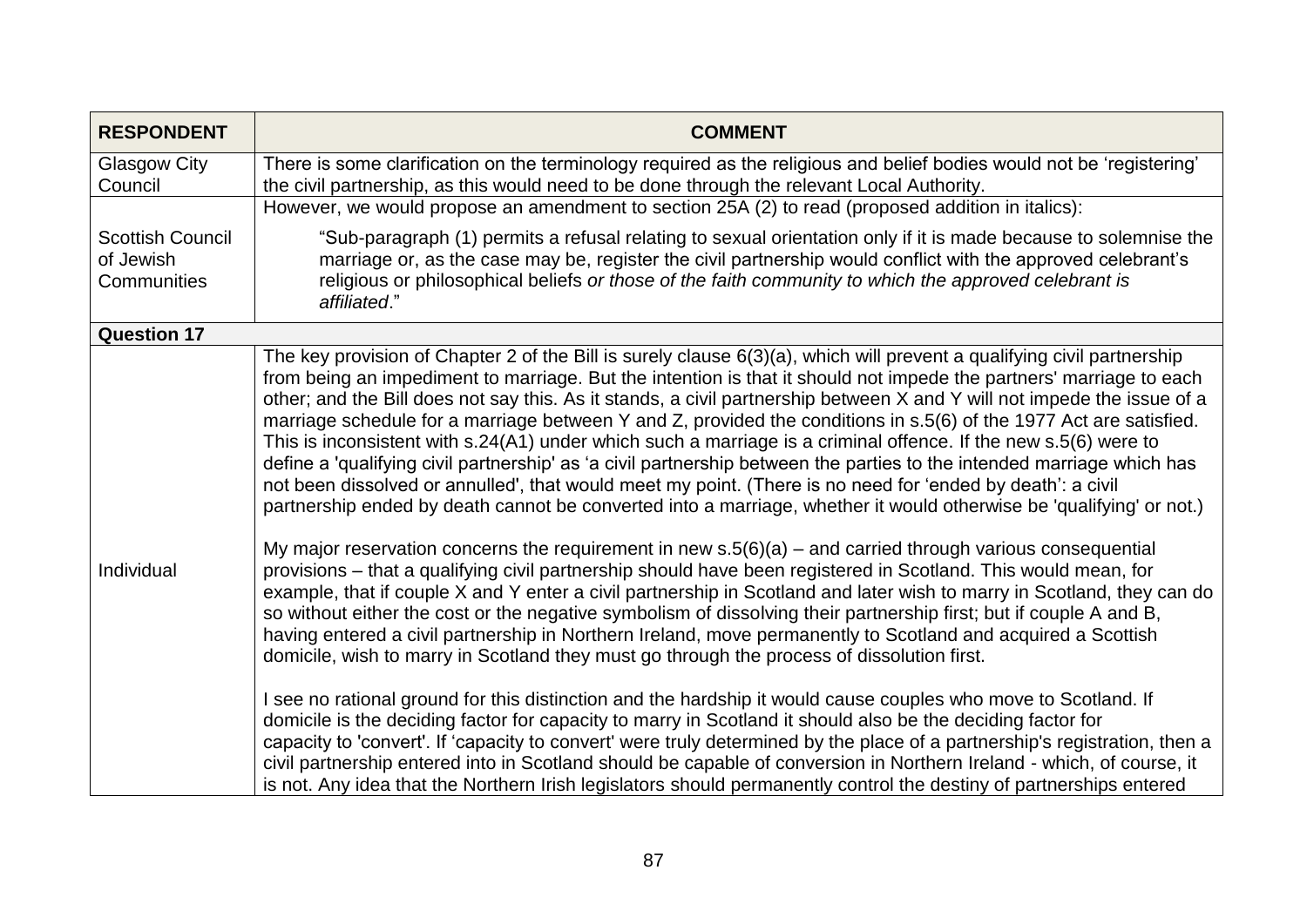| <b>RESPONDENT</b>              | <b>COMMENT</b>                                                                                                                                                                                                                                                                                                                                                                                                                                                                                                                                                                                                                                                                                                                                                                                                                                                                                                                                                                                                                      |
|--------------------------------|-------------------------------------------------------------------------------------------------------------------------------------------------------------------------------------------------------------------------------------------------------------------------------------------------------------------------------------------------------------------------------------------------------------------------------------------------------------------------------------------------------------------------------------------------------------------------------------------------------------------------------------------------------------------------------------------------------------------------------------------------------------------------------------------------------------------------------------------------------------------------------------------------------------------------------------------------------------------------------------------------------------------------------------|
|                                | into there would be incompatible with reg. 4 of SI 2005 No. 629, under which Scottish courts can dissolve or annul<br>a civil partnership (including one entered into in Northern Ireland) on the basis of Scottish domicile or habitual<br>residence.                                                                                                                                                                                                                                                                                                                                                                                                                                                                                                                                                                                                                                                                                                                                                                              |
| <b>Highland Council</b>        | Some concerns are expressed by Registrars regarding the practical administration of retrospective changes to<br>relationships being applied. E.g. we have registered babies with same sex parents and the date of civil partnership<br>appears on the birth extract. If a civil partnership is "converted" to a marriage will the date remain or changed to the<br>date of "conversion".                                                                                                                                                                                                                                                                                                                                                                                                                                                                                                                                                                                                                                            |
| Faculty of<br><b>Advocates</b> | With reference to paragraphs 4.16 to 4.19 of the consultation document, it is noted that the Faculty drew certain<br>matters to the attention of the Scottish Government when responding to the consultation paper on Evidence in Civil<br>Partnership and Divorce Actions (Scotland) Order 2012. The Faculty drew to the attention of the Government that<br>the lacuna in relation to evidence for dissolution of civil partnerships prior to that measure left uncertain the status<br>of persons whose civil partnerships had been dissolved on the evidence of one witness, contrary to law. The<br>Faculty notes that this is now addressed in clause 22 of the Bill, but that the proposal is to pass legislation with<br>wholly retrospective effect. The Faculty drew to the attention of the Government the difficulty inherent in<br>retrospective legislation and suggested an alternative possibility that the problem was corrected by imposing a<br>prospective measure, precluding future challenge to dissolution. |
| <b>Question 18</b>             |                                                                                                                                                                                                                                                                                                                                                                                                                                                                                                                                                                                                                                                                                                                                                                                                                                                                                                                                                                                                                                     |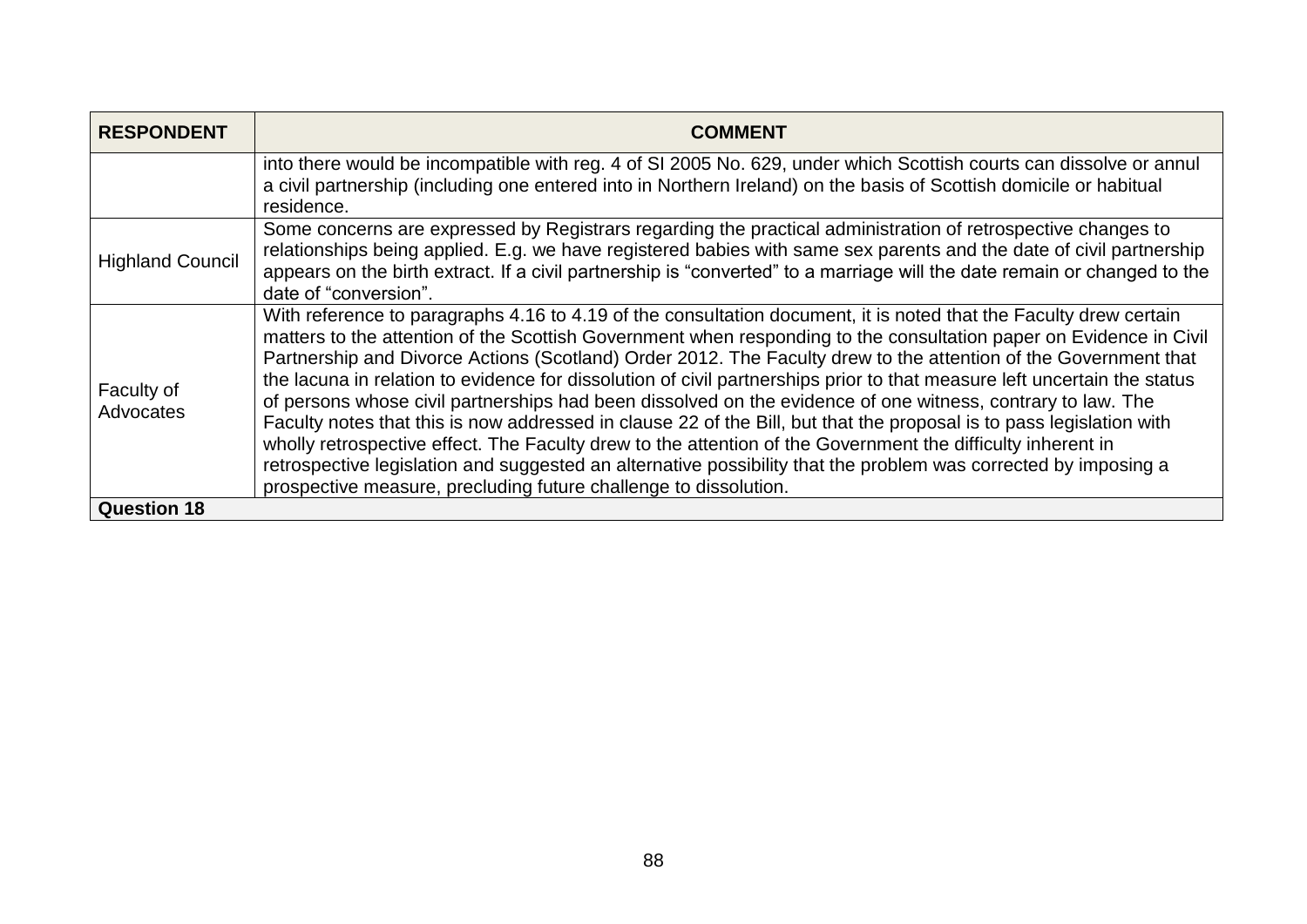| <b>RESPONDENT</b>       | <b>COMMENT</b>                                                                                                                                                                                                                                                                                                                                                                                                                                                                                                                                                                                                                                                                                                                                                                                                                                                                                                                                                                                                                                                                                                                                                         |
|-------------------------|------------------------------------------------------------------------------------------------------------------------------------------------------------------------------------------------------------------------------------------------------------------------------------------------------------------------------------------------------------------------------------------------------------------------------------------------------------------------------------------------------------------------------------------------------------------------------------------------------------------------------------------------------------------------------------------------------------------------------------------------------------------------------------------------------------------------------------------------------------------------------------------------------------------------------------------------------------------------------------------------------------------------------------------------------------------------------------------------------------------------------------------------------------------------|
|                         | The gender recognition process<br>As the UK Marriage (Same Sex Couples) Bill does not provide a route to gender recognition for applicants who<br>entered into a civil partnership outside the UK it is vital that the Scottish legislation provides for applicants who are<br>in this position and resident in Scotland. However, the Scottish Government's current proposals for such applicants<br>(outlined in annex D, paragraph 18) are problematic. It is proposed that before applying for gender recognition,<br>couples must first convert their civil partnership to a same-sex marriage in the country where it was registered.<br>Once they have done that, they can obtain gender recognition and this will convert their marriage to a mixed-sex<br>marriage. However, some countries with civil partnerships do not have same-sex marriage, so for people who<br>registered a civil partnership there, conversion of the civil partnership to a same-sex marriage would not be<br>possible. In such a case, the couple will still have to dissolve their civil partnership to obtain gender recognition, and<br>the new law is completely ineffective. |
| <b>Scottish</b>         | We suggest a system which is in some cases closer to the Scottish Government's alternative proposals in<br>paragraphs 23 to 33 of annex D.                                                                                                                                                                                                                                                                                                                                                                                                                                                                                                                                                                                                                                                                                                                                                                                                                                                                                                                                                                                                                             |
| Transgender<br>Alliance | For applicants married in Scotland we recommend:<br>When the applicant applies to the Gender Recognition Panel (GRP) both the applicant and their partner<br>1.<br>submit a statutory declaration stating that they wish to remain married.<br>Following approval by the panel, prior to which either party can withdraw their statutory declaration (in which<br>2.<br>case an interim certificate would be awarded, as per the current procedure), full gender recognition is awarded.<br>The GRP contact National Records of Scotland (NRS) and inform them of the successful application.<br>3.<br>4.<br>Using a similar system as is already used to provide successful applicants with a new birth certificate, NRS<br>arrange for a new marriage certificate to be issued in the new name and gender at the same time as the new birth<br>certificate is issued.                                                                                                                                                                                                                                                                                                |
|                         | For applicants married outwith the UK we recommend:<br>Assuming that the UK Marriage (Same Sex Couples) Bill passes, applicants living in Scotland who married outside<br>the UK will be able to apply for gender recognition under the provisions outlined in the UK<br>Government's draft legislation. Under paragraph 9 of Schedule 5 to the UK bill, gender recognition will not affect<br>the continuity, under the law of England and Wales, of a marriage from outside the UK. However, the Marriage and                                                                                                                                                                                                                                                                                                                                                                                                                                                                                                                                                                                                                                                        |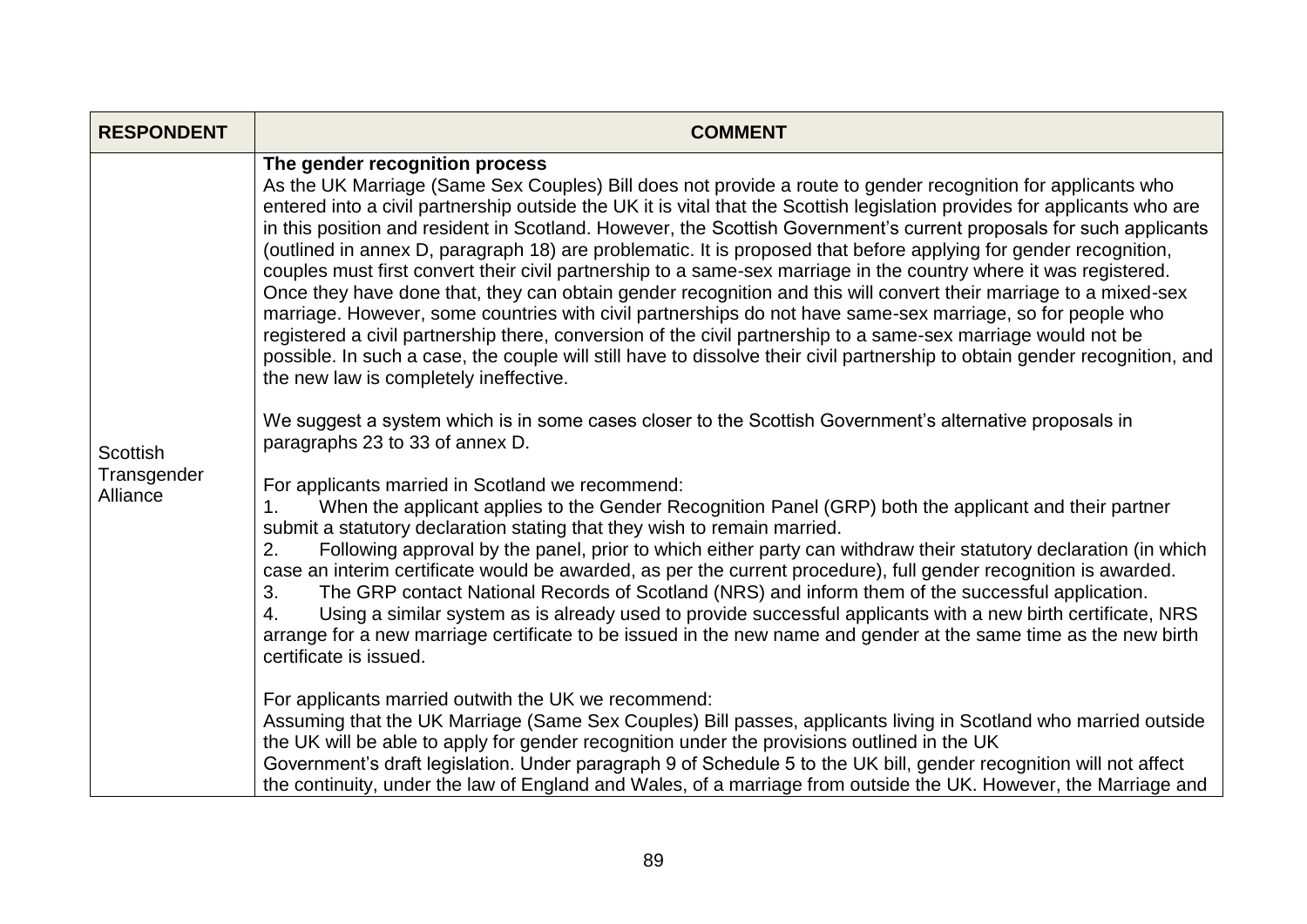| <b>RESPONDENT</b> | <b>COMMENT</b>                                                                                                                                                                                                                                                                                                                                                                                                                                                                                                                                                                                                                                                                                                                                                                                                          |
|-------------------|-------------------------------------------------------------------------------------------------------------------------------------------------------------------------------------------------------------------------------------------------------------------------------------------------------------------------------------------------------------------------------------------------------------------------------------------------------------------------------------------------------------------------------------------------------------------------------------------------------------------------------------------------------------------------------------------------------------------------------------------------------------------------------------------------------------------------|
|                   | Civil Partnership (Scotland) Bill will need provisions to ensure the continuity in Scotland of a post gender<br>recognition marriage from outside the UK. We also suggest that couples should be able if they<br>wish to undergo a second marriage ceremony as is currently provided for couples who were married outside the<br>UK and are not, or are unable to prove that they are, validly married in Scots law (as provided for by section 20 of<br>the Marriage (Scotland) Act 1977).                                                                                                                                                                                                                                                                                                                             |
|                   | For applicants who have a civil partnership registered in Scotland we recommend:<br>When the applicant applies to the GRP both the applicant and their partner submit a statutory declaration<br>1.<br>stating that they wish to convert their civil partnership to a marriage.<br>Following approval by the panel, prior to which either party can withdraw their statutory declaration (in which<br>2.<br>case an interim certificate would be awarded, as per the current procedure), full gender recognition is awarded.<br>The GRP contact NRS and inform them of the successful application.<br>3.<br>A marriage certificate is issued to the applicants at the same time as the new birth certificate is issued. The<br>4.<br>legal effects of the marriage are backdated to the start of the civil partnership. |
|                   | Our preference however would be for the Marriage and Civil Partnership (Scotland) Bill to introduce mixed-sex civil<br>partnership in Scotland. Then step 4 above would involve the issue of a new civil partnership certificate in the new<br>name and gender, rather than a marriage certificate. This would provide equality between married couples and<br>those in civil partnerships and enable their civil partnership to simply continue following gender recognition.<br>Couples who wanted to convert their civil partnership to a marriage would do so separately, via the method set out<br>in the new legislation.                                                                                                                                                                                         |
|                   | For applicants who have a civil partnership registered outwith Scotland we recommend:<br>If mixed-sex civil partnership is not introduced:<br>When the applicant applies to the GRP both the applicant and their partner submit a statutory declaration<br>$\mathbf{1}$ .<br>stating that they wish to convert their civil partnership to a marriage.<br>Following approval by the panel, prior to which either party can withdraw their statutory declaration (in which<br>2.<br>case an interim certificate would be awarded, as per the current procedure), full gender<br>recognition is awarded.<br>The GRP contact NRS and inform them of the successful application.<br>3.                                                                                                                                       |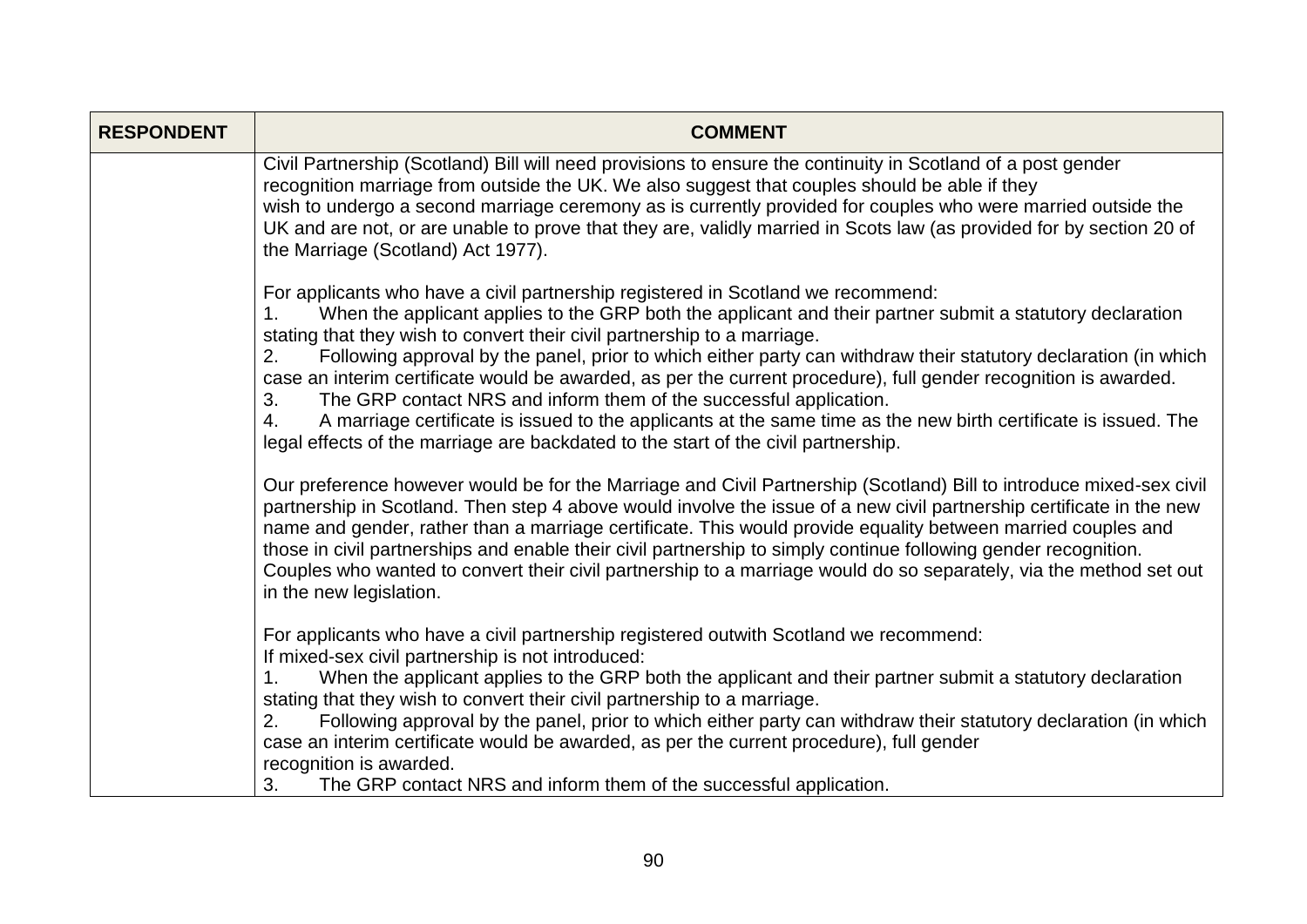| <b>RESPONDENT</b> | <b>COMMENT</b>                                                                                                                                                                                                                                                                                                                                                                                                                                                                                                                                                                                                                                                                                                                                    |
|-------------------|---------------------------------------------------------------------------------------------------------------------------------------------------------------------------------------------------------------------------------------------------------------------------------------------------------------------------------------------------------------------------------------------------------------------------------------------------------------------------------------------------------------------------------------------------------------------------------------------------------------------------------------------------------------------------------------------------------------------------------------------------|
|                   | A marriage certificate is issued to the applicants at the same time as the new birth certificate is issued. The<br>4.<br>legal effects of the marriage are backdated to the start of the civil partnership.                                                                                                                                                                                                                                                                                                                                                                                                                                                                                                                                       |
|                   | Our preference however would be for the Marriage and Civil Partnership (Scotland) Bill to introduce mixed-sex civil<br>partnership in Scotland. Then steps 3 and 4 above could be replaced by:                                                                                                                                                                                                                                                                                                                                                                                                                                                                                                                                                    |
|                   | The couple either return to their original civil partnership jurisdiction to request changes to their civil partnership<br>certificate to reflect the new name and gender, OR                                                                                                                                                                                                                                                                                                                                                                                                                                                                                                                                                                     |
|                   | If their original civil partnership jurisdiction does not support mixed-sex civil partnership or does not recognise<br>gender recognition, the couple obtain a new civil partnership certificate by undertaking a second civil partnership<br>ceremony under a rule mirroring section 20 of the Marriage (Scotland) Act 1977.                                                                                                                                                                                                                                                                                                                                                                                                                     |
|                   | And as above, couples who wanted to convert their civil partnership to a marriage would do so separately, via the<br>method set out in the new legislation.                                                                                                                                                                                                                                                                                                                                                                                                                                                                                                                                                                                       |
|                   | Applications by both civil partners:<br>As is provided by the UK Marriage (Same Sex Couples) Bill (paragraph 5 of Schedule 5) we suggest that the<br>Scottish Government's legislation includes a process for the continuation of a couple's civil partnership where both<br>couples are awarded gender recognition. Although it may not be common, the Scottish Transgender Alliance are in<br>contact with a couple in this situation, and are sure that there will be others to whom this applies. A simplified<br>procedure would be beneficial to such couples and the gender recognition panel, enabling their civil partnerships to<br>continue uninterrupted and reducing the amount of administration which would otherwise be involved. |
|                   | For applications by both civil partners we recommend:<br>Both partners apply to the GRP and submit statutory declarations stating that they wish their civil partnership                                                                                                                                                                                                                                                                                                                                                                                                                                                                                                                                                                          |
|                   | to continue.<br>Following approval of both applications by the panel, prior to which either party can withdraw their<br>2.<br>statutory declaration (in which case an interim certificate would be awarded, as per the current procedure), full<br>gender recognition is awarded.                                                                                                                                                                                                                                                                                                                                                                                                                                                                 |
|                   | The GRP contact NRS and inform them of the successful applications.<br>3.<br>A new civil partnership certificate is issued to the applicants at the same time as the new birth certificates<br>4.                                                                                                                                                                                                                                                                                                                                                                                                                                                                                                                                                 |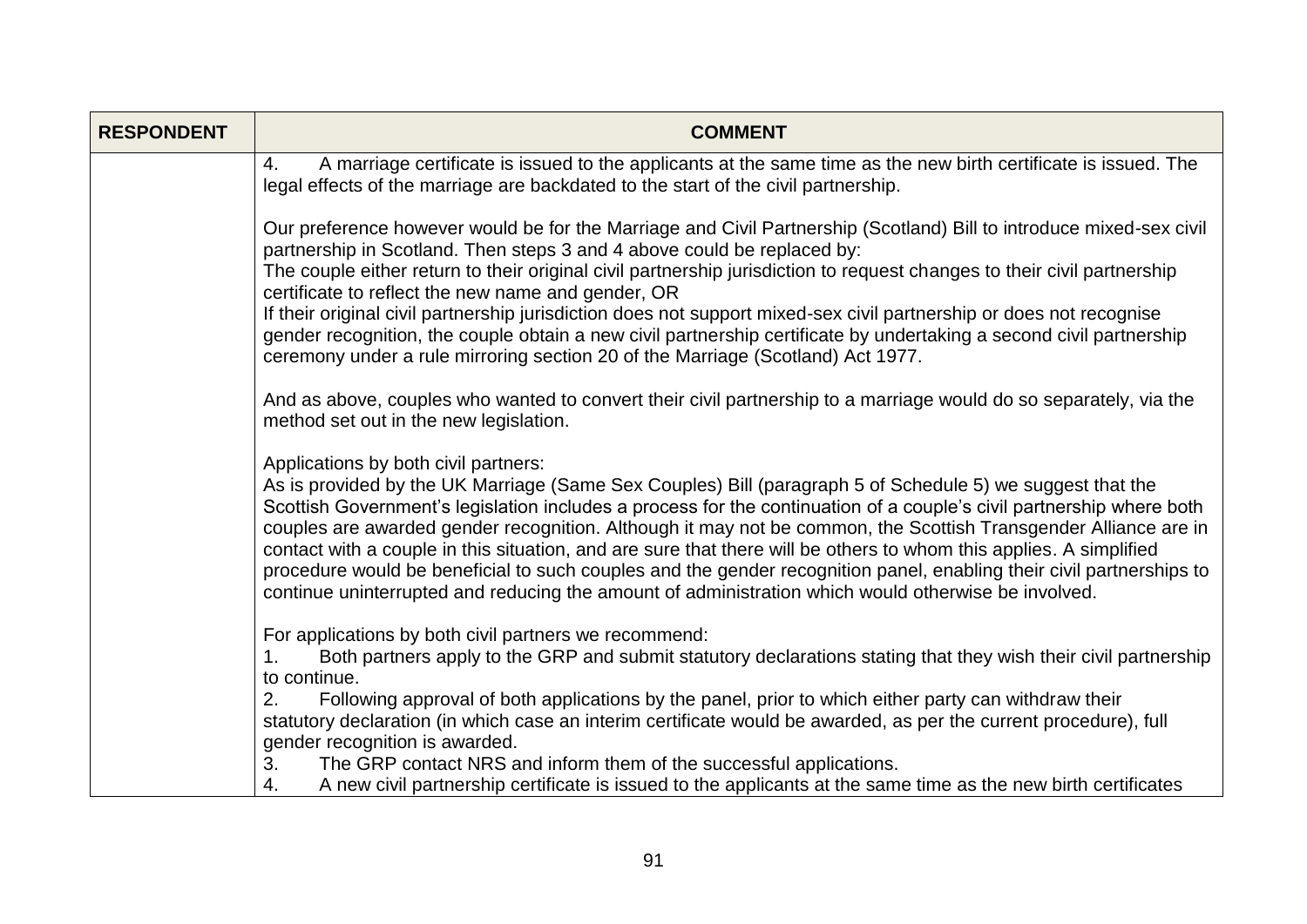| <b>RESPONDENT</b> | <b>COMMENT</b>                                                                                                                                                                                                                                                                                                                                                                                                                                                                                                                                                                                                                                                                                                                                                                                                                                                                                                                                                                                                                                                                                                                                                                    |
|-------------------|-----------------------------------------------------------------------------------------------------------------------------------------------------------------------------------------------------------------------------------------------------------------------------------------------------------------------------------------------------------------------------------------------------------------------------------------------------------------------------------------------------------------------------------------------------------------------------------------------------------------------------------------------------------------------------------------------------------------------------------------------------------------------------------------------------------------------------------------------------------------------------------------------------------------------------------------------------------------------------------------------------------------------------------------------------------------------------------------------------------------------------------------------------------------------------------|
|                   | are issued.                                                                                                                                                                                                                                                                                                                                                                                                                                                                                                                                                                                                                                                                                                                                                                                                                                                                                                                                                                                                                                                                                                                                                                       |
|                   | Interim gender recognition certificates:<br>Currently an applicant who receives an interim GRC because they are married or in a civil partnership only has 6<br>months to initiate divorce or dissolution proceedings in order to obtain a full GRC, otherwise the interim GRC<br>expires and the application process must be started again from the beginning. We are of the opinion that this is an<br>unreasonably short amount of time in which a couple must make an extremely difficult decision of great magnitude,<br>and this will be even more the case under the new legislation because the partners will have an additional option<br>available to them. We are of the opinion that the new legislation should extend the interim GRC validity period to<br>two years, in order to allow more time for either party to initiate divorce proceedings or for the non-transitioning<br>spouse to confirm that they wish to remain in the marriage or civil partnership. This would dramatically reduce the<br>pressure on couples during the gender recognition procedure and give them the best possible chance of<br>maintaining their marriage or civil partnership. |
|                   | The maintenance of pension rights<br>There is a significant pensions issue, relating to pension schemes for married people who obtain gender<br>recognition. We strongly believe that the Scottish Government should apply a principle of non-regression to public<br>sector pension schemes for which it is responsible, so that there is no loss of accrued pension benefits when a<br>married person obtains gender recognition. There will be no cost to the pension scheme in applying this principle,<br>as their liability remains the same as if gender recognition had not been obtained.                                                                                                                                                                                                                                                                                                                                                                                                                                                                                                                                                                                |
|                   | Survivor's pensions under public sector pension schemes work as follows. A married woman receives a survivor's<br>pension when her husband dies, based on his pension contributions since 1978. A married man<br>receives a survivor's pension when his wife dies, based on her pension contributions since 1988. For civil<br>partnership the applicable date in public sector pension schemes is 1988 for both partners. The UK Government<br>proposes that, generally speaking, public sector pensions for people in a same-sex marriage will work the same as<br>for civil partners; that is, the date will be 1988 for both spouses.                                                                                                                                                                                                                                                                                                                                                                                                                                                                                                                                         |
|                   | This means that where a couple are in a mixed-sex marriage, and one obtains gender recognition, with the<br>marriage continuing as a same-sex marriage, one spouse (the original wife) will see an overnight drop in potential                                                                                                                                                                                                                                                                                                                                                                                                                                                                                                                                                                                                                                                                                                                                                                                                                                                                                                                                                    |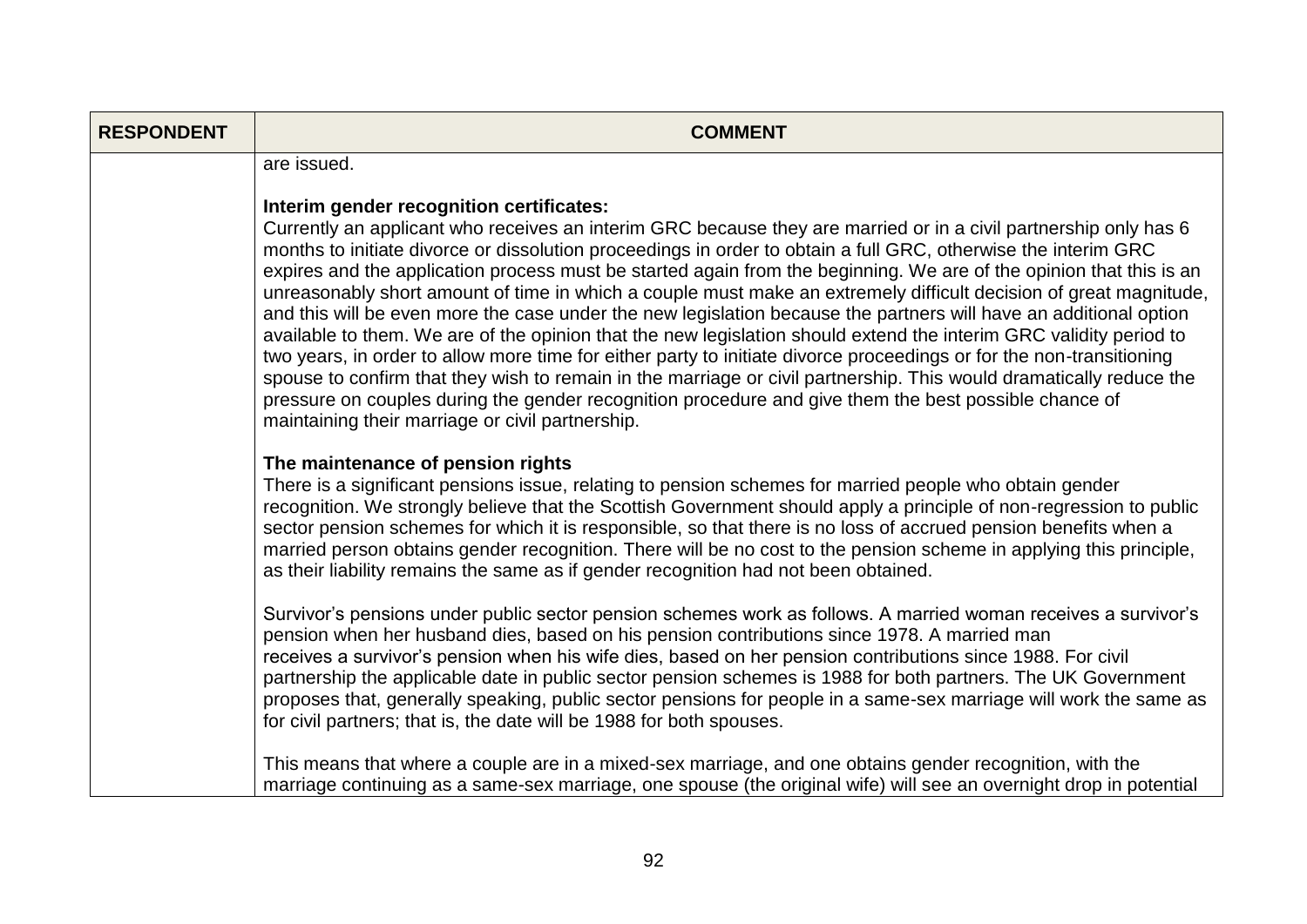| <b>RESPONDENT</b> | <b>COMMENT</b>                                                                                                                                                                                                                                                                                                                                                                                                                                                                                                                                                                                                                                                                                                                                                                                                                                                                                                                                                                                                                                                                                                                                   |
|-------------------|--------------------------------------------------------------------------------------------------------------------------------------------------------------------------------------------------------------------------------------------------------------------------------------------------------------------------------------------------------------------------------------------------------------------------------------------------------------------------------------------------------------------------------------------------------------------------------------------------------------------------------------------------------------------------------------------------------------------------------------------------------------------------------------------------------------------------------------------------------------------------------------------------------------------------------------------------------------------------------------------------------------------------------------------------------------------------------------------------------------------------------------------------|
|                   | survivor's pension, as the applicable date changes from 1978 to 1988. This could result in a loss of thousands of<br>pounds of pension per year.                                                                                                                                                                                                                                                                                                                                                                                                                                                                                                                                                                                                                                                                                                                                                                                                                                                                                                                                                                                                 |
|                   | We strongly believe that a principle of non-regression should apply, so that there is no loss of accrued pension<br>benefits when a married person obtains gender recognition. This would mean continuing to apply the date of 1978<br>in such cases when calculating the survivor's pension for the original wife in the marriage.                                                                                                                                                                                                                                                                                                                                                                                                                                                                                                                                                                                                                                                                                                                                                                                                              |
|                   | The Scottish Government should ensure that this principle of non-regression applies to public sector pension<br>schemes for which it is responsible.                                                                                                                                                                                                                                                                                                                                                                                                                                                                                                                                                                                                                                                                                                                                                                                                                                                                                                                                                                                             |
|                   | Gender recognition for long term transitioned people<br>We are concerned about the position of trans people who transitioned a long time ago, and who would therefore<br>find it difficult to assemble the same level of medical evidence for the Gender Recognition Panel as a recently<br>transitioned person. The Gender Recognition Act provided (in section 27) a two-year transitional arrangement for<br>long-term transitioned people, defined as people who had lived in the acquired gender for at least six years. They<br>were able to obtain gender recognition with only one medical report, rather than two, from a medical practitioner<br>who did not have to be an expert gender specialist. The transitional arrangement also enabled applicants to apply<br>based on evidence of having undergone treatment to modify sexual characteristics, as an alternative to providing<br>evidence of a diagnosis of gender dysphoria. This was valuable because obtaining confirmation of a diagnosis of<br>gender dysphoria can be extremely difficult after a long period of time. The transitional arrangement expired in<br>2007. |
|                   | However, there will be some trans people who transitioned a long time ago who were unable to take advantage of<br>that transitional arrangement, because they did not want to dissolve their marriage. In our view, once same-sex<br>marriage is possible and they can potentially obtain gender recognition without dissolving their marriage, they<br>should have the opportunity of using the arrangements for gender recognition for long-term transitioned people that<br>were originally available when the Gender Recognition Act was introduced.                                                                                                                                                                                                                                                                                                                                                                                                                                                                                                                                                                                         |
|                   | Furthermore, it has become clear that long-term transitioned people are still coming forward for gender recognition<br>who had not previously heard about it. The longer a person has been transitioned, the less likely they are to have                                                                                                                                                                                                                                                                                                                                                                                                                                                                                                                                                                                                                                                                                                                                                                                                                                                                                                        |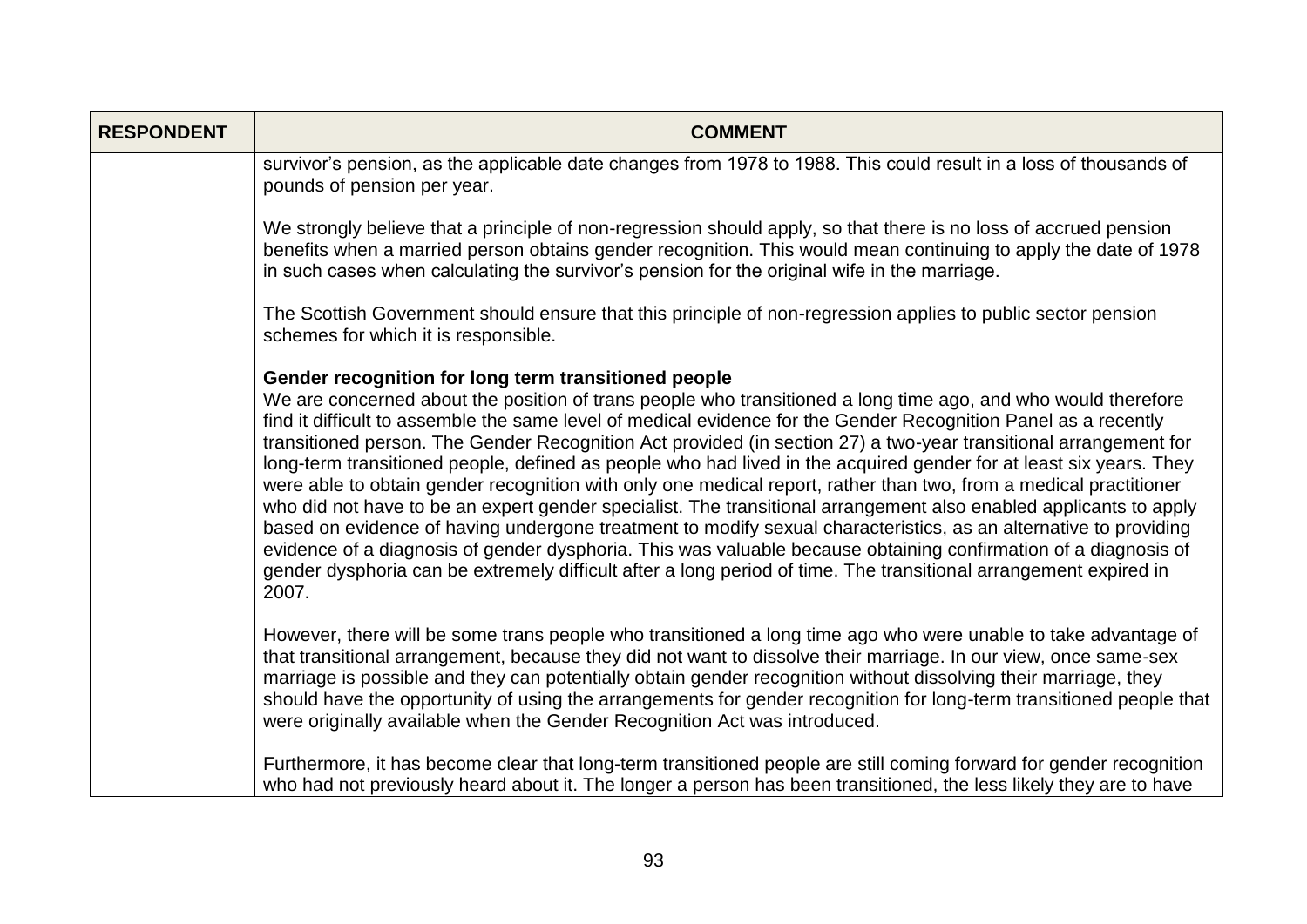| <b>RESPONDENT</b> | <b>COMMENT</b>                                                                                                                                                                                                                                                                                                                                                                                                                                                                                                                                                                                                                                                                                                                                                                                                                                                                                                                                                                                                                                                                                                                                                                                                                                                                                                                                                                                                                                                                                                                                                                           |
|-------------------|------------------------------------------------------------------------------------------------------------------------------------------------------------------------------------------------------------------------------------------------------------------------------------------------------------------------------------------------------------------------------------------------------------------------------------------------------------------------------------------------------------------------------------------------------------------------------------------------------------------------------------------------------------------------------------------------------------------------------------------------------------------------------------------------------------------------------------------------------------------------------------------------------------------------------------------------------------------------------------------------------------------------------------------------------------------------------------------------------------------------------------------------------------------------------------------------------------------------------------------------------------------------------------------------------------------------------------------------------------------------------------------------------------------------------------------------------------------------------------------------------------------------------------------------------------------------------------------|
|                   | heard about the availability of gender recognition, because the less likely they are to be in contact with trans<br>organisations. We understand that this has caused an increase in workload for the Gender Recognition Panel and<br>long delays in handling such applications, because it is harder for such people to obtain two medical reports. It also<br>causes a great deal more difficulty for the applicant and may prevent them from obtaining gender recognition at all.                                                                                                                                                                                                                                                                                                                                                                                                                                                                                                                                                                                                                                                                                                                                                                                                                                                                                                                                                                                                                                                                                                     |
|                   | We therefore consider that it would be in the interests of trans people and of the Gender Recognition Panel, if the<br>original rules for allowing applications by people who have been transitioned for at least six years, with one medical<br>report only and on the basis of having had treatment to modify sexual characteristics, could be reinstated on a<br>permanent basis.                                                                                                                                                                                                                                                                                                                                                                                                                                                                                                                                                                                                                                                                                                                                                                                                                                                                                                                                                                                                                                                                                                                                                                                                     |
|                   | Restoring the continuity of dissolved marriages and civil partnerships<br>We are acutely aware of the injustice suffered by transgender people who have dissolved their marriages in order<br>to obtain gender recognition, when they and their partner would have preferred their marriage to continue. It is likely<br>that people in that situation will have registered a civil partnership to replace their lost marriage, after they received<br>gender recognition. They will in future be able to change the status of that civil partnership to a marriage under<br>section 6 of the bill and that marriage will in effect be backdated to the date they registered the civil partnership,<br>under section 7. However, that will still leave them in a position where they have been married twice, with a brief<br>unmarried gap between those marriages during which they lost legal protection.<br>Section 7 already operates retrospectively, to allow the same-sex marriage resulting from a converted civil<br>partnership to be treated as having started on the date of registration of the civil partnership (which of course may<br>predate the commencement of the bill). We would hope therefore that section 7 could be amended to provide,<br>where a couple dissolved their marriage to obtain gender recognition and subsequently registered a civil<br>partnership, that on converting that civil partnership to a marriage, that marriage could be treated as having started<br>at the start of their original marriage, in effect restoring its continuity. |
|                   | Ensuring gender neutral partnership rights<br>The Scottish Transgender Alliance is strongly of the belief that both marriage and civil partnership should be<br>opened up to all in a sex and gender neutral manner. This would ensure that everyone can access equal<br>partnership rights, and is particularly necessary for intersex and nonbinary gender people. Some intersex people<br>may currently be excluded from any legal recognition of their relationships, or fear that their marriage or civil                                                                                                                                                                                                                                                                                                                                                                                                                                                                                                                                                                                                                                                                                                                                                                                                                                                                                                                                                                                                                                                                           |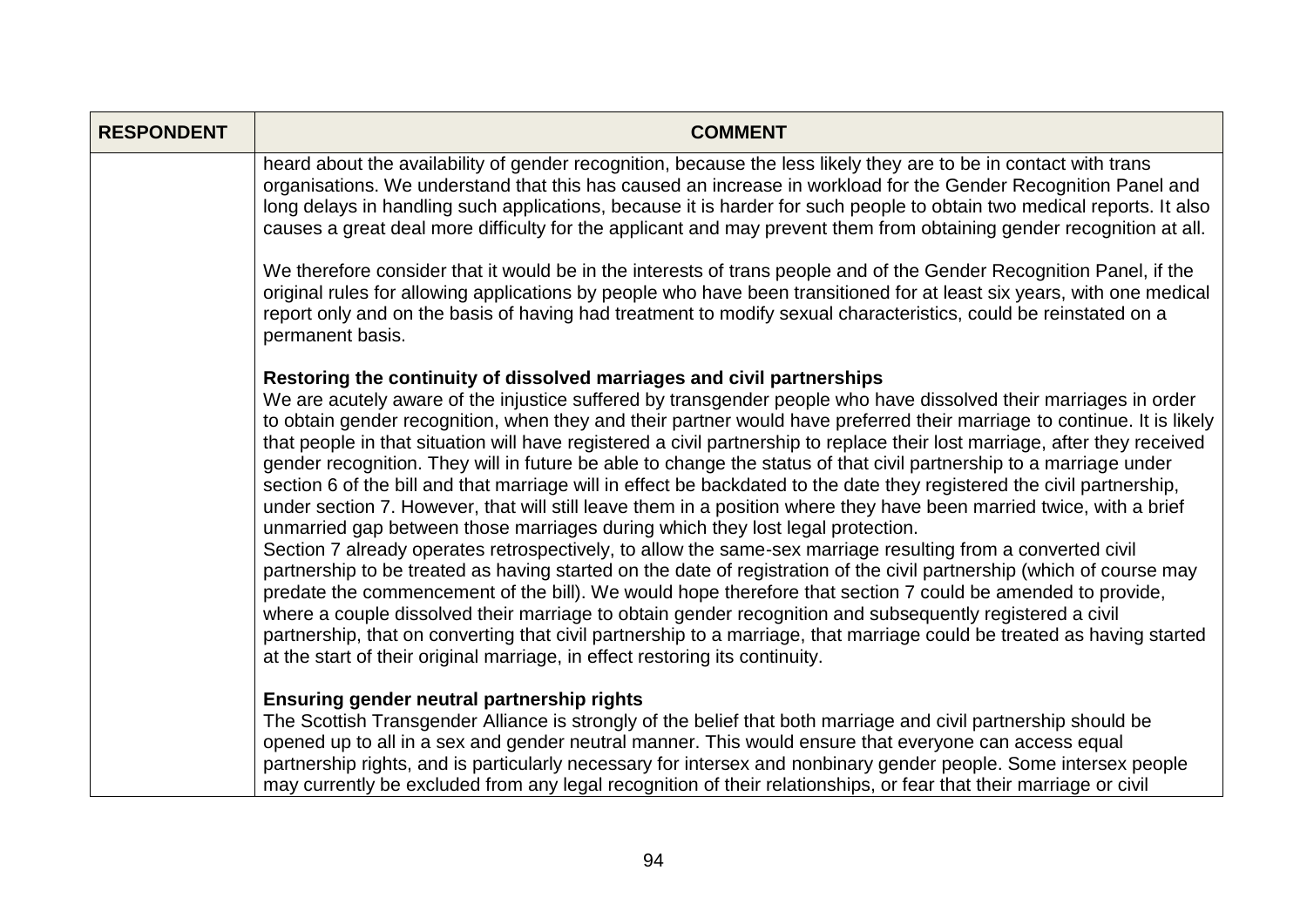| <b>RESPONDENT</b> | <b>COMMENT</b>                                                                                                                                                                                                                                                                                                                                                                                                                                                                                                                                                                                                                                                                                                                                                                                                                                                                                                                                                                                                                                                                                                                                                                                 |
|-------------------|------------------------------------------------------------------------------------------------------------------------------------------------------------------------------------------------------------------------------------------------------------------------------------------------------------------------------------------------------------------------------------------------------------------------------------------------------------------------------------------------------------------------------------------------------------------------------------------------------------------------------------------------------------------------------------------------------------------------------------------------------------------------------------------------------------------------------------------------------------------------------------------------------------------------------------------------------------------------------------------------------------------------------------------------------------------------------------------------------------------------------------------------------------------------------------------------|
|                   | partnership may be open to challenge. The Gender Recognition Act inadvertently created a situation whereby<br>intersex people registered at birth as a gender which they later do not identify as are currently less able to change<br>their birth certificates than transsexual people. This makes it vital to open up both civil partnership and marriage in<br>a sex/gender neutral manner ensuring that couples of any physical sex and gender identity combination can freely<br>choose how they wish their relationship to be legally recognised.                                                                                                                                                                                                                                                                                                                                                                                                                                                                                                                                                                                                                                        |
|                   | In order for religion and belief marriage ceremonies to be sex/gender neutral where the couple wishes, we are of<br>the opinion that an amendment to the bill is required. Currently section 9(2)(f) states that where a marriage is<br>between a legally mixed sex couple the ceremony must include a declaration that the parties "accept each other as<br>husband and wife," and a declaration by the celebrant that the parties are "husband and wife." This is problematic<br>as there may be couples who are legally of different sexes but who are not comfortable using the terms husband<br>and wife. Section 9(2)(g) however alternatively provides that where a marriage is between a couple of the same<br>legal sex the ceremony must include a declaration that the parties "accept each other in marriage," and it is<br>therefore gender neutral. We suggest that the bill be amended to accommodate mixed sex couples who would<br>prefer to use this gender neutral wording, and provide that the ceremony for a mixed couple, be in one or other<br>form. This would not impact on those celebrants and mixed sex couples who do want to use the terms husband<br>and wife. |
|                   | At present, within the UK, nonbinary people are unable to receive legal gender recognition as neither male nor<br>female. However, other countries have started to legally recognise this, such as Australia, New Zealand, Nepal,<br>India, Pakistan and Canada, and there is the potential that some people living in Scotland may have 'X - Undefined'<br>rather than 'Male' or 'Female' listed on their identity documents. Nonbinary people do not want to have to pretend to<br>identify with a binary gender of either male or female in order to access legal recognition of their relationships. If<br>both civil partnership and marriage were opened up in a sex/gender-neutral manner this would enable nonbinary<br>people to access legal recognition of their relationships without compromising their identity. It would also prevent<br>future difficulties for registrars as the number of people coming to the UK with their gender listed as 'X – Undefined'<br>on their identity documents gradually increases.                                                                                                                                                            |